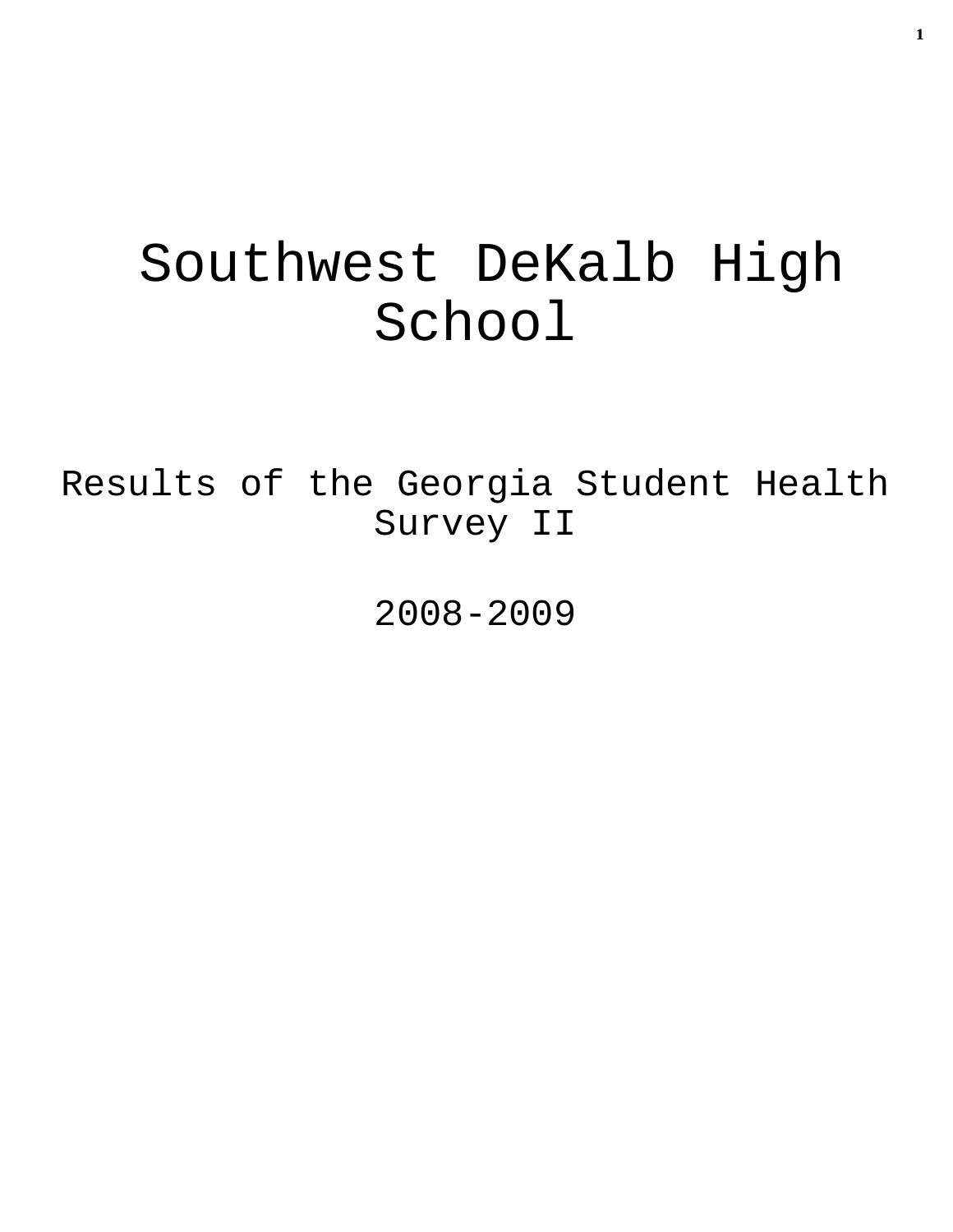# *Demographics* **2**

| Grade                    |     |  |  |  |
|--------------------------|-----|--|--|--|
| <b>Grade   Frequency</b> |     |  |  |  |
| 10                       | 80  |  |  |  |
| 12                       | 172 |  |  |  |

| Frequency      | <b>Table of Gender by Grade</b> |              |             |              |  |  |
|----------------|---------------------------------|--------------|-------------|--------------|--|--|
| <b>Col Pct</b> |                                 | Grade(Grade) |             |              |  |  |
|                | Gender(Gender)                  | 10           | 12          | <b>Total</b> |  |  |
|                | <b>Female</b>                   | 52<br>65.00  | 85<br>49.42 | 137          |  |  |
|                | <b>Male</b>                     | 28<br>35.00  | 87<br>50.58 | 115          |  |  |
|                | <b>Total</b>                    | 80           | 172         | 252          |  |  |

| <b>Frequency</b><br>Col Pct |
|-----------------------------|
|-----------------------------|

| <b>Table of Ethnicity by Grade</b> |              |              |              |  |  |  |
|------------------------------------|--------------|--------------|--------------|--|--|--|
|                                    | Grade(Grade) |              |              |  |  |  |
| <b>Ethnicity</b> (Ethnicity)       | 10           | 12           | <b>Total</b> |  |  |  |
| <b>Black</b>                       | 72<br>90.00  | 160<br>93.02 | 232          |  |  |  |
| <b>Hispanic</b>                    | 1.25         | 2<br>1.16    | 3            |  |  |  |
| <b>Asian</b>                       | 1.25         | 0<br>0.00    | 1            |  |  |  |
| <b>Other</b>                       | 6<br>7.50    | 10<br>5.81   | 16           |  |  |  |
| <b>Total</b>                       | 80           | 172          | 252          |  |  |  |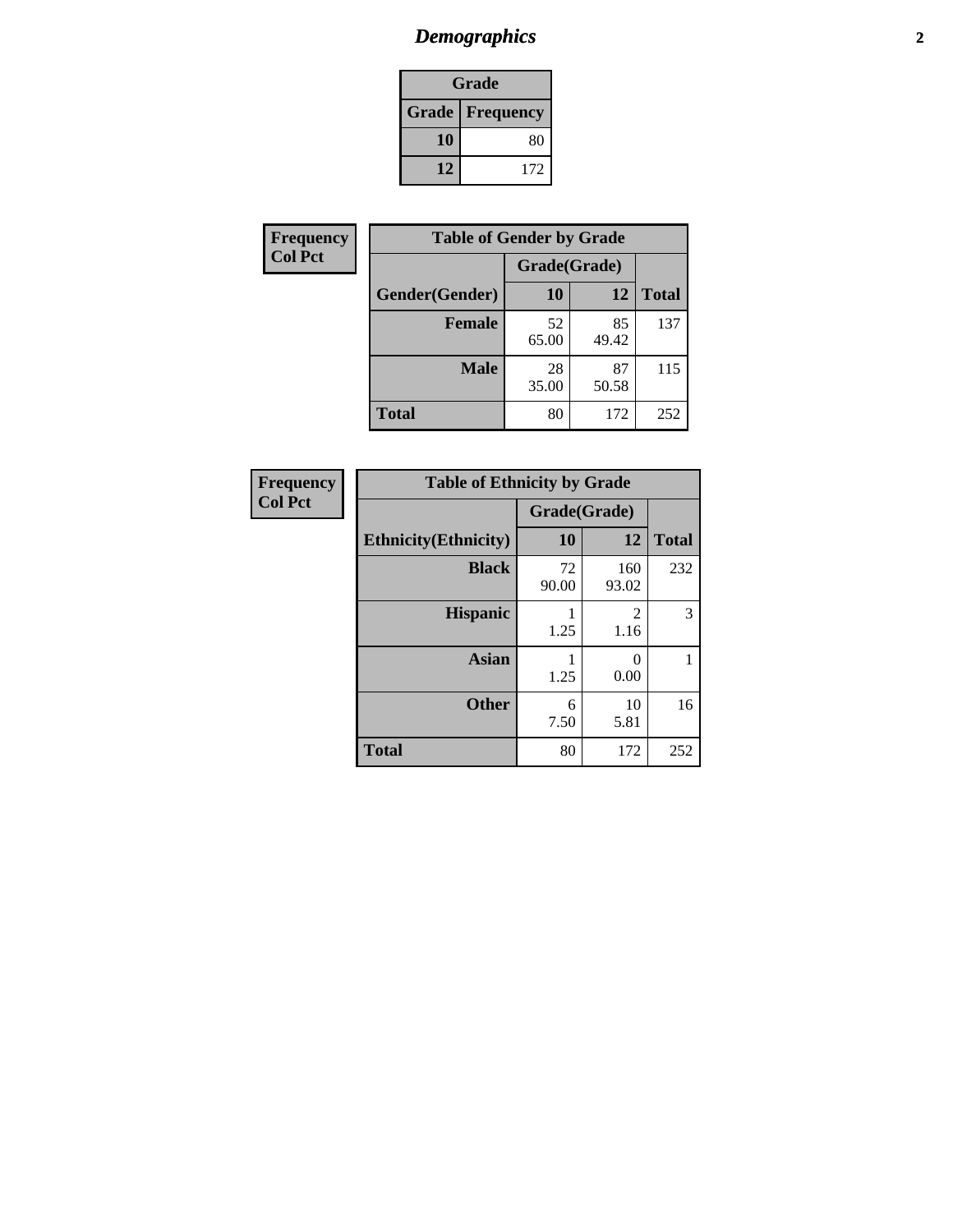### *Title IV, Part A, Schedule A* **3** *Goal 1: Ensure that all schools are drug-free Baseline Data: Year 2008-2009 Prevalence of Drug Use*

| Frequency<br><b>Col Pct</b> | <b>Table of AlcoholAlt by Grade</b> |              |              |              |  |  |
|-----------------------------|-------------------------------------|--------------|--------------|--------------|--|--|
|                             | AlcoholAlt(Alcohol                  | Grade(Grade) |              |              |  |  |
|                             | use, past 30 days)                  | 10           | 12           | <b>Total</b> |  |  |
|                             | Yes                                 | 17<br>21.25  | 21<br>12.21  | 38           |  |  |
|                             | N <sub>0</sub>                      | 63<br>78.75  | 151<br>87.79 | 214          |  |  |
|                             | <b>Total</b>                        | 80           | 172          | 252          |  |  |

| Frequency      | <b>Table of TobaccoAny by Grade</b> |              |              |              |  |
|----------------|-------------------------------------|--------------|--------------|--------------|--|
| <b>Col Pct</b> | TobaccoAny(Tobacco                  | Grade(Grade) |              |              |  |
|                | use, past 30 days)                  | 10           | 12           | <b>Total</b> |  |
|                | Yes                                 | 3<br>3.75    | 6<br>3.49    | 9            |  |
|                | N <sub>0</sub>                      | 77<br>96.25  | 166<br>96.51 | 243          |  |
|                | Total                               | 80           | 172          | 252          |  |

| Frequency<br><b>Col Pct</b> | <b>Table of MarijuanaAlt by Grade</b> |              |              |              |  |
|-----------------------------|---------------------------------------|--------------|--------------|--------------|--|
|                             | MarijuanaAlt(Marijuana                | Grade(Grade) |              |              |  |
|                             | use, past 30 days)                    | 10           | 12           | <b>Total</b> |  |
|                             | <b>Yes</b>                            | 6<br>7.50    | 14<br>8.14   | 20           |  |
|                             | N <sub>0</sub>                        | 74<br>92.50  | 158<br>91.86 | 232          |  |
|                             | <b>Total</b>                          | 80           | 172          | 252          |  |

| Frequency      | <b>Table of OtherDrugAny by Grade</b>  |              |              |              |  |
|----------------|----------------------------------------|--------------|--------------|--------------|--|
| <b>Col Pct</b> | <b>OtherDrugAny(Other</b><br>drug use, | Grade(Grade) |              |              |  |
|                | past 30 days)                          | 10           | 12           | <b>Total</b> |  |
|                | Yes                                    | 6<br>7.50    | 11<br>6.40   | 17           |  |
|                | N <sub>0</sub>                         | 74<br>92.50  | 161<br>93.60 | 235          |  |
|                | <b>Total</b>                           | 80           | 172          | 252          |  |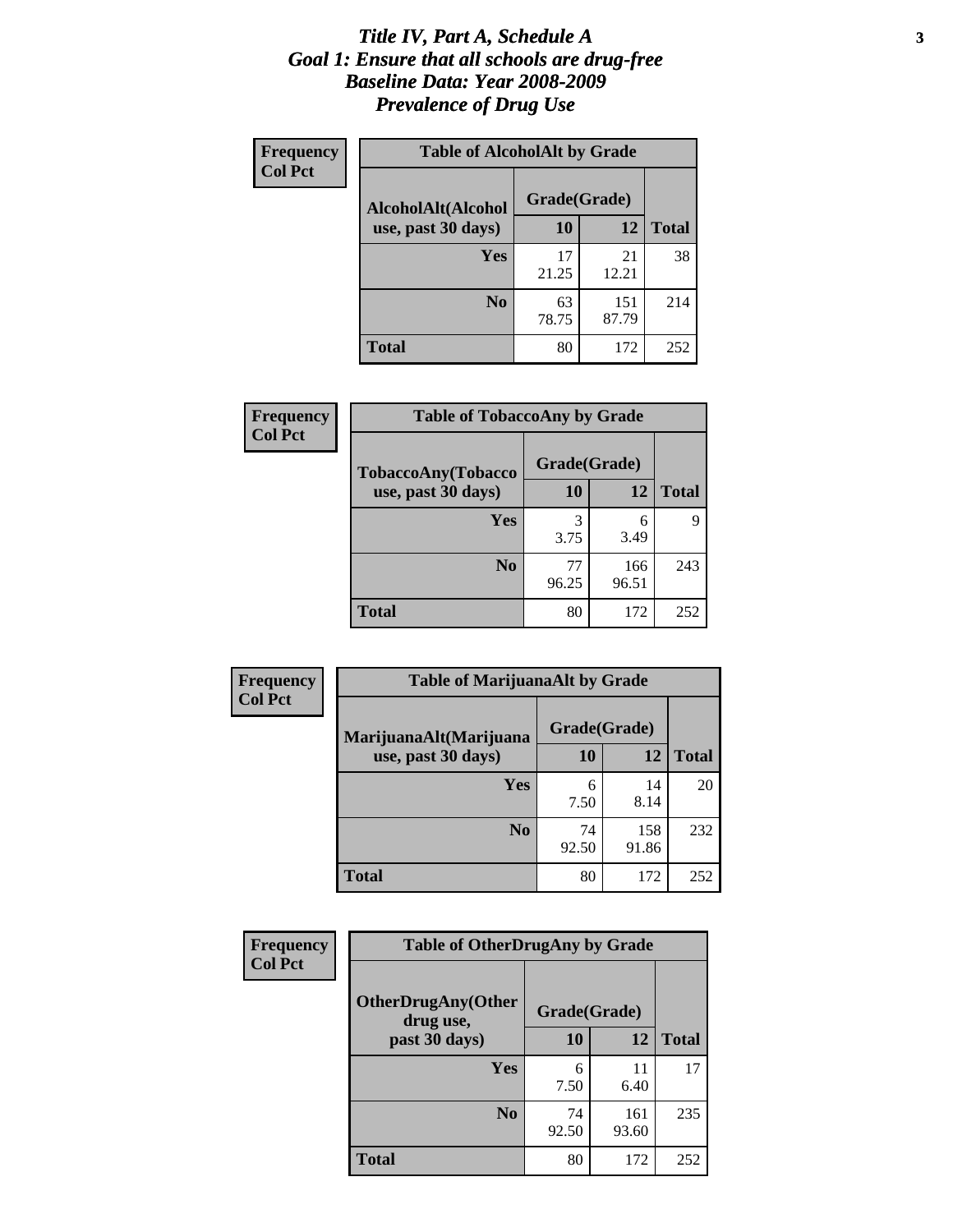### *Average Age of Onset of Use* **4** *Results for "Average Age of Onset of Use" questions exclude students who said they did not use that substance*

| <b>Variable</b>    | Label                                                              | <b>Mean</b> |
|--------------------|--------------------------------------------------------------------|-------------|
| Alcoholinit2       | I started using alcohol when I was                                 | 12.95       |
| Cigarettesinit2    | I started smoking tobacco when I was                               | 12.13       |
| Smokelessinit2     | I started chewing tobacco when I was                               | 11.14       |
| Marijuanainit2     | I started using marijuana when I was                               | 13.18       |
| Cocaineinit2       | I started using cocaine when I was                                 | 10.75       |
| Inhalantsinit2     | I started using inhalants when I was                               | 10.71       |
| Steroidsinit2      | I started using steroids when I was                                | 9.25        |
| Ecstasyinit2       | I started using ecstasy when I was                                 | 11.00       |
| Methinit2          | I started using methamphetamines when I was                        | 10.00       |
| Hallucinogensinit2 | I started using hallucinogens when I was                           | 12.57       |
| Prescriptioninit2  | I started using prescription drugs not prescribed to me when I was | 12.40       |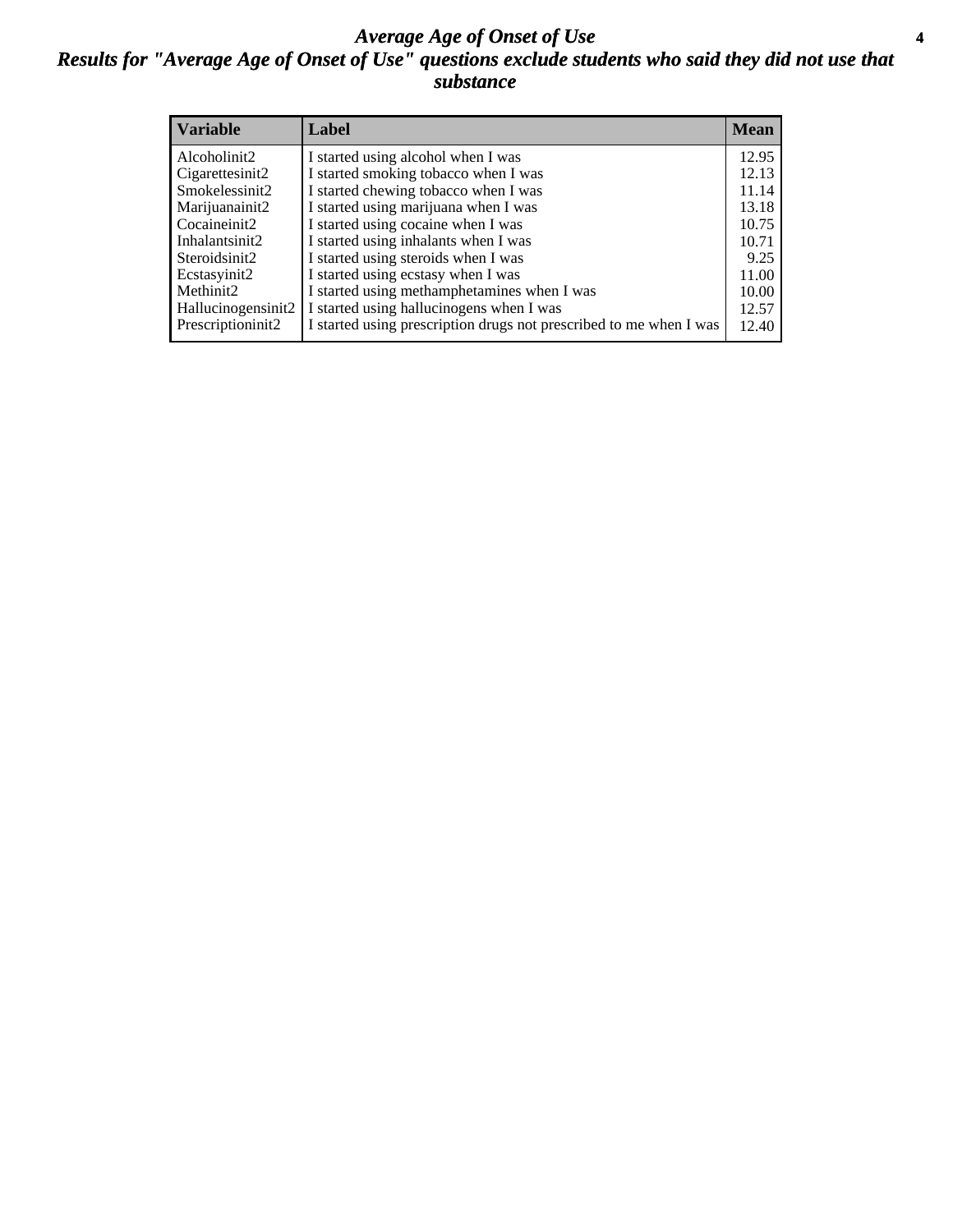# *Perception of Health Risk* **5**

| <b>Frequency</b> | <b>Table of Alcoholharmdich by Grade</b> |              |             |              |  |
|------------------|------------------------------------------|--------------|-------------|--------------|--|
| <b>Col Pct</b>   | Alcoholharmdich(I<br>think alcohol is    | Grade(Grade) |             |              |  |
|                  | harmful)                                 | 10           | 12          | <b>Total</b> |  |
|                  | Yes                                      | 69           | 143         | 212          |  |
|                  |                                          | 86.25        | 83.14       |              |  |
|                  | N <sub>0</sub>                           | 11<br>13.75  | 29<br>16.86 | 40           |  |
|                  | <b>Total</b>                             | 80           | 172         | 252          |  |

| Frequency      | <b>Table of Tobaccoharmdich by Grade</b> |              |              |              |  |
|----------------|------------------------------------------|--------------|--------------|--------------|--|
| <b>Col Pct</b> | Tobaccoharmdich(I<br>think tobacco is    | Grade(Grade) |              |              |  |
|                | harmful)                                 | 10           | 12           | <b>Total</b> |  |
|                | <b>Yes</b>                               | 75<br>93.75  | 160<br>93.02 | 235          |  |
|                | N <sub>0</sub>                           | 6.25         | 12<br>6.98   | 17           |  |
|                | <b>Total</b>                             | 80           | 172          | 252          |  |

| Frequency      | <b>Table of Marijuanaharmdich by Grade</b> |              |              |              |  |  |
|----------------|--------------------------------------------|--------------|--------------|--------------|--|--|
| <b>Col Pct</b> | Marijuanaharmdich(I<br>think marijuana is  | Grade(Grade) |              |              |  |  |
|                | harmful)                                   | 10           | <b>12</b>    | <b>Total</b> |  |  |
|                | Yes                                        | 68<br>85.00  | 143<br>83.14 | 211          |  |  |
|                | N <sub>0</sub>                             | 12<br>15.00  | 29<br>16.86  | 41           |  |  |
|                | <b>Total</b>                               | 80           | 172          | 252          |  |  |

| Frequency      | <b>Table of Otherdrugharmdich by Grade</b>   |              |              |              |  |
|----------------|----------------------------------------------|--------------|--------------|--------------|--|
| <b>Col Pct</b> | Otherdrugharmdich(I<br>think other drugs are | Grade(Grade) |              |              |  |
|                | harmful)                                     | <b>10</b>    | 12           | <b>Total</b> |  |
|                | <b>Yes</b>                                   | 75<br>93.75  | 162<br>94.19 | 237          |  |
|                | N <sub>0</sub>                               | 6.25         | 10<br>5.81   | 15           |  |
|                | <b>Total</b>                                 | 80           | 172          | 252          |  |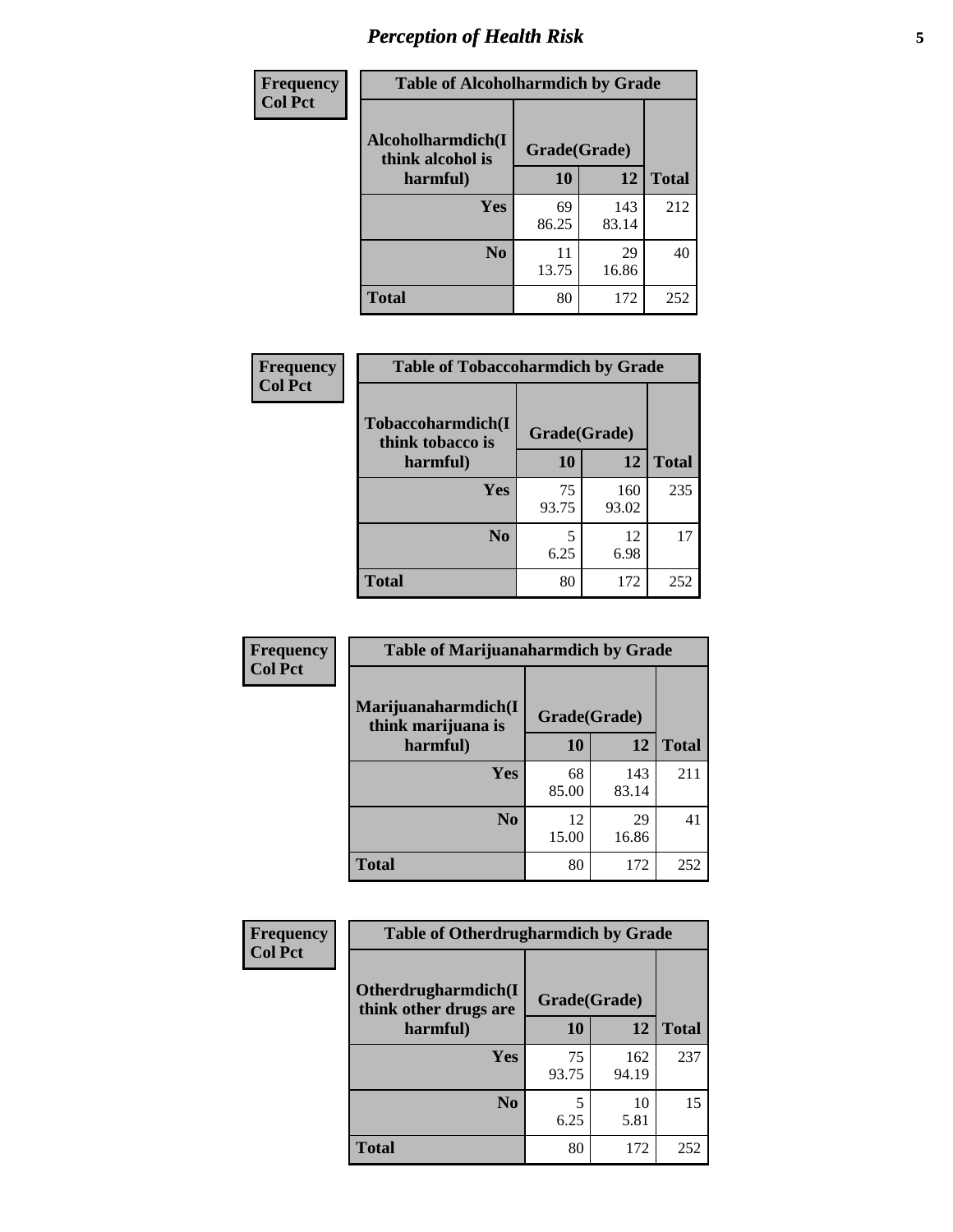# *Social Disapproval* **6**

| Frequency      | <b>Table of Alcoholpeerdich by Grade</b>                    |              |              |              |  |
|----------------|-------------------------------------------------------------|--------------|--------------|--------------|--|
| <b>Col Pct</b> | Alcoholpeerdich(My<br>friends would<br>disapprove if I used | Grade(Grade) |              |              |  |
|                | alcohol)                                                    | 10           | 12           | <b>Total</b> |  |
|                | <b>Yes</b>                                                  | 49<br>61.25  | 100<br>58.14 | 149          |  |
|                | N <sub>0</sub>                                              | 31<br>38.75  | 72<br>41.86  | 103          |  |
|                | <b>Total</b>                                                | 80           | 172          | 252          |  |

| <b>Frequency</b> |
|------------------|
| <b>Col Pct</b>   |

| <b>Table of Tobaccopeerdich by Grade</b>                            |              |              |              |  |  |
|---------------------------------------------------------------------|--------------|--------------|--------------|--|--|
| <b>Tobaccopeerdich</b> (My<br>friends would<br>disapprove if I used | Grade(Grade) |              |              |  |  |
| tobacco)                                                            | 10           | 12           | <b>Total</b> |  |  |
| Yes                                                                 | 59<br>73.75  | 131<br>76.16 | 190          |  |  |
| N <sub>0</sub>                                                      | 21<br>26.25  | 41<br>23.84  | 62           |  |  |
| <b>Total</b>                                                        | 80           | 172          | 252          |  |  |

| <b>Frequency</b> | <b>Table of Marijuanapeerdich by Grade</b>                    |              |              |              |  |
|------------------|---------------------------------------------------------------|--------------|--------------|--------------|--|
| <b>Col Pct</b>   | Marijuanapeerdich(My<br>friends would<br>disapprove if I used | Grade(Grade) |              |              |  |
|                  | marijuana)                                                    | 10           | 12           | <b>Total</b> |  |
|                  | <b>Yes</b>                                                    | 51<br>63.75  | 107<br>62.21 | 158          |  |
|                  | N <sub>0</sub>                                                | 29<br>36.25  | 65<br>37.79  | 94           |  |
|                  | <b>Total</b>                                                  | 80           | 172          | 252          |  |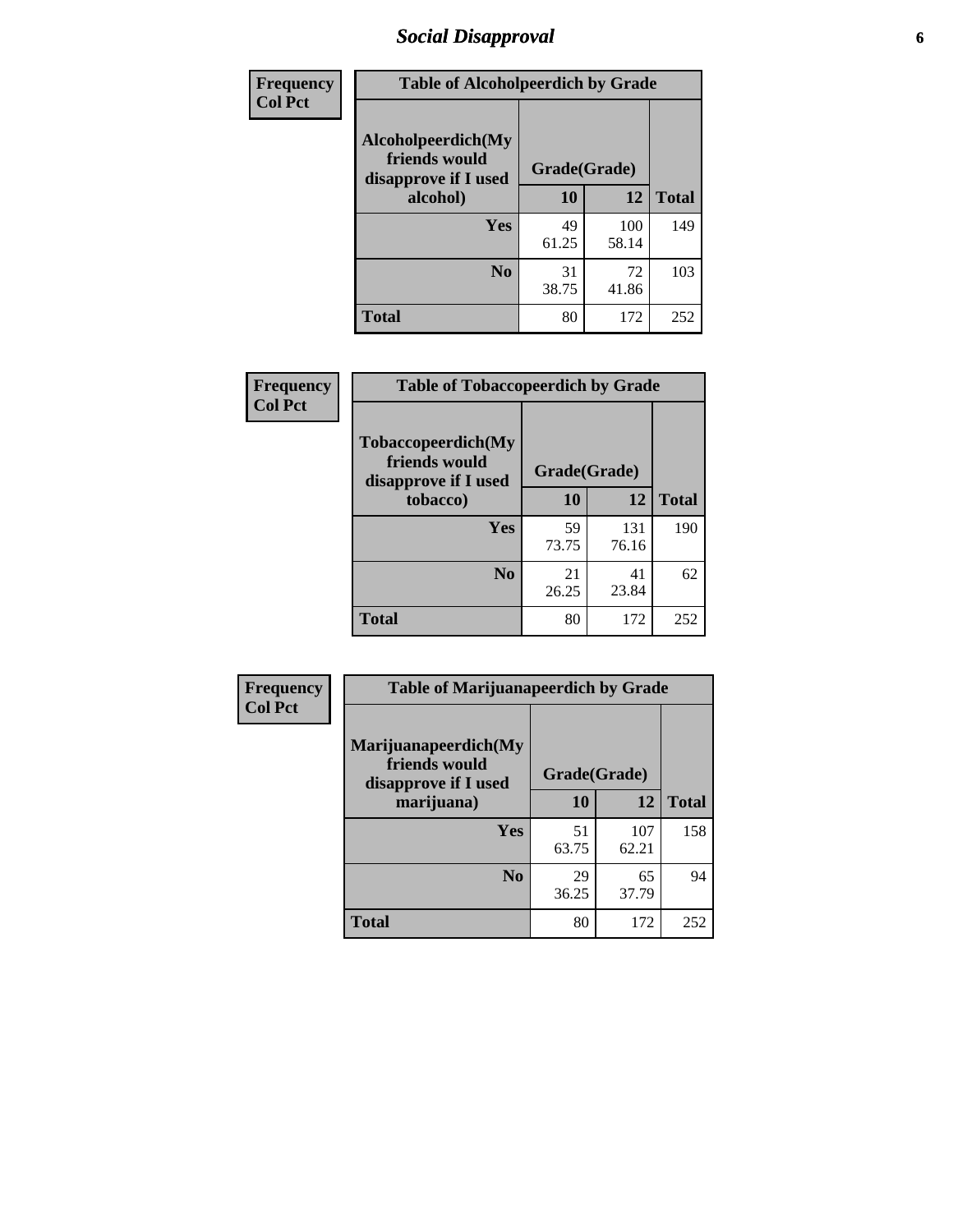# *Social Disapproval* **7**

| Frequency      | <b>Table of Otherdrugpeerdich by Grade</b>                    |              |              |              |  |
|----------------|---------------------------------------------------------------|--------------|--------------|--------------|--|
| <b>Col Pct</b> | Otherdrugpeerdich(My<br>friends would<br>disapprove if I used | Grade(Grade) |              |              |  |
|                | other drugs)                                                  | 10           | 12           | <b>Total</b> |  |
|                | <b>Yes</b>                                                    | 59<br>73.75  | 142<br>82.56 | 201          |  |
|                | N <sub>0</sub>                                                | 21<br>26.25  | 30<br>17.44  | 51           |  |
|                | <b>Total</b>                                                  | 80           | 172          | 252          |  |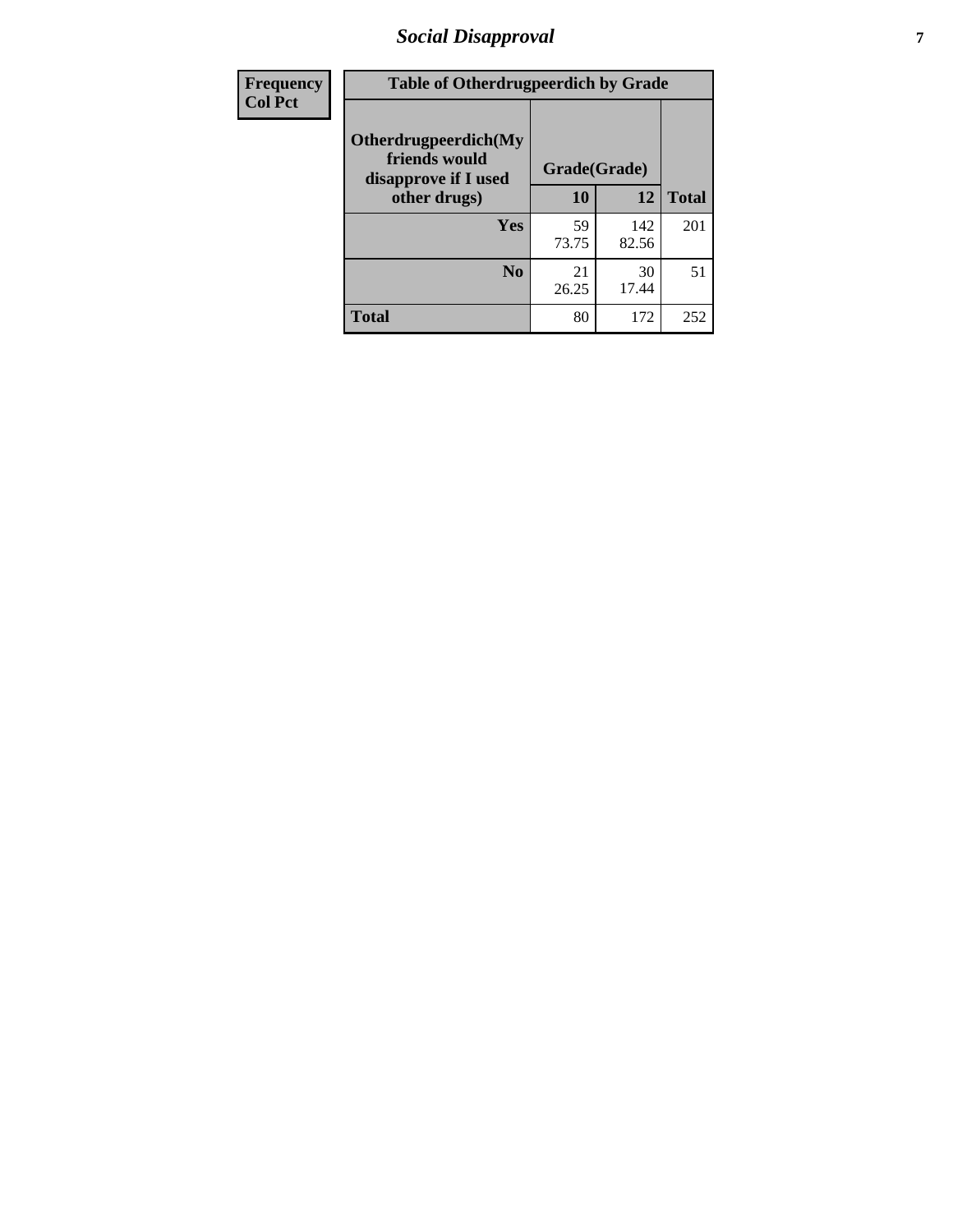### Title IV, Part A, Schedule A **8** *Goal 2: To help ensure that all schools are safe and disciplined Baseline Data: Year 2008-2009 Student Involvement in Gang Activity*

| Frequency      | <b>Table of Gangself by Grade</b>                                                                 |                    |              |              |
|----------------|---------------------------------------------------------------------------------------------------|--------------------|--------------|--------------|
| <b>Col Pct</b> | Gangself(I<br>have<br>participated<br>in illegal<br>gang<br>activities in<br>the past 30<br>days) | Grade(Grade)<br>10 | 12           | <b>Total</b> |
|                | Yes                                                                                               | 9<br>11.25         | 9<br>5.23    | 18           |
|                | N <sub>0</sub>                                                                                    | 71<br>88.75        | 163<br>94.77 | 234          |
|                | <b>Total</b>                                                                                      | 80                 | 172          | 252          |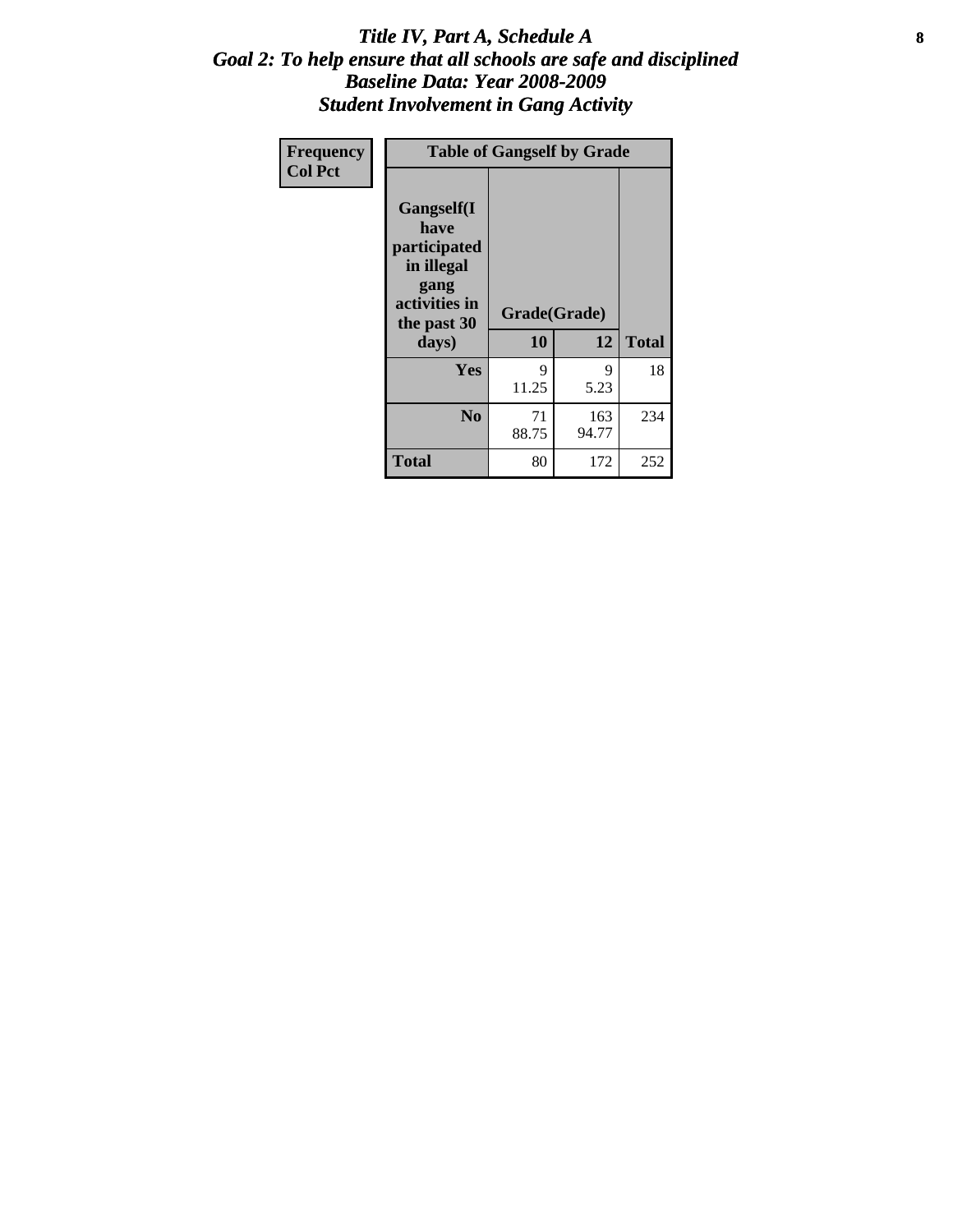# *Student Perception of School Safety* **9**

| <b>Frequency</b><br>Row Pct |
|-----------------------------|
|                             |

| <b>Table of Grade by Safeschool</b> |                                                                                                                                      |                                                        |             |             |     |  |  |
|-------------------------------------|--------------------------------------------------------------------------------------------------------------------------------------|--------------------------------------------------------|-------------|-------------|-----|--|--|
|                                     |                                                                                                                                      | Safeschool (School is a place at which I feel<br>safe) |             |             |     |  |  |
| Grade(Grade)                        | Somewhat  <br><b>Somewhat</b><br><b>Strongly</b><br><b>Strongly</b><br><b>Disagree</b><br>Agree<br>Disagree<br><b>Total</b><br>Agree |                                                        |             |             |     |  |  |
| 10                                  | 11<br>13.75                                                                                                                          | 43<br>53.75                                            | 17<br>21.25 | 9<br>11.25  | 80  |  |  |
| 12                                  | 26<br>15.12                                                                                                                          | 81<br>47.09                                            | 41<br>23.84 | 24<br>13.95 | 172 |  |  |
| <b>Total</b>                        | 37                                                                                                                                   | 124                                                    | 58          | 33          | 252 |  |  |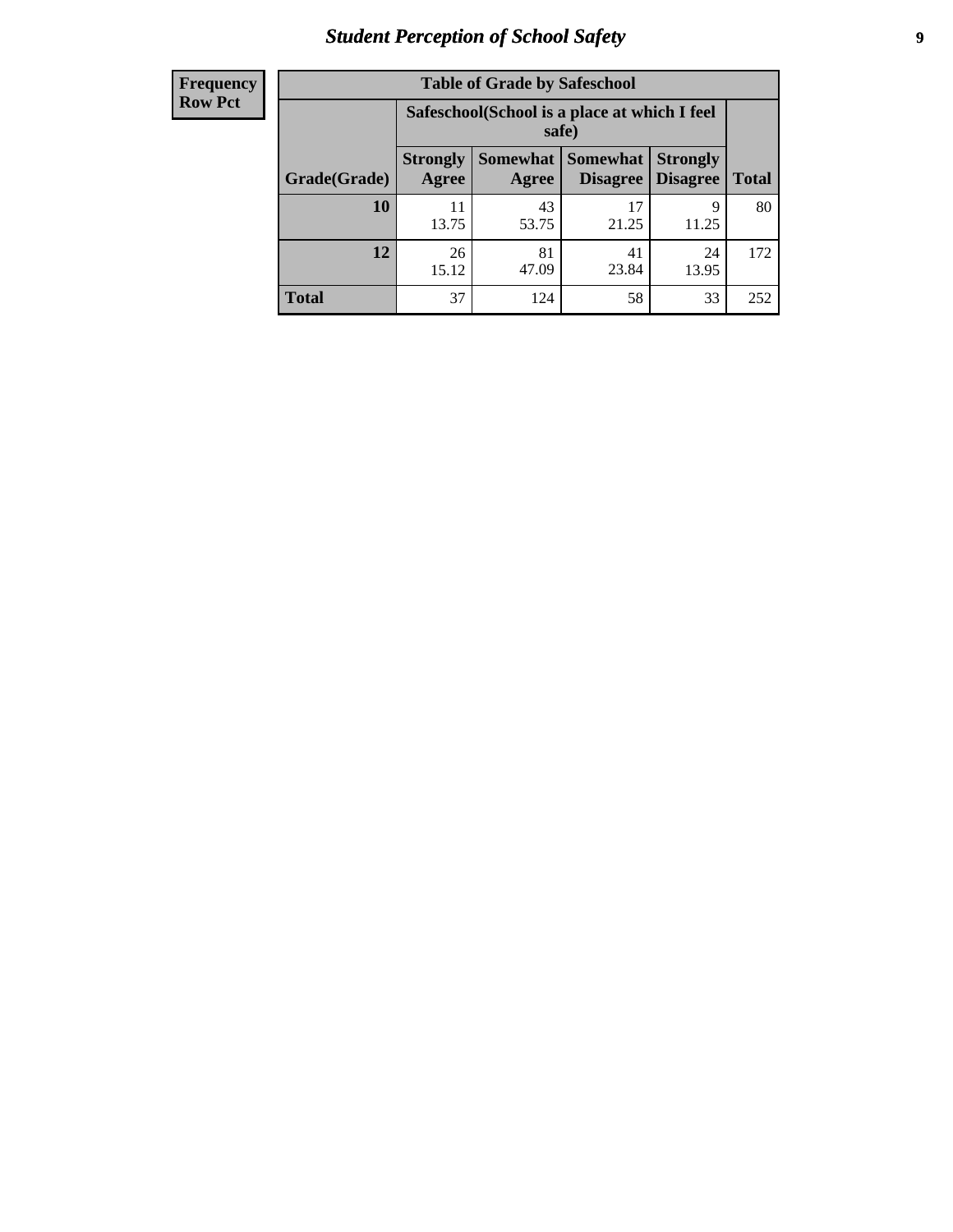### *Students Who Have Been Bullied* **10**

| <b>Frequency</b> | <b>Table of Grade by Bullied</b> |                                                                               |           |                       |                             |                                     |           |              |
|------------------|----------------------------------|-------------------------------------------------------------------------------|-----------|-----------------------|-----------------------------|-------------------------------------|-----------|--------------|
| <b>Row Pct</b>   |                                  | <b>Bullied</b> (I have been bullied by other<br>students in the past 30 days) |           |                       |                             |                                     |           |              |
|                  |                                  | $\mathbf{0}$                                                                  | 1 or<br>2 | 3 <sub>to</sub><br>5  | 6 to<br>9                   | <b>10</b><br>to<br>19               | All<br>30 |              |
|                  | Grade(Grade)                     | <b>Days</b>                                                                   | days      | days                  | days                        | days                                | days      | <b>Total</b> |
|                  | 10                               | 72<br>90.00                                                                   | 1.25      | 3<br>3.75             | 1.25                        | $\mathcal{D}_{\mathcal{L}}$<br>2.50 | 1.25      | 80           |
|                  | 12                               | 161<br>93.60                                                                  | 6<br>3.49 | $\mathcal{D}$<br>1.16 | 0.58                        | $\Omega$<br>0.00                    | 2<br>1.16 | 172          |
|                  | <b>Total</b>                     | 233                                                                           | 7         | $\overline{5}$        | $\mathcal{D}_{\mathcal{L}}$ | $\mathfrak{D}$                      | 3         | 252          |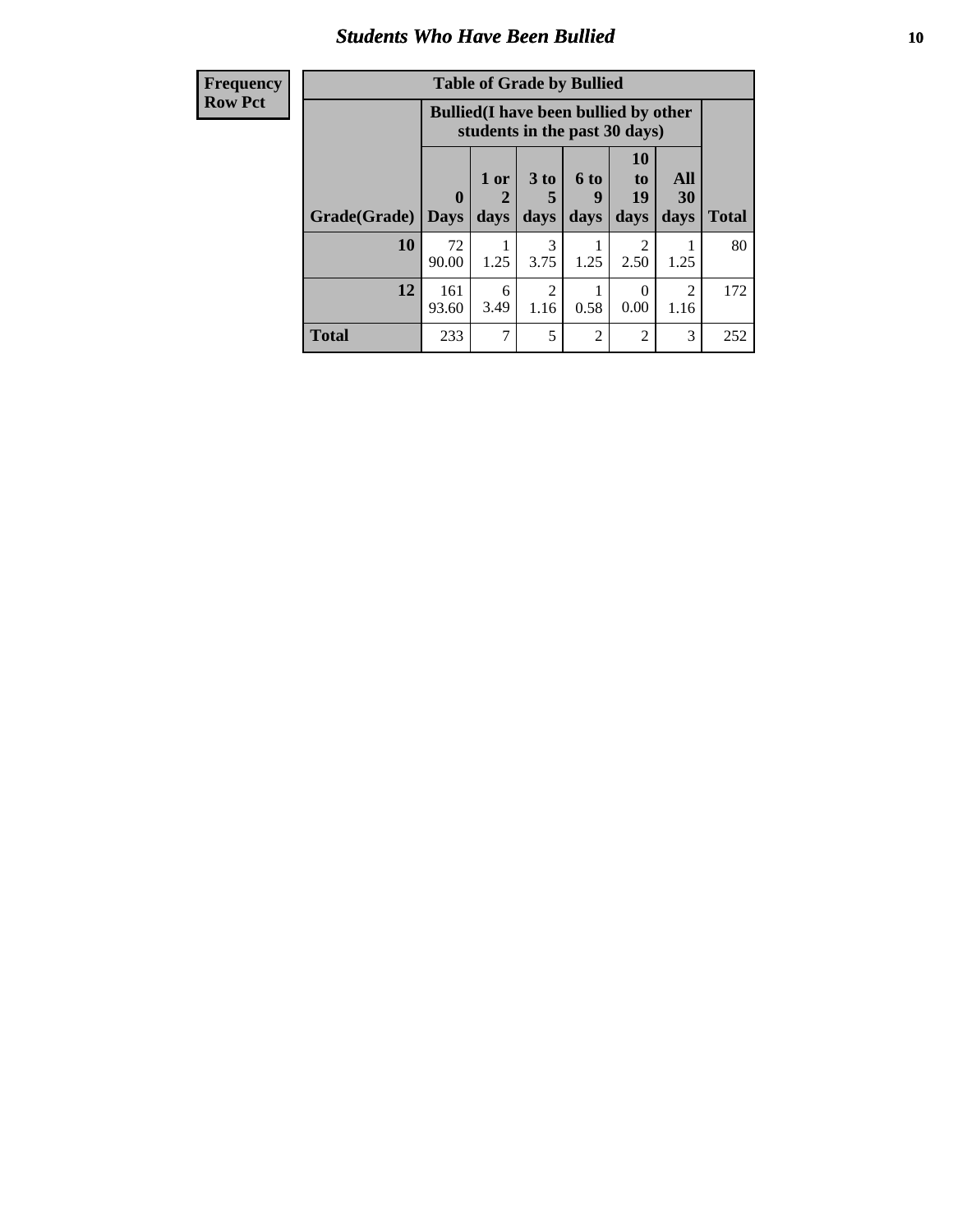### *School Climate* **11**

| Frequency      | <b>Table of SchoolClimate1 by Grade</b> |                        |              |              |  |  |
|----------------|-----------------------------------------|------------------------|--------------|--------------|--|--|
| <b>Col Pct</b> | SchoolClimate1(I<br>like school)        | Grade(Grade)<br>10     | 12           | <b>Total</b> |  |  |
|                | <b>Strongly Agree</b>                   | 20<br>25.00            | 50<br>29.07  | 70           |  |  |
|                | <b>Somewhat Agree</b>                   | 48<br>60.00            | 105<br>61.05 | 153          |  |  |
|                | <b>Somewhat Disagree</b>                | 10<br>12.50            | 8<br>4.65    | 18           |  |  |
|                | <b>Strongly Disagree</b>                | $\mathfrak{D}$<br>2.50 | 9<br>5.23    | 11           |  |  |
|                | <b>Total</b>                            | 80                     | 172          | 252          |  |  |

| Frequency      | <b>Table of SchoolClimate2 by Grade</b>           |                        |             |              |
|----------------|---------------------------------------------------|------------------------|-------------|--------------|
| <b>Col Pct</b> | SchoolClimate2(I<br>feel successful at<br>school) | Grade(Grade)<br>10     | 12          | <b>Total</b> |
|                | <b>Strongly Agree</b>                             | 27<br>33.75            | 84<br>48.84 | 111          |
|                | <b>Somewhat Agree</b>                             | 46<br>57.50            | 78<br>45.35 | 124          |
|                | <b>Somewhat Disagree</b>                          | 5<br>6.25              | 7<br>4.07   | 12           |
|                | <b>Strongly Disagree</b>                          | $\mathfrak{D}$<br>2.50 | 3<br>1.74   | 5            |
|                | <b>Total</b>                                      | 80                     | 172         | 252          |

| Frequency      | <b>Table of SchoolClimate3 by Grade</b>                               |                    |             |              |
|----------------|-----------------------------------------------------------------------|--------------------|-------------|--------------|
| <b>Col Pct</b> | SchoolClimate3(My<br>school has high<br>standards for<br>achievement) | Grade(Grade)<br>10 | 12          | <b>Total</b> |
|                | <b>Strongly Agree</b>                                                 | 39<br>48.75        | 53<br>30.81 | 92           |
|                | <b>Somewhat Agree</b>                                                 | 31<br>38.75        | 90<br>52.33 | 121          |
|                | <b>Somewhat Disagree</b>                                              | 8<br>10.00         | 20<br>11.63 | 28           |
|                | <b>Strongly Disagree</b>                                              | 2<br>2.50          | 9<br>5.23   | 11           |
|                | Total                                                                 | 80                 | 172         | 252          |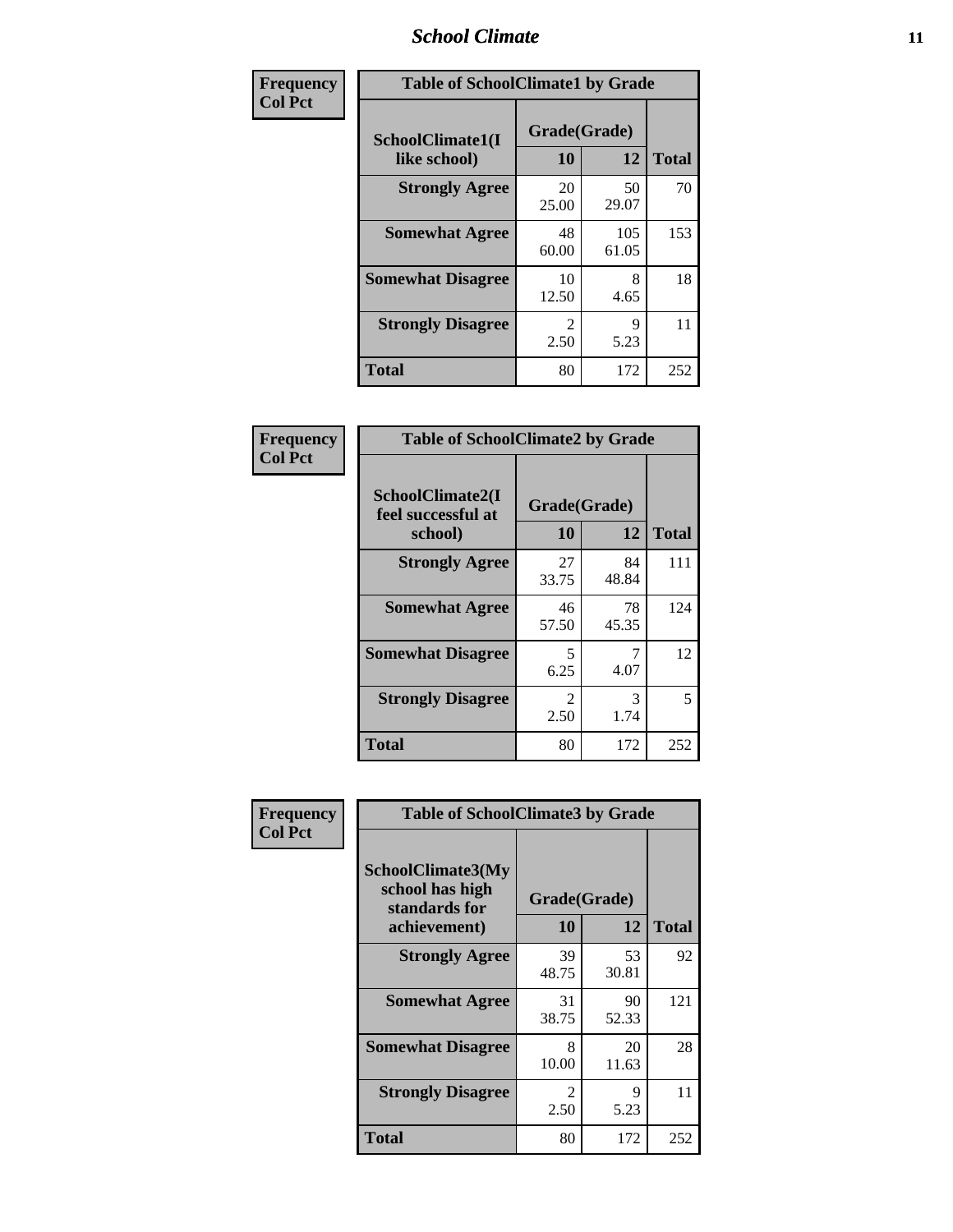### *School Climate* **12**

| Frequency      | <b>Table of SchoolClimate4 by Grade</b>                              |                    |             |              |
|----------------|----------------------------------------------------------------------|--------------------|-------------|--------------|
| <b>Col Pct</b> | <b>SchoolClimate4(My</b><br>school sets clear<br>rules for behavior) | Grade(Grade)<br>10 | 12          | <b>Total</b> |
|                | <b>Strongly Agree</b>                                                | 33<br>41.25        | 58<br>33.72 | 91           |
|                | <b>Somewhat Agree</b>                                                | 34<br>42.50        | 74<br>43.02 | 108          |
|                | <b>Somewhat Disagree</b>                                             | 9<br>11.25         | 29<br>16.86 | 38           |
|                | <b>Strongly Disagree</b>                                             | 4<br>5.00          | 11<br>6.40  | 15           |
|                | <b>Total</b>                                                         | 80                 | 172         | 252          |

| <b>Table of SchoolClimate5 by Grade</b>                              |                    |                   |     |  |  |
|----------------------------------------------------------------------|--------------------|-------------------|-----|--|--|
| SchoolClimate5(I<br>know what to do in<br>an emergency at<br>school) | Grade(Grade)<br>10 | <b>Total</b>      |     |  |  |
| <b>Strongly Agree</b>                                                | 38<br>47.50        | 12<br>75<br>43.60 | 113 |  |  |
| <b>Somewhat Agree</b>                                                | 32<br>40.00        | 65<br>37.79       | 97  |  |  |
| <b>Somewhat Disagree</b>                                             | 6<br>7.50          | 17<br>9.88        | 23  |  |  |
| <b>Strongly Disagree</b>                                             | 4<br>5.00          | 15<br>8.72        | 19  |  |  |
| Total                                                                | 80                 | 172               | 252 |  |  |

| Frequency      | <b>Table of SchoolClimate6 by Grade</b>                  |                    |             |              |
|----------------|----------------------------------------------------------|--------------------|-------------|--------------|
| <b>Col Pct</b> | <b>SchoolClimate6(Teachers</b><br>treat me with respect) | Grade(Grade)<br>10 | 12          | <b>Total</b> |
|                | <b>Strongly Agree</b>                                    | 18<br>22.50        | 42<br>24.42 | 60           |
|                | <b>Somewhat Agree</b>                                    | 38<br>47.50        | 74<br>43.02 | 112          |
|                | <b>Somewhat Disagree</b>                                 | 14<br>17.50        | 31<br>18.02 | 45           |
|                | <b>Strongly Disagree</b>                                 | 10<br>12.50        | 25<br>14.53 | 35           |
|                | <b>Total</b>                                             | 80                 | 172         | 252          |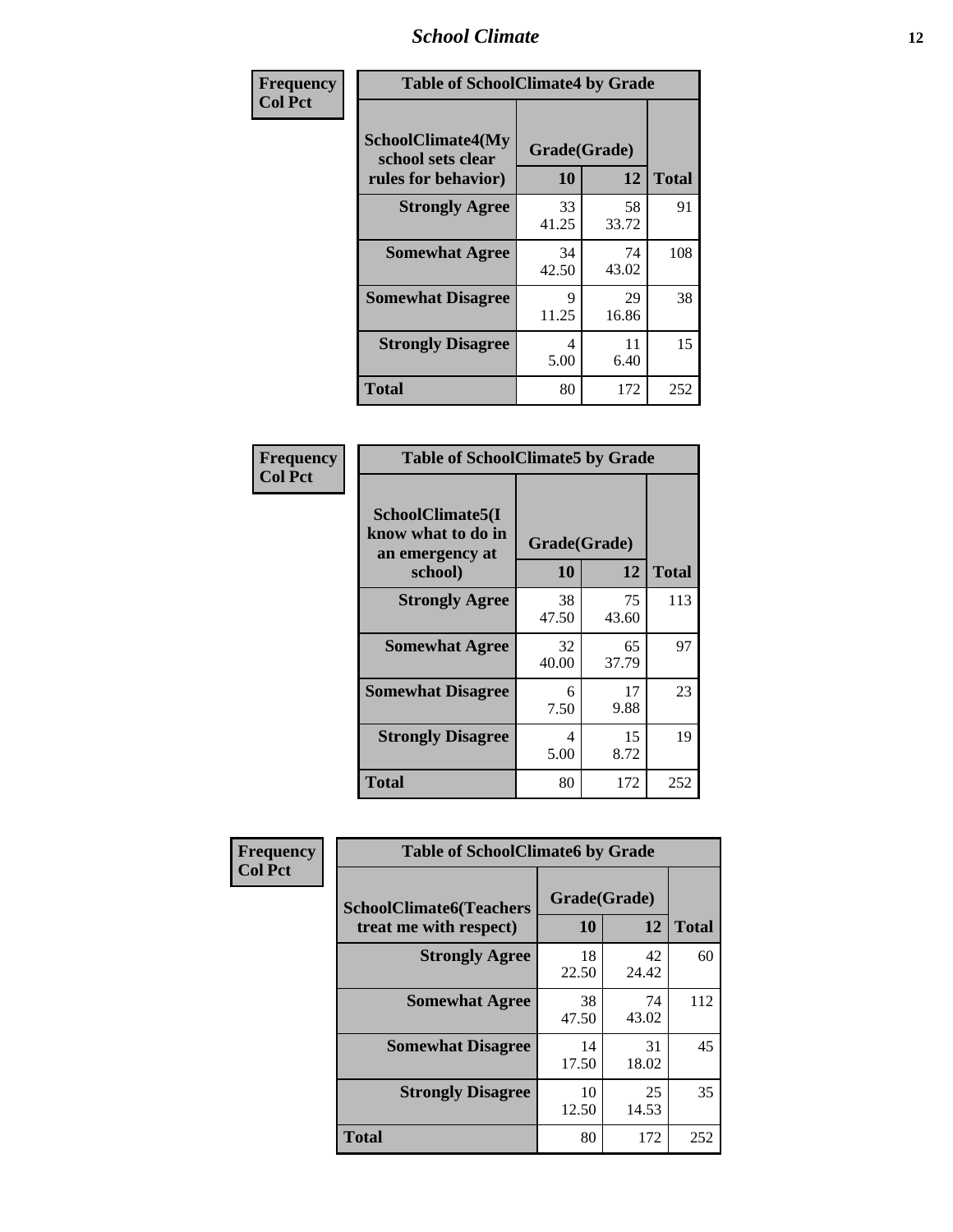### *School Climate* **13**

| Frequency      | <b>Table of SchoolClimate7 by Grade</b>                                       |                           |             |              |
|----------------|-------------------------------------------------------------------------------|---------------------------|-------------|--------------|
| <b>Col Pct</b> | <b>SchoolClimate7(Behaviors</b><br>in my class allow the<br>teacher to teach) | Grade(Grade)<br><b>10</b> | 12          | <b>Total</b> |
|                | <b>Strongly Agree</b>                                                         | 11<br>13.75               | 29<br>16.86 | 40           |
|                | <b>Somewhat Agree</b>                                                         | 33<br>41.25               | 91<br>52.91 | 124          |
|                | <b>Somewhat Disagree</b>                                                      | 21<br>26.25               | 32<br>18.60 | 53           |
|                | <b>Strongly Disagree</b>                                                      | 15<br>18.75               | 20<br>11.63 | 35           |
|                | <b>Total</b>                                                                  | 80                        | 172         | 252          |

| Frequency      | <b>Table of SchoolClimate8 by Grade</b>                                 |              |             |              |
|----------------|-------------------------------------------------------------------------|--------------|-------------|--------------|
| <b>Col Pct</b> | <b>SchoolClimate8(Students</b><br>are frequently<br>recognized for good | Grade(Grade) |             |              |
|                | behavior)                                                               | 10           | 12          | <b>Total</b> |
|                | <b>Strongly Agree</b>                                                   | 11<br>13.75  | 19<br>11.05 | 30           |
|                | <b>Somewhat Agree</b>                                                   | 31<br>38.75  | 80<br>46.51 | 111          |
|                | <b>Somewhat Disagree</b>                                                | 23<br>28.75  | 46<br>26.74 | 69           |
|                | <b>Strongly Disagree</b>                                                | 15<br>18.75  | 27<br>15.70 | 42           |
|                | <b>Total</b>                                                            | 80           | 172         | 252          |

| Frequency      | <b>Table of SchoolClimate9 by Grade</b>                                           |                    |             |              |
|----------------|-----------------------------------------------------------------------------------|--------------------|-------------|--------------|
| <b>Col Pct</b> | SchoolClimate9(School<br>counselor would be<br>helpful if I needed<br>assistance) | Grade(Grade)<br>10 | 12          | <b>Total</b> |
|                | <b>Strongly Agree</b>                                                             | 21<br>26.25        | 42<br>24.42 | 63           |
|                | <b>Somewhat Agree</b>                                                             | 36<br>45.00        | 58<br>33.72 | 94           |
|                | <b>Somewhat Disagree</b>                                                          | 11<br>13.75        | 33<br>19.19 | 44           |
|                | <b>Strongly Disagree</b>                                                          | 12<br>15.00        | 39<br>22.67 | 51           |
|                | Total                                                                             | 80                 | 172         | 252          |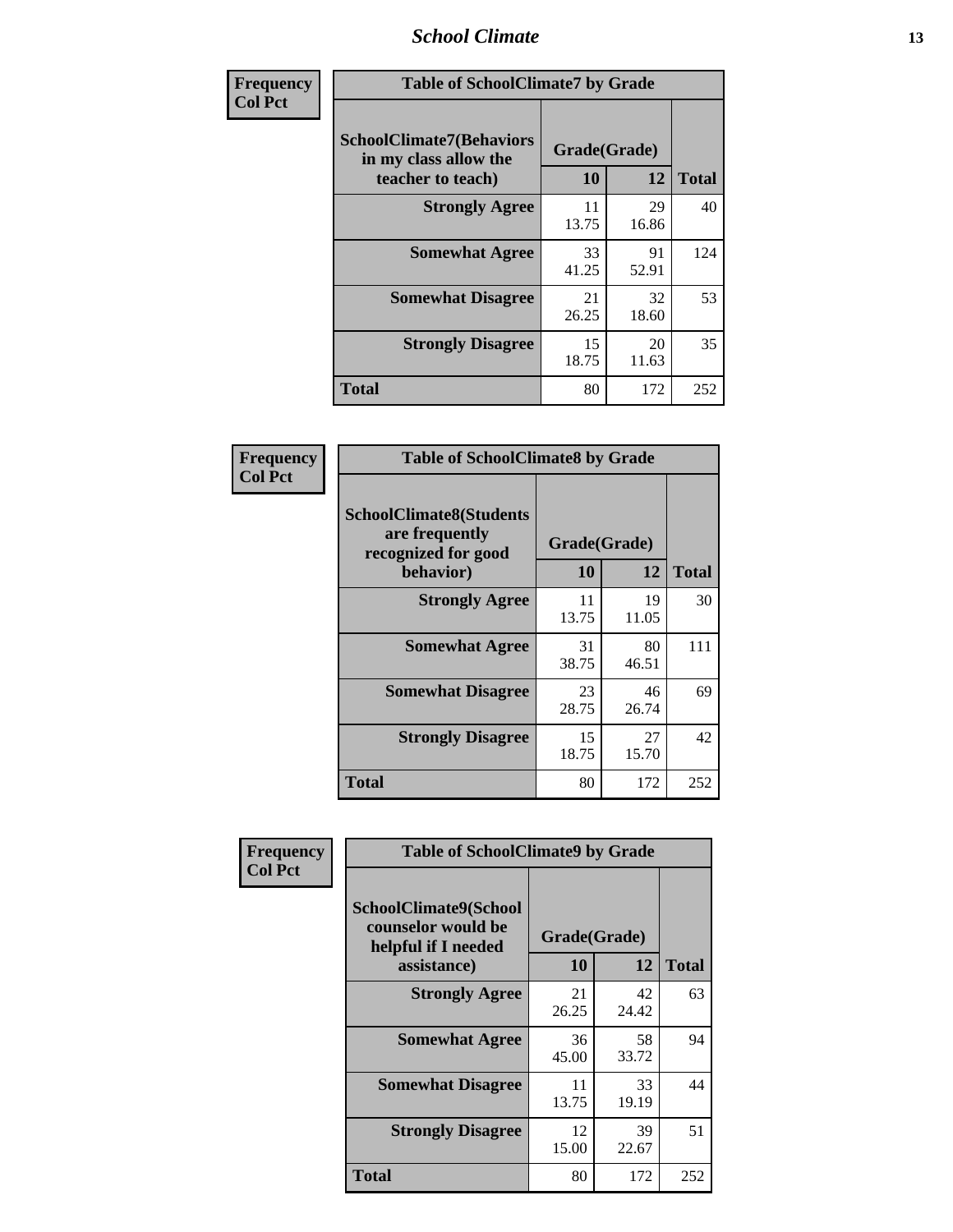### *Reasons for Dropping Out* **14**

| Frequency      | <b>Table of Dropoutreason by Grade</b>                                   |             |                    |                |
|----------------|--------------------------------------------------------------------------|-------------|--------------------|----------------|
| <b>Col Pct</b> | Dropoutreason(If<br>I dropped out the<br>reason would<br>most likely be) | 10          | Grade(Grade)<br>12 | <b>Total</b>   |
|                | <b>Won't Drop out</b>                                                    | 43<br>53.75 | 101<br>58.72       | 144            |
|                | <b>Bored</b>                                                             | 13<br>16.25 | 29<br>16.86        | 42             |
|                | <b>Family Reasons</b>                                                    | 9<br>11.25  | 12<br>6.98         | 21             |
|                | <b>Being Bullied</b>                                                     | 1.25        | 3<br>1.74          | $\overline{4}$ |
|                | <b>Other</b>                                                             | 14<br>17.50 | 27<br>15.70        | 41             |
|                | <b>Total</b>                                                             | 80          | 172                | 252            |

| Frequency      | <b>Table of Dropout by Grade</b>                                       |                    |              |              |
|----------------|------------------------------------------------------------------------|--------------------|--------------|--------------|
| <b>Col Pct</b> | Dropout(I<br>have<br>thought<br>about<br>dropping<br>out of<br>school) | Grade(Grade)<br>10 | 12           | <b>Total</b> |
|                | Yes                                                                    | 26<br>32.50        | 62<br>36.05  | 88           |
|                | N <sub>0</sub>                                                         | 54<br>67.50        | 110<br>63.95 | 164          |
|                | <b>Total</b>                                                           | 80                 | 172          | 252          |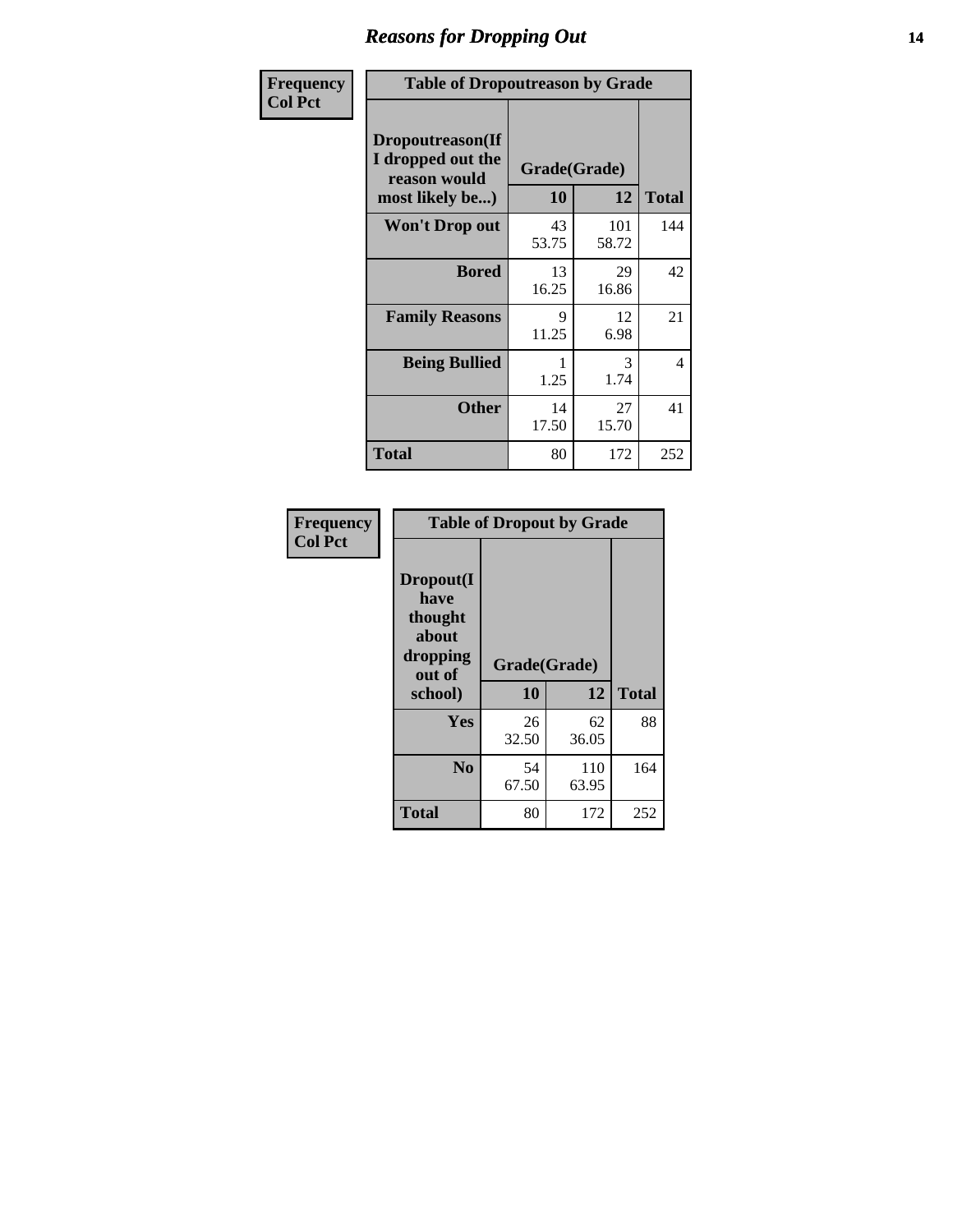*School Safety* **15**

| Frequency      | <b>Table of Gangself by Grade</b>                                                                 |                    |              |              |
|----------------|---------------------------------------------------------------------------------------------------|--------------------|--------------|--------------|
| <b>Col Pct</b> | Gangself(I<br>have<br>participated<br>in illegal<br>gang<br>activities in<br>the past 30<br>days) | Grade(Grade)<br>10 | 12           | <b>Total</b> |
|                | Yes                                                                                               | 9<br>11.25         | 9<br>5.23    | 18           |
|                | N <sub>0</sub>                                                                                    | 71<br>88.75        | 163<br>94.77 | 234          |
|                | <b>Total</b>                                                                                      | 80                 | 172          | 252          |

| Frequency<br><b>Col Pct</b> | <b>Table of Gangpeers by Grade</b>                                                                                     |                    |              |              |
|-----------------------------|------------------------------------------------------------------------------------------------------------------------|--------------------|--------------|--------------|
|                             | Gangpeers(I<br>have friends<br>who have<br>participated<br>in illegal<br>gang<br>activities in<br>the past 30<br>days) | Grade(Grade)<br>10 | 12           | <b>Total</b> |
|                             | <b>Yes</b>                                                                                                             | 29<br>36.25        | 46<br>26.74  | 75           |
|                             | N <sub>0</sub>                                                                                                         | 51<br>63.75        | 126<br>73.26 | 177          |
|                             | <b>Total</b>                                                                                                           | 80                 | 172          | 252          |

| Frequency      | <b>Table of Pickedon by Grade</b>                                  |              |             |              |
|----------------|--------------------------------------------------------------------|--------------|-------------|--------------|
| <b>Col Pct</b> | <b>Pickedon(I have</b><br>been picked on or<br>teased at school in | Grade(Grade) |             |              |
|                | the past 30 days)                                                  | 10           | 12          | <b>Total</b> |
|                | <b>Strongly Agree</b>                                              | 5<br>6.25    | 18<br>10.47 | 23           |
|                | <b>Somewhat Agree</b>                                              | 17<br>21.25  | 14<br>8.14  | 31           |
|                | <b>Somewhat Disagree</b>                                           | 8.75         | 16<br>9.30  | 23           |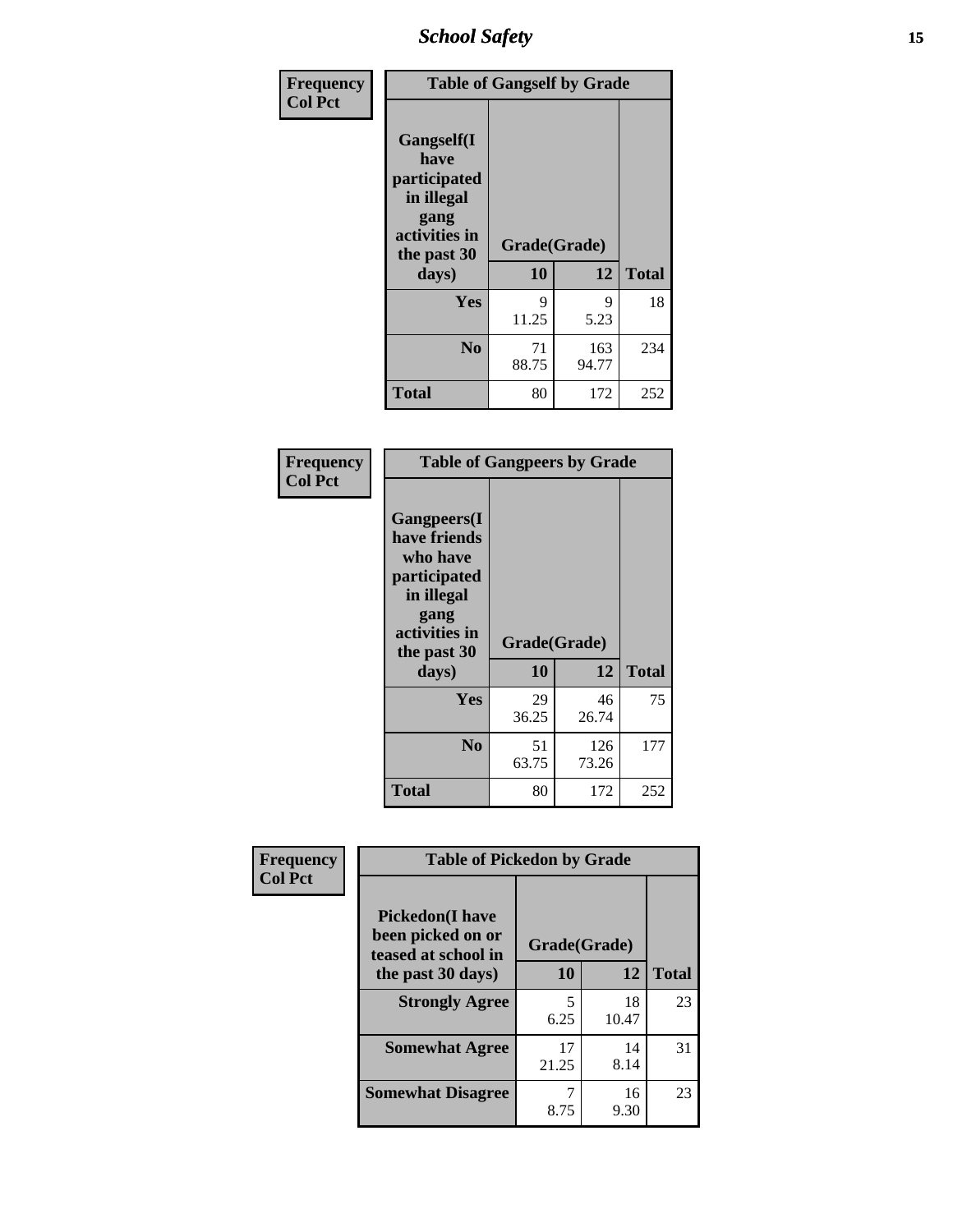# *School Safety* **16**

| <b>Frequency</b> |                                                                                          | <b>Table of Pickedon by Grade</b> |              |              |  |  |  |  |  |
|------------------|------------------------------------------------------------------------------------------|-----------------------------------|--------------|--------------|--|--|--|--|--|
| <b>Col Pct</b>   | <b>Pickedon</b> (I have<br>been picked on or<br>teased at school in<br>the past 30 days) | Grade(Grade)<br>10                | 12           | <b>Total</b> |  |  |  |  |  |
|                  | <b>Strongly Disagree</b>                                                                 | 51<br>63.75                       | 124<br>72.09 | 175          |  |  |  |  |  |
|                  | Total                                                                                    | 80                                | 172          | 252          |  |  |  |  |  |

| Frequency      |                                                          | <b>Table of Safeschool by Grade</b> |              |     |  |  |  |  |  |  |
|----------------|----------------------------------------------------------|-------------------------------------|--------------|-----|--|--|--|--|--|--|
| <b>Col Pct</b> | Safeschool(School<br>is a place at which I<br>feel safe) | Grade(Grade)<br>10                  | <b>Total</b> |     |  |  |  |  |  |  |
|                | <b>Strongly Agree</b>                                    | 11<br>13.75                         | 26<br>15.12  | 37  |  |  |  |  |  |  |
|                | <b>Somewhat Agree</b>                                    | 43<br>53.75                         | 81<br>47.09  | 124 |  |  |  |  |  |  |
|                | <b>Somewhat Disagree</b>                                 | 17<br>21.25                         | 41<br>23.84  | 58  |  |  |  |  |  |  |
|                | <b>Strongly Disagree</b>                                 | 9<br>11.25                          | 24<br>13.95  | 33  |  |  |  |  |  |  |
|                | <b>Total</b>                                             | 80                                  | 172          | 252 |  |  |  |  |  |  |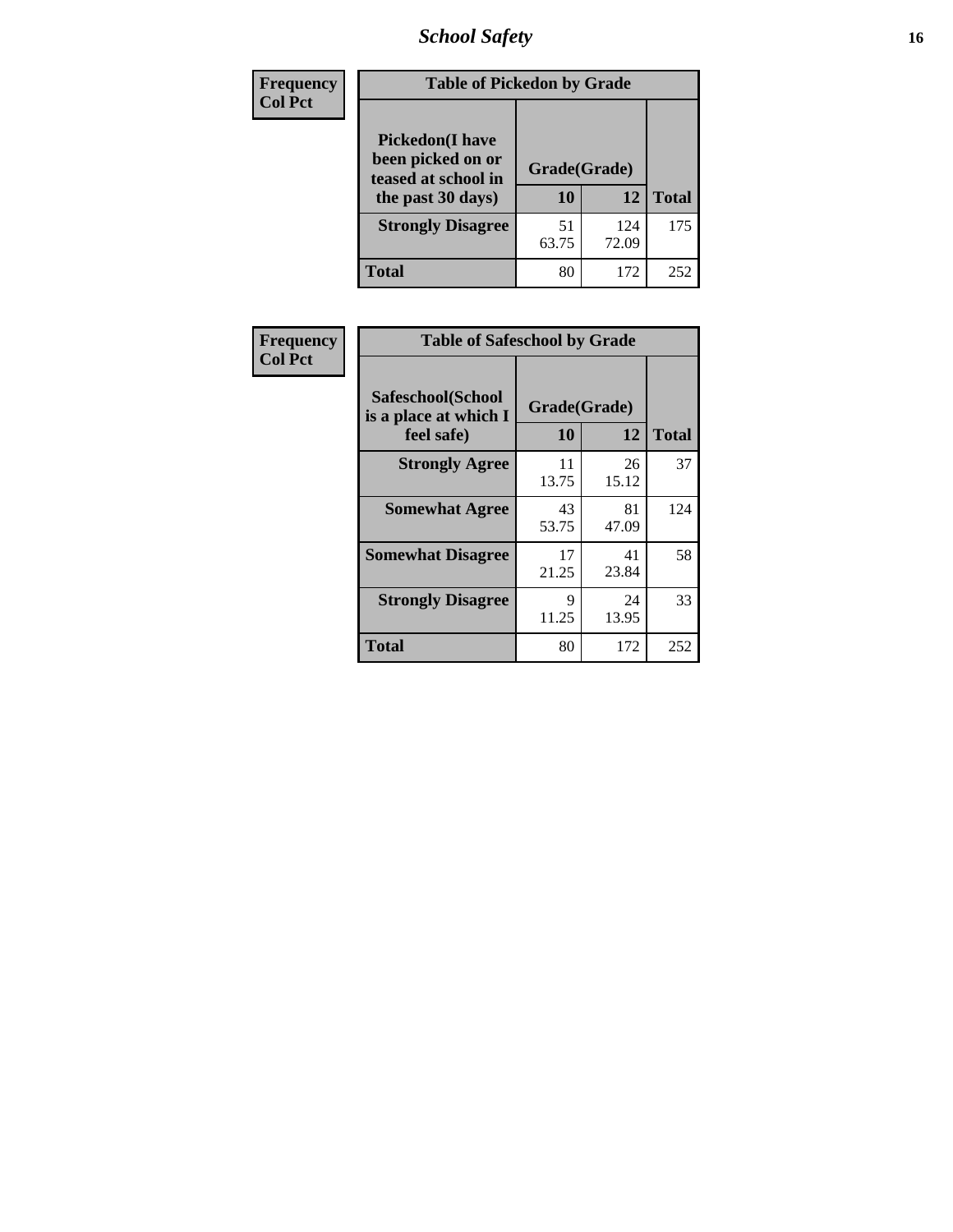*School Safety* **17**

| <b>Frequency</b> | <b>Table of Grade by Bullied</b> |              |                                                                               |                        |                  |                        |                        |              |  |  |  |
|------------------|----------------------------------|--------------|-------------------------------------------------------------------------------|------------------------|------------------|------------------------|------------------------|--------------|--|--|--|
| <b>Row Pct</b>   |                                  |              | <b>Bullied</b> (I have been bullied by other<br>students in the past 30 days) |                        |                  |                        |                        |              |  |  |  |
|                  |                                  | $\mathbf 0$  | 1 or                                                                          | 3 <sub>to</sub><br>5   | <b>6 to</b><br>9 | <b>10</b><br>to<br>19  | All<br>30              |              |  |  |  |
|                  | Grade(Grade)   Days              |              | days                                                                          | days                   | days             | days                   | days                   | <b>Total</b> |  |  |  |
|                  | 10                               | 72<br>90.00  | 1.25                                                                          | 3<br>3.75              | 1.25             | $\mathfrak{D}$<br>2.50 | 1.25                   | 80           |  |  |  |
|                  | 12                               | 161<br>93.60 | 6<br>3.49                                                                     | $\overline{2}$<br>1.16 | 0.58             | 0<br>0.00              | $\overline{2}$<br>1.16 | 172          |  |  |  |
|                  | <b>Total</b>                     | 233          | 7                                                                             | 5                      | $\overline{2}$   | $\overline{2}$         | 3                      | 252          |  |  |  |

| <b>Frequency</b> | <b>Table of Grade by Bulliedothers</b> |              |                                                                |                        |                   |                               |                   |              |  |  |
|------------------|----------------------------------------|--------------|----------------------------------------------------------------|------------------------|-------------------|-------------------------------|-------------------|--------------|--|--|
| <b>Row Pct</b>   |                                        |              | <b>Bulliedothers</b> (I bullied others in the<br>past 30 days) |                        |                   |                               |                   |              |  |  |
|                  | Grade(Grade)   Days                    | $\mathbf 0$  | 1 or<br>days                                                   | 3 to<br>days           | 6 to<br>9<br>days | <b>10</b><br>to<br>19<br>days | All<br>30<br>days | <b>Total</b> |  |  |
|                  | 10                                     | 72<br>90.00  | 5<br>6.25                                                      | $\overline{2}$<br>2.50 | 0<br>0.00         | 1.25                          | 0<br>0.00         | 80           |  |  |
|                  | 12                                     | 159<br>92.44 | 8<br>4.65                                                      | 3<br>1.74              | 0.58              | 0<br>0.00                     | 0.58              | 172          |  |  |
|                  | <b>Total</b>                           | 231          | 13                                                             | 5                      |                   |                               | 1                 | 252          |  |  |

| Frequency      | <b>Table of Grade by Weaponschool</b> |                                                                        |           |           |           |              |
|----------------|---------------------------------------|------------------------------------------------------------------------|-----------|-----------|-----------|--------------|
| <b>Row Pct</b> |                                       | <b>Weaponschool</b> (I<br>brought a weapon to<br>school in the past 30 |           |           |           |              |
|                |                                       | $\bf{0}$                                                               | 1 or<br>2 | 3 to<br>5 | All<br>30 |              |
|                | Grade(Grade)                          | <b>Days</b>                                                            | days      | days      | days      | <b>Total</b> |
|                | 10                                    | 76<br>95.00                                                            | 4<br>5.00 | 0<br>0.00 | 0<br>0.00 | 80           |
|                | 12                                    | 167<br>97.09                                                           | 2<br>1.16 | 0.58      | 2<br>1.16 | 172          |
|                | <b>Total</b>                          | 243                                                                    | 6         |           | 2         | 252          |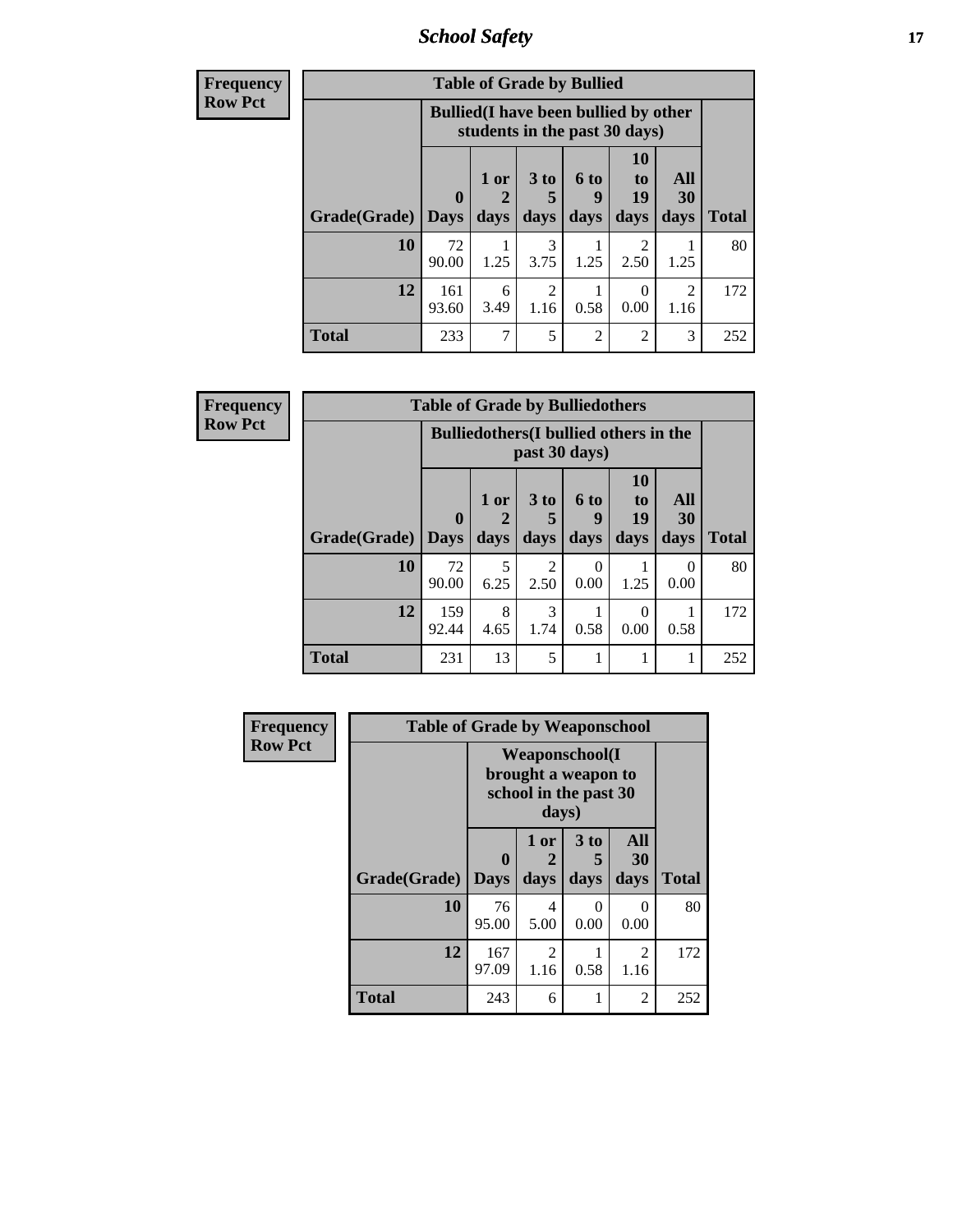*School Safety* **18**

| <b>Frequency</b> | <b>Table of Grade by Absentunsafe</b> |                  |                                                                                           |                   |                        |                   |              |  |  |
|------------------|---------------------------------------|------------------|-------------------------------------------------------------------------------------------|-------------------|------------------------|-------------------|--------------|--|--|
| <b>Row Pct</b>   |                                       |                  | <b>Absentunsafe(I have missed</b><br>school because I felt unsafe in<br>the past 30 days) |                   |                        |                   |              |  |  |
|                  | Grade(Grade)                          | 0<br><b>Days</b> | 1 or<br>$\mathbf{2}$<br>days                                                              | 3 to<br>5<br>days | 10<br>to<br>19<br>days | All<br>30<br>days | <b>Total</b> |  |  |
|                  | 10                                    | 74<br>92.50      | 6<br>7.50                                                                                 | 0<br>0.00         | 0.00                   | $\Omega$<br>0.00  | 80           |  |  |
|                  | 12                                    | 167<br>97.09     | $\overline{2}$<br>1.16                                                                    | 0.58              | 0.58                   | 0.58              | 172          |  |  |
|                  | <b>Total</b>                          | 241              | 8                                                                                         |                   | 1                      |                   | 252          |  |  |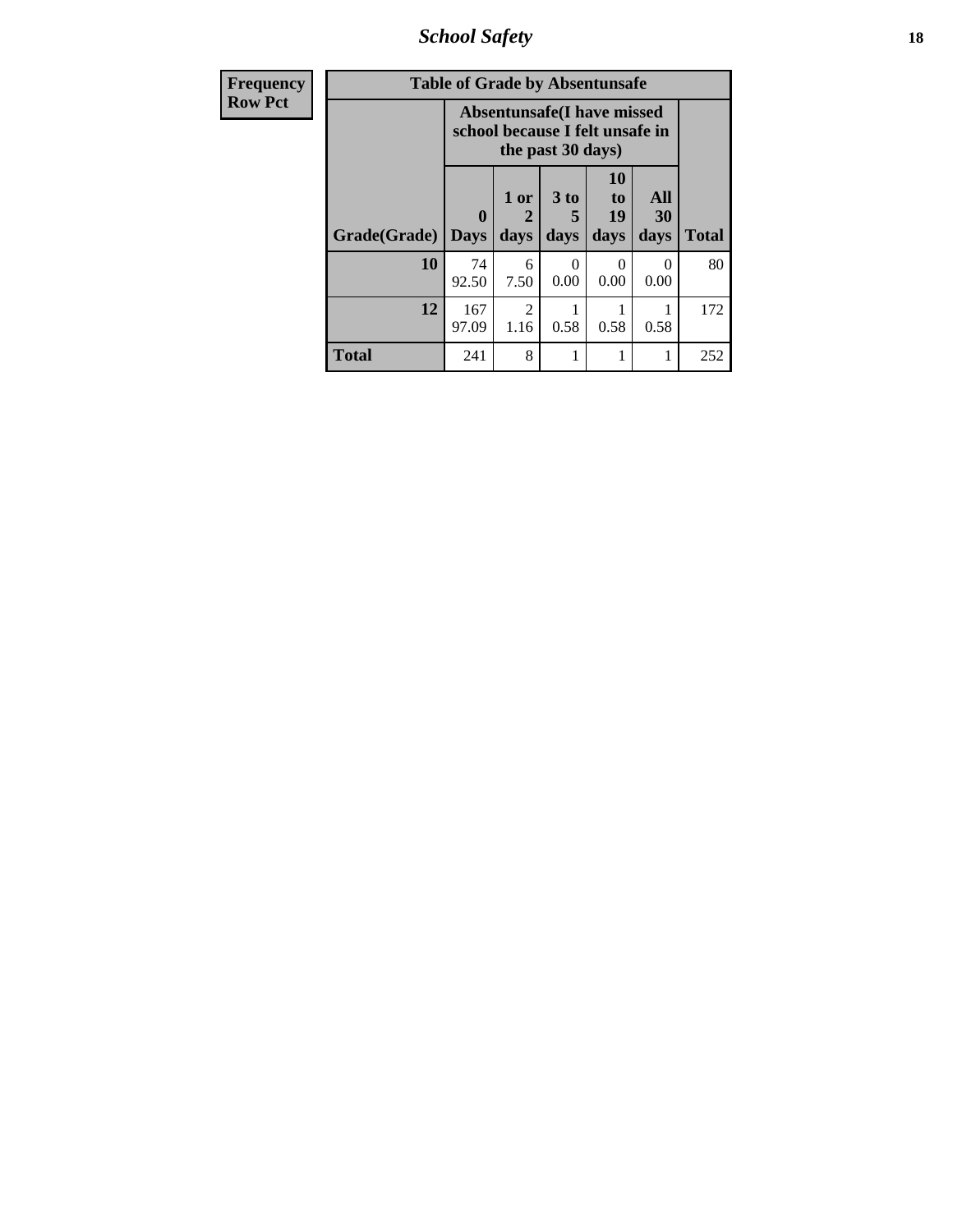# *Drug Use During Last 30 Days* **19**

#### **Frequency Row Pct**

| <b>Table of Grade by Alcohol</b> |                                 |                                     |                 |                |                 |                        |              |              |  |  |
|----------------------------------|---------------------------------|-------------------------------------|-----------------|----------------|-----------------|------------------------|--------------|--------------|--|--|
|                                  |                                 | Alcohol (Alcohol use, past 30 days) |                 |                |                 |                        |              |              |  |  |
| Grade(Grade)                     | <b>Did</b><br>not<br><b>use</b> | $1 - 2$<br>days                     | $3 - 5$<br>days | $6-9$<br>days  | $10-19$<br>days | 20-29<br>days          | Every<br>day | <b>Total</b> |  |  |
| 10                               | 63<br>78.75                     | 6<br>7.50                           | 6<br>7.50       | 1.25           | 0<br>0.00       | 1.25                   | 3<br>3.75    | 80           |  |  |
| 12                               | 151<br>87.79                    | 8<br>4.65                           | 5<br>2.91       | 0.58           | 3<br>1.74       | $\overline{2}$<br>1.16 | 2<br>1.16    | 172          |  |  |
| <b>Total</b>                     | 214                             | 14                                  | 11              | $\overline{2}$ | 3               | 3                      | 5            | 252          |  |  |

| <b>Frequency</b> |              |                                 | <b>Table of Grade by Cigarettes</b>     |                 |               |                        |                  |              |
|------------------|--------------|---------------------------------|-----------------------------------------|-----------------|---------------|------------------------|------------------|--------------|
| <b>Row Pct</b>   |              |                                 | <b>Cigarettes (Smoking tobacco use,</b> | past 30 days)   |               |                        |                  |              |
|                  | Grade(Grade) | <b>Did</b><br>not<br><b>use</b> | $1-2$<br>days                           | $3 - 5$<br>days | $6-9$<br>days | $10-19$<br>days        | Every<br>day     | <b>Total</b> |
|                  | 10           | 77<br>96.25                     | 1.25                                    | 1.25            | 0<br>0.00     | $\Omega$<br>0.00       | 1.25             | 80           |
|                  | 12           | 166<br>96.51                    | 3<br>1.74                               | 0<br>0.00       | 0.58          | $\overline{2}$<br>1.16 | $\theta$<br>0.00 | 172          |
|                  | <b>Total</b> | 243                             | $\overline{4}$                          | 1               |               | $\overline{2}$         | 1                | 252          |

| Frequency      |              | <b>Table of Grade by Smokeless</b>                      |                 |                 |                 |              |  |  |
|----------------|--------------|---------------------------------------------------------|-----------------|-----------------|-----------------|--------------|--|--|
| <b>Row Pct</b> |              | <b>Smokeless</b> (Chewing<br>tobacco use, past 30 days) |                 |                 |                 |              |  |  |
|                | Grade(Grade) | Did<br>not<br><b>use</b>                                | $1 - 2$<br>days | $3 - 5$<br>days | $10-19$<br>days | <b>Total</b> |  |  |
|                | 10           | 78<br>97.50                                             | 1.25            | 1.25            | 0<br>0.00       | 80           |  |  |
|                | 12           | 168<br>97.67                                            | 0.58            | 0.58            | 2<br>1.16       | 172          |  |  |
|                | <b>Total</b> | 246                                                     | $\overline{2}$  | 2               | $\overline{c}$  | 252          |  |  |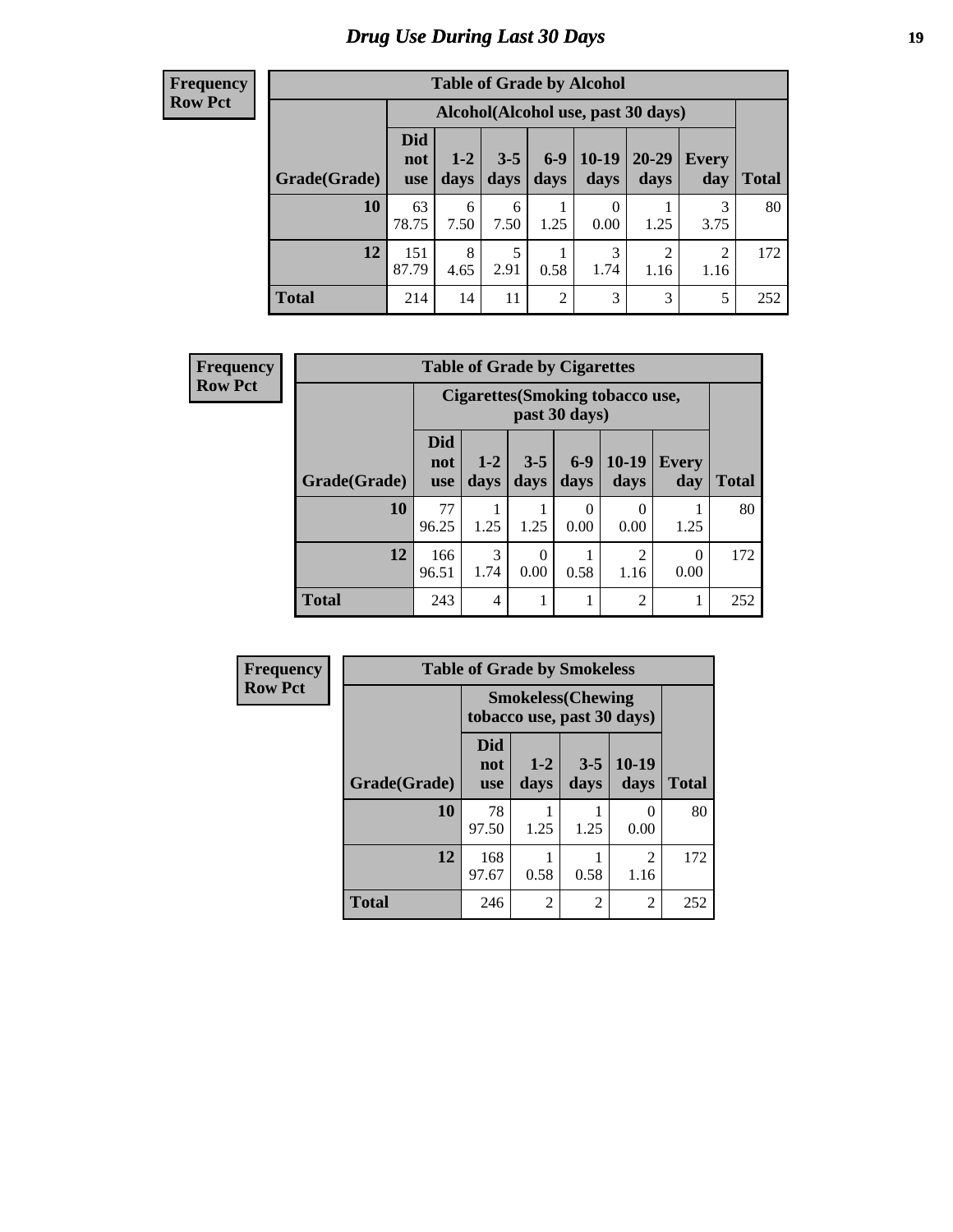#### **Frequency Row Pct**

| <b>Table of Grade by Marijuana</b> |                                 |                        |                        |                        |                        |                                         |                        |       |  |  |
|------------------------------------|---------------------------------|------------------------|------------------------|------------------------|------------------------|-----------------------------------------|------------------------|-------|--|--|
|                                    |                                 |                        |                        |                        |                        | Marijuana (Marijuana use, past 30 days) |                        |       |  |  |
| Grade(Grade)                       | <b>Did</b><br>not<br><b>use</b> | $1 - 2$<br>days        | $3 - 5$<br>days        | $6-9$<br>days          | $10-19$<br>days        | 20-29<br>days                           | Every<br>day           | Total |  |  |
| 10                                 | 74<br>92.50                     | $\overline{2}$<br>2.50 | $\overline{2}$<br>2.50 | 1.25                   | 0<br>0.00              | $\left( \right)$<br>0.00                | 1.25                   | 80    |  |  |
| 12                                 | 158<br>91.86                    | 4<br>2.33              | $\overline{2}$<br>1.16 | $\overline{c}$<br>1.16 | $\overline{2}$<br>1.16 | $\mathfrak{D}$<br>1.16                  | $\overline{c}$<br>1.16 | 172   |  |  |
| <b>Total</b>                       | 232                             | 6                      | 4                      | 3                      | $\overline{2}$         | 2                                       | 3                      | 252   |  |  |

| <b>Frequency</b> | <b>Table of Grade by Cocaine</b> |                                        |                        |                 |                 |              |  |  |  |
|------------------|----------------------------------|----------------------------------------|------------------------|-----------------|-----------------|--------------|--|--|--|
| <b>Row Pct</b>   |                                  | Cocaine (Cocaine use,<br>past 30 days) |                        |                 |                 |              |  |  |  |
|                  | Grade(Grade)                     | Did<br>not<br><b>use</b>               | $1 - 2$<br>days        | $3 - 5$<br>days | $10-19$<br>days | <b>Total</b> |  |  |  |
|                  | 10                               | 78<br>97.50                            | 1.25                   | 1.25            | 0<br>0.00       | 80           |  |  |  |
|                  | 12                               | 168<br>97.67                           | $\overline{2}$<br>1.16 | 0.58            | 0.58            | 172          |  |  |  |
|                  | <b>Total</b>                     | 246                                    | 3                      | $\overline{2}$  |                 | 252          |  |  |  |

| Frequency      |              | <b>Table of Grade by Inhalants</b>               |                 |                 |               |              |
|----------------|--------------|--------------------------------------------------|-----------------|-----------------|---------------|--------------|
| <b>Row Pct</b> |              | <b>Inhalants</b> (Inhalant use,<br>past 30 days) |                 |                 |               |              |
|                | Grade(Grade) | <b>Did</b><br>not<br><b>use</b>                  | $1 - 2$<br>days | $3 - 5$<br>days | $6-9$<br>days | <b>Total</b> |
|                | 10           | 79<br>98.75                                      | 1.25            | 0<br>0.00       | 0<br>0.00     | 80           |
|                | 12           | 166<br>96.51                                     | 3<br>1.74       | 2<br>1.16       | 0.58          | 172          |
|                | <b>Total</b> | 245                                              | 4               | $\overline{2}$  | 1             | 252          |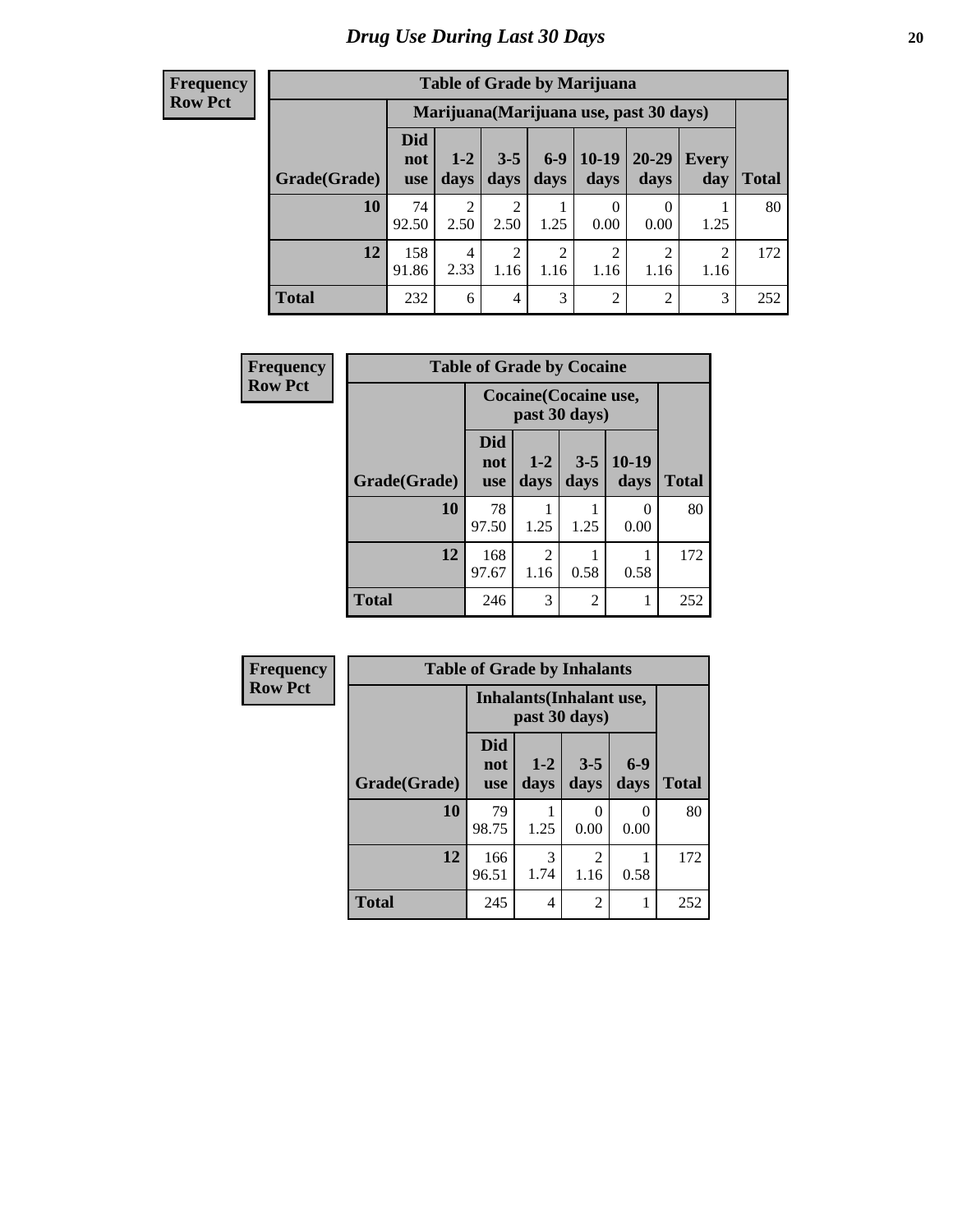# *Drug Use During Last 30 Days* **21**

| <b>Frequency</b> | <b>Table of Grade by Steroids</b> |                                         |                  |                  |               |               |              |
|------------------|-----------------------------------|-----------------------------------------|------------------|------------------|---------------|---------------|--------------|
| <b>Row Pct</b>   |                                   | Steroids (Steroid use,<br>past 30 days) |                  |                  |               |               |              |
|                  | Grade(Grade)                      | <b>Did</b><br>not<br><b>use</b>         | $1 - 2$<br>days  | $3 - 5$<br>days  | $6-9$<br>days | 10-19<br>days | <b>Total</b> |
|                  | 10                                | 79<br>98.75                             | $\Omega$<br>0.00 | 1.25             | 0<br>0.00     | 0<br>0.00     | 80           |
|                  | 12                                | 166<br>96.51                            | 4<br>2.33        | $\Omega$<br>0.00 | 0.58          | 0.58          | 172          |
|                  | <b>Total</b>                      | 245                                     | 4                |                  |               | 1             | 252          |

| Frequency      | <b>Table of Grade by Ecstasy</b> |                                        |               |                 |                |                     |              |
|----------------|----------------------------------|----------------------------------------|---------------|-----------------|----------------|---------------------|--------------|
| <b>Row Pct</b> |                                  | Ecstasy (Ecstasy use,<br>past 30 days) |               |                 |                |                     |              |
|                | Grade(Grade)                     | <b>Did</b><br>not<br><b>use</b>        | $1-2$<br>days | $3 - 5$<br>days | $6-9$<br>days  | <b>Every</b><br>day | <b>Total</b> |
|                | 10                               | 79<br>98.75                            | 0<br>0.00     | 0<br>0.00       | 1.25           | 0<br>0.00           | 80           |
|                | 12                               | 167<br>97.09                           | 0.58          | 2<br>1.16       | 0.58           | 0.58                | 172          |
|                | <b>Total</b>                     | 246                                    |               | $\overline{2}$  | $\overline{c}$ |                     | 252          |

| <b>Frequency</b> | <b>Table of Grade by Meth</b> |                                             |                           |                 |               |              |
|------------------|-------------------------------|---------------------------------------------|---------------------------|-----------------|---------------|--------------|
| <b>Row Pct</b>   |                               | Meth (Methamphetamine use,<br>past 30 days) |                           |                 |               |              |
|                  | Grade(Grade)                  | <b>Did</b><br>not<br><b>use</b>             | $1 - 2$<br>days           | $3 - 5$<br>days | 10-19<br>days | <b>Total</b> |
|                  | 10                            | 79<br>98.75                                 | $\mathbf{\Omega}$<br>0.00 | 1.25            | 0<br>0.00     | 80           |
|                  | 12                            | 168<br>97.67                                | $\overline{2}$<br>1.16    | 0.58            | 0.58          | 172          |
|                  | <b>Total</b>                  | 247                                         | $\overline{2}$            | $\overline{2}$  |               | 252          |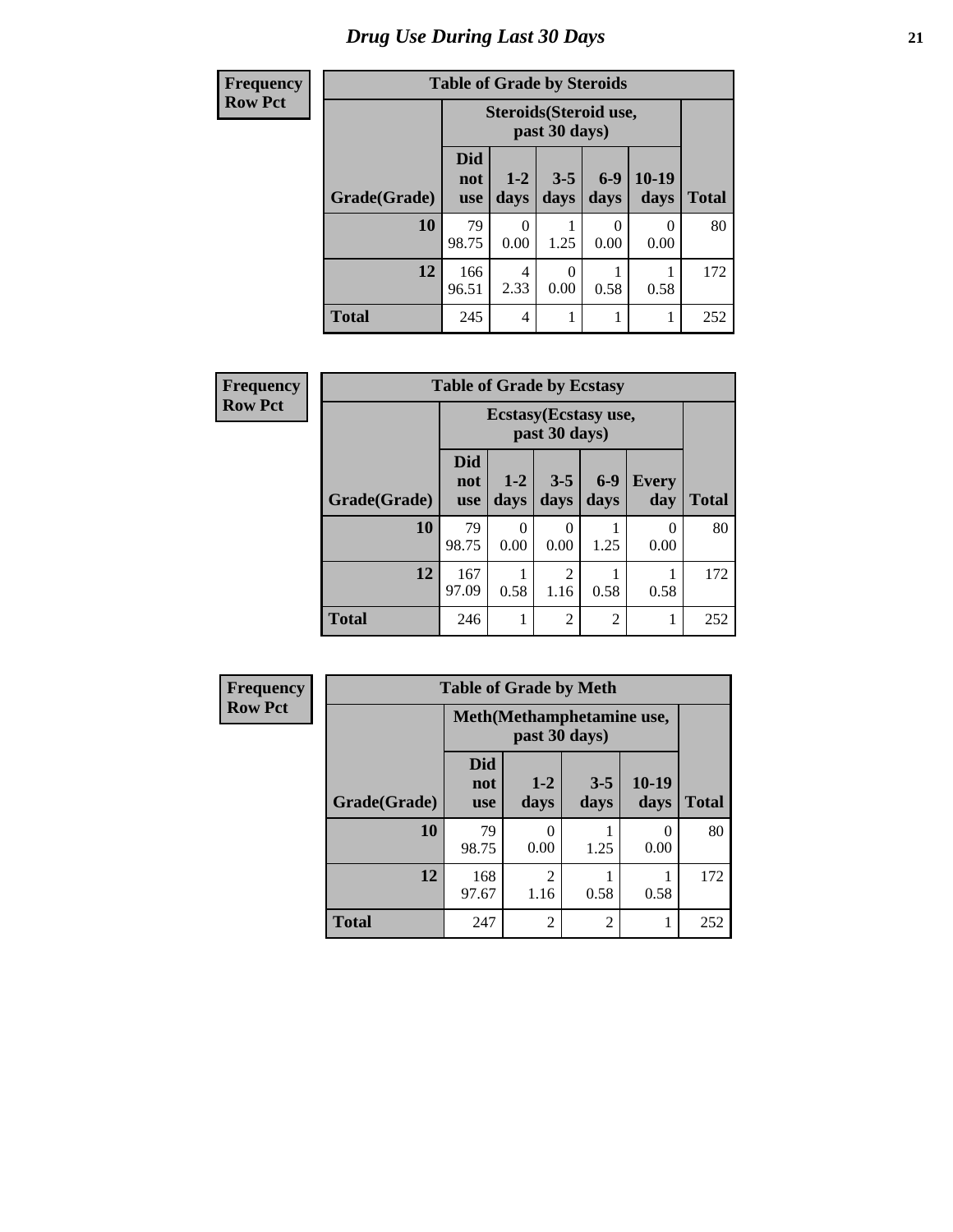| <b>Frequency</b> | <b>Table of Grade by Hallucinogens</b> |                                                   |                        |               |                        |              |
|------------------|----------------------------------------|---------------------------------------------------|------------------------|---------------|------------------------|--------------|
| <b>Row Pct</b>   |                                        | Hallucinogens (Hallucinogen use,<br>past 30 days) |                        |               |                        |              |
|                  | Grade(Grade)                           | <b>Did</b><br>not use                             | $1 - 2$<br>days        | $6-9$<br>days | $10-19$<br>days        | <b>Total</b> |
|                  | 10                                     | 79<br>98.75                                       | 0.00                   | 1.25          | $\mathcal{O}$<br>0.00  | 80           |
|                  | 12                                     | 168<br>97.67                                      | $\overline{2}$<br>1.16 | 0<br>0.00     | $\overline{2}$<br>1.16 | 172          |
|                  | <b>Total</b>                           | 247                                               | $\overline{2}$         |               | $\overline{2}$         | 252          |

| <b>Frequency</b> |              |                          |                       |                        | <b>Table of Grade by Prescription</b>                             |                     |              |
|------------------|--------------|--------------------------|-----------------------|------------------------|-------------------------------------------------------------------|---------------------|--------------|
| <b>Row Pct</b>   |              |                          |                       | past 30 days)          | <b>Prescription</b> (Prescription drugs)<br>not prescribed to me, |                     |              |
|                  | Grade(Grade) | Did<br>not<br><b>use</b> | $1 - 2$<br>days       | $6-9$<br>days          | $10-19$<br>days                                                   | <b>Every</b><br>day | <b>Total</b> |
|                  | 10           | 75<br>93.75              | 1.25                  | 3<br>3.75              | $\mathcal{O}$<br>0.00                                             | 1.25                | 80           |
|                  | 12           | 165<br>95.93             | $\mathcal{F}$<br>1.74 | $\mathfrak{D}$<br>1.16 | $\mathfrak{D}$<br>1.16                                            | 0<br>0.00           | 172          |
|                  | <b>Total</b> | 240                      | $\overline{4}$        | 5                      | $\mathfrak{D}$                                                    |                     | 252          |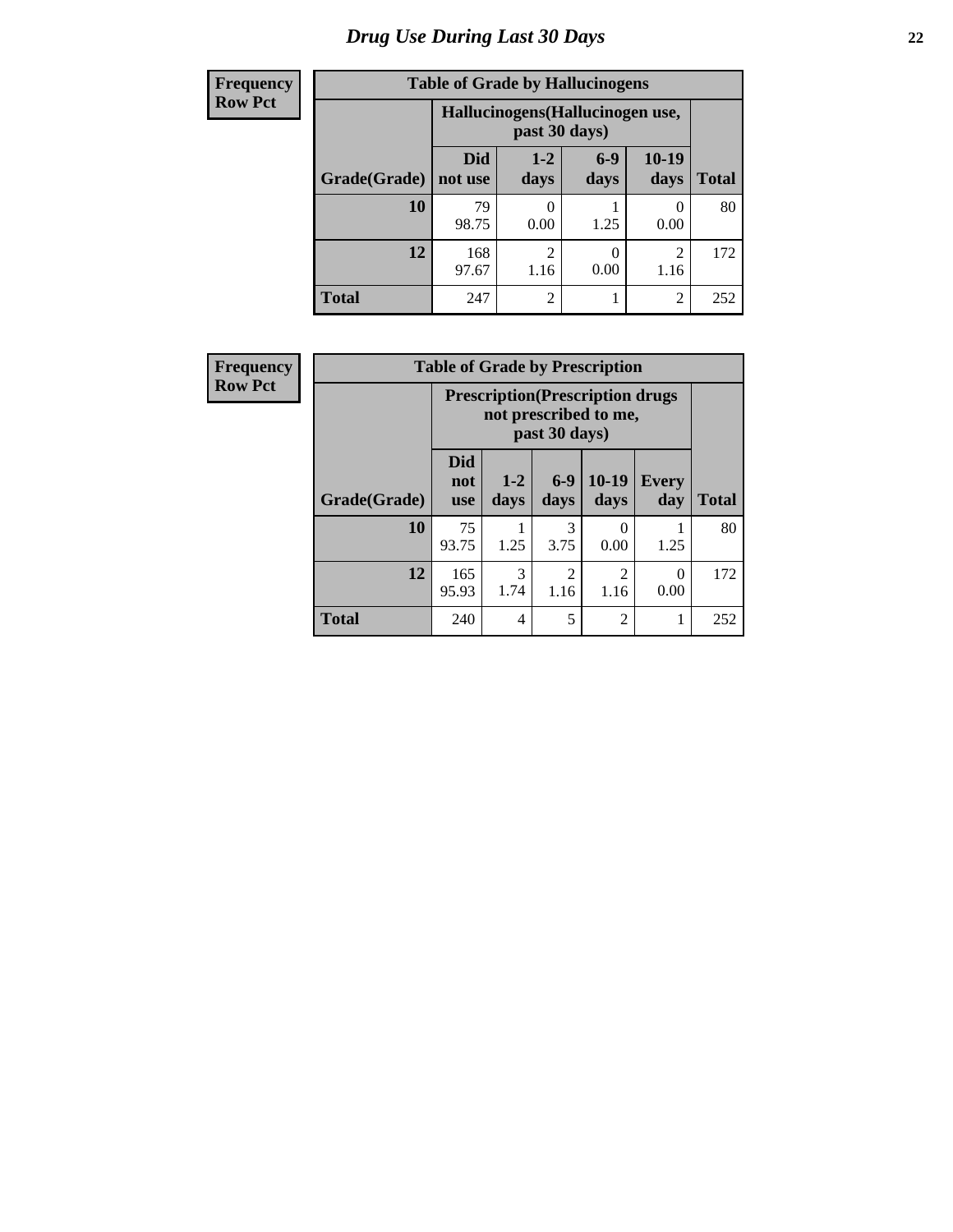| Frequency      | <b>Table of Alcoholease by Grade</b>              |                    |             |              |
|----------------|---------------------------------------------------|--------------------|-------------|--------------|
| <b>Col Pct</b> | <b>Alcoholease</b> (It is<br>easy to get alcohol) | Grade(Grade)<br>10 | 12          | <b>Total</b> |
|                | <b>Strongly Agree</b>                             | 29<br>36.25        | 52<br>30.23 | 81           |
|                | <b>Somewhat Agree</b>                             | 22<br>27.50        | 52<br>30.23 | 74           |
|                | <b>Somewhat Disagree</b>                          | 6<br>7.50          | 22<br>12.79 | 28           |
|                | <b>Strongly Disagree</b>                          | 23<br>28.75        | 46<br>26.74 | 69           |
|                | <b>Total</b>                                      | 80                 | 172         | 252          |

| Frequency      | <b>Table of Cigarettesease by Grade</b>                  |                    |             |              |
|----------------|----------------------------------------------------------|--------------------|-------------|--------------|
| <b>Col Pct</b> | Cigarettesease (It is<br>easy to get smoking<br>tobacco) | Grade(Grade)<br>10 | 12          | <b>Total</b> |
|                | <b>Strongly Agree</b>                                    | 22<br>27.50        | 53<br>30.81 | 75           |
|                | <b>Somewhat Agree</b>                                    | 23<br>28.75        | 49<br>28.49 | 72           |
|                | <b>Somewhat Disagree</b>                                 | 9<br>11.25         | 30<br>17.44 | 39           |
|                | <b>Strongly Disagree</b>                                 | 26<br>32.50        | 40<br>23.26 | 66           |
|                | <b>Total</b>                                             | 80                 | 172         | 252          |

| Frequency      | <b>Table of Smokelessease by Grade</b>                         |                    |             |              |  |
|----------------|----------------------------------------------------------------|--------------------|-------------|--------------|--|
| <b>Col Pct</b> | <b>Smokelessease</b> (It is<br>easy to get chewing<br>tobacco) | Grade(Grade)<br>10 | 12          | <b>Total</b> |  |
|                | <b>Strongly Agree</b>                                          | 17<br>21.25        | 38<br>22.09 | 55           |  |
|                | <b>Somewhat Agree</b>                                          | 11<br>13.75        | 30<br>17.44 | 41           |  |
|                | <b>Somewhat Disagree</b>                                       | 17<br>21.25        | 44<br>25.58 | 61           |  |
|                | <b>Strongly Disagree</b>                                       | 35<br>43.75        | 60<br>34.88 | 95           |  |
|                | <b>Total</b>                                                   | 80                 | 172         | 252          |  |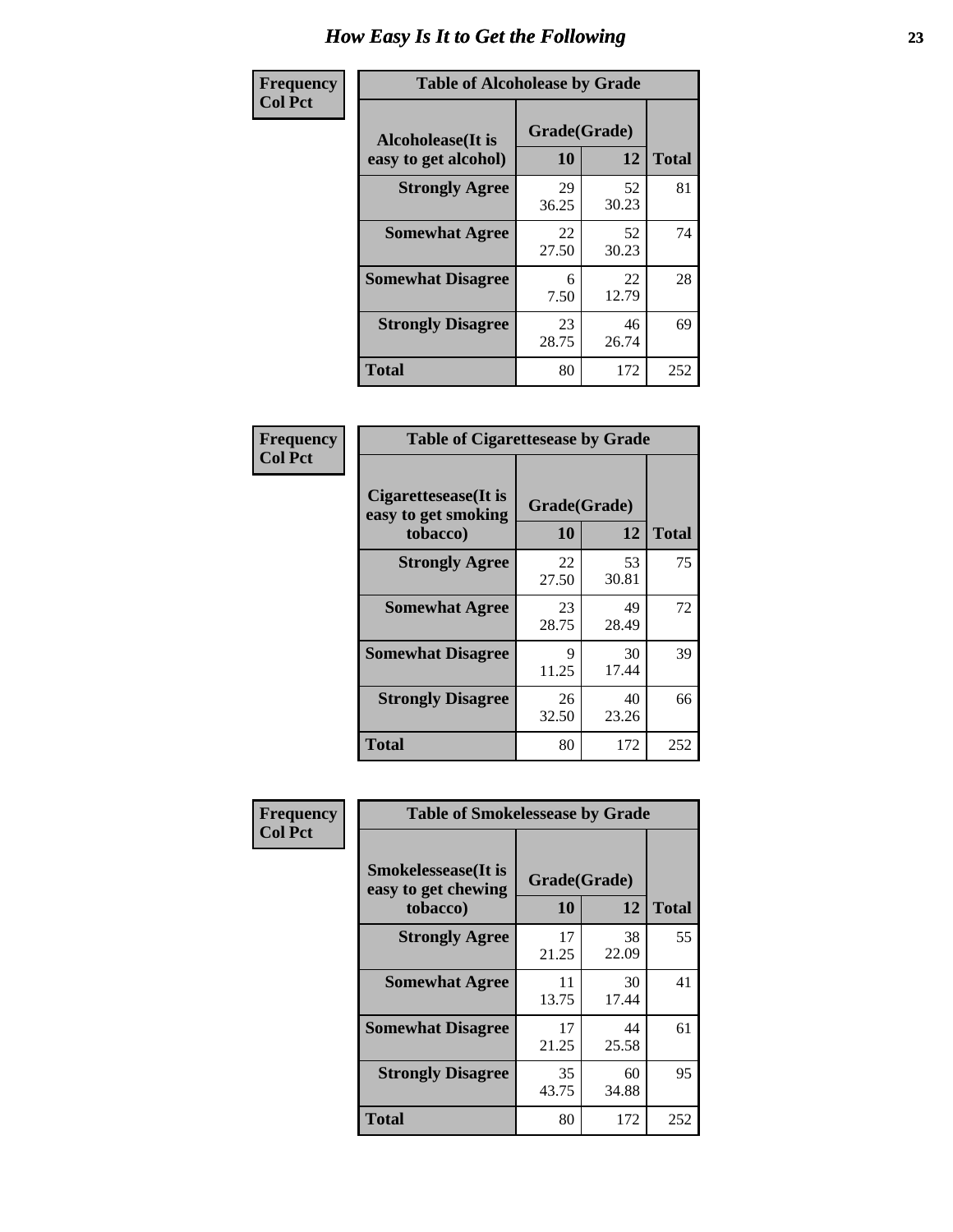| Frequency      | <b>Table of Marijuanaease by Grade</b>           |                    |             |              |  |
|----------------|--------------------------------------------------|--------------------|-------------|--------------|--|
| <b>Col Pct</b> | Marijuanaease(It is<br>easy to get<br>marijuana) | Grade(Grade)<br>10 | 12          | <b>Total</b> |  |
|                | <b>Strongly Agree</b>                            | 34<br>42.50        | 76<br>44.19 | 110          |  |
|                | <b>Somewhat Agree</b>                            | 15<br>18.75        | 37<br>21.51 | 52           |  |
|                | <b>Somewhat Disagree</b>                         | 5<br>6.25          | 20<br>11.63 | 25           |  |
|                | <b>Strongly Disagree</b>                         | 26<br>32.50        | 39<br>22.67 | 65           |  |
|                | <b>Total</b>                                     | 80                 | 172         | 252          |  |

|                                                   | <b>Table of Cocaineease by Grade</b> |                   |     |  |  |  |  |
|---------------------------------------------------|--------------------------------------|-------------------|-----|--|--|--|--|
| <b>Cocaineease</b> (It is<br>easy to get cocaine) | Grade(Grade)<br>10                   | <b>Total</b>      |     |  |  |  |  |
| <b>Strongly Agree</b>                             | 19<br>23.75                          | 12<br>30<br>17.44 | 49  |  |  |  |  |
| <b>Somewhat Agree</b>                             | 5<br>6.25                            | 36<br>20.93       | 41  |  |  |  |  |
| <b>Somewhat Disagree</b>                          | 17<br>21.25                          | 36<br>20.93       | 53  |  |  |  |  |
| <b>Strongly Disagree</b>                          | 39<br>48.75                          | 70<br>40.70       | 109 |  |  |  |  |
| <b>Total</b>                                      | 80                                   | 172               | 252 |  |  |  |  |

| Frequency      |                                                          | <b>Table of Inhalantsease by Grade</b> |             |              |  |
|----------------|----------------------------------------------------------|----------------------------------------|-------------|--------------|--|
| <b>Col Pct</b> | <b>Inhalantsease</b> (It is<br>easy to get<br>inhalants) | Grade(Grade)<br>10                     | 12          | <b>Total</b> |  |
|                | <b>Strongly Agree</b>                                    | 31<br>38.75                            | 49<br>28.49 | 80           |  |
|                | <b>Somewhat Agree</b>                                    | 10<br>12.50                            | 34<br>19.77 | 44           |  |
|                | <b>Somewhat Disagree</b>                                 | 10<br>12.50                            | 34<br>19.77 | 44           |  |
|                | <b>Strongly Disagree</b>                                 | 29<br>36.25                            | 55<br>31.98 | 84           |  |
|                | <b>Total</b>                                             | 80                                     | 172         | 252          |  |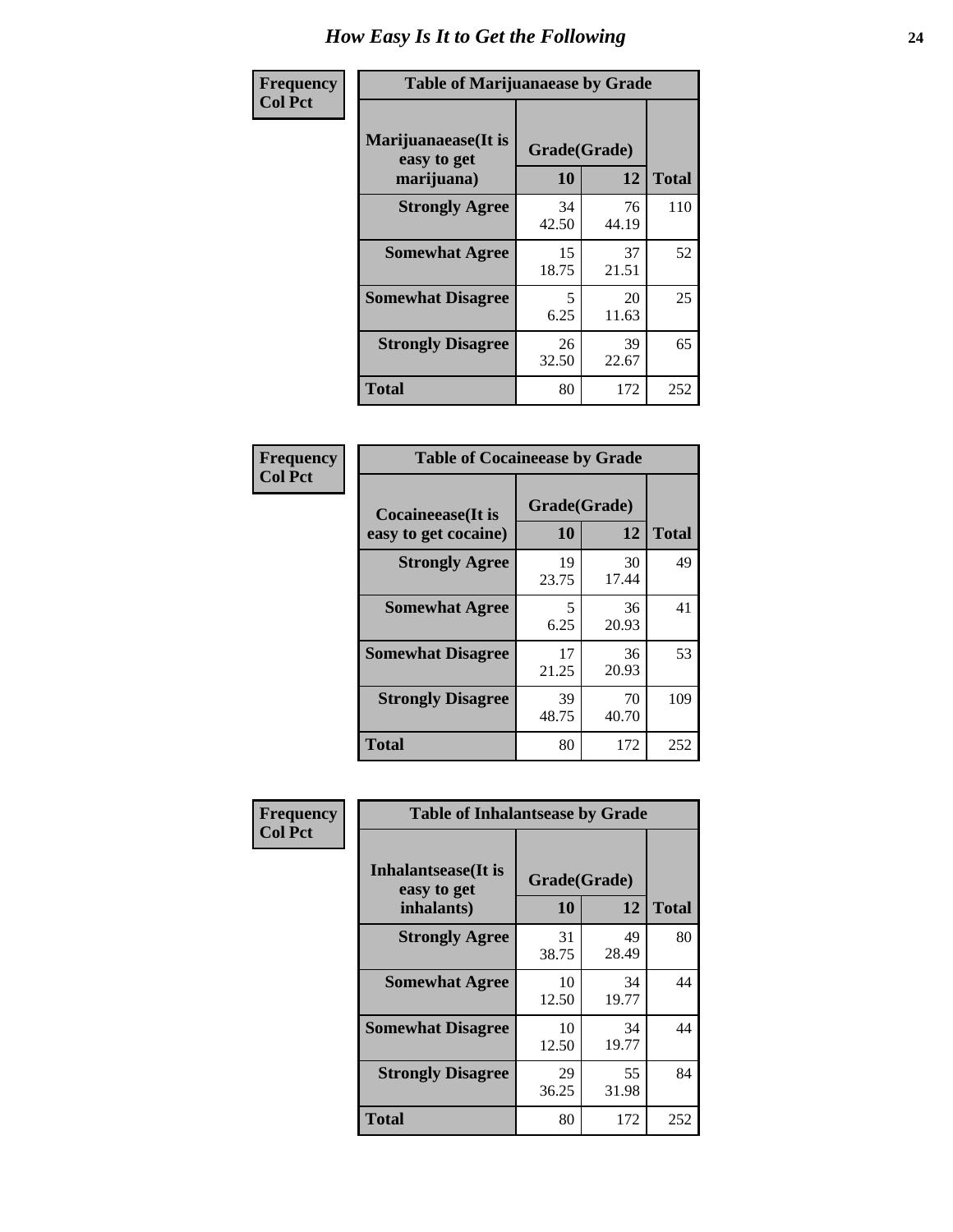| Frequency      | <b>Table of Steroidsease by Grade</b>               |                    |             |              |  |
|----------------|-----------------------------------------------------|--------------------|-------------|--------------|--|
| <b>Col Pct</b> | <b>Steroidsease</b> (It is<br>easy to get steroids) | Grade(Grade)<br>10 | 12          | <b>Total</b> |  |
|                | <b>Strongly Agree</b>                               | 17<br>21.25        | 34<br>19.77 | 51           |  |
|                | <b>Somewhat Agree</b>                               | 12<br>15.00        | 32<br>18.60 | 44           |  |
|                | <b>Somewhat Disagree</b>                            | 10<br>12.50        | 37<br>21.51 | 47           |  |
|                | <b>Strongly Disagree</b>                            | 41<br>51.25        | 69<br>40.12 | 110          |  |
|                | <b>Total</b>                                        | 80                 | 172         | 252          |  |

| Frequency      | <b>Table of Ecstasyease by Grade</b>              |                    |              |     |
|----------------|---------------------------------------------------|--------------------|--------------|-----|
| <b>Col Pct</b> | <b>Ecstasyease</b> (It is<br>easy to get ecstasy) | Grade(Grade)<br>10 | <b>Total</b> |     |
|                | <b>Strongly Agree</b>                             | 14<br>17.50        | 37<br>21.51  | 51  |
|                | <b>Somewhat Agree</b>                             | 13<br>16.25        | 26<br>15.12  | 39  |
|                | <b>Somewhat Disagree</b>                          | 13<br>16.25        | 33<br>19.19  | 46  |
|                | <b>Strongly Disagree</b>                          | 40<br>50.00        | 76<br>44.19  | 116 |
|                | <b>Total</b>                                      | 80                 | 172          | 252 |

| Frequency      | <b>Table of Methease by Grade</b>                          |                    |             |              |
|----------------|------------------------------------------------------------|--------------------|-------------|--------------|
| <b>Col Pct</b> | <b>Methease</b> (It is easy<br>to get<br>methamphetamines) | Grade(Grade)<br>10 | 12          | <b>Total</b> |
|                | <b>Strongly Agree</b>                                      | 14<br>17.50        | 28<br>16.28 | 42           |
|                | <b>Somewhat Agree</b>                                      | 11<br>13.75        | 20<br>11.63 | 31           |
|                | <b>Somewhat Disagree</b>                                   | 12<br>15.00        | 39<br>22.67 | 51           |
|                | <b>Strongly Disagree</b>                                   | 43<br>53.75        | 85<br>49.42 | 128          |
|                | <b>Total</b>                                               | 80                 | 172         | 252          |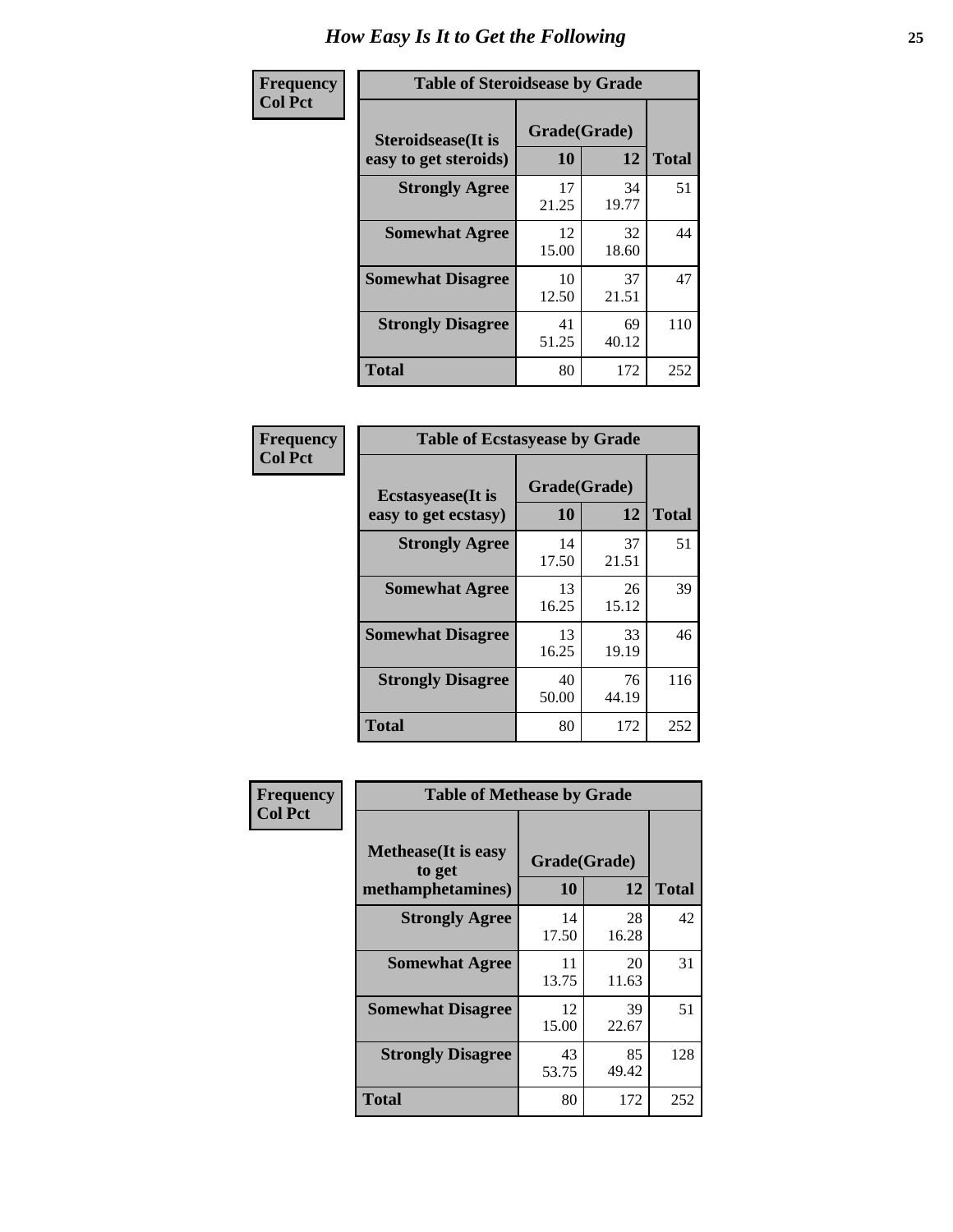| <b>Frequency</b> | <b>Table of Hallucinogensease by Grade</b>               |                    |              |     |
|------------------|----------------------------------------------------------|--------------------|--------------|-----|
| <b>Col Pct</b>   | Hallucinogensease(It<br>is easy to get<br>hallucinogens) | Grade(Grade)<br>10 | <b>Total</b> |     |
|                  | <b>Strongly Agree</b>                                    | 13<br>16.25        | 31<br>18.02  | 44  |
|                  | <b>Somewhat Agree</b>                                    | 12<br>15.00        | 16<br>9.30   | 28  |
|                  | <b>Somewhat Disagree</b>                                 | 14<br>17.50        | 34<br>19.77  | 48  |
|                  | <b>Strongly Disagree</b>                                 | 41<br>51.25        | 91<br>52.91  | 132 |
|                  | <b>Total</b>                                             | 80                 | 172          | 252 |

| Frequency<br>Col Pct |
|----------------------|
|                      |

| <b>Table of Prescriptionease by Grade</b>                                                |              |             |              |  |  |  |  |  |  |
|------------------------------------------------------------------------------------------|--------------|-------------|--------------|--|--|--|--|--|--|
| <b>Prescriptionease</b> (It<br>is easy to get<br>prescription drugs<br>not prescribed to | Grade(Grade) |             |              |  |  |  |  |  |  |
| me)                                                                                      | 10           | 12          | <b>Total</b> |  |  |  |  |  |  |
| <b>Strongly Agree</b>                                                                    | 28<br>35.00  | 51<br>29.65 | 79           |  |  |  |  |  |  |
| <b>Somewhat Agree</b>                                                                    | 16<br>20.00  | 32<br>18.60 | 48           |  |  |  |  |  |  |
| <b>Somewhat Disagree</b>                                                                 | 4<br>5.00    | 31<br>18.02 | 35           |  |  |  |  |  |  |
| <b>Strongly Disagree</b>                                                                 | 32<br>40.00  | 58<br>33.72 | 90           |  |  |  |  |  |  |
| Total                                                                                    | 80           | 172         | 252          |  |  |  |  |  |  |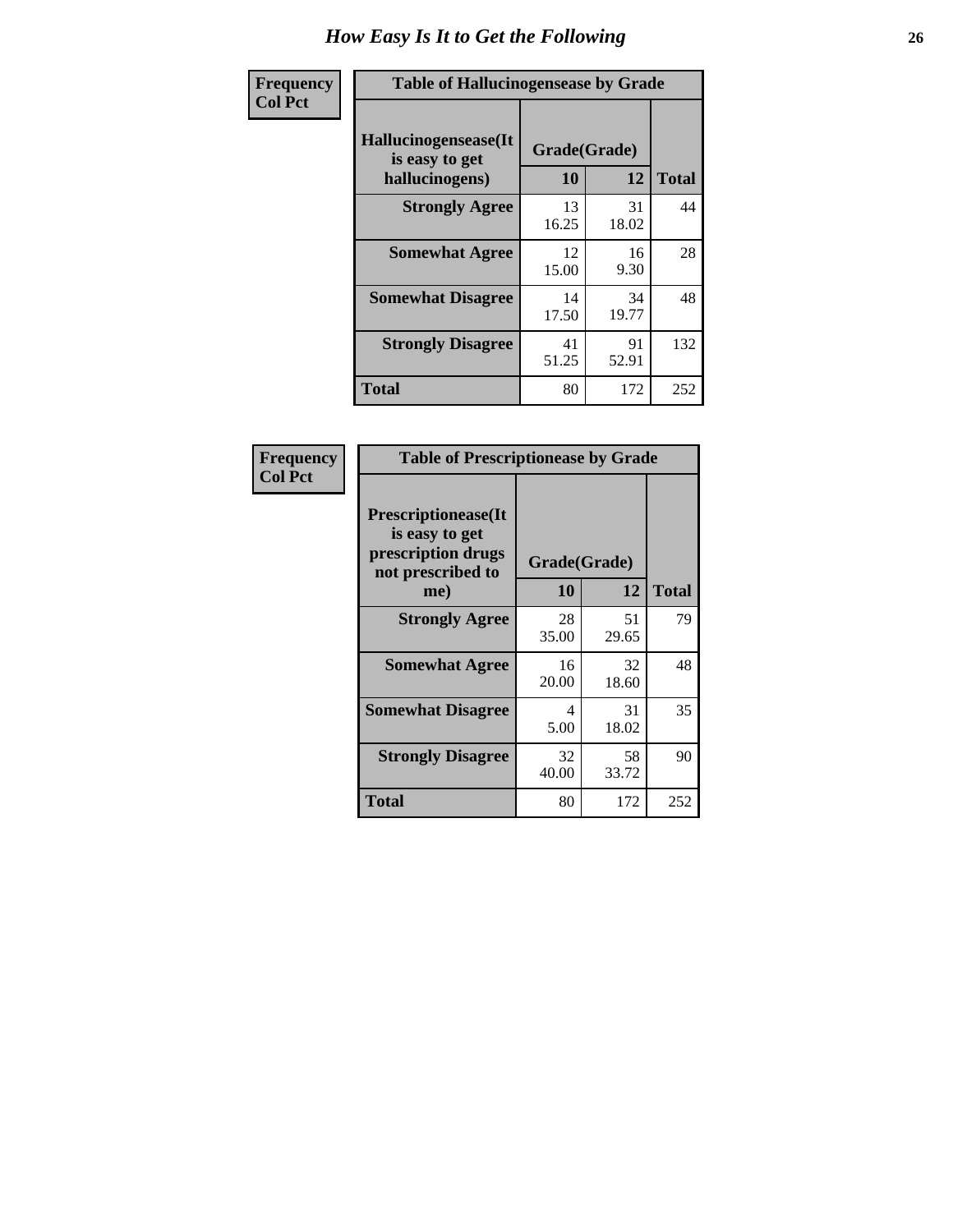### *Age at Onset of Use* **27** *Results for "Age at Onset of Use" questions exclude students who said they did not use that substance*

| <b>Frequency</b> | <b>Table of Grade by Alcoholinit</b> |               |           |                |      |           |                                                  |       |            |                      |                      |                       |              |
|------------------|--------------------------------------|---------------|-----------|----------------|------|-----------|--------------------------------------------------|-------|------------|----------------------|----------------------|-----------------------|--------------|
| <b>Row Pct</b>   |                                      |               |           |                |      |           | Alcoholinit (I started using alcohol when I was) |       |            |                      |                      |                       |              |
|                  | $Grade(Grade)$ younger               | <b>8 or</b>   | 9         | 10             | 11   | 12        | 13                                               | 14    | 15         | <b>16</b>            | 17                   | <b>18 or</b><br>older | <b>Total</b> |
|                  | 10                                   | 4<br>16.67    | 4.17      | 4.17           |      | 9         | $4.17$   37.50   12.50                           | 8.33  | 8.33       | $\Omega$<br>$0.00\,$ | $\mathbf{0}$<br>0.00 | 4.17                  | 24           |
|                  | 12                                   | 3<br>7.32     | 3<br>7.32 | 3<br>7.32      | 2.44 | 2<br>4.88 | 3<br>7.32                                        | 12.20 | 9<br>21.95 | 8<br>19.51           | 3<br>7.32            | 2.44                  | 41           |
|                  | <b>Total</b>                         | $\mathcal{I}$ | 4         | $\overline{4}$ | 2    | 11        | 6                                                | ⇁     | 11         | 8                    | 3                    | 2                     | 65           |
|                  |                                      |               |           |                |      |           | <b>Frequency Missing = 187</b>                   |       |            |                      |                      |                       |              |

**Frequency Row Pct**

|              | <b>Table of Grade by Cigarettesinit</b> |                                                      |                  |                         |               |                            |            |                  |       |                       |              |  |
|--------------|-----------------------------------------|------------------------------------------------------|------------------|-------------------------|---------------|----------------------------|------------|------------------|-------|-----------------------|--------------|--|
|              |                                         | Cigarettesinit(I started smoking tobacco when I was) |                  |                         |               |                            |            |                  |       |                       |              |  |
| Grade(Grade) | 8 or<br>younger                         | 9                                                    | 11               | 12                      | 13            | <b>14</b>                  | 15         | <b>16</b>        | 17    | <b>18 or</b><br>older | <b>Total</b> |  |
| 10           | 25.00                                   | $\Omega$<br>0.00                                     | $\Omega$<br>0.00 | 12.50                   | $0.00\degree$ | 12.50                      | 3<br>37.50 | $\theta$<br>0.00 | 0.00  | 12.50                 | 8            |  |
| 12           | 5<br>31.25                              | $\overline{2}$<br>12.50                              | 6.25             | $\overline{2}$<br>12.50 | 6.25          | $\overline{0}$<br>$0.00\,$ | 2<br>12.50 | 6.25             | 12.50 | $\Omega$<br>0.00      | 16           |  |
| <b>Total</b> | 7                                       | $\overline{2}$                                       |                  | 3                       |               | 1                          | 5          | 1                | 2     |                       | 24           |  |
|              |                                         |                                                      |                  |                         |               | Frequency Missing $= 228$  |            |                  |       |                       |              |  |

| <b>Frequency</b> | <b>Table of Grade by Smokelessinit</b>                         |                           |           |       |           |       |              |  |  |  |
|------------------|----------------------------------------------------------------|---------------------------|-----------|-------|-----------|-------|--------------|--|--|--|
| <b>Row Pct</b>   | <b>Smokelessinit (I started chewing</b><br>tobacco when I was) |                           |           |       |           |       |              |  |  |  |
|                  | Grade(Grade)                                                   | 8 or<br>vounger           | <b>12</b> | 13    | 14        | 15    | <b>Total</b> |  |  |  |
|                  | 10                                                             | $\Omega$<br>0.00          | 0.00      | 50.00 | 0<br>0.00 | 50.00 | 2            |  |  |  |
|                  | 12                                                             | 3<br>60.00                | 20.00     | 0.00  | 20.00     | 0.00  | 5            |  |  |  |
|                  | <b>Total</b>                                                   | 3                         |           |       |           |       |              |  |  |  |
|                  |                                                                | Frequency Missing $= 245$ |           |       |           |       |              |  |  |  |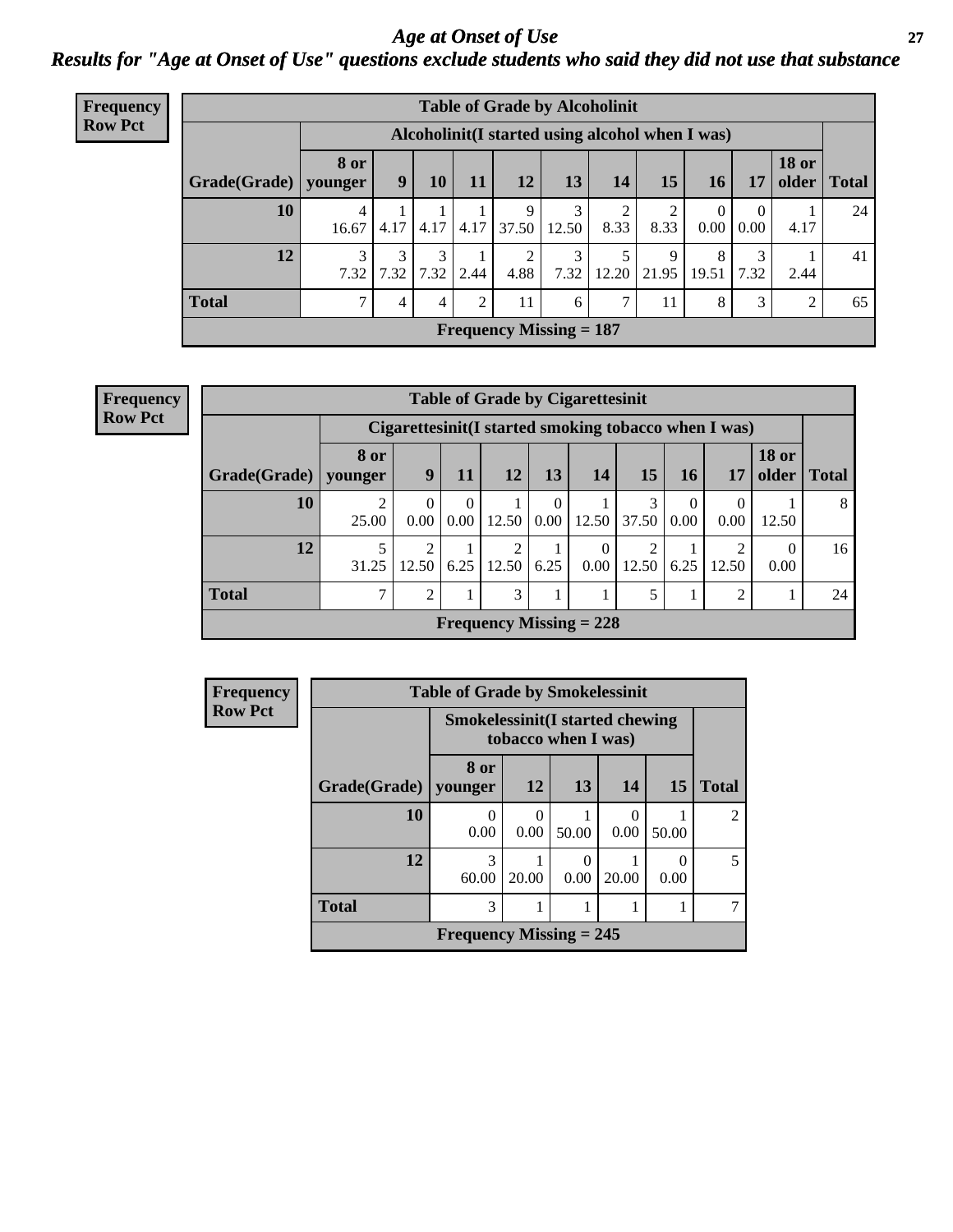#### *Age at Onset of Use* **28**

*Results for "Age at Onset of Use" questions exclude students who said they did not use that substance*

| <b>Frequency</b> |                        |                                                      |                  |                |                |                           | <b>Table of Grade by Marijuanainit</b> |                         |                       |                  |              |
|------------------|------------------------|------------------------------------------------------|------------------|----------------|----------------|---------------------------|----------------------------------------|-------------------------|-----------------------|------------------|--------------|
| <b>Row Pct</b>   |                        | Marijuanainit (I started using marijuana when I was) |                  |                |                |                           |                                        |                         |                       |                  |              |
|                  | Grade(Grade)   younger | 8 or                                                 | 10               | 11             | 12             | 13                        | 14                                     | 15                      | 16                    | 17               | <b>Total</b> |
|                  | 10                     | 2<br>18.18                                           | $\Omega$<br>0.00 | 0<br>0.00      | 9.09           | 2<br>18.18                | 3<br>27.27                             | $\mathfrak{D}$<br>18.18 | 9.09                  | $\Omega$<br>0.00 | 11           |
|                  | 12                     | 4<br>14.81                                           | 3.70             | 2<br>7.41      | 3.70           | 5<br>18.52                | 4<br>14.81                             | 3.70                    | <sub>(</sub><br>22.22 | 3<br>11.11       | 27           |
|                  | <b>Total</b>           | 6                                                    | 1                | $\overline{2}$ | $\overline{2}$ | 7                         | $\mathbf{r}$                           | 3                       | 7                     | 3                | 38           |
|                  |                        |                                                      |                  |                |                | Frequency Missing $= 214$ |                                        |                         |                       |                  |              |

| Frequency      |              | <b>Table of Grade by Cocaineinit</b> |           |                                                            |       |           |                |
|----------------|--------------|--------------------------------------|-----------|------------------------------------------------------------|-------|-----------|----------------|
| <b>Row Pct</b> |              |                                      |           | <b>Cocaineinit</b> (I started using<br>cocaine when I was) |       |           |                |
|                | Grade(Grade) | 8 or<br>younger                      | <b>12</b> | 13                                                         | 14    | <b>15</b> | <b>Total</b>   |
|                | 10           | 0<br>0.00                            | 0<br>0.00 | 50.00                                                      | 0.00  | 50.00     | $\mathfrak{D}$ |
|                | 12           | 4<br>66.67                           | 16.67     | $\Omega$<br>0.00                                           | 16.67 | 0<br>0.00 | 6              |
|                | <b>Total</b> | 4                                    |           |                                                            |       |           | 8              |
|                |              | <b>Frequency Missing = 244</b>       |           |                                                            |       |           |                |

| <b>Frequency</b> | <b>Table of Grade by Inhalantsinit</b> |                                |           |                       |       |              |  |  |  |  |
|------------------|----------------------------------------|--------------------------------|-----------|-----------------------|-------|--------------|--|--|--|--|
| <b>Row Pct</b>   |                                        | Inhalantsinit (I started using |           | inhalants when I was) |       |              |  |  |  |  |
|                  | Grade(Grade)                           | 8 or<br>younger                | <b>11</b> | 12                    | 16    | <b>Total</b> |  |  |  |  |
|                  | 10                                     | 0<br>0.00                      | 0.00      | 100.00                | 0.00  |              |  |  |  |  |
|                  | 12                                     | 3<br>50.00                     | 16.67     | 16.67                 | 16.67 | 6            |  |  |  |  |
|                  | <b>Total</b>                           | 3                              |           | $\overline{2}$        |       |              |  |  |  |  |
|                  |                                        | Frequency Missing $= 245$      |           |                       |       |              |  |  |  |  |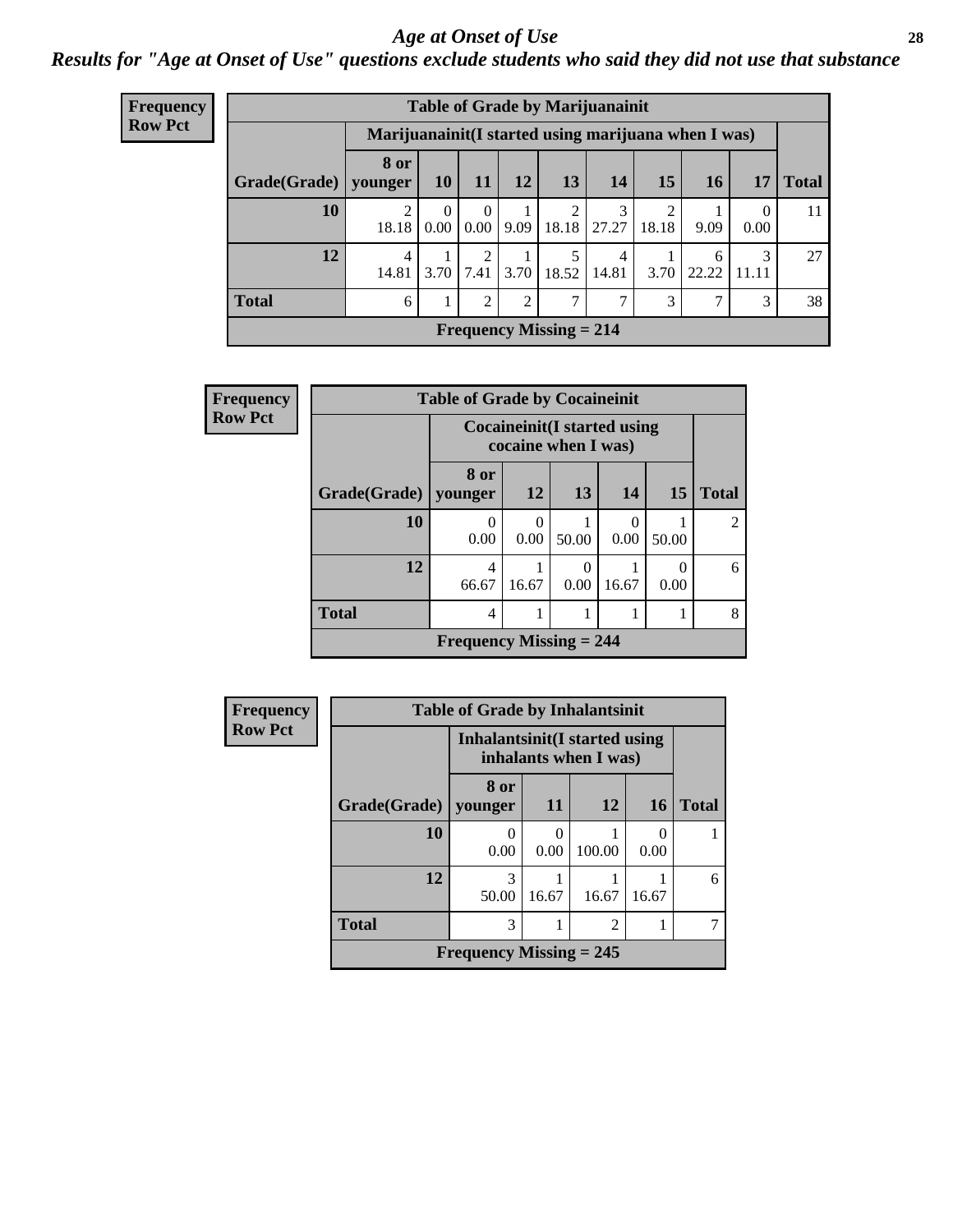#### *Age at Onset of Use* **29**

### *Results for "Age at Onset of Use" questions exclude students who said they did not use that substance*

| Frequency      | <b>Table of Grade by Steroidsinit</b> |                                |                                                             |                           |       |              |  |  |  |  |
|----------------|---------------------------------------|--------------------------------|-------------------------------------------------------------|---------------------------|-------|--------------|--|--|--|--|
| <b>Row Pct</b> |                                       |                                | <b>Steroidsinit(I started using</b><br>steroids when I was) |                           |       |              |  |  |  |  |
|                | Grade(Grade)                          | 8 or<br>vounger                | $\boldsymbol{Q}$                                            | 11                        | 13    | <b>Total</b> |  |  |  |  |
|                | 10                                    | 0<br>0.00                      | 0.00                                                        | 100.00                    | 0.00  |              |  |  |  |  |
|                | 12                                    | 4<br>57.14                     | っ<br>28.57                                                  | $\mathbf{\Omega}$<br>0.00 | 14.29 |              |  |  |  |  |
|                | <b>Total</b>                          | 4                              | $\overline{c}$                                              |                           |       | 8            |  |  |  |  |
|                |                                       | <b>Frequency Missing = 244</b> |                                                             |                           |       |              |  |  |  |  |

| <b>Frequency</b> | <b>Table of Grade by Ecstasyinit</b> |                                                            |           |           |       |            |              |
|------------------|--------------------------------------|------------------------------------------------------------|-----------|-----------|-------|------------|--------------|
| <b>Row Pct</b>   |                                      | <b>Ecstasyinit</b> (I started using ecstasy<br>when I was) |           |           |       |            |              |
|                  | Grade(Grade)                         | 8 or<br>younger                                            | <b>10</b> | 11        | 13    | 15         | <b>Total</b> |
|                  | 10                                   | 0<br>0.00                                                  | 0.00      | 100.00    | 0.00  | 0.00       |              |
|                  | 12                                   | 3<br>42.86                                                 | 14.29     | 0<br>0.00 | 14.29 | 2<br>28.57 |              |
|                  | <b>Total</b>                         | 3                                                          |           |           |       | 2          | 8            |
|                  |                                      | <b>Frequency Missing = 244</b>                             |           |           |       |            |              |

| <b>Frequency</b> | <b>Table of Grade by Methinit</b> |                                                             |           |           |                  |              |
|------------------|-----------------------------------|-------------------------------------------------------------|-----------|-----------|------------------|--------------|
| <b>Row Pct</b>   |                                   | <b>Methinit</b> (I started using<br>methamphetamines when I |           |           |                  |              |
|                  | Grade(Grade)                      | 8 or<br>younger                                             | <b>10</b> | <b>11</b> | 12               | <b>Total</b> |
|                  | 10                                | $\mathbf{\Omega}$<br>0.00                                   | 100.00    | 0.00      | $\Omega$<br>0.00 |              |
|                  | 12                                | $\mathfrak{D}$<br>33.33                                     | 16.67     | 33.33     | 16.67            | 6            |
|                  | <b>Total</b>                      | 2                                                           | 2         | 2         |                  |              |
|                  |                                   | <b>Frequency Missing = 245</b>                              |           |           |                  |              |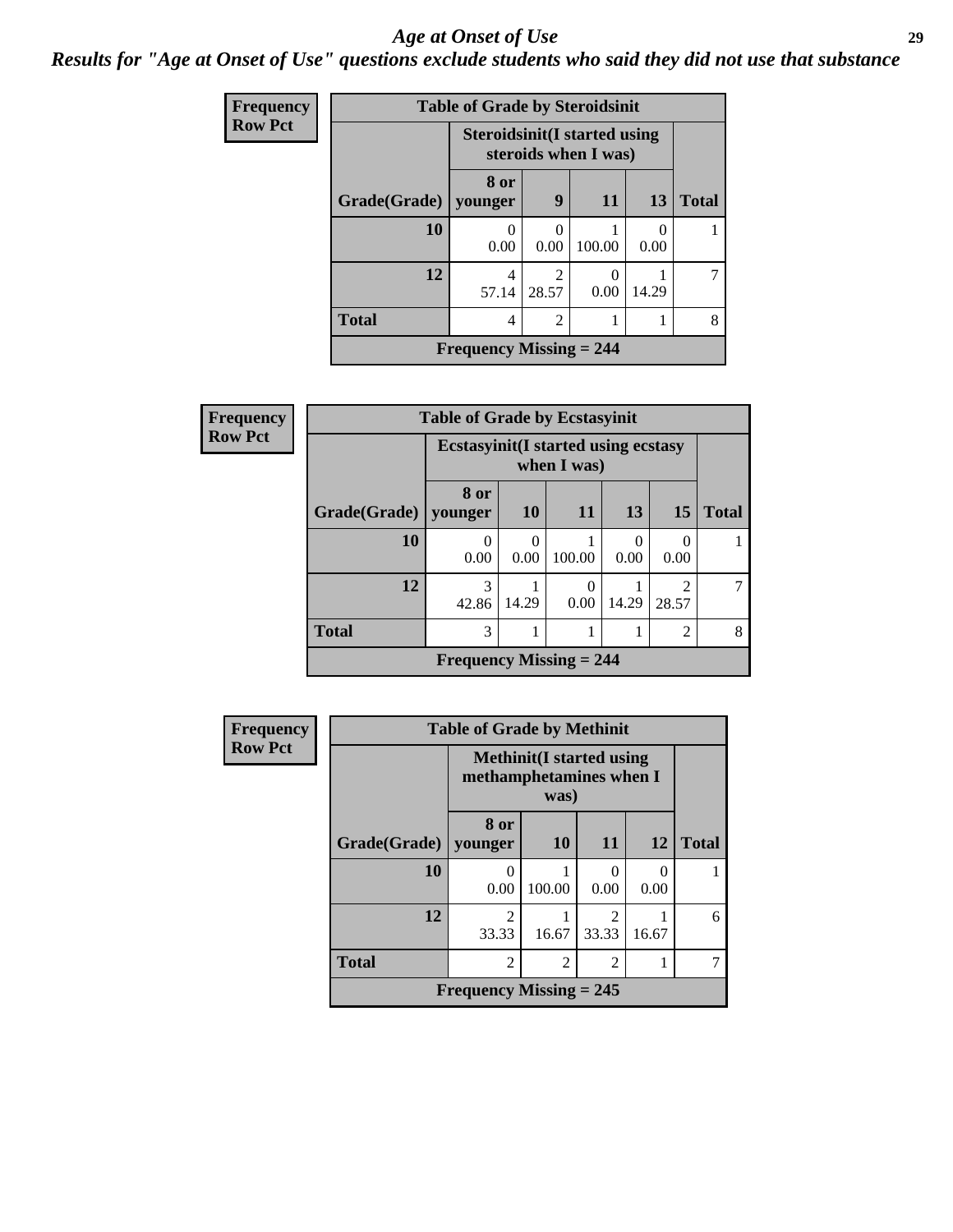#### Age at Onset of Use **30**

*Results for "Age at Onset of Use" questions exclude students who said they did not use that substance*

| <b>Frequency</b> | <b>Table of Grade by Hallucinogensinit</b> |                                                                          |            |        |                       |              |  |
|------------------|--------------------------------------------|--------------------------------------------------------------------------|------------|--------|-----------------------|--------------|--|
| <b>Row Pct</b>   |                                            | <b>Hallucinogensinit(I started</b><br>using hallucinogens when I<br>was) |            |        |                       |              |  |
|                  | Grade(Grade)                               | 8 or<br>younger                                                          | 13         | 14     | <b>18 or</b><br>older | <b>Total</b> |  |
|                  | 10                                         | 0<br>0.00                                                                | 0<br>0.00  | 100.00 | 0.00                  |              |  |
|                  | 12                                         | $\overline{c}$<br>33.33                                                  | 2<br>33.33 | 16.67  | 16.67                 | 6            |  |
|                  | <b>Total</b>                               | $\overline{c}$                                                           | 2          | 2      |                       |              |  |
|                  | <b>Frequency Missing = 245</b>             |                                                                          |            |        |                       |              |  |

| Frequency      | <b>Table of Grade by Prescriptioninit</b> |                                                                                                    |                  |                  |           |             |              |
|----------------|-------------------------------------------|----------------------------------------------------------------------------------------------------|------------------|------------------|-----------|-------------|--------------|
| <b>Row Pct</b> |                                           | <b>Prescriptioninit (I started using</b><br>prescription drugs not prescribed<br>to me when I was) |                  |                  |           |             |              |
|                | Grade(Grade)                              | 8 or<br>  younger                                                                                  | <b>10</b>        | <b>12</b>        | 14        | <b>15</b>   | <b>Total</b> |
|                | 10                                        | 0<br>0.00                                                                                          | $\Omega$<br>0.00 | $\Omega$<br>0.00 | 0<br>0.00 | 3<br>100.00 | 3            |
|                | 12                                        | $\mathcal{D}$<br>28.57                                                                             | 14.29            | 28.57            | 14.29     | 14.29       |              |
|                | <b>Total</b>                              | $\overline{2}$                                                                                     |                  | $\overline{2}$   |           | 4           | 10           |
|                |                                           | Frequency Missing $= 242$                                                                          |                  |                  |           |             |              |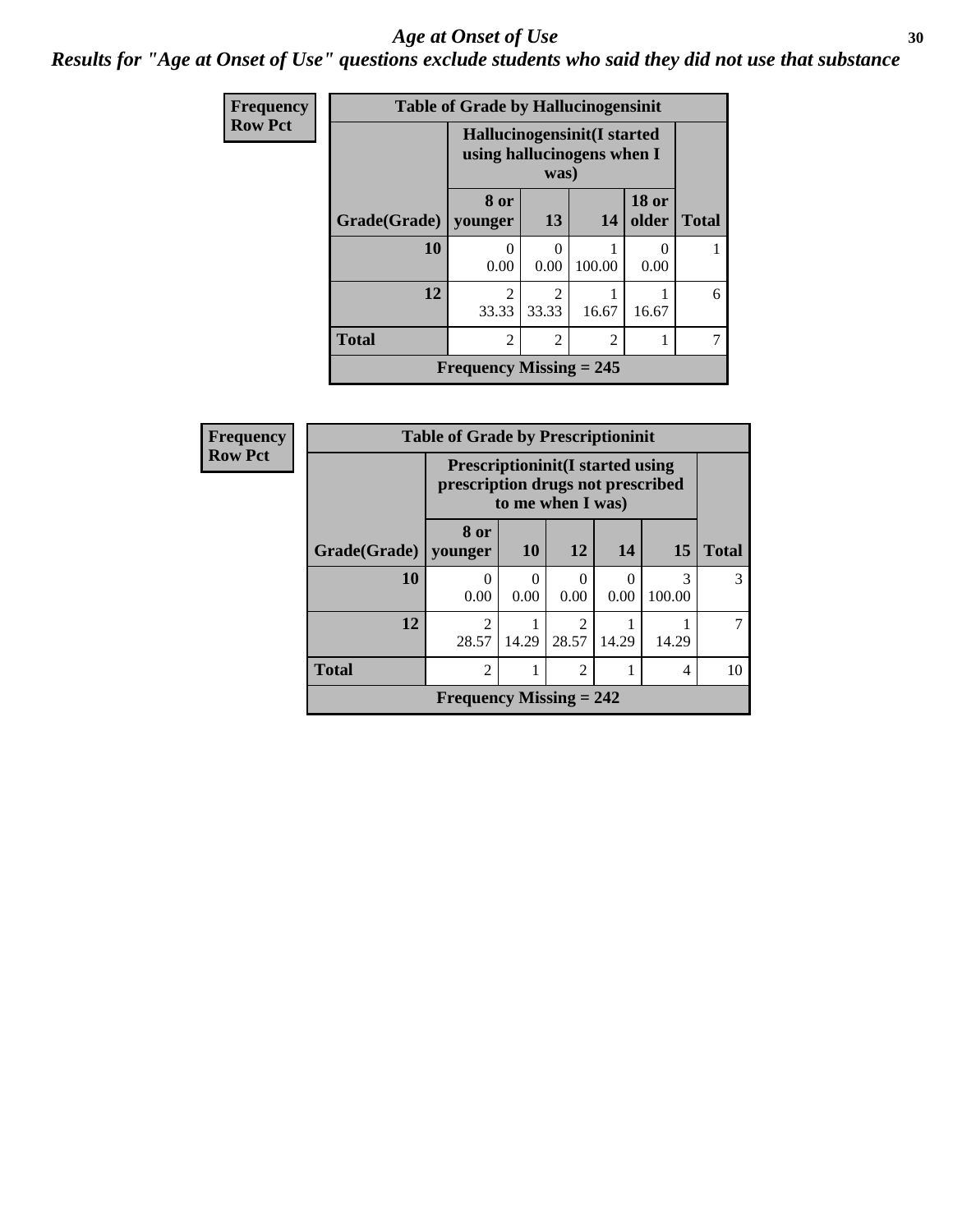| Frequency      | <b>Table of Alcoholharm by Grade</b>          |                    |              |              |
|----------------|-----------------------------------------------|--------------------|--------------|--------------|
| <b>Col Pct</b> | Alcoholharm(I<br>think alcohol is<br>harmful) | Grade(Grade)<br>10 | 12           | <b>Total</b> |
|                | <b>Strongly Agree</b>                         | 54<br>67.50        | 104<br>60.47 | 158          |
|                | <b>Somewhat Agree</b>                         | 15<br>18.75        | 39<br>22.67  | 54           |
|                | <b>Somewhat Disagree</b>                      | 5<br>6.25          | 13<br>7.56   | 18           |
|                | <b>Strongly Disagree</b>                      | 6<br>7.50          | 16<br>9.30   | 22           |
|                | <b>Total</b>                                  | 80                 | 172          | 252          |

| <b>Table of Cigarettesharm by Grade</b>                  |                    |              |              |  |  |  |
|----------------------------------------------------------|--------------------|--------------|--------------|--|--|--|
| Cigarettesharm(I<br>think smoking<br>tobacco is harmful) | Grade(Grade)<br>10 | 12           | <b>Total</b> |  |  |  |
| <b>Strongly Agree</b>                                    | 68<br>85.00        | 140<br>81.40 | 208          |  |  |  |
| <b>Somewhat Agree</b>                                    | 8.75               | 16<br>9.30   | 23           |  |  |  |
| <b>Somewhat Disagree</b>                                 | 0<br>0.00          | 4<br>2.33    | 4            |  |  |  |
| <b>Strongly Disagree</b>                                 | 5<br>6.25          | 12<br>6.98   | 17           |  |  |  |
| <b>Total</b>                                             | 80                 | 172          | 252          |  |  |  |

| Frequency      | <b>Table of Smokelessharm by Grade</b>                  |                    |              |              |  |
|----------------|---------------------------------------------------------|--------------------|--------------|--------------|--|
| <b>Col Pct</b> | Smokelessharm(I<br>think chewing<br>tobacco is harmful) | Grade(Grade)<br>10 | 12           | <b>Total</b> |  |
|                | <b>Strongly Agree</b>                                   | 68<br>85.00        | 136<br>79.07 | 204          |  |
|                | <b>Somewhat Agree</b>                                   | 6<br>7.50          | 20<br>11.63  | 26           |  |
|                | <b>Somewhat Disagree</b>                                | 1.25               | 3<br>1.74    | 4            |  |
|                | <b>Strongly Disagree</b>                                | 5<br>6.25          | 13<br>7.56   | 18           |  |
|                | <b>Total</b>                                            | 80                 | 172          | 252          |  |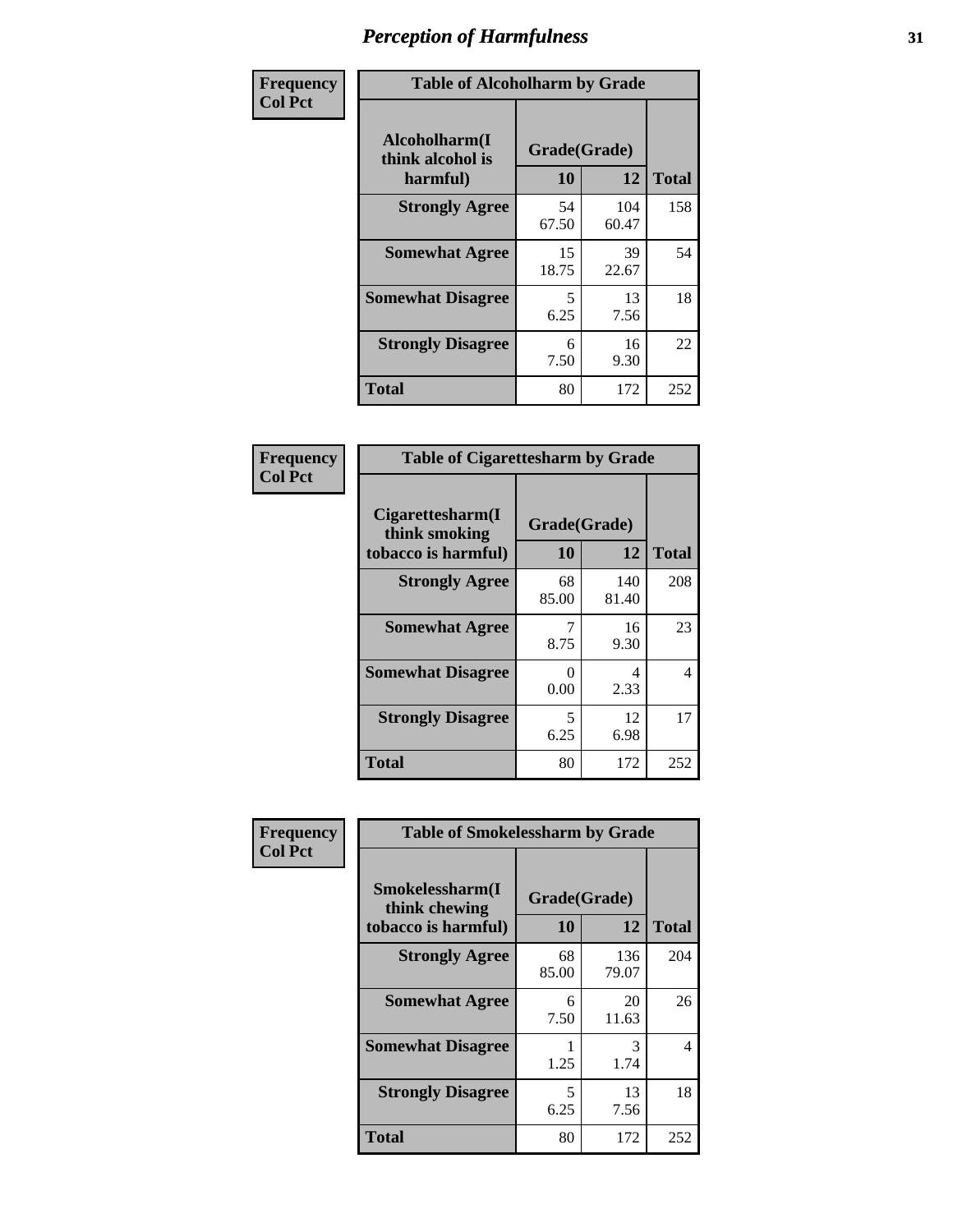| Frequency      | <b>Table of Marijuanaharm by Grade</b>            |                      |              |              |
|----------------|---------------------------------------------------|----------------------|--------------|--------------|
| <b>Col Pct</b> | Marijuanaharm(I<br>think marijuana is<br>harmful) | Grade(Grade)<br>10   | 12           | <b>Total</b> |
|                | <b>Strongly Agree</b>                             | 57<br>71.25          | 116<br>67.44 | 173          |
|                | <b>Somewhat Agree</b>                             | 11<br>13.75          | 27<br>15.70  | 38           |
|                | <b>Somewhat Disagree</b>                          | 3<br>3.75            | 12<br>6.98   | 15           |
|                | <b>Strongly Disagree</b>                          | $\mathbf Q$<br>11.25 | 17<br>9.88   | 26           |
|                | <b>Total</b>                                      | 80                   | 172          | 252          |

| <b>Table of Cocaineharm by Grade</b>          |                    |                        |              |  |  |  |
|-----------------------------------------------|--------------------|------------------------|--------------|--|--|--|
| Cocaineharm(I<br>think cocaine is<br>harmful) | Grade(Grade)<br>10 | 12                     | <b>Total</b> |  |  |  |
| <b>Strongly Agree</b>                         | 68<br>85.00        | 149<br>86.63           | 217          |  |  |  |
| <b>Somewhat Agree</b>                         | 4<br>5.00          | 10<br>5.81             | 14           |  |  |  |
| <b>Somewhat Disagree</b>                      | 1<br>1.25          | $\mathfrak{D}$<br>1.16 | 3            |  |  |  |
| <b>Strongly Disagree</b>                      | 7<br>8.75          | 11<br>6.40             | 18           |  |  |  |
| <b>Total</b>                                  | 80                 | 172                    | 252          |  |  |  |

| Frequency      | <b>Table of Inhalantsharm by Grade</b>             |                       |              |              |  |
|----------------|----------------------------------------------------|-----------------------|--------------|--------------|--|
| <b>Col Pct</b> | Inhalantsharm(I<br>think inhalants are<br>harmful) | Grade(Grade)<br>10    | 12           | <b>Total</b> |  |
|                | <b>Strongly Agree</b>                              | 66<br>82.50           | 147<br>85.47 | 213          |  |
|                | <b>Somewhat Agree</b>                              | 6<br>7.50             | 10<br>5.81   | 16           |  |
|                | <b>Somewhat Disagree</b>                           | $\mathcal{L}$<br>2.50 | 5<br>2.91    | 7            |  |
|                | <b>Strongly Disagree</b>                           | 6<br>7.50             | 10<br>5.81   | 16           |  |
|                | <b>Total</b>                                       | 80                    | 172          | 252          |  |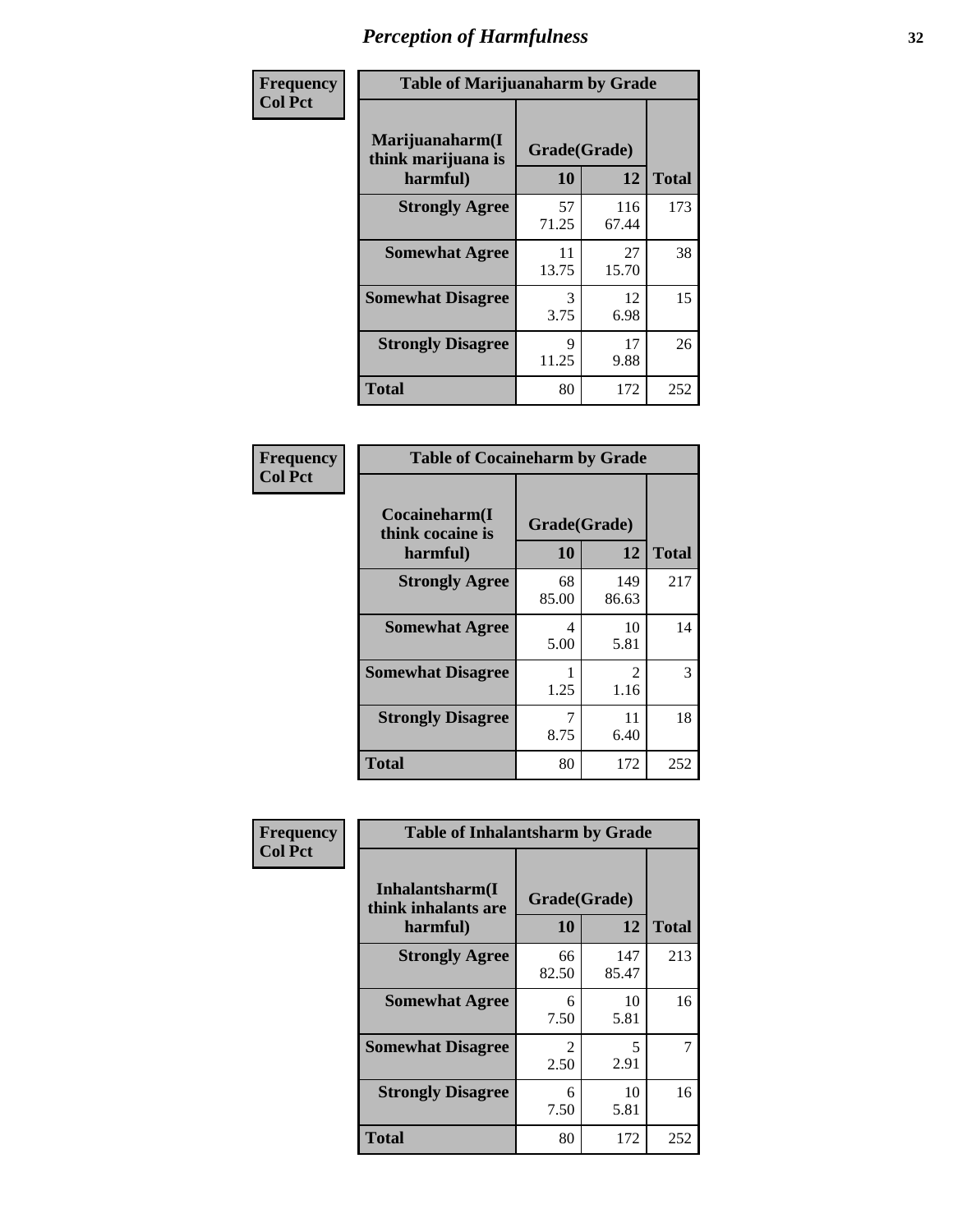| Frequency      | <b>Table of Steroidsharm by Grade</b>            |                                     |              |              |
|----------------|--------------------------------------------------|-------------------------------------|--------------|--------------|
| <b>Col Pct</b> | Steroidsharm(I<br>think steroids are<br>harmful) | Grade(Grade)<br>10                  | 12           | <b>Total</b> |
|                | <b>Strongly Agree</b>                            | 65<br>81.25                         | 138<br>80.23 | 203          |
|                | <b>Somewhat Agree</b>                            | 8<br>10.00                          | 17<br>9.88   | 25           |
|                | <b>Somewhat Disagree</b>                         | $\mathcal{D}_{\mathcal{L}}$<br>2.50 | 6<br>3.49    | 8            |
|                | <b>Strongly Disagree</b>                         | 5<br>6.25                           | 11<br>6.40   | 16           |
|                | <b>Total</b>                                     | 80                                  | 172          | 252          |

| <b>Table of Ecstasyharm by Grade</b>          |                    |                        |              |  |  |  |
|-----------------------------------------------|--------------------|------------------------|--------------|--|--|--|
| Ecstasyharm(I<br>think ecstasy is<br>harmful) | Grade(Grade)<br>10 | 12                     | <b>Total</b> |  |  |  |
| <b>Strongly Agree</b>                         | 68<br>85.00        | 147<br>85.47           | 215          |  |  |  |
| <b>Somewhat Agree</b>                         | 5<br>6.25          | 11<br>6.40             | 16           |  |  |  |
| <b>Somewhat Disagree</b>                      | 0<br>0.00          | $\mathfrak{D}$<br>1.16 | 2            |  |  |  |
| <b>Strongly Disagree</b>                      | 7<br>8.75          | 12<br>6.98             | 19           |  |  |  |
| <b>Total</b>                                  | 80                 | 172                    | 252          |  |  |  |

| Frequency      | <b>Table of Methharm by Grade</b>                            |                    |              |              |
|----------------|--------------------------------------------------------------|--------------------|--------------|--------------|
| <b>Col Pct</b> | <b>Methharm</b> (I think<br>methamphetamines<br>are harmful) | Grade(Grade)<br>10 | 12           | <b>Total</b> |
|                | <b>Strongly Agree</b>                                        | 69<br>86.25        | 149<br>86.63 | 218          |
|                | <b>Somewhat Agree</b>                                        | 4<br>5.00          | 11<br>6.40   | 15           |
|                | <b>Somewhat Disagree</b>                                     | 0<br>0.00          | 0.58         |              |
|                | <b>Strongly Disagree</b>                                     | 8.75               | 11<br>6.40   | 18           |
|                | <b>Total</b>                                                 | 80                 | 172          | 252          |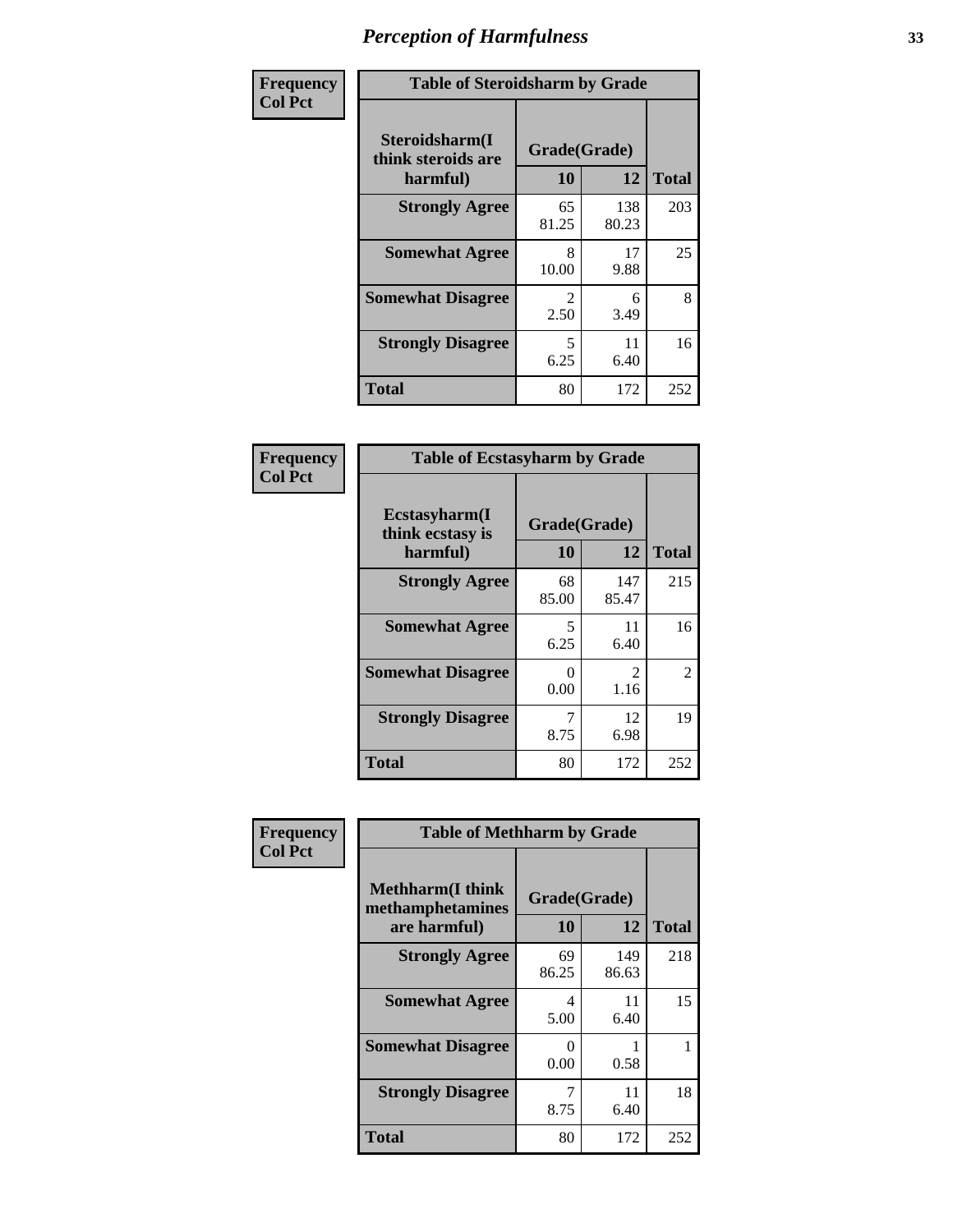| Frequency      | <b>Table of Hallucinogensharm by Grade</b>                 |                    |                        |              |
|----------------|------------------------------------------------------------|--------------------|------------------------|--------------|
| <b>Col Pct</b> | Hallucinogensharm(I<br>think hallucinogens<br>are harmful) | Grade(Grade)<br>10 | 12                     | <b>Total</b> |
|                | <b>Strongly Agree</b>                                      | 67<br>83.75        | 146<br>84.88           | 213          |
|                | <b>Somewhat Agree</b>                                      | 5<br>6.25          | 13<br>7.56             | 18           |
|                | <b>Somewhat Disagree</b>                                   | 1.25               | $\mathfrak{D}$<br>1.16 | 3            |
|                | <b>Strongly Disagree</b>                                   | 8.75               | 11<br>6.40             | 18           |
|                | <b>Total</b>                                               | 80                 | 172                    | 252          |

| <b>Table of Prescriptionharm by Grade</b>                                 |              |              |              |  |  |
|---------------------------------------------------------------------------|--------------|--------------|--------------|--|--|
| Prescriptionharm(I<br>think prescription<br>drugs not<br>prescribed to me | Grade(Grade) |              |              |  |  |
| are harmful)                                                              | 10           | 12           | <b>Total</b> |  |  |
| <b>Strongly Agree</b>                                                     | 63<br>78.75  | 135<br>78.49 | 198          |  |  |
| <b>Somewhat Agree</b>                                                     | 8<br>10.00   | 17<br>9.88   | 25           |  |  |
| <b>Somewhat Disagree</b>                                                  | 3<br>3.75    | 4.07         | 10           |  |  |
| <b>Strongly Disagree</b>                                                  | 6<br>7.50    | 13<br>7.56   | 19           |  |  |
| <b>Total</b>                                                              | 80           | 172          | 252          |  |  |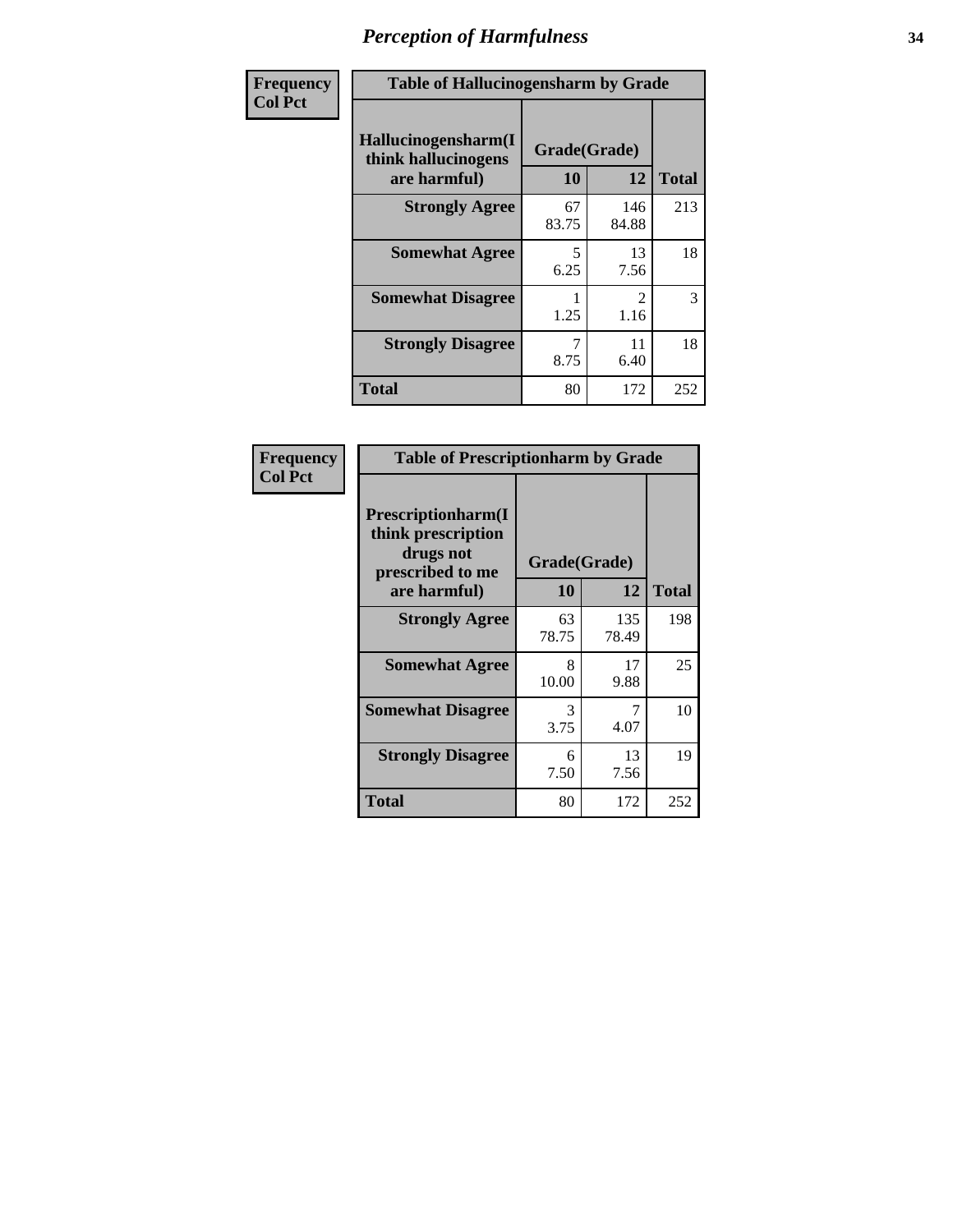# *Disapproval by Adults* **35**

| Frequency      | <b>Table of Alcoholadult by Grade</b>                                 |                    |              |              |
|----------------|-----------------------------------------------------------------------|--------------------|--------------|--------------|
| <b>Col Pct</b> | <b>Alcoholadult</b> (Adults<br>would disapprove if<br>I used alcohol) | Grade(Grade)<br>10 | 12           | <b>Total</b> |
|                | <b>Strongly Agree</b>                                                 | 55<br>68.75        | 111<br>64.53 | 166          |
|                | <b>Somewhat Agree</b>                                                 | 13<br>16.25        | 35<br>20.35  | 48           |
|                | <b>Somewhat Disagree</b>                                              | 7<br>8.75          | 15<br>8.72   | 22           |
|                | <b>Strongly Disagree</b>                                              | 5<br>6.25          | 11<br>6.40   | 16           |
|                | <b>Total</b>                                                          | 80                 | 172          | 252          |

| <b>Table of Tobaccoadult by Grade</b>                                 |                    |              |     |  |  |
|-----------------------------------------------------------------------|--------------------|--------------|-----|--|--|
| <b>Tobaccoadult</b> (Adults<br>would disapprove if<br>I used tobacco) | Grade(Grade)<br>10 | <b>Total</b> |     |  |  |
| <b>Strongly Agree</b>                                                 | 65<br>81.25        | 136<br>79.07 | 201 |  |  |
| <b>Somewhat Agree</b>                                                 | 7<br>8.75          | 18<br>10.47  | 25  |  |  |
| <b>Somewhat Disagree</b>                                              | 3<br>3.75          | 6<br>3.49    | 9   |  |  |
| <b>Strongly Disagree</b>                                              | 5<br>6.25          | 12<br>6.98   | 17  |  |  |
| <b>Total</b>                                                          | 80                 | 172          | 252 |  |  |

| Frequency      | <b>Table of Marijuanaadult by Grade</b>                           |                    |              |              |
|----------------|-------------------------------------------------------------------|--------------------|--------------|--------------|
| <b>Col Pct</b> | Marijuanaadult(Adults<br>would disapprove if I<br>used marijuana) | Grade(Grade)<br>10 | 12           | <b>Total</b> |
|                | <b>Strongly Agree</b>                                             | 65<br>81.25        | 135<br>78.49 | 200          |
|                | <b>Somewhat Agree</b>                                             | 6<br>7.50          | 17<br>9.88   | 23           |
|                | <b>Somewhat Disagree</b>                                          | 5<br>6.25          | 8<br>4.65    | 13           |
|                | <b>Strongly Disagree</b>                                          | 4<br>5.00          | 12<br>6.98   | 16           |
|                | <b>Total</b>                                                      | 80                 | 172          | 252          |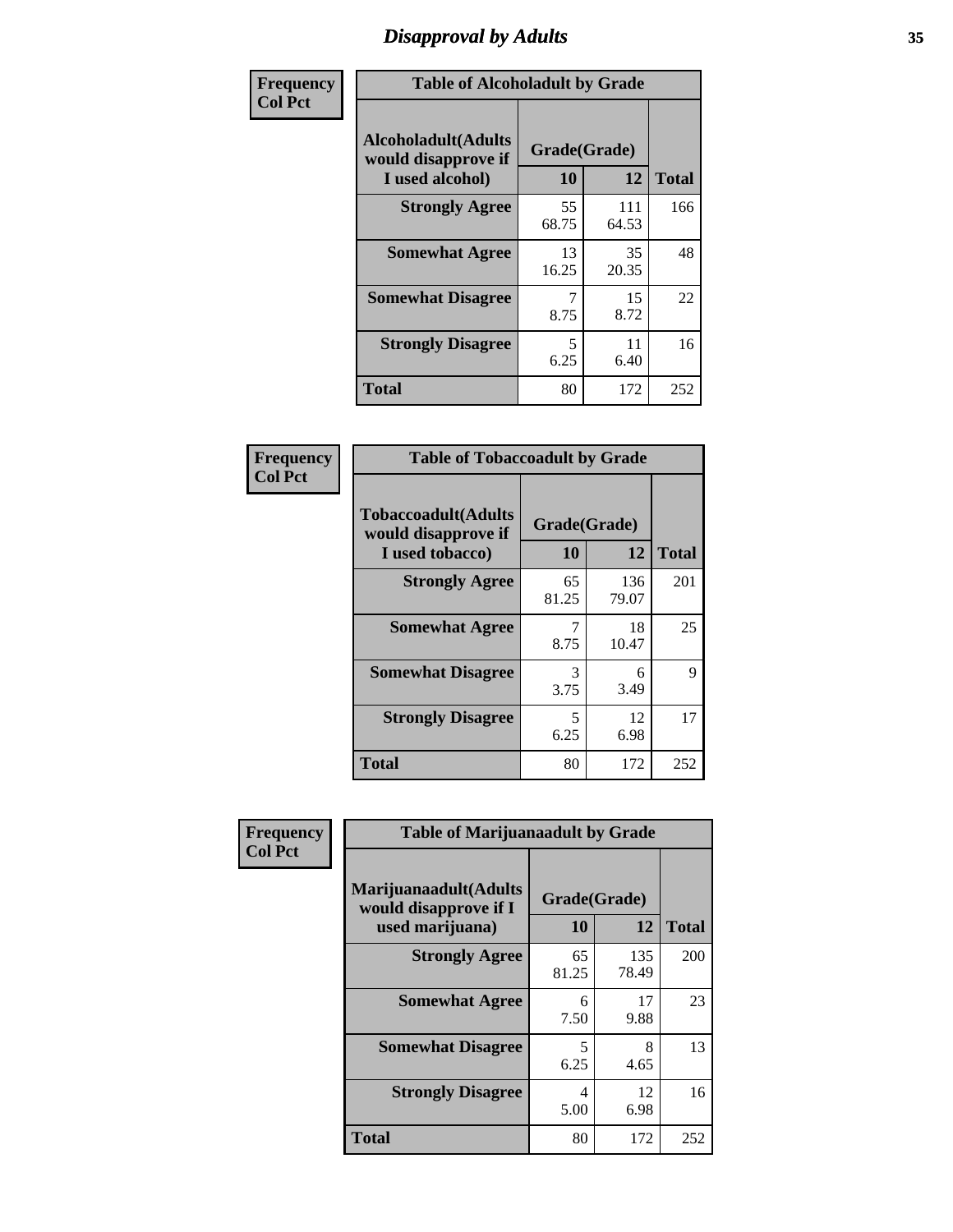# *Disapproval by Adults* **36**

| <b>Frequency</b> | <b>Table of Otherdrugadult by Grade</b>                                     |                    |              |              |
|------------------|-----------------------------------------------------------------------------|--------------------|--------------|--------------|
| <b>Col Pct</b>   | <b>Otherdrugadult</b> (Adults<br>would disapprove if I<br>used other drugs) | Grade(Grade)<br>10 | 12           | <b>Total</b> |
|                  | <b>Strongly Agree</b>                                                       | 68<br>85.00        | 150<br>87.21 | 218          |
|                  | <b>Somewhat Agree</b>                                                       | 6<br>7.50          | 10<br>5.81   | 16           |
|                  | <b>Somewhat Disagree</b>                                                    | 1.25               | 0.58         | 2            |
|                  | <b>Strongly Disagree</b>                                                    | 5<br>6.25          | 11<br>6.40   | 16           |
|                  | <b>Total</b>                                                                | 80                 | 172          | 252          |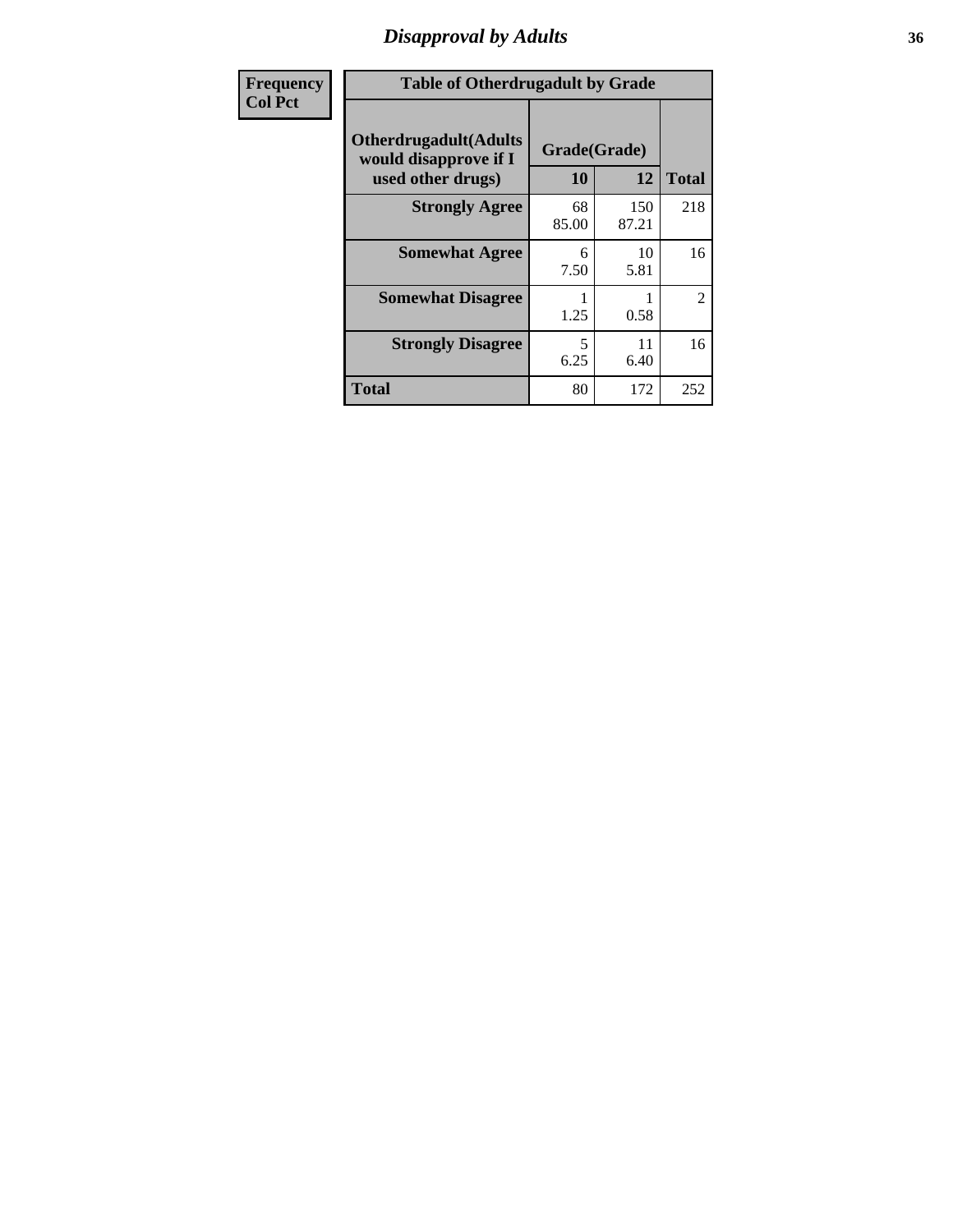# *Disapproval by Peers* **37**

| Frequency      | <b>Table of Alcoholpeer by Grade</b>                    |              |             |              |  |
|----------------|---------------------------------------------------------|--------------|-------------|--------------|--|
| <b>Col Pct</b> | Alcoholpeer(My<br>friends would<br>disapprove if I used | Grade(Grade) |             |              |  |
|                | alcohol)                                                | 10           | 12          | <b>Total</b> |  |
|                | <b>Strongly Agree</b>                                   | 32<br>40.00  | 65<br>37.79 | 97           |  |
|                | <b>Somewhat Agree</b>                                   | 17<br>21.25  | 35<br>20.35 | 52           |  |
|                | <b>Somewhat Disagree</b>                                | 15<br>18.75  | 40<br>23.26 | 55           |  |
|                | <b>Strongly Disagree</b>                                | 16<br>20.00  | 32<br>18.60 | 48           |  |
|                | Total                                                   | 80           | 172         | 252          |  |

| Frequency      | <b>Table of Tobaccopeer by Grade</b>                                |                    |             |              |
|----------------|---------------------------------------------------------------------|--------------------|-------------|--------------|
| <b>Col Pct</b> | Tobaccopeer(My<br>friends would<br>disapprove if I used<br>tobacco) | Grade(Grade)<br>10 | 12          | <b>Total</b> |
|                | <b>Strongly Agree</b>                                               | 44<br>55.00        | 97<br>56.40 | 141          |
|                | <b>Somewhat Agree</b>                                               | 15<br>18.75        | 34<br>19.77 | 49           |
|                | <b>Somewhat Disagree</b>                                            | 10<br>12.50        | 20<br>11.63 | 30           |
|                | <b>Strongly Disagree</b>                                            | 11<br>13.75        | 21<br>12.21 | 32           |
|                | Total                                                               | 80                 | 172         | 252          |

| Frequency      | <b>Table of Marijuanapeer by Grade</b>                    |              |             |              |
|----------------|-----------------------------------------------------------|--------------|-------------|--------------|
| <b>Col Pct</b> | Marijuanapeer(My<br>friends would<br>disapprove if I used | Grade(Grade) |             |              |
|                | marijuana)                                                | <b>10</b>    | 12          | <b>Total</b> |
|                | <b>Strongly Agree</b>                                     | 40<br>50.00  | 80<br>46.51 | 120          |
|                | <b>Somewhat Agree</b>                                     | 11<br>13.75  | 27<br>15.70 | 38           |
|                | <b>Somewhat Disagree</b>                                  | 15<br>18.75  | 32<br>18.60 | 47           |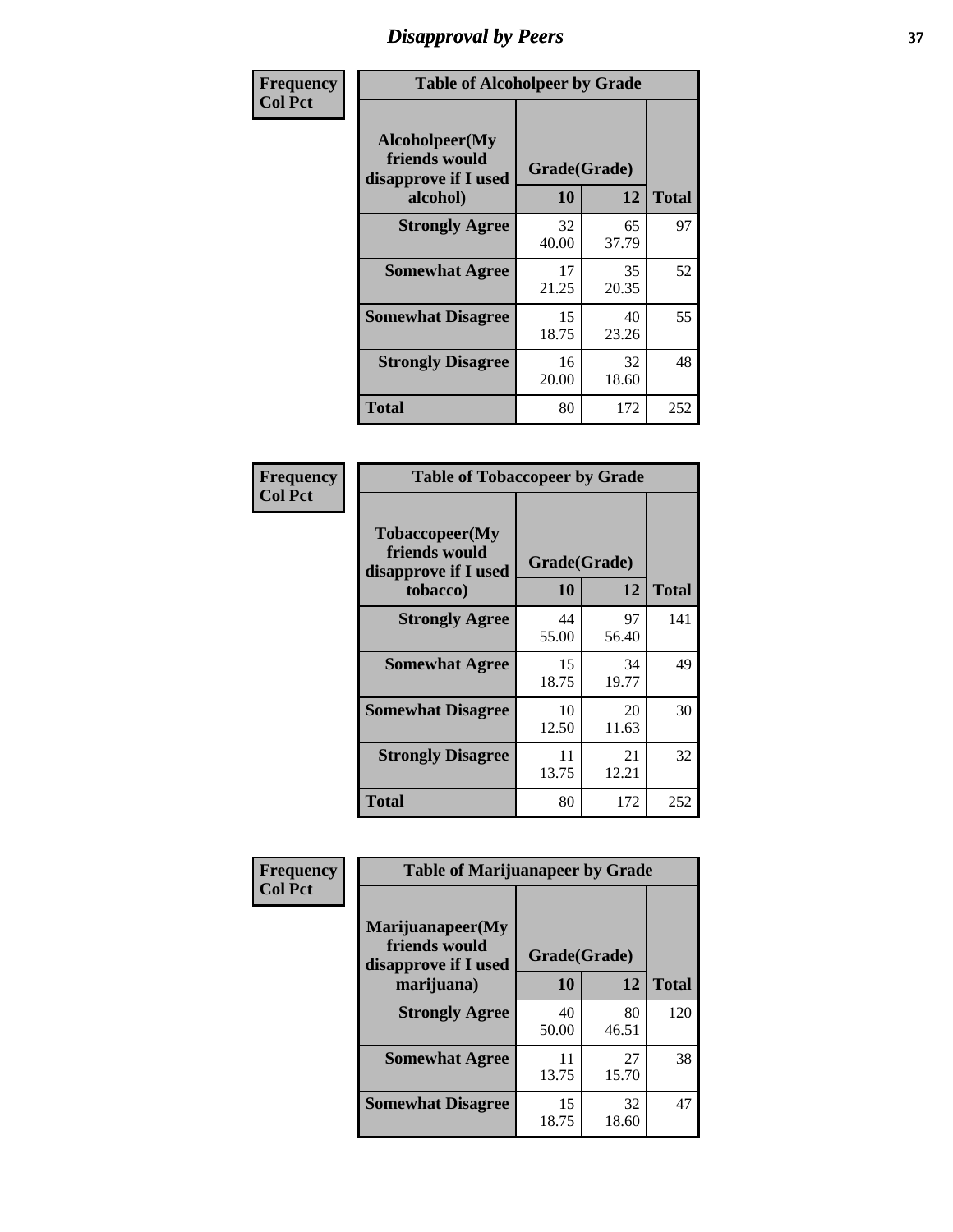# *Disapproval by Peers* **38**

| Frequency<br><b>Col Pct</b> | <b>Table of Marijuanapeer by Grade</b>                                  |                    |             |              |  |
|-----------------------------|-------------------------------------------------------------------------|--------------------|-------------|--------------|--|
|                             | Marijuanapeer(My<br>friends would<br>disapprove if I used<br>marijuana) | Grade(Grade)<br>10 | 12          | <b>Total</b> |  |
|                             | <b>Strongly Disagree</b>                                                | 14<br>17.50        | 33<br>19.19 | 47           |  |
|                             | Total                                                                   | 80                 | 172         | 252          |  |

| Frequency      | <b>Table of Otherdrugpeer by Grade</b>                                    |                    |              |              |
|----------------|---------------------------------------------------------------------------|--------------------|--------------|--------------|
| <b>Col Pct</b> | Otherdrugpeer(My<br>friends would<br>disapprove if I used<br>other drugs) | Grade(Grade)<br>10 | 12           | <b>Total</b> |
|                | <b>Strongly Agree</b>                                                     | 47<br>58.75        | 117<br>68.02 | 164          |
|                | <b>Somewhat Agree</b>                                                     | 12<br>15.00        | 25<br>14.53  | 37           |
|                | <b>Somewhat Disagree</b>                                                  | 9<br>11.25         | 14<br>8.14   | 23           |
|                | <b>Strongly Disagree</b>                                                  | 12<br>15.00        | 16<br>9.30   | 28           |
|                | <b>Total</b>                                                              | 80                 | 172          | 252          |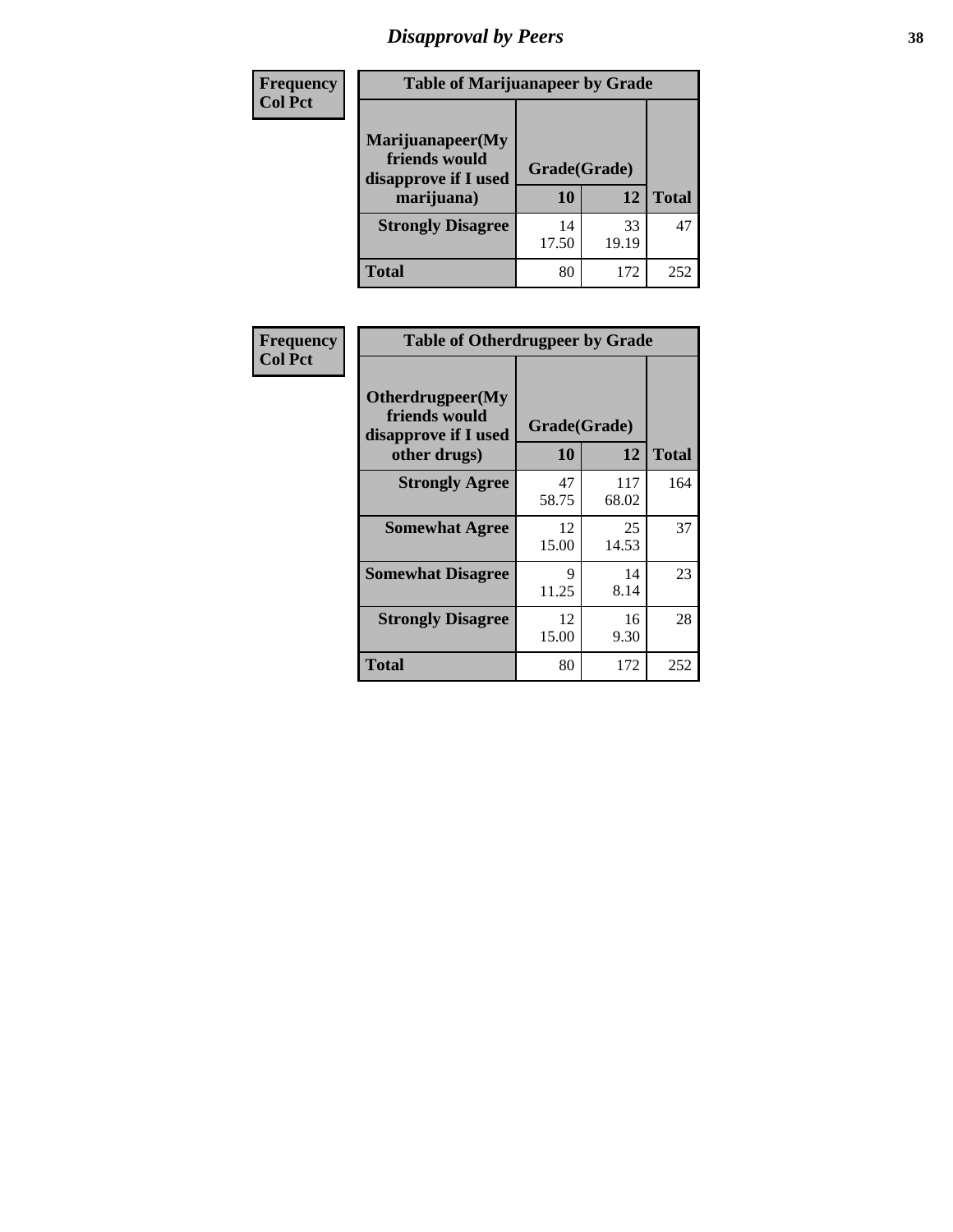| Frequency      | <b>Table of Alcohollocation1 by Grade</b> |              |             |              |
|----------------|-------------------------------------------|--------------|-------------|--------------|
| <b>Col Pct</b> | <b>Alcohollocation1(Places</b>            | Grade(Grade) |             |              |
|                | <b>Friends Use Alcohol)</b>               | 10           | 12          | <b>Total</b> |
|                |                                           | 42<br>52.50  | 76<br>44.19 | 118          |
|                | Do Not Use                                | 38<br>47.50  | 96<br>55.81 | 134          |
|                | <b>Total</b>                              | 80           | 172         | 252          |

| Frequency      | <b>Table of Alcohollocation2 by Grade</b>                     |                    |              |              |
|----------------|---------------------------------------------------------------|--------------------|--------------|--------------|
| <b>Col Pct</b> | <b>Alcohollocation2(Places</b><br><b>Friends Use Alcohol)</b> | Grade(Grade)<br>10 | <b>12</b>    | <b>Total</b> |
|                |                                                               | 50<br>62.50        | 117<br>68.02 | 167          |
|                | Home                                                          | 30<br>37.50        | 55<br>31.98  | 85           |
|                | <b>Total</b>                                                  | 80                 | 172          | 252          |

| Frequency<br><b>Col Pct</b> | <b>Table of Alcohollocation 3 by Grade</b>                    |                    |              |              |  |
|-----------------------------|---------------------------------------------------------------|--------------------|--------------|--------------|--|
|                             | <b>Alcohollocation3(Places</b><br><b>Friends Use Alcohol)</b> | Grade(Grade)<br>10 | 12           | <b>Total</b> |  |
|                             |                                                               | 70<br>87.50        | 145<br>84.30 | 215          |  |
|                             | <b>School</b>                                                 | 10<br>12.50        | 27<br>15.70  | 37           |  |
|                             | <b>Total</b>                                                  | 80                 | 172          | 252          |  |

| <b>Frequency</b> | <b>Table of Alcohollocation4 by Grade</b> |              |              |              |  |
|------------------|-------------------------------------------|--------------|--------------|--------------|--|
| <b>Col Pct</b>   | <b>Alcohollocation4(Places</b>            | Grade(Grade) |              |              |  |
|                  | <b>Friends Use Alcohol)</b>               | 10           | 12           | <b>Total</b> |  |
|                  |                                           | 64<br>80.00  | 148<br>86.05 | 212          |  |
|                  | Car                                       | 16<br>20.00  | 24<br>13.95  | 40           |  |
|                  | <b>Total</b>                              | 80           | 172          | 252          |  |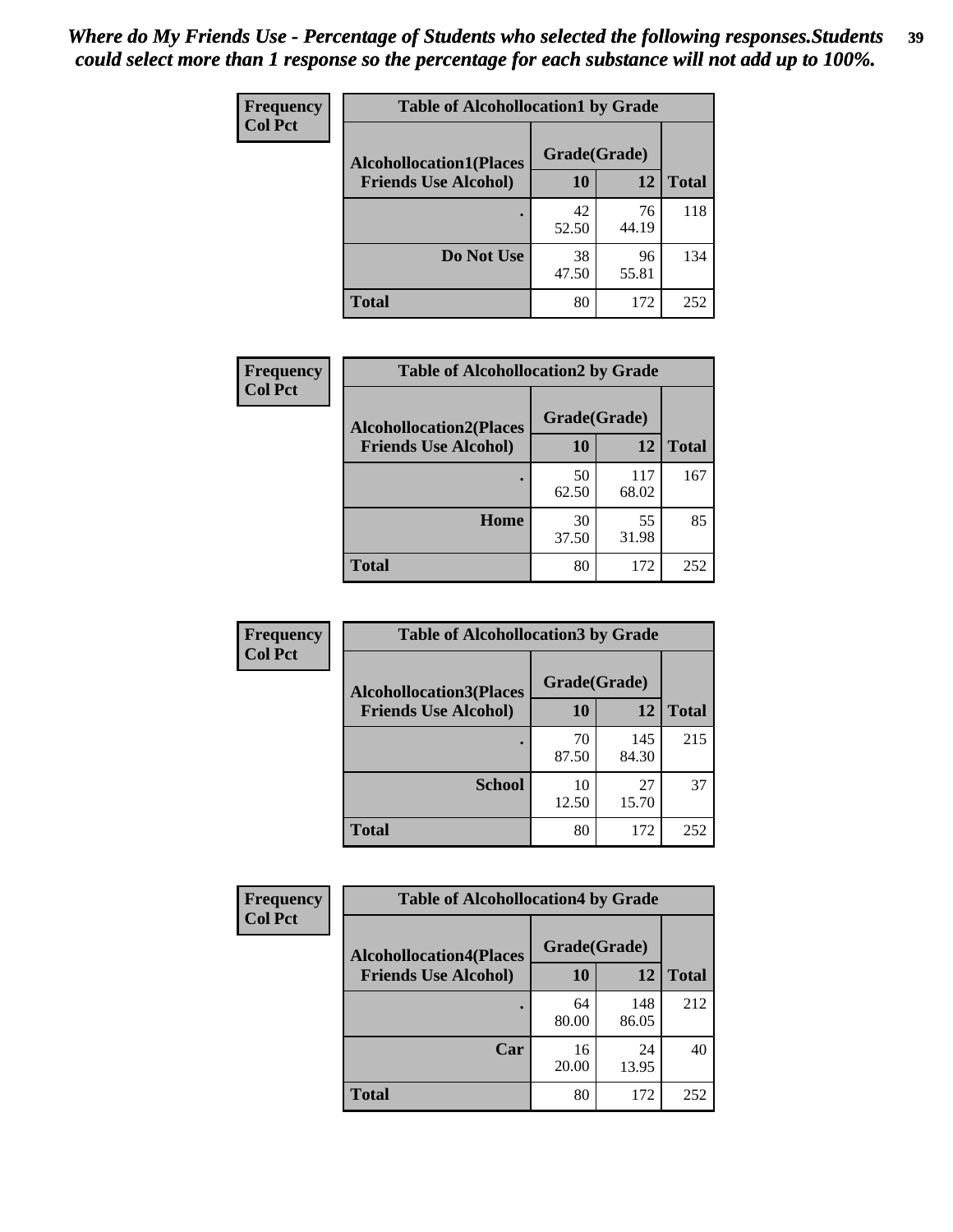| Frequency<br><b>Col Pct</b> | <b>Table of Alcohollocation5 by Grade</b>      |             |              |              |  |
|-----------------------------|------------------------------------------------|-------------|--------------|--------------|--|
|                             | Grade(Grade)<br><b>Alcohollocation5(Places</b> |             |              |              |  |
|                             | <b>Friends Use Alcohol)</b>                    | 10          | 12           | <b>Total</b> |  |
|                             |                                                | 52<br>65.00 | 130<br>75.58 | 182          |  |
|                             | <b>Friend's House</b>                          | 28<br>35.00 | 42<br>24.42  | 70           |  |
|                             | <b>Total</b>                                   | 80          | 172          | 252          |  |

| <b>Frequency</b> | <b>Table of Alcohollocation6 by Grade</b> |              |              |              |
|------------------|-------------------------------------------|--------------|--------------|--------------|
| <b>Col Pct</b>   | <b>Alcohollocation6(Places</b>            | Grade(Grade) |              |              |
|                  | <b>Friends Use Alcohol)</b>               | 10           | 12           | <b>Total</b> |
|                  |                                           | 59<br>73.75  | 143<br>83.14 | 202          |
|                  | <b>Other</b>                              | 21<br>26.25  | 29<br>16.86  | 50           |
|                  | <b>Total</b>                              | 80           | 172          | 252          |

| Frequency      | <b>Table of Tobaccolocation1 by Grade</b> |              |              |              |
|----------------|-------------------------------------------|--------------|--------------|--------------|
| <b>Col Pct</b> | <b>Tobaccolocation1(Places</b>            | Grade(Grade) |              |              |
|                | <b>Friends Use Tobacco)</b>               | 10           | 12           | <b>Total</b> |
|                |                                           | 25<br>31.25  | 52<br>30.23  | 77           |
|                | Do Not Use                                | 55<br>68.75  | 120<br>69.77 | 175          |
|                | <b>Total</b>                              | 80           | 172          | 252          |

| <b>Frequency</b> | <b>Table of Tobaccolocation2 by Grade</b> |              |              |              |  |  |
|------------------|-------------------------------------------|--------------|--------------|--------------|--|--|
| <b>Col Pct</b>   | <b>Tobaccolocation2(Places</b>            | Grade(Grade) |              |              |  |  |
|                  | <b>Friends Use Tobacco)</b>               | 10           | 12           | <b>Total</b> |  |  |
|                  |                                           | 64<br>80.00  | 139<br>80.81 | 203          |  |  |
|                  | Home                                      | 16<br>20.00  | 33<br>19.19  | 49           |  |  |
|                  | <b>Total</b>                              | 80           | 172          | 252          |  |  |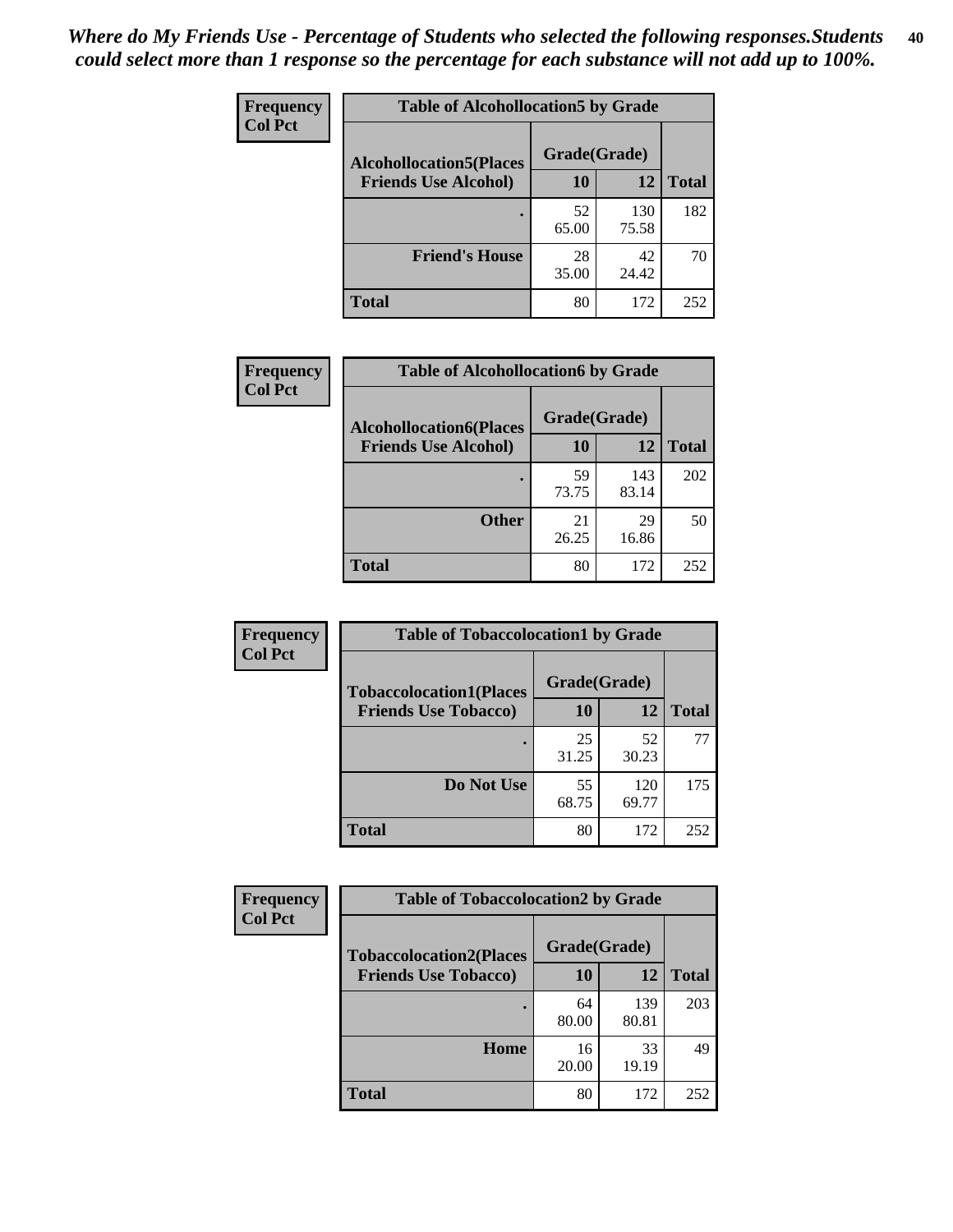| Frequency<br><b>Col Pct</b> | <b>Table of Tobaccolocation 3 by Grade</b> |              |              |              |  |
|-----------------------------|--------------------------------------------|--------------|--------------|--------------|--|
|                             | <b>Tobaccolocation3(Places</b>             | Grade(Grade) |              |              |  |
|                             | <b>Friends Use Tobacco)</b>                | 10           | 12           | <b>Total</b> |  |
|                             |                                            | 69<br>86.25  | 150<br>87.21 | 219          |  |
|                             | <b>School</b>                              | 11<br>13.75  | 22<br>12.79  | 33           |  |
|                             | <b>Total</b>                               | 80           | 172          | 252          |  |

| Frequency      | <b>Table of Tobaccolocation4 by Grade</b>                     |                           |              |              |
|----------------|---------------------------------------------------------------|---------------------------|--------------|--------------|
| <b>Col Pct</b> | <b>Tobaccolocation4(Places</b><br><b>Friends Use Tobacco)</b> | Grade(Grade)<br><b>10</b> | 12           | <b>Total</b> |
|                |                                                               | 68<br>85.00               | 151<br>87.79 | 219          |
|                | Car                                                           | 12<br>15.00               | 21<br>12.21  | 33           |
|                | <b>Total</b>                                                  | 80                        | 172          | 252          |

| Frequency      | <b>Table of Tobaccolocation5 by Grade</b> |              |              |              |
|----------------|-------------------------------------------|--------------|--------------|--------------|
| <b>Col Pct</b> | <b>Tobaccolocation5(Places</b>            | Grade(Grade) |              |              |
|                | <b>Friends Use Tobacco)</b>               | 10           | <b>12</b>    | <b>Total</b> |
|                |                                           | 65<br>81.25  | 152<br>88.37 | 217          |
|                | <b>Friend's House</b>                     | 15<br>18.75  | 20<br>11.63  | 35           |
|                | <b>Total</b>                              | 80           | 172          | 252          |

| <b>Frequency</b> | <b>Table of Tobaccolocation6 by Grade</b> |              |              |              |  |
|------------------|-------------------------------------------|--------------|--------------|--------------|--|
| <b>Col Pct</b>   | <b>Tobaccolocation6(Places</b>            | Grade(Grade) |              |              |  |
|                  | <b>Friends Use Tobacco)</b>               | 10           | 12           | <b>Total</b> |  |
|                  |                                           | 66<br>82.50  | 152<br>88.37 | 218          |  |
|                  | <b>Other</b>                              | 14<br>17.50  | 20<br>11.63  | 34           |  |
|                  | <b>Total</b>                              | 80           | 172          | 252          |  |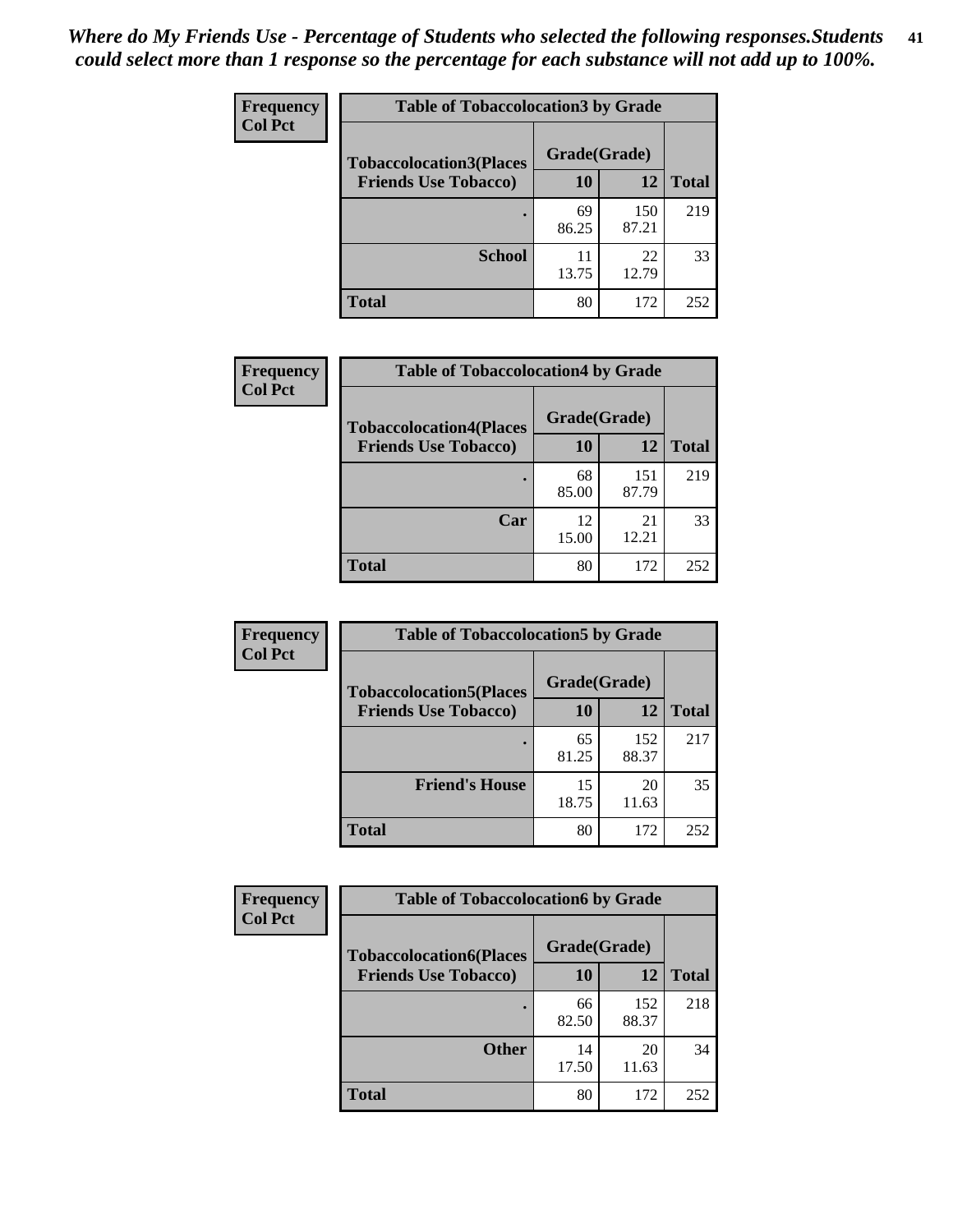| <b>Frequency</b> | <b>Table of Marijuanalocation1 by Grade</b> |              |             |              |
|------------------|---------------------------------------------|--------------|-------------|--------------|
| <b>Col Pct</b>   | <b>Marijuanalocation1(Places</b>            | Grade(Grade) |             |              |
|                  | <b>Friends Use Marijuana</b> )              | 10           | 12          | <b>Total</b> |
|                  |                                             | 36<br>45.00  | 75<br>43.60 | 111          |
|                  | Do Not Use                                  | 44<br>55.00  | 97<br>56.40 | 141          |
|                  | Total                                       | 80           | 172         | 252          |

| <b>Frequency</b> | <b>Table of Marijuanalocation2 by Grade</b>                        |                    |              |              |
|------------------|--------------------------------------------------------------------|--------------------|--------------|--------------|
| <b>Col Pct</b>   | <b>Marijuanalocation2(Places</b><br><b>Friends Use Marijuana</b> ) | Grade(Grade)<br>10 | 12           | <b>Total</b> |
|                  |                                                                    | 60<br>75.00        | 121<br>70.35 | 181          |
|                  | <b>Home</b>                                                        | 20<br>25.00        | 51<br>29.65  | 71           |
|                  | <b>Total</b>                                                       | 80                 | 172          | 252          |

| Frequency<br><b>Col Pct</b> | <b>Table of Marijuanalocation3 by Grade</b> |              |              |              |
|-----------------------------|---------------------------------------------|--------------|--------------|--------------|
|                             | <b>Marijuanalocation3</b> (Places           | Grade(Grade) |              |              |
|                             | <b>Friends Use Marijuana</b> )              | <b>10</b>    | 12           | <b>Total</b> |
|                             |                                             | 63<br>78.75  | 135<br>78.49 | 198          |
|                             | <b>School</b>                               | 17<br>21.25  | 37<br>21.51  | 54           |
|                             | <b>Total</b>                                | 80           | 172          | 252          |

| <b>Frequency</b> | <b>Table of Marijuanalocation4 by Grade</b> |              |              |              |
|------------------|---------------------------------------------|--------------|--------------|--------------|
| <b>Col Pct</b>   | <b>Marijuanalocation4(Places</b>            | Grade(Grade) |              |              |
|                  | <b>Friends Use Marijuana</b> )              | 10           | 12           | <b>Total</b> |
|                  |                                             | 59<br>73.75  | 135<br>78.49 | 194          |
|                  | Car                                         | 21<br>26.25  | 37<br>21.51  | 58           |
|                  | <b>Total</b>                                | 80           | 172          | 252          |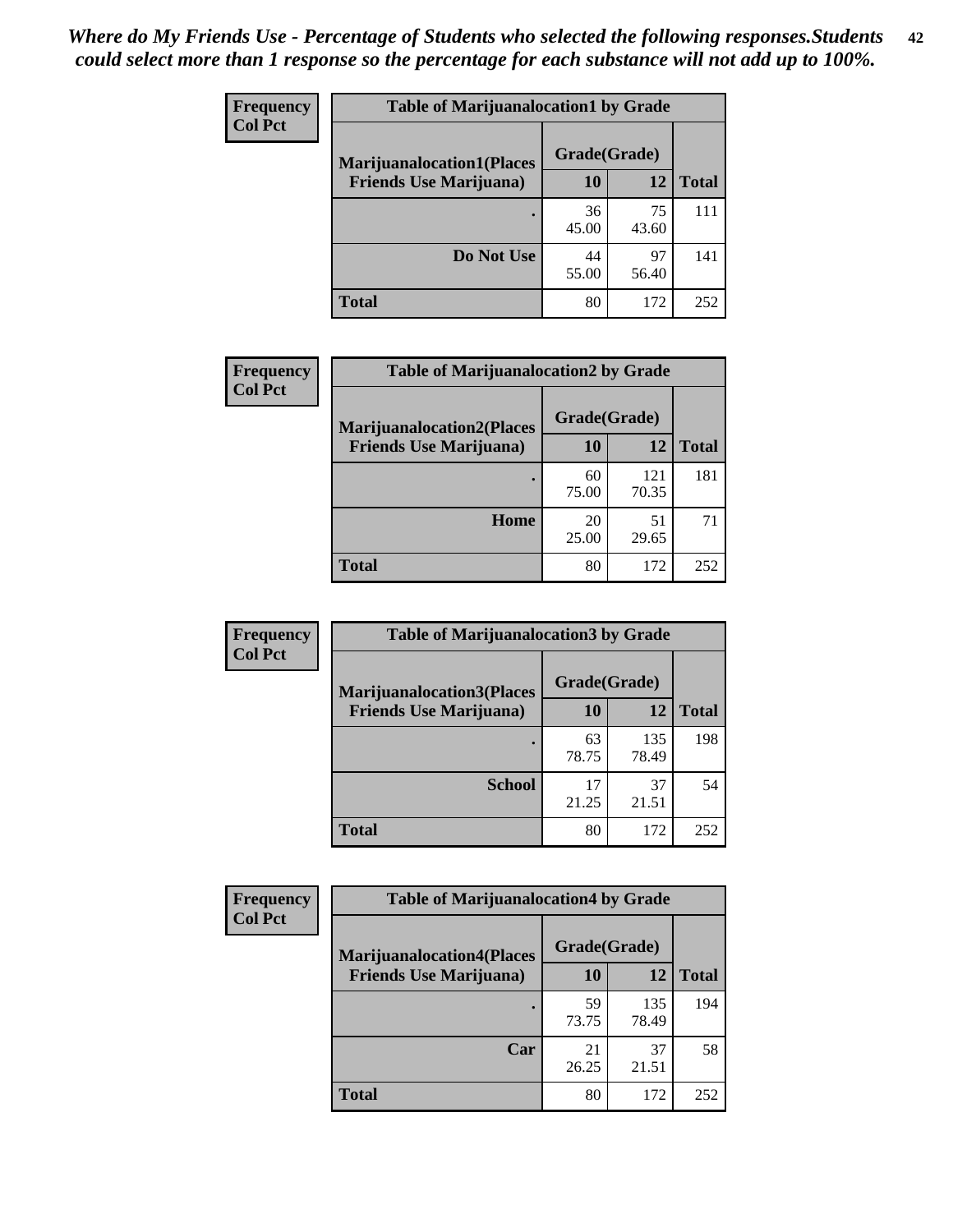| <b>Frequency</b> | <b>Table of Marijuanalocation5 by Grade</b> |              |              |              |
|------------------|---------------------------------------------|--------------|--------------|--------------|
| <b>Col Pct</b>   | <b>Marijuanalocation5</b> (Places           | Grade(Grade) |              |              |
|                  | <b>Friends Use Marijuana</b> )              | 10           | 12           | <b>Total</b> |
|                  |                                             | 56<br>70.00  | 125<br>72.67 | 181          |
|                  | <b>Friend's House</b>                       | 24<br>30.00  | 47<br>27.33  | 71           |
|                  | <b>Total</b>                                | 80           | 172          | 252          |

| <b>Frequency</b> | <b>Table of Marijuanalocation6 by Grade</b>                        |                    |              |              |
|------------------|--------------------------------------------------------------------|--------------------|--------------|--------------|
| <b>Col Pct</b>   | <b>Marijuanalocation6(Places</b><br><b>Friends Use Marijuana</b> ) | Grade(Grade)<br>10 | 12           | <b>Total</b> |
|                  |                                                                    | 59<br>73.75        | 128<br>74.42 | 187          |
|                  | <b>Other</b>                                                       | 21<br>26.25        | 44<br>25.58  | 65           |
|                  | <b>Total</b>                                                       | 80                 | 172          | 252          |

| <b>Frequency</b> | <b>Table of Otherdruglocation1 by Grade</b> |              |              |              |
|------------------|---------------------------------------------|--------------|--------------|--------------|
| <b>Col Pct</b>   | <b>Otherdruglocation1(Places</b>            | Grade(Grade) |              |              |
|                  | <b>Friends Use Other Illegal</b><br>Drugs)  | 10           | 12           | <b>Total</b> |
|                  |                                             | 26<br>32.50  | 34<br>19.77  | 60           |
|                  | Do Not Use                                  | 54<br>67.50  | 138<br>80.23 | 192          |
|                  | <b>Total</b>                                | 80           | 172          | 252          |

| Frequency                                                                              | <b>Table of Otherdruglocation2 by Grade</b> |              |              |              |
|----------------------------------------------------------------------------------------|---------------------------------------------|--------------|--------------|--------------|
| <b>Col Pct</b><br><b>Otherdruglocation2(Places</b><br><b>Friends Use Other Illegal</b> |                                             | Grade(Grade) |              |              |
|                                                                                        | Drugs)                                      | 10           | 12           | <b>Total</b> |
|                                                                                        |                                             | 64<br>80.00  | 155<br>90.12 | 219          |
|                                                                                        | Home                                        | 16<br>20.00  | 17<br>9.88   | 33           |
|                                                                                        | <b>Total</b>                                | 80           | 172          | 252          |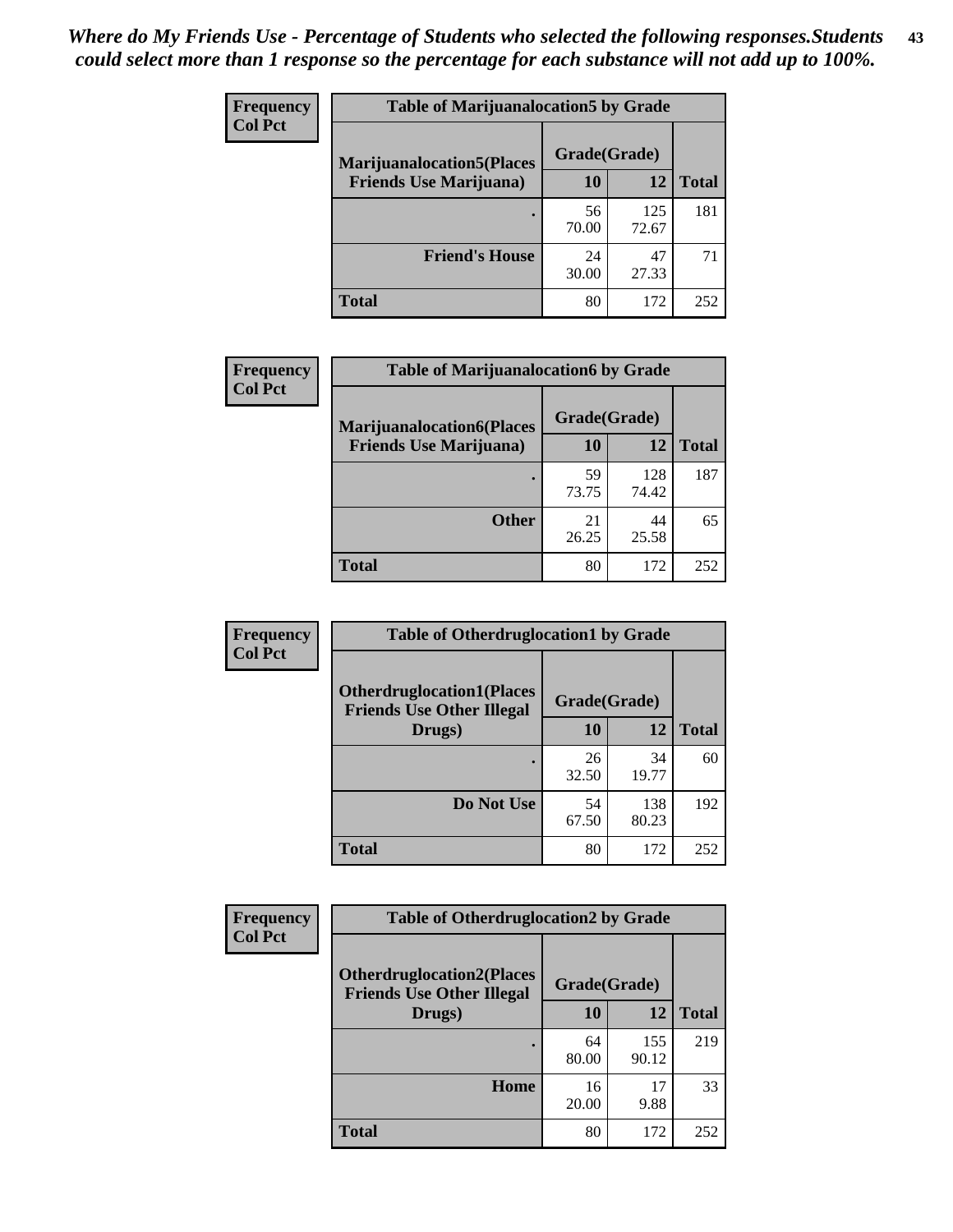| <b>Frequency</b> | <b>Table of Otherdruglocation 3 by Grade</b>                         |              |              |              |
|------------------|----------------------------------------------------------------------|--------------|--------------|--------------|
| <b>Col Pct</b>   | <b>Otherdruglocation3(Places</b><br><b>Friends Use Other Illegal</b> | Grade(Grade) |              |              |
|                  | Drugs)                                                               | 10           | 12           | <b>Total</b> |
|                  |                                                                      | 68<br>85.00  | 155<br>90.12 | 223          |
|                  | <b>School</b>                                                        | 12<br>15.00  | 17<br>9.88   | 29           |
|                  | <b>Total</b>                                                         | 80           | 172          | 252          |

| Frequency      | <b>Table of Otherdruglocation4 by Grade</b>                          |             |              |              |
|----------------|----------------------------------------------------------------------|-------------|--------------|--------------|
| <b>Col Pct</b> | <b>Otherdruglocation4(Places</b><br><b>Friends Use Other Illegal</b> |             | Grade(Grade) |              |
|                | Drugs)                                                               | <b>10</b>   | 12           | <b>Total</b> |
|                |                                                                      | 68<br>85.00 | 160<br>93.02 | 228          |
|                | Car                                                                  | 12<br>15.00 | 12<br>6.98   | 24           |
|                | <b>Total</b>                                                         | 80          | 172          | 252          |

| <b>Frequency</b> | <b>Table of Otherdruglocation5 by Grade</b>                          |              |              |              |
|------------------|----------------------------------------------------------------------|--------------|--------------|--------------|
| <b>Col Pct</b>   | <b>Otherdruglocation5(Places</b><br><b>Friends Use Other Illegal</b> | Grade(Grade) |              |              |
|                  | Drugs)                                                               | <b>10</b>    | 12           | <b>Total</b> |
|                  |                                                                      | 62<br>77.50  | 157<br>91.28 | 219          |
|                  | <b>Friend's House</b>                                                | 18<br>22.50  | 15<br>8.72   | 33           |
|                  | <b>Total</b>                                                         | 80           | 172          | 252          |

| <b>Frequency</b> | <b>Table of Otherdruglocation6 by Grade</b>                          |              |              |              |
|------------------|----------------------------------------------------------------------|--------------|--------------|--------------|
| <b>Col Pct</b>   | <b>Otherdruglocation6(Places</b><br><b>Friends Use Other Illegal</b> | Grade(Grade) |              |              |
|                  | Drugs)                                                               | 10           | 12           | <b>Total</b> |
|                  |                                                                      | 68<br>85.00  | 158<br>91.86 | 226          |
|                  | <b>Other</b>                                                         | 12<br>15.00  | 14<br>8.14   | 26           |
|                  | Total                                                                | 80           | 172          | 252          |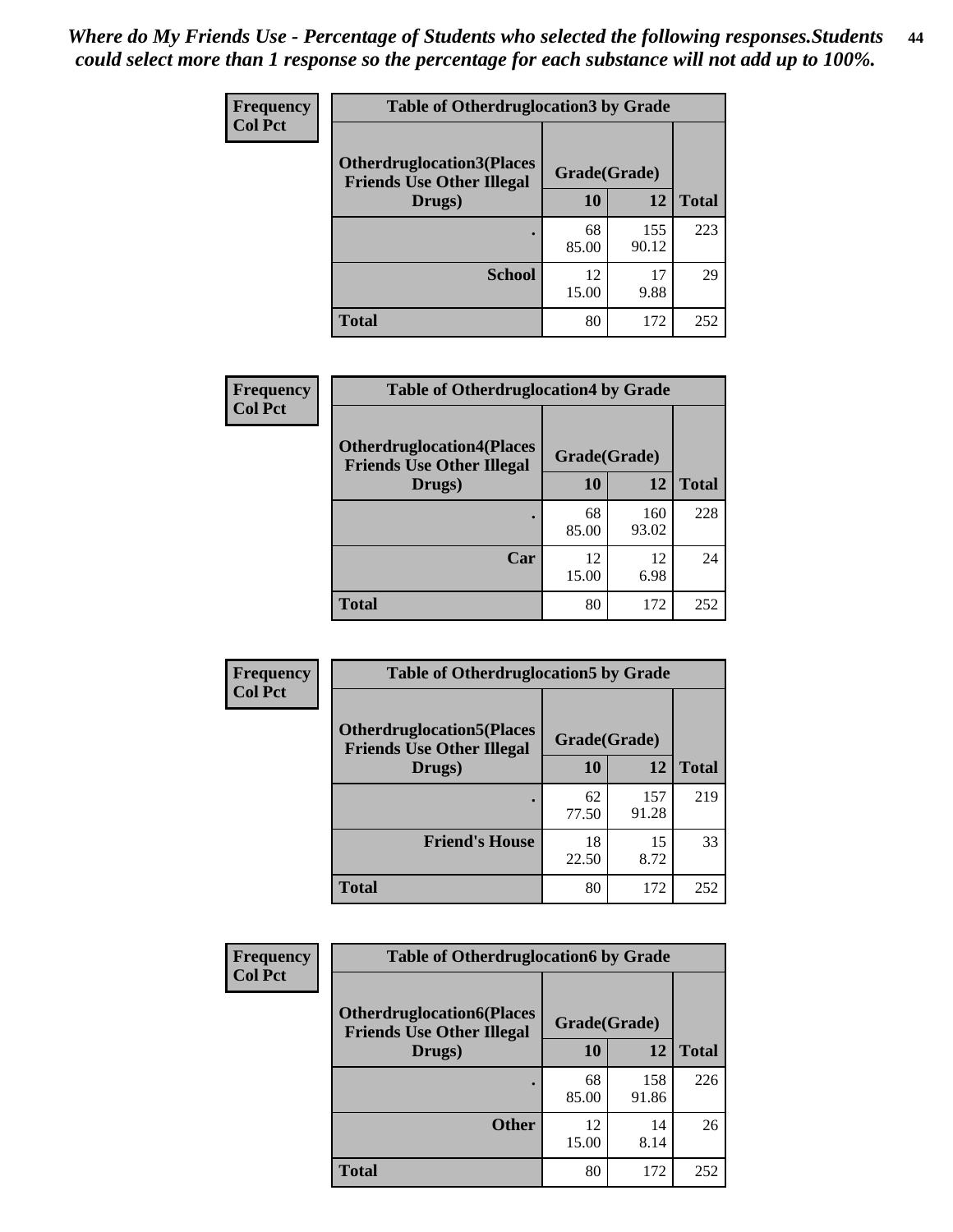| Frequency      | <b>Table of Alcoholtime1 by Grade</b>           |              |             |              |
|----------------|-------------------------------------------------|--------------|-------------|--------------|
| <b>Col Pct</b> | <b>Alcoholtime1(Times</b><br><b>Friends Use</b> | Grade(Grade) |             |              |
|                | Alcohol)                                        | 10           | 12          | <b>Total</b> |
|                |                                                 | 41<br>51.25  | 74<br>43.02 | 115          |
|                | Do Not Use                                      | 39<br>48.75  | 98<br>56.98 | 137          |
|                | <b>Total</b>                                    | 80           | 172         | 252          |

| Frequency      | <b>Table of Alcoholtime2 by Grade</b>           |              |              |              |
|----------------|-------------------------------------------------|--------------|--------------|--------------|
| <b>Col Pct</b> | <b>Alcoholtime2(Times</b><br><b>Friends Use</b> | Grade(Grade) |              |              |
|                | Alcohol)                                        | 10           | 12           | <b>Total</b> |
|                |                                                 | 68<br>85.00  | 150<br>87.21 | 218          |
|                | <b>On Way to School</b>                         | 12<br>15.00  | 22<br>12.79  | 34           |
|                | <b>Total</b>                                    | 80           | 172          | 252          |

| Frequency      | <b>Table of Alcoholtime3 by Grade</b>           |              |              |              |  |
|----------------|-------------------------------------------------|--------------|--------------|--------------|--|
| <b>Col Pct</b> | <b>Alcoholtime3(Times</b><br><b>Friends Use</b> | Grade(Grade) |              |              |  |
|                | Alcohol)                                        | 10           | 12           | <b>Total</b> |  |
|                |                                                 | 68<br>85.00  | 149<br>86.63 | 217          |  |
|                | <b>During School</b>                            | 12<br>15.00  | 23<br>13.37  | 35           |  |
|                | Total                                           | 80           | 172          | 252          |  |

| <b>Frequency</b><br><b>Col Pct</b> | <b>Table of Alcoholtime4 by Grade</b> |              |              |              |
|------------------------------------|---------------------------------------|--------------|--------------|--------------|
|                                    | <b>Alcoholtime4(Times</b>             | Grade(Grade) |              |              |
|                                    | <b>Friends Use Alcohol)</b>           | 10           | 12           | <b>Total</b> |
|                                    |                                       | 65<br>81.25  | 147<br>85.47 | 212          |
|                                    | <b>On Way Home From School</b>        | 15<br>18.75  | 25<br>14.53  | 40           |
|                                    | <b>Total</b>                          | 80           | 172          | 252          |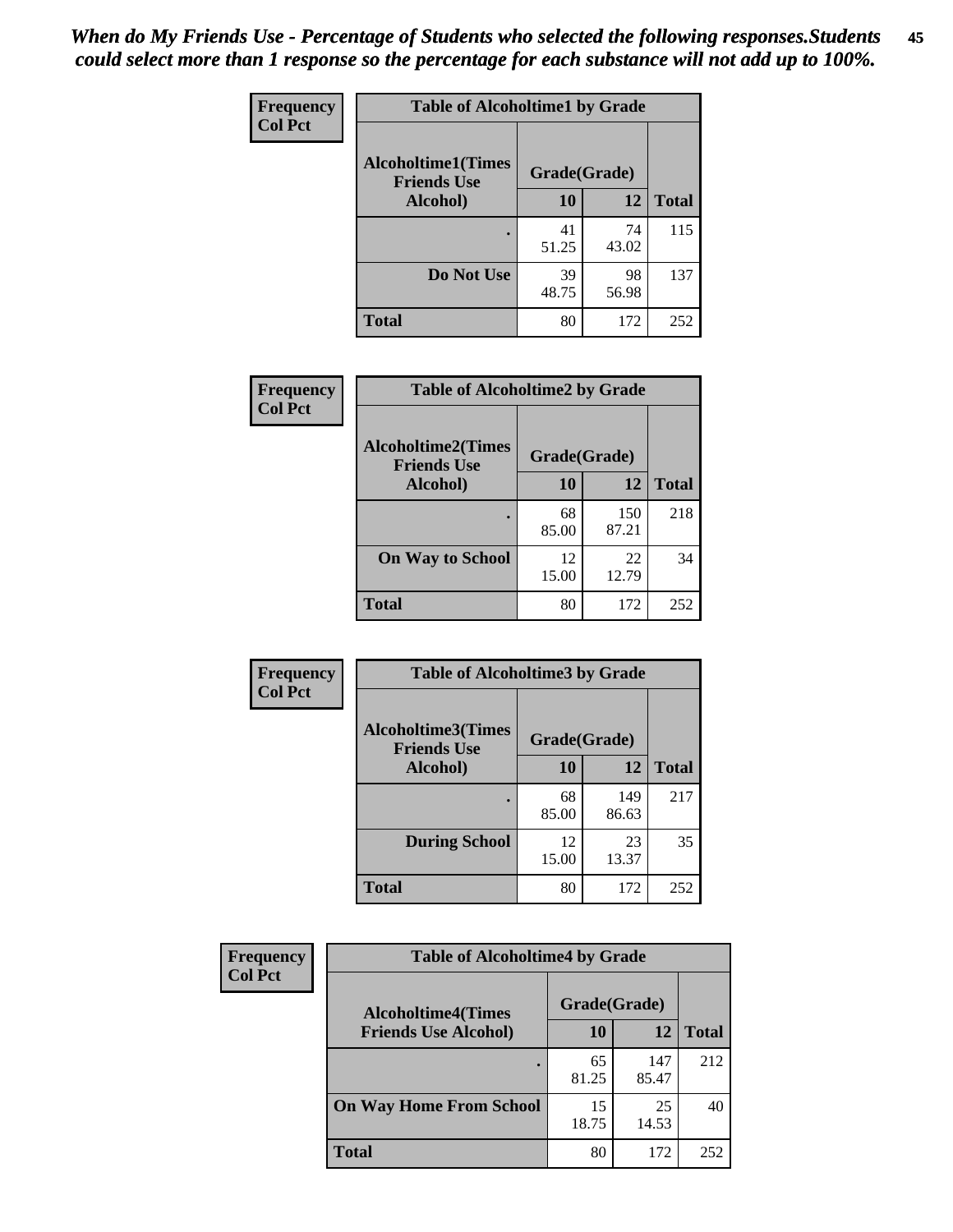*When do My Friends Use - Percentage of Students who selected the following responses.Students could select more than 1 response so the percentage for each substance will not add up to 100%.* **46**

| <b>Frequency</b> | <b>Table of Alcoholtime5 by Grade</b>           |              |              |              |
|------------------|-------------------------------------------------|--------------|--------------|--------------|
| <b>Col Pct</b>   | <b>Alcoholtime5(Times</b><br><b>Friends Use</b> | Grade(Grade) |              |              |
|                  | Alcohol)                                        | 10           | 12           | <b>Total</b> |
|                  |                                                 | 62<br>77.50  | 139<br>80.81 | 201          |
|                  | Weeknights                                      | 18<br>22.50  | 33<br>19.19  | 51           |
|                  | <b>Total</b>                                    | 80           | 172          | 252          |

| Frequency      | <b>Table of Alcoholtime6 by Grade</b>           |              |              |              |
|----------------|-------------------------------------------------|--------------|--------------|--------------|
| <b>Col Pct</b> | <b>Alcoholtime6(Times</b><br><b>Friends Use</b> | Grade(Grade) |              |              |
|                | Alcohol)                                        | 10           | 12           | <b>Total</b> |
|                | ٠                                               | 40<br>50.00  | 104<br>60.47 | 144          |
|                | Weekends                                        | 40<br>50.00  | 68<br>39.53  | 108          |
|                | <b>Total</b>                                    | 80           | 172          | 252          |

| Frequency      | <b>Table of Tobaccotime1 by Grade</b>           |              |              |              |
|----------------|-------------------------------------------------|--------------|--------------|--------------|
| <b>Col Pct</b> | <b>Tobaccotime1(Times</b><br><b>Friends Use</b> | Grade(Grade) |              |              |
|                | <b>Tobacco</b> )                                | 10           | 12           | <b>Total</b> |
|                | $\bullet$                                       | 23<br>28.75  | 46<br>26.74  | 69           |
|                | Do Not Use                                      | 57<br>71.25  | 126<br>73.26 | 183          |
|                | <b>Total</b>                                    | 80           | 172          | 252          |

| <b>Frequency</b> | <b>Table of Tobaccotime2 by Grade</b>                           |             |              |              |
|------------------|-----------------------------------------------------------------|-------------|--------------|--------------|
| <b>Col Pct</b>   | <b>Tobaccotime2(Times</b><br>Grade(Grade)<br><b>Friends Use</b> |             |              |              |
|                  | <b>Tobacco</b> )                                                | 10          | 12           | <b>Total</b> |
|                  | ٠                                                               | 66<br>82.50 | 153<br>88.95 | 219          |
|                  | <b>On Way to School</b>                                         | 14<br>17.50 | 19<br>11.05  | 33           |
|                  | <b>Total</b>                                                    | 80          | 172          | 252          |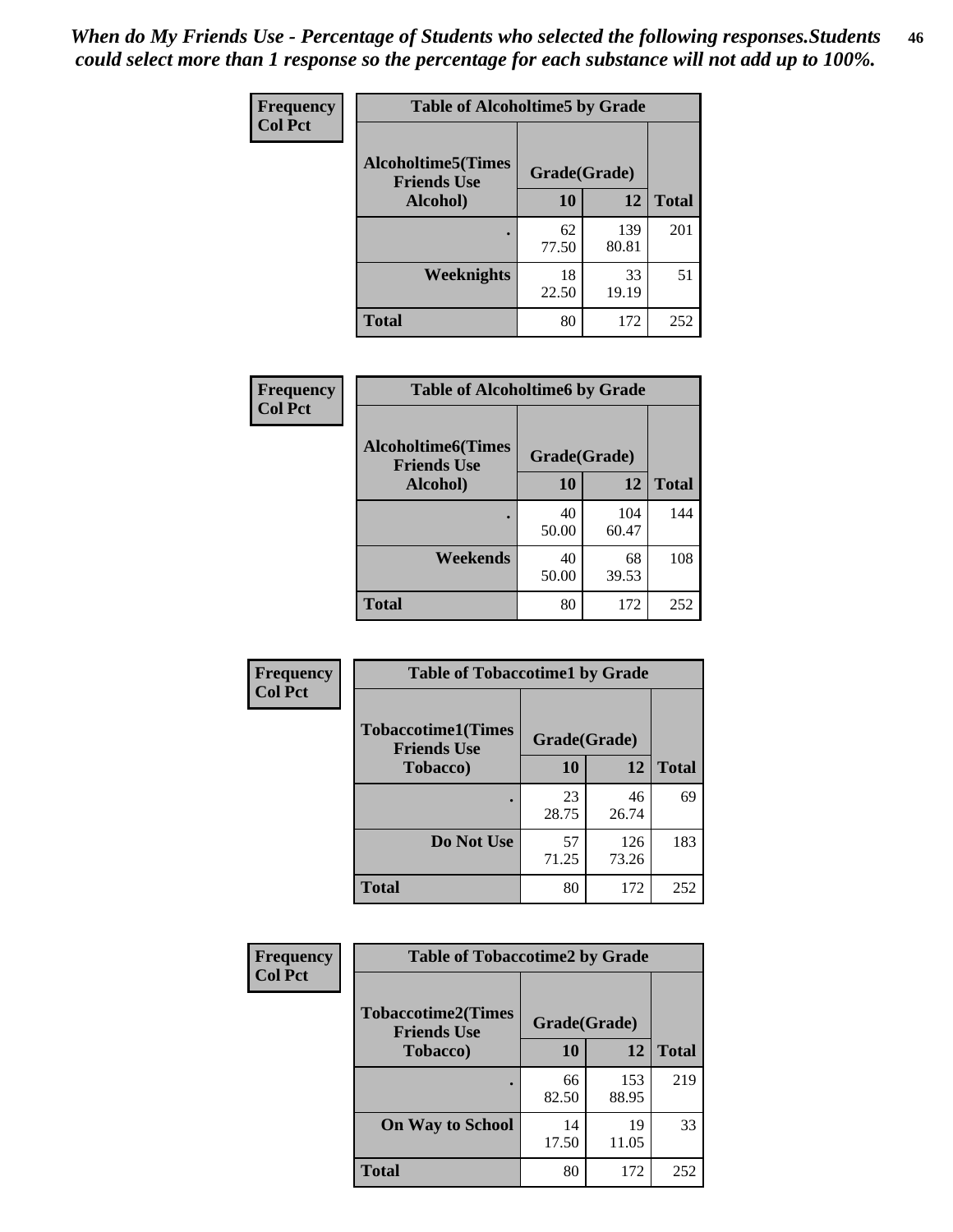| Frequency      | <b>Table of Tobaccotime3 by Grade</b>                           |             |              |              |
|----------------|-----------------------------------------------------------------|-------------|--------------|--------------|
| <b>Col Pct</b> | <b>Tobaccotime3(Times</b><br>Grade(Grade)<br><b>Friends Use</b> |             |              |              |
|                | <b>Tobacco</b> )                                                | 10          | 12           | <b>Total</b> |
|                | $\bullet$                                                       | 68<br>85.00 | 155<br>90.12 | 223          |
|                | <b>During School</b>                                            | 12<br>15.00 | 17<br>9.88   | 29           |
|                | <b>Total</b>                                                    | 80          | 172          | 252          |

| <b>Frequency</b> | <b>Table of Tobaccotime4 by Grade</b>                    |              |              |              |
|------------------|----------------------------------------------------------|--------------|--------------|--------------|
| <b>Col Pct</b>   | <b>Tobaccotime4(Times</b><br><b>Friends Use Tobacco)</b> | Grade(Grade) |              |              |
|                  |                                                          | 10           | 12           | <b>Total</b> |
|                  |                                                          | 65<br>81.25  | 147<br>85.47 | 212          |
|                  | <b>On Way Home From School</b>                           | 15<br>18.75  | 25<br>14.53  | 40           |
|                  | <b>Total</b>                                             | 80           | 172          | 252          |

| Frequency      | <b>Table of Tobaccotime5 by Grade</b>            |              |              |              |
|----------------|--------------------------------------------------|--------------|--------------|--------------|
| <b>Col Pct</b> | <b>Tobaccotime5</b> (Times<br><b>Friends Use</b> | Grade(Grade) |              |              |
|                | <b>Tobacco</b> )                                 | 10           | 12           | <b>Total</b> |
|                | ٠                                                | 66<br>82.50  | 145<br>84.30 | 211          |
|                | Weeknights                                       | 14<br>17.50  | 27<br>15.70  | 41           |
|                | <b>Total</b>                                     | 80           | 172          | 252          |

| Frequency<br><b>Col Pct</b> | <b>Table of Tobaccotime6 by Grade</b>           |              |              |              |  |
|-----------------------------|-------------------------------------------------|--------------|--------------|--------------|--|
|                             | <b>Tobaccotime6(Times</b><br><b>Friends Use</b> | Grade(Grade) |              |              |  |
|                             | <b>Tobacco</b> )                                | 10           | 12           | <b>Total</b> |  |
|                             | ٠                                               | 60<br>75.00  | 136<br>79.07 | 196          |  |
|                             | Weekends                                        | 20<br>25.00  | 36<br>20.93  | 56           |  |
|                             | <b>Total</b>                                    | 80           | 172          | 252          |  |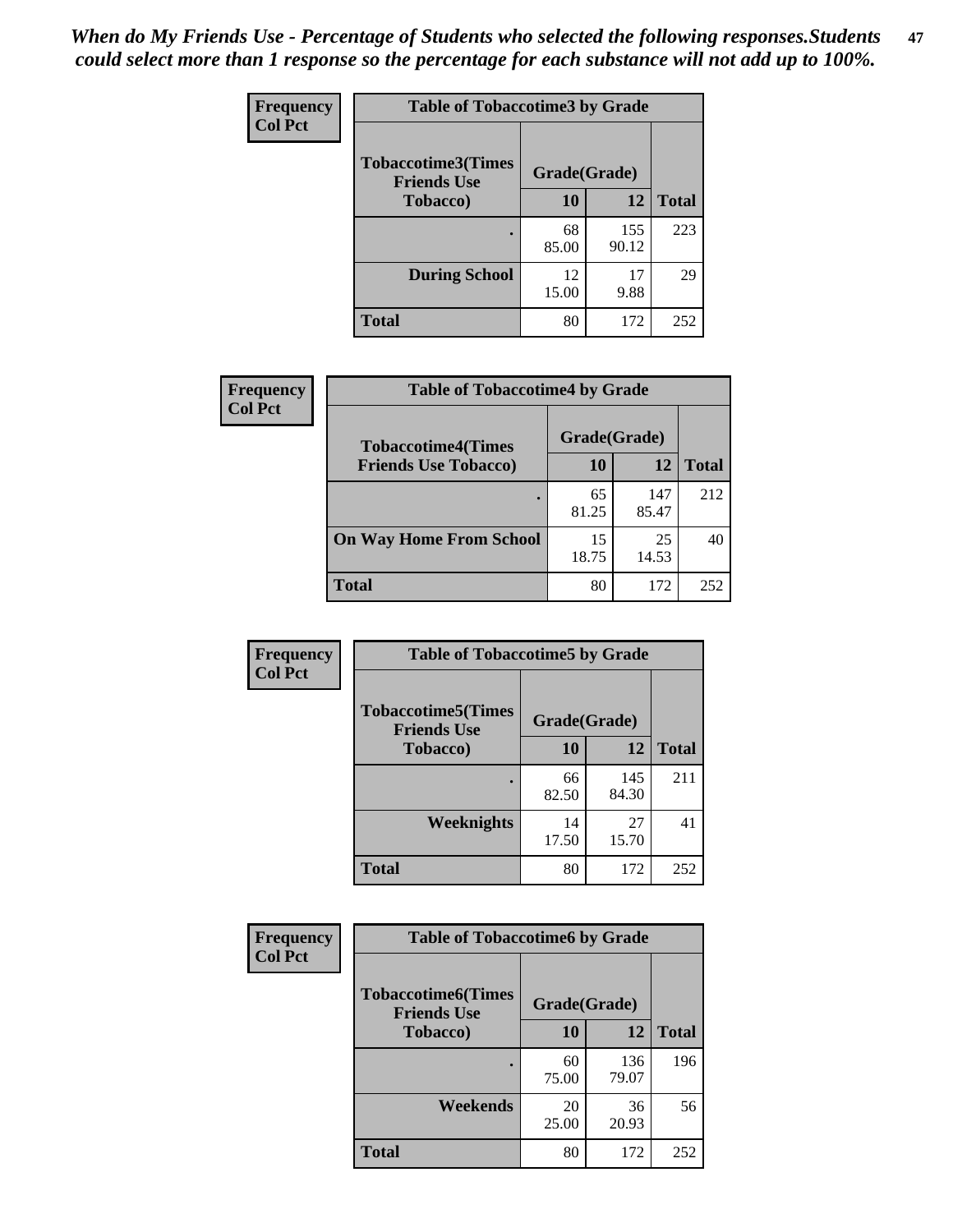| Frequency      | <b>Table of Marijuanatime1 by Grade</b>           |              |              |              |  |
|----------------|---------------------------------------------------|--------------|--------------|--------------|--|
| <b>Col Pct</b> | <b>Marijuanatime1(Times</b><br><b>Friends Use</b> | Grade(Grade) |              |              |  |
|                | Marijuana)                                        | 10           | 12           | <b>Total</b> |  |
|                |                                                   | 39<br>48.75  | 71<br>41.28  | 110          |  |
|                | Do Not Use                                        | 41<br>51.25  | 101<br>58.72 | 142          |  |
|                | <b>Total</b>                                      | 80           | 172          | 252          |  |

| <b>Frequency</b> | <b>Table of Marijuanatime2 by Grade</b>           |              |              |              |
|------------------|---------------------------------------------------|--------------|--------------|--------------|
| <b>Col Pct</b>   | <b>Marijuanatime2(Times</b><br><b>Friends Use</b> | Grade(Grade) |              |              |
|                  | Marijuana)                                        | 10           | 12           | <b>Total</b> |
|                  |                                                   | 62<br>77.50  | 138<br>80.23 | 200          |
|                  | <b>On Way to School</b>                           | 18<br>22.50  | 34<br>19.77  | 52           |
|                  | <b>Total</b>                                      | 80           | 172          | 252          |

| Frequency      | <b>Table of Marijuanatime3 by Grade</b>    |              |              |              |  |
|----------------|--------------------------------------------|--------------|--------------|--------------|--|
| <b>Col Pct</b> | Marijuanatime3(Times<br><b>Friends Use</b> | Grade(Grade) |              |              |  |
|                | Marijuana)                                 | 10           | 12           | <b>Total</b> |  |
|                |                                            | 60<br>75.00  | 142<br>82.56 | 202          |  |
|                | <b>During School</b>                       | 20<br>25.00  | 30<br>17.44  | 50           |  |
|                | <b>Total</b>                               | 80           | 172          | 252          |  |

| <b>Frequency</b> | <b>Table of Marijuanatime4 by Grade</b> |              |              |              |
|------------------|-----------------------------------------|--------------|--------------|--------------|
| <b>Col Pct</b>   | <b>Marijuanatime4(Times</b>             | Grade(Grade) |              |              |
|                  | <b>Friends Use Marijuana</b> )          | 10           | 12           | <b>Total</b> |
|                  |                                         | 56<br>70.00  | 132<br>76.74 | 188          |
|                  | <b>On Way Home From School</b>          | 24<br>30.00  | 40<br>23.26  | 64           |
|                  | <b>Total</b>                            | 80           | 172          | 252          |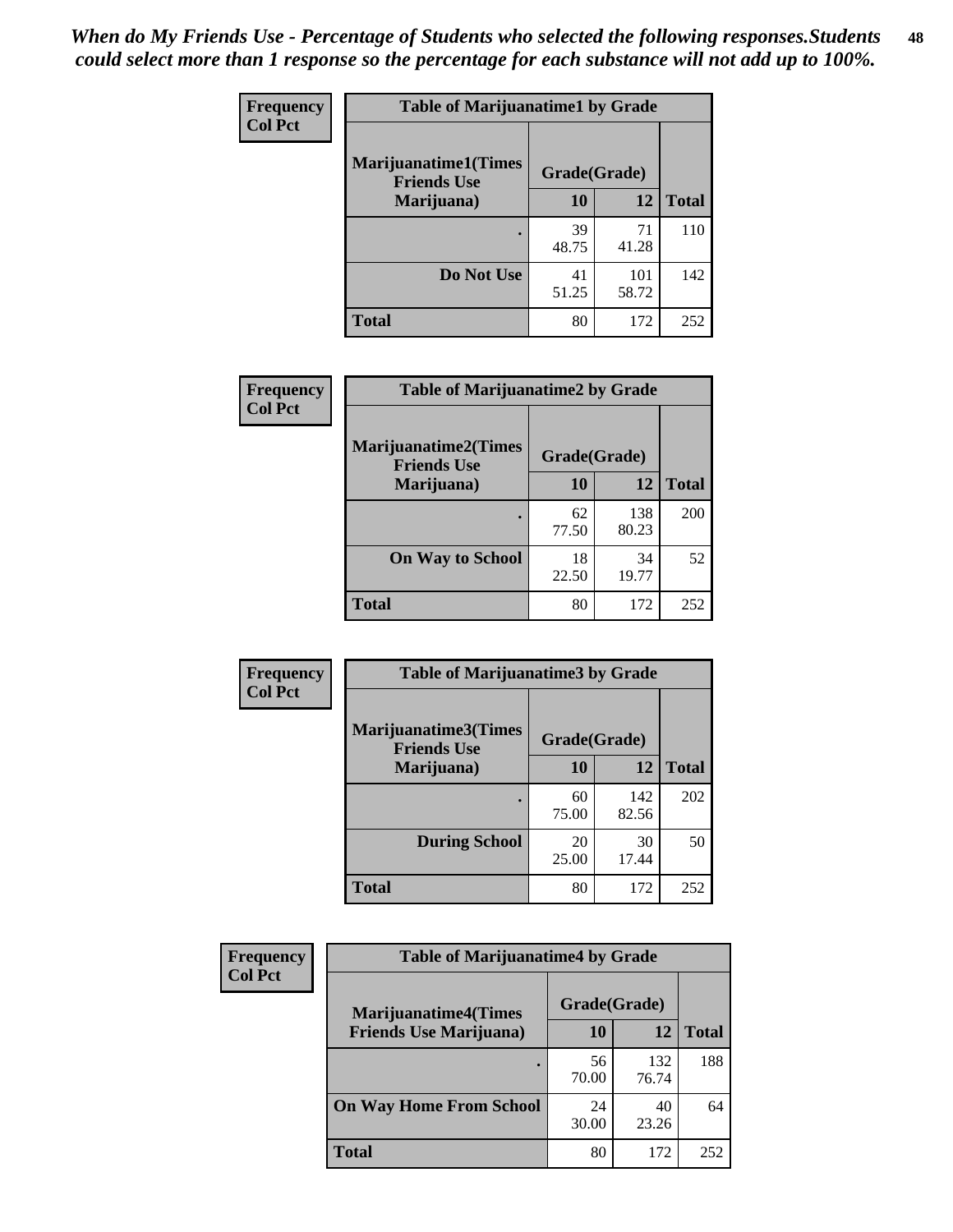| Frequency      | <b>Table of Marijuanatime5 by Grade</b>            |              |              |              |
|----------------|----------------------------------------------------|--------------|--------------|--------------|
| <b>Col Pct</b> | <b>Marijuanatime5</b> (Times<br><b>Friends Use</b> | Grade(Grade) |              |              |
|                | Marijuana)                                         | 10           | 12           | <b>Total</b> |
|                |                                                    | 57<br>71.25  | 131<br>76.16 | 188          |
|                | Weeknights                                         | 23<br>28.75  | 41<br>23.84  | 64           |
|                | <b>Total</b>                                       | 80           | 172          | 252          |

| Frequency      | <b>Table of Marijuanatime6 by Grade</b>            |              |              |              |
|----------------|----------------------------------------------------|--------------|--------------|--------------|
| <b>Col Pct</b> | <b>Marijuanatime6</b> (Times<br><b>Friends Use</b> | Grade(Grade) |              |              |
|                | Marijuana)                                         | 10           | 12           | <b>Total</b> |
|                |                                                    | 44<br>55.00  | 110<br>63.95 | 154          |
|                | Weekends                                           | 36<br>45.00  | 62<br>36.05  | 98           |
|                | <b>Total</b>                                       | 80           | 172          | 252          |

| <b>Frequency</b> | <b>Table of Otherdrugtime1 by Grade</b>                  |              |              |              |  |
|------------------|----------------------------------------------------------|--------------|--------------|--------------|--|
| <b>Col Pct</b>   | <b>Otherdrugtime1</b> (Times<br><b>Friends Use Other</b> | Grade(Grade) |              |              |  |
|                  | <b>Illegal Drugs</b> )                                   | 10           | 12           | <b>Total</b> |  |
|                  |                                                          | 25<br>31.25  | 31<br>18.02  | 56           |  |
|                  | Do Not Use                                               | 55<br>68.75  | 141<br>81.98 | 196          |  |
|                  | Total                                                    | 80           | 172          | 252          |  |

| Frequency      | <b>Table of Otherdrugtime2 by Grade</b>                 |              |              |              |  |
|----------------|---------------------------------------------------------|--------------|--------------|--------------|--|
| <b>Col Pct</b> | <b>Otherdrugtime2(Times</b><br><b>Friends Use Other</b> | Grade(Grade) |              |              |  |
|                | <b>Illegal Drugs</b> )                                  | 10           | 12           | <b>Total</b> |  |
|                |                                                         | 68<br>85.00  | 158<br>91.86 | 226          |  |
|                | <b>On Way to School</b>                                 | 12<br>15.00  | 14<br>8.14   | 26           |  |
|                | <b>Total</b>                                            | 80           | 172          | 252          |  |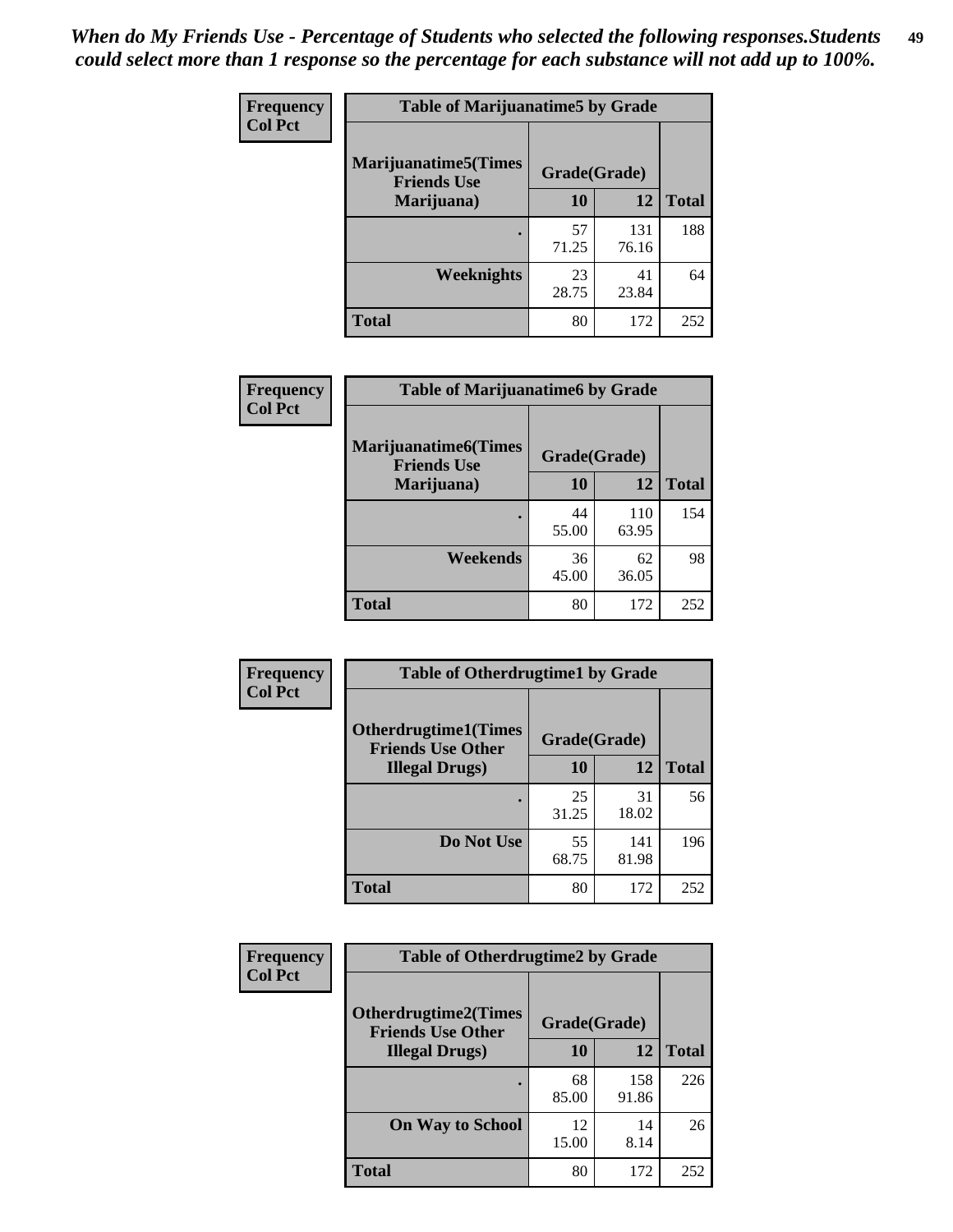| <b>Frequency</b> | <b>Table of Otherdrugtime3 by Grade</b>          |              |              |              |
|------------------|--------------------------------------------------|--------------|--------------|--------------|
| <b>Col Pct</b>   | Otherdrugtime3(Times<br><b>Friends Use Other</b> | Grade(Grade) |              |              |
|                  | <b>Illegal Drugs)</b>                            | 10           | 12           | <b>Total</b> |
|                  |                                                  | 70<br>87.50  | 160<br>93.02 | 230          |
|                  | <b>During School</b>                             | 10<br>12.50  | 12<br>6.98   | 22           |
|                  | <b>Total</b>                                     | 80           | 172          | 252          |

| <b>Frequency</b> | <b>Table of Otherdrugtime4 by Grade</b>                         |              |              |              |
|------------------|-----------------------------------------------------------------|--------------|--------------|--------------|
| <b>Col Pct</b>   | <b>Otherdrugtime4(Times</b><br><b>Friends Use Other Illegal</b> | Grade(Grade) |              |              |
|                  | Drugs)                                                          | 10           | 12           | <b>Total</b> |
|                  | $\bullet$                                                       | 67<br>83.75  | 159<br>92.44 | 226          |
|                  | <b>On Way Home From School</b>                                  | 13<br>16.25  | 13<br>7.56   | 26           |
|                  | <b>Total</b>                                                    | 80           | 172          | 252          |

| <b>Frequency</b> | <b>Table of Otherdrugtime5 by Grade</b>                  |              |              |              |
|------------------|----------------------------------------------------------|--------------|--------------|--------------|
| <b>Col Pct</b>   | <b>Otherdrugtime5</b> (Times<br><b>Friends Use Other</b> | Grade(Grade) |              |              |
|                  | <b>Illegal Drugs</b> )                                   | 10           | 12           | <b>Total</b> |
|                  |                                                          | 67<br>83.75  | 157<br>91.28 | 224          |
|                  | Weeknights                                               | 13<br>16.25  | 15<br>8.72   | 28           |
|                  | Total                                                    | 80           | 172          | 252          |

| Frequency      | <b>Table of Otherdrugtime6 by Grade</b>                                 |             |              |              |  |
|----------------|-------------------------------------------------------------------------|-------------|--------------|--------------|--|
| <b>Col Pct</b> | <b>Otherdrugtime6(Times</b><br>Grade(Grade)<br><b>Friends Use Other</b> |             |              |              |  |
|                | <b>Illegal Drugs</b> )                                                  | 10          | 12           | <b>Total</b> |  |
|                |                                                                         | 58<br>72.50 | 146<br>84.88 | 204          |  |
|                | Weekends                                                                | 22<br>27.50 | 26<br>15.12  | 48           |  |
|                | Total                                                                   | 80          | 172          | 252          |  |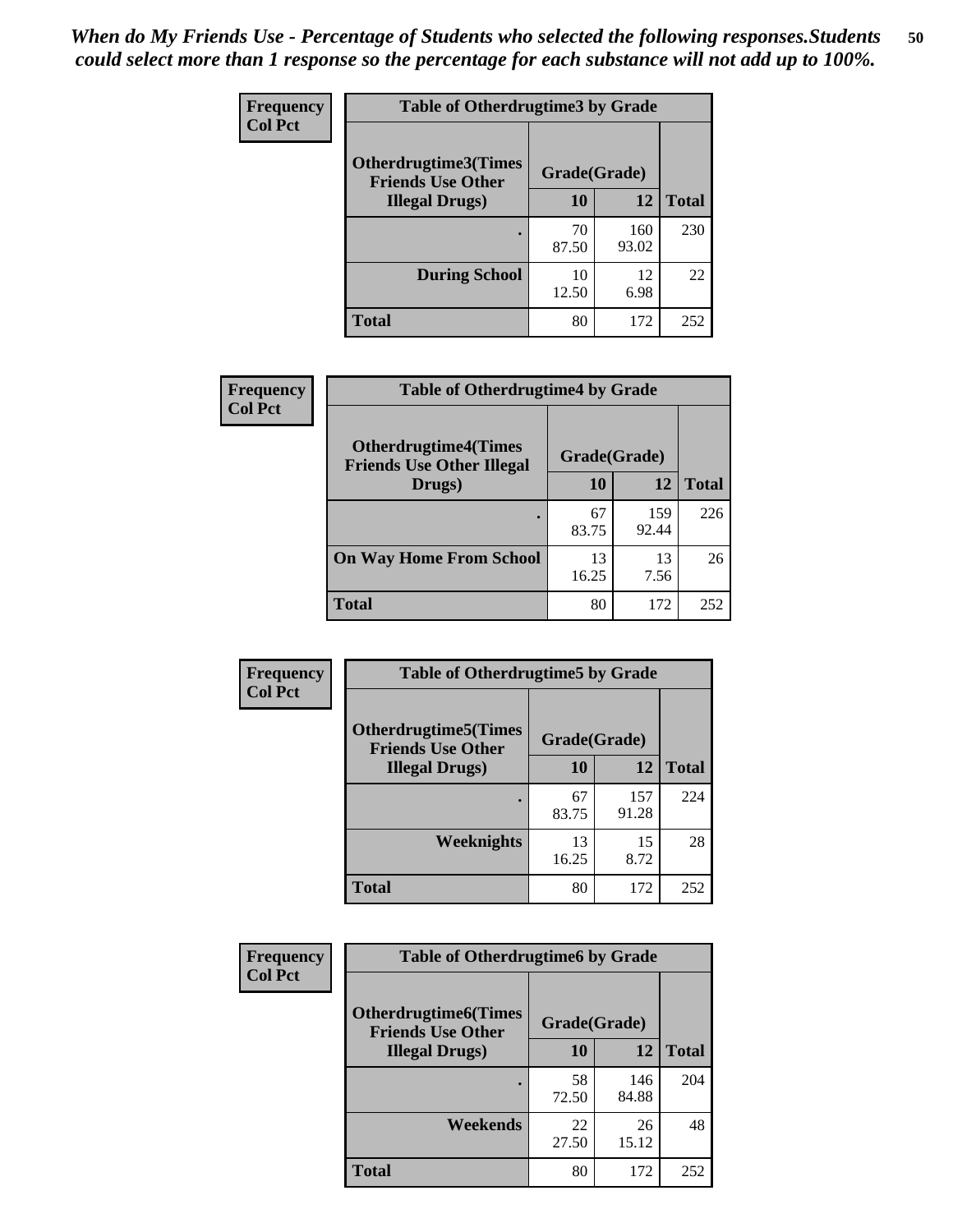| Frequency      | <b>Table of Educationalcohol by Grade</b>                                                                  |              |              |              |
|----------------|------------------------------------------------------------------------------------------------------------|--------------|--------------|--------------|
| <b>Col Pct</b> | Educationalcohol(I<br>have been taught<br>about alcohol,<br>tobacco,<br>and other drugs<br>within the last | Grade(Grade) |              |              |
|                | year at school)                                                                                            | 10           | 12           | <b>Total</b> |
|                | Yes                                                                                                        | 65<br>81.25  | 125<br>72.67 | 190          |
|                | N <sub>0</sub>                                                                                             | 15<br>18.75  | 47<br>27.33  | 62           |
|                | <b>Total</b>                                                                                               | 80           | 172          | 252          |

| Frequency      | <b>Table of Eversmoked by Grade</b> |              |              |              |  |
|----------------|-------------------------------------|--------------|--------------|--------------|--|
| <b>Col Pct</b> | Eversmoked(I<br>have smoked         | Grade(Grade) |              |              |  |
|                | a cigarette)                        | 10           | 12           | <b>Total</b> |  |
|                | <b>Yes</b>                          | 19<br>23.75  | 31<br>18.02  | 50           |  |
|                | N <sub>0</sub>                      | 61<br>76.25  | 141<br>81.98 | 202          |  |
|                | <b>Total</b>                        | 80           | 172          | 252          |  |

| Frequency<br><b>Col Pct</b> | <b>Table of Drovedrinking by Grade</b>                                                                              |                    |              |              |  |
|-----------------------------|---------------------------------------------------------------------------------------------------------------------|--------------------|--------------|--------------|--|
|                             | Drovedrinking(In<br>the past 30 days I<br>have driven a car<br>or other vehicle<br>while I was<br>drinking alcohol) | Grade(Grade)<br>10 | 12           | <b>Total</b> |  |
|                             | <b>Yes</b>                                                                                                          | 7<br>8.75          | 8<br>4.65    | 15           |  |
|                             | N <sub>0</sub>                                                                                                      | 73<br>91.25        | 164<br>95.35 | 237          |  |
|                             | <b>Total</b>                                                                                                        | 80                 | 172          | 252          |  |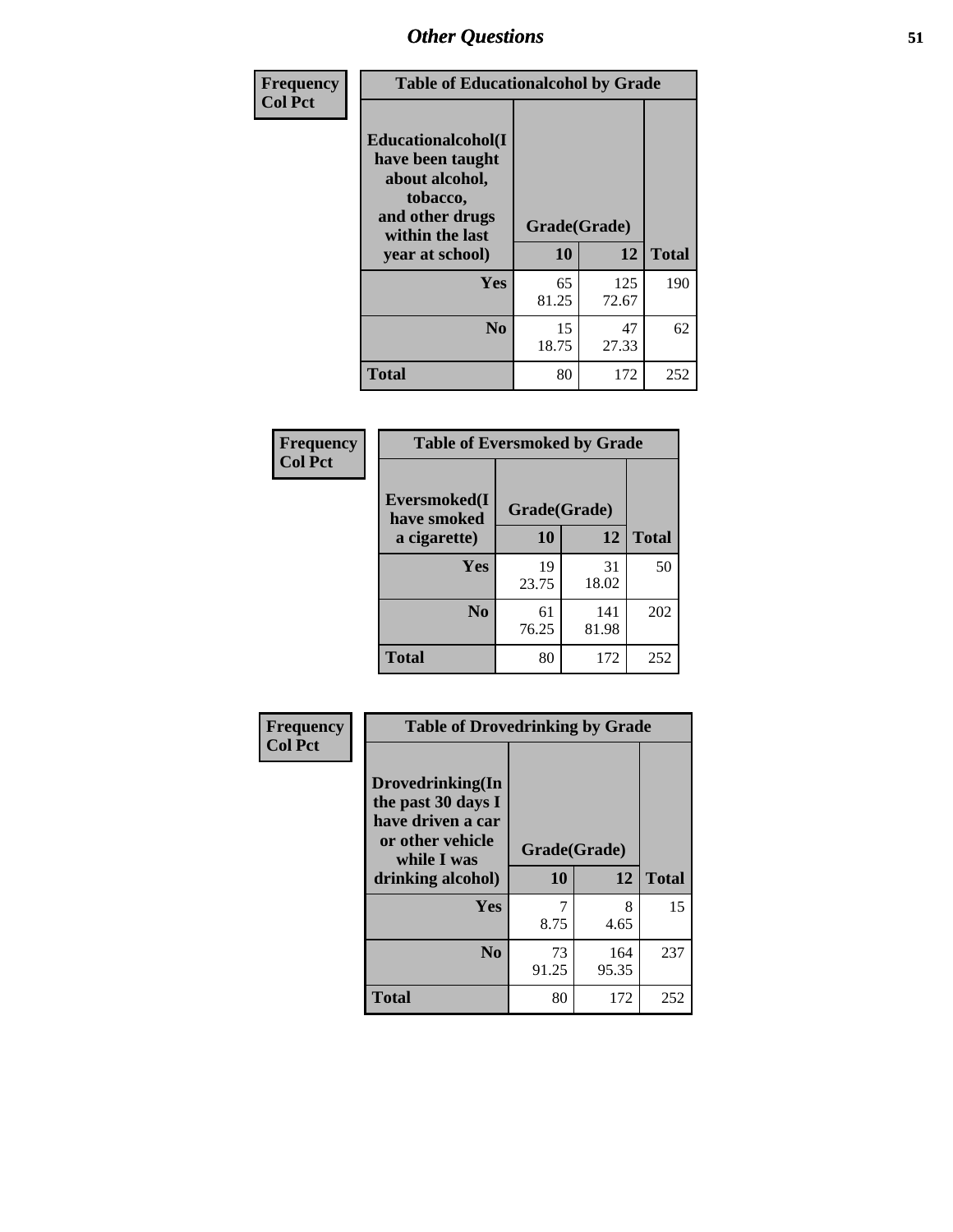| Frequency<br><b>Col Pct</b> | <b>Table of Rodedrinking by Grade</b>                                                                      |                          |              |              |  |
|-----------------------------|------------------------------------------------------------------------------------------------------------|--------------------------|--------------|--------------|--|
|                             | Rodedrinking(In<br>the past 30 days<br>I have ridden in<br>a car with a<br>driver who had<br>been drinking | Grade(Grade)<br>10<br>12 |              |              |  |
|                             | alcohol)                                                                                                   |                          |              | <b>Total</b> |  |
|                             | <b>Yes</b>                                                                                                 | 8<br>10.00               | 22<br>12.79  | 30           |  |
|                             | N <sub>0</sub>                                                                                             | 72<br>90.00              | 150<br>87.21 | 222          |  |
|                             | <b>Total</b>                                                                                               | 80                       | 172          | 252          |  |

#### **Frequency Col Pct**

Л

| <b>Table of Drugsschool by Grade</b>                                                                                      |              |              |              |  |
|---------------------------------------------------------------------------------------------------------------------------|--------------|--------------|--------------|--|
| <b>Drugsschool</b> (During<br>the past 12 months,<br>I have been offered,<br>sold,<br>or given illegal<br>drugs on school | Grade(Grade) |              |              |  |
| property)                                                                                                                 | 10           | 12           | <b>Total</b> |  |
| <b>Yes</b>                                                                                                                | 17<br>21.25  | 36<br>20.93  | 53           |  |
| $\bf No$                                                                                                                  | 63<br>78.75  | 136<br>79.07 | 199          |  |
| <b>Total</b>                                                                                                              | 80           | 172          | 252          |  |

| Frequency      | <b>Table of Helpbullied by Grade</b>           |              |             |              |  |  |  |
|----------------|------------------------------------------------|--------------|-------------|--------------|--|--|--|
| <b>Col Pct</b> | Helpbullied(I<br>would help<br>someone who was | Grade(Grade) |             |              |  |  |  |
|                | being bullied)                                 | <b>10</b>    | 12          | <b>Total</b> |  |  |  |
|                | <b>Strongly Agree</b>                          | 26<br>32.50  | 57<br>33.14 | 83           |  |  |  |
|                | <b>Somewhat Agree</b>                          | 38<br>47.50  | 84<br>48.84 | 122          |  |  |  |
|                | <b>Somewhat Disagree</b>                       | 12<br>15.00  | 11<br>6.40  | 23           |  |  |  |
|                | <b>Strongly Disagree</b>                       | 4<br>5.00    | 20<br>11.63 | 24           |  |  |  |
|                | <b>Total</b>                                   | 80           | 172         | 252          |  |  |  |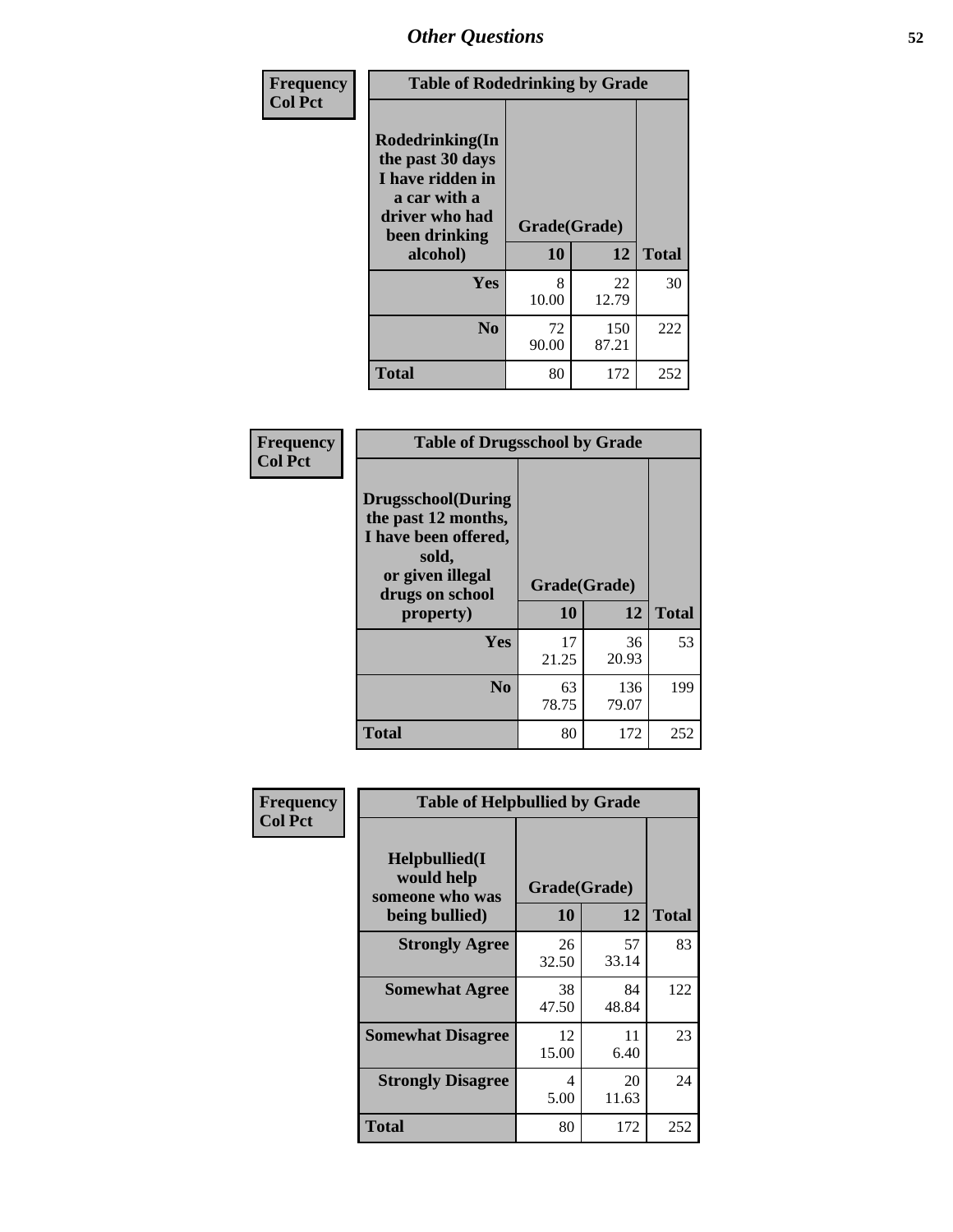*Other Questions* **53**

| <b>Frequency</b> | <b>Table of Grade by Bingedrinking</b> |                            |                                                                                                           |                   |                   |              |
|------------------|----------------------------------------|----------------------------|-----------------------------------------------------------------------------------------------------------|-------------------|-------------------|--------------|
| <b>Row Pct</b>   |                                        | 30 days)                   | <b>Bingedrinking</b> (I have<br>drunk five or more<br>drinks of alcohol at one<br>sitting during the last |                   |                   |              |
|                  | Grade(Grade)                           | $\mathbf 0$<br><b>Days</b> | 1 or<br>2<br>days                                                                                         | 3 to<br>5<br>days | 6 to<br>9<br>days | <b>Total</b> |
|                  | 10                                     | 74<br>92.50                | 1.25                                                                                                      | 4<br>5.00         | 1.25              | 80           |
|                  | 12                                     | 163<br>94.77               | 5<br>2.91                                                                                                 | 4<br>2.33         | 0<br>0.00         | 172          |
|                  | <b>Total</b>                           | 237                        | 6                                                                                                         | 8                 | 1                 | 252          |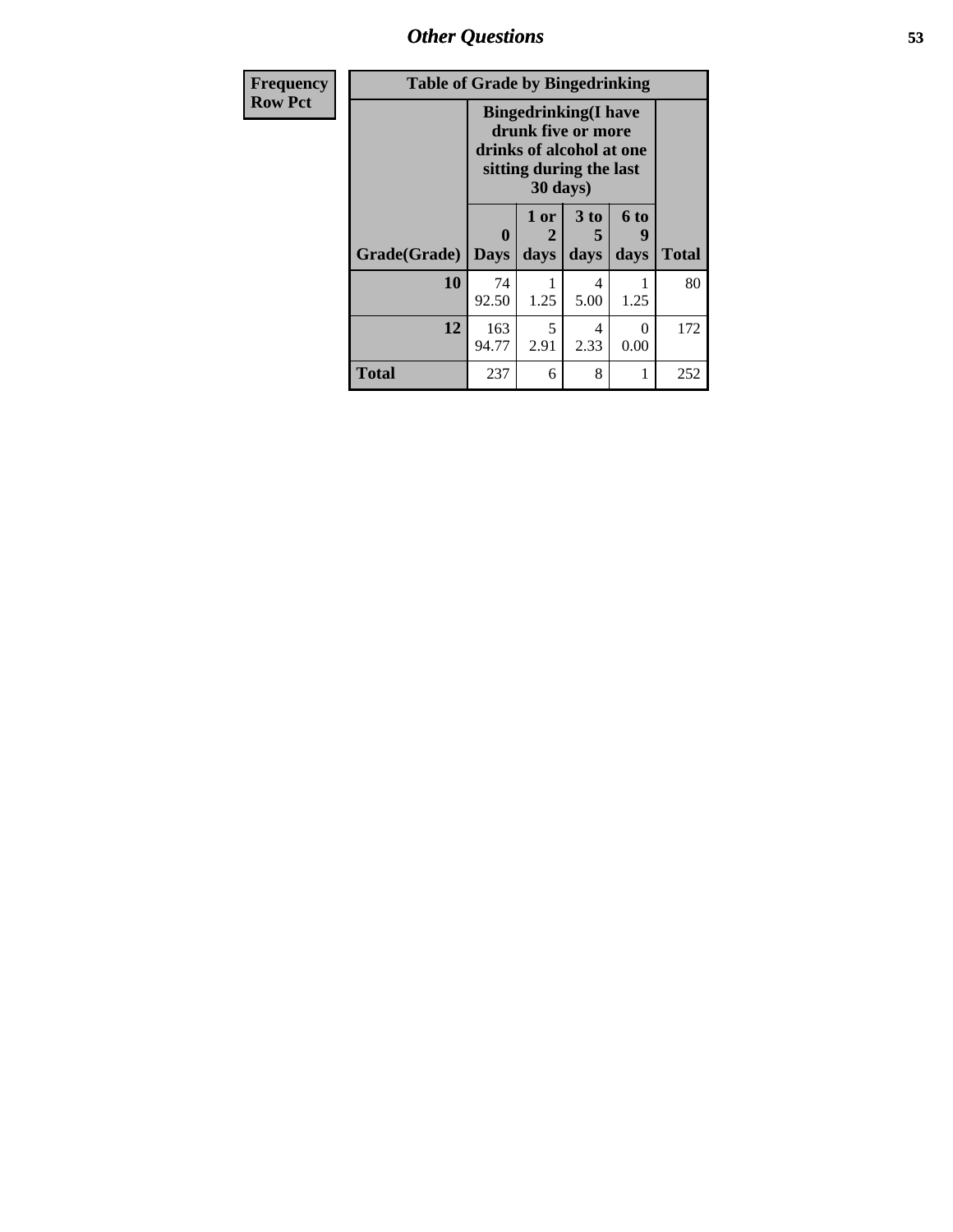## *Nutrition* **54**

| <b>Frequency</b> |
|------------------|
| Row Pct          |

| <b>Table of Grade by Dairy</b> |                                                                                                                                                  |                                                                 |             |             |     |  |  |  |
|--------------------------------|--------------------------------------------------------------------------------------------------------------------------------------------------|-----------------------------------------------------------------|-------------|-------------|-----|--|--|--|
|                                |                                                                                                                                                  | Dairy (I eat at least 3 servings of dairy<br>products each day) |             |             |     |  |  |  |
| Grade(Grade)                   | <b>Somewhat</b><br><b>Somewhat</b><br><b>Strongly</b><br><b>Strongly</b><br><b>Disagree</b><br><b>Disagree</b><br><b>Total</b><br>Agree<br>Agree |                                                                 |             |             |     |  |  |  |
| 10                             | 13<br>16.25                                                                                                                                      | 34<br>42.50                                                     | 16<br>20.00 | 17<br>21.25 | 80  |  |  |  |
| 12                             | 42<br>24.42                                                                                                                                      | 77<br>44.77                                                     | 29<br>16.86 | 24<br>13.95 | 172 |  |  |  |
| <b>Total</b>                   | 55                                                                                                                                               | 111                                                             | 45          | 41          | 252 |  |  |  |

| <b>Frequency</b> |  |
|------------------|--|
| <b>Row Pct</b>   |  |

| <b>Table of Grade by Fruitveg</b> |                          |                                                                          |                                 |                                    |              |  |  |
|-----------------------------------|--------------------------|--------------------------------------------------------------------------|---------------------------------|------------------------------------|--------------|--|--|
|                                   |                          | Fruitveg(I eat at least 5 servings of fruits<br>and vegetables each day) |                                 |                                    |              |  |  |
| Grade(Grade)                      | <b>Strongly</b><br>Agree | Agree                                                                    | Somewhat   Somewhat<br>Disagree | <b>Strongly</b><br><b>Disagree</b> | <b>Total</b> |  |  |
| 10                                | 11<br>13.75              | 28<br>35.00                                                              | 19<br>23.75                     | 22<br>27.50                        | 80           |  |  |
| 12                                | 32<br>18.60              | 52<br>30.23                                                              | 56<br>32.56                     | 32<br>18.60                        | 172          |  |  |
| <b>Total</b>                      | 43                       | 80                                                                       | 75                              | 54                                 | 252          |  |  |

| <b>Frequency</b> | <b>Table of Grade by Cafeteriahealthy</b> |                                                                       |                            |                 |                                    |              |  |  |
|------------------|-------------------------------------------|-----------------------------------------------------------------------|----------------------------|-----------------|------------------------------------|--------------|--|--|
| <b>Row Pct</b>   |                                           | Cafeteriahealthy (School meals in my<br>school cafeteria are healthy) |                            |                 |                                    |              |  |  |
|                  | Grade(Grade)                              | <b>Strongly</b><br>Agree                                              | Somewhat Somewhat<br>Agree | <b>Disagree</b> | <b>Strongly</b><br><b>Disagree</b> | <b>Total</b> |  |  |
|                  | 10                                        | 4<br>5.00                                                             | 15<br>18.75                | 25<br>31.25     | 36<br>45.00                        | 80           |  |  |
|                  | 12                                        | 13<br>7.56                                                            | 46<br>26.74                | 37<br>21.51     | 76<br>44.19                        | 172          |  |  |
|                  | Total                                     | 17                                                                    | 61                         | 62              | 112                                | 252          |  |  |

| <b>Frequency</b> |
|------------------|
| <b>Row Pct</b>   |

| <b>Table of Grade by Cafeterianutrition</b> |                                                                                           |                     |                                    |                                    |              |  |  |  |
|---------------------------------------------|-------------------------------------------------------------------------------------------|---------------------|------------------------------------|------------------------------------|--------------|--|--|--|
|                                             | <b>Cafeterianutrition</b> (Facts about nutrition<br>are available in my school cafeteria) |                     |                                    |                                    |              |  |  |  |
| Grade(Grade)                                | <b>Strongly</b><br>Agree                                                                  | Somewhat  <br>Agree | <b>Somewhat</b><br><b>Disagree</b> | <b>Strongly</b><br><b>Disagree</b> | <b>Total</b> |  |  |  |
| 10                                          | 8<br>10.00                                                                                | 30<br>37.50         | 19<br>23.75                        | 23<br>28.75                        | 80           |  |  |  |
| 12                                          | 37<br>21.51                                                                               | 47<br>27.33         | 36<br>20.93                        | 52<br>30.23                        | 172          |  |  |  |
| Total                                       | 45                                                                                        | 77                  | 55                                 | 75                                 | 252          |  |  |  |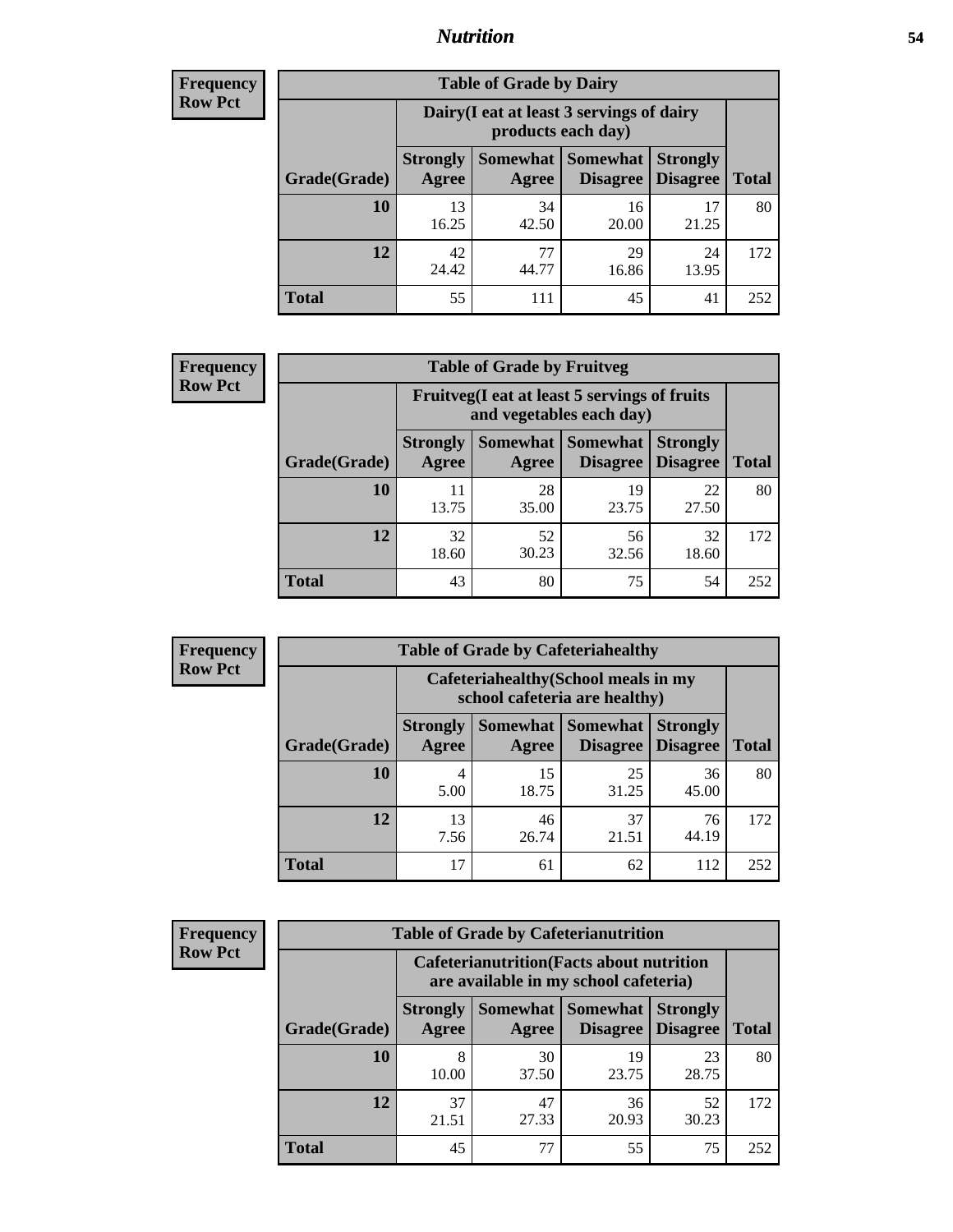## *Nutrition* **55**

| Frequency |
|-----------|
| Row Pct   |

| <b>Table of Grade by Schoollunch</b> |                                                                                                                            |                                                                 |             |             |     |  |  |  |
|--------------------------------------|----------------------------------------------------------------------------------------------------------------------------|-----------------------------------------------------------------|-------------|-------------|-----|--|--|--|
|                                      |                                                                                                                            | Schoollunch(I eat school lunch three or<br>more times per week) |             |             |     |  |  |  |
| Grade(Grade)                         | Somewhat   Somewhat<br><b>Strongly</b><br><b>Strongly</b><br><b>Disagree</b><br>Disagree<br><b>Total</b><br>Agree<br>Agree |                                                                 |             |             |     |  |  |  |
| 10                                   | 19<br>23.75                                                                                                                | 22<br>27.50                                                     | 12<br>15.00 | 27<br>33.75 | 80  |  |  |  |
| 12                                   | 58<br>33.72                                                                                                                | 44<br>25.58                                                     | 15<br>8.72  | 55<br>31.98 | 172 |  |  |  |
| <b>Total</b>                         | 77                                                                                                                         | 66                                                              | 27          | 82          | 252 |  |  |  |

| <b>Frequency</b> |  |
|------------------|--|
| <b>Row Pct</b>   |  |

| <b>Table of Grade by Foodchoices</b> |                          |                                                                     |                                      |                                    |              |  |  |
|--------------------------------------|--------------------------|---------------------------------------------------------------------|--------------------------------------|------------------------------------|--------------|--|--|
|                                      |                          | Foodchoices (I make healthy food choices in<br>my school cafeteria) |                                      |                                    |              |  |  |
| Grade(Grade)                         | <b>Strongly</b><br>Agree | Agree                                                               | <b>Somewhat Somewhat</b><br>Disagree | <b>Strongly</b><br><b>Disagree</b> | <b>Total</b> |  |  |
| 10                                   | 14<br>17.50              | 25<br>31.25                                                         | 19<br>23.75                          | 22<br>27.50                        | 80           |  |  |
| 12                                   | 27<br>15.70              | 63<br>36.63                                                         | 31<br>18.02                          | 51<br>29.65                        | 172          |  |  |
| <b>Total</b>                         | 41                       | 88                                                                  | 50                                   | 73                                 | 252          |  |  |

| Frequency      | <b>Table of Grade by Wholewheat</b> |                                                                                                             |             |                                   |                                    |              |  |  |  |
|----------------|-------------------------------------|-------------------------------------------------------------------------------------------------------------|-------------|-----------------------------------|------------------------------------|--------------|--|--|--|
| <b>Row Pct</b> |                                     | Wholewheat (There are whole wheat and<br>multigrain breads and cereals available in<br>my school cafeteria) |             |                                   |                                    |              |  |  |  |
|                | Grade(Grade)                        | <b>Strongly</b><br>Agree                                                                                    | Agree       | Somewhat   Somewhat  <br>Disagree | <b>Strongly</b><br><b>Disagree</b> | <b>Total</b> |  |  |  |
|                | 10                                  | 8.75                                                                                                        | 30<br>37.50 | 18<br>22.50                       | 25<br>31.25                        | 80           |  |  |  |
|                | 12                                  | 35<br>20.35                                                                                                 | 55<br>31.98 | 39<br>22.67                       | 43<br>25.00                        | 172          |  |  |  |
|                | <b>Total</b>                        | 42                                                                                                          | 85          | 57                                | 68                                 | 252          |  |  |  |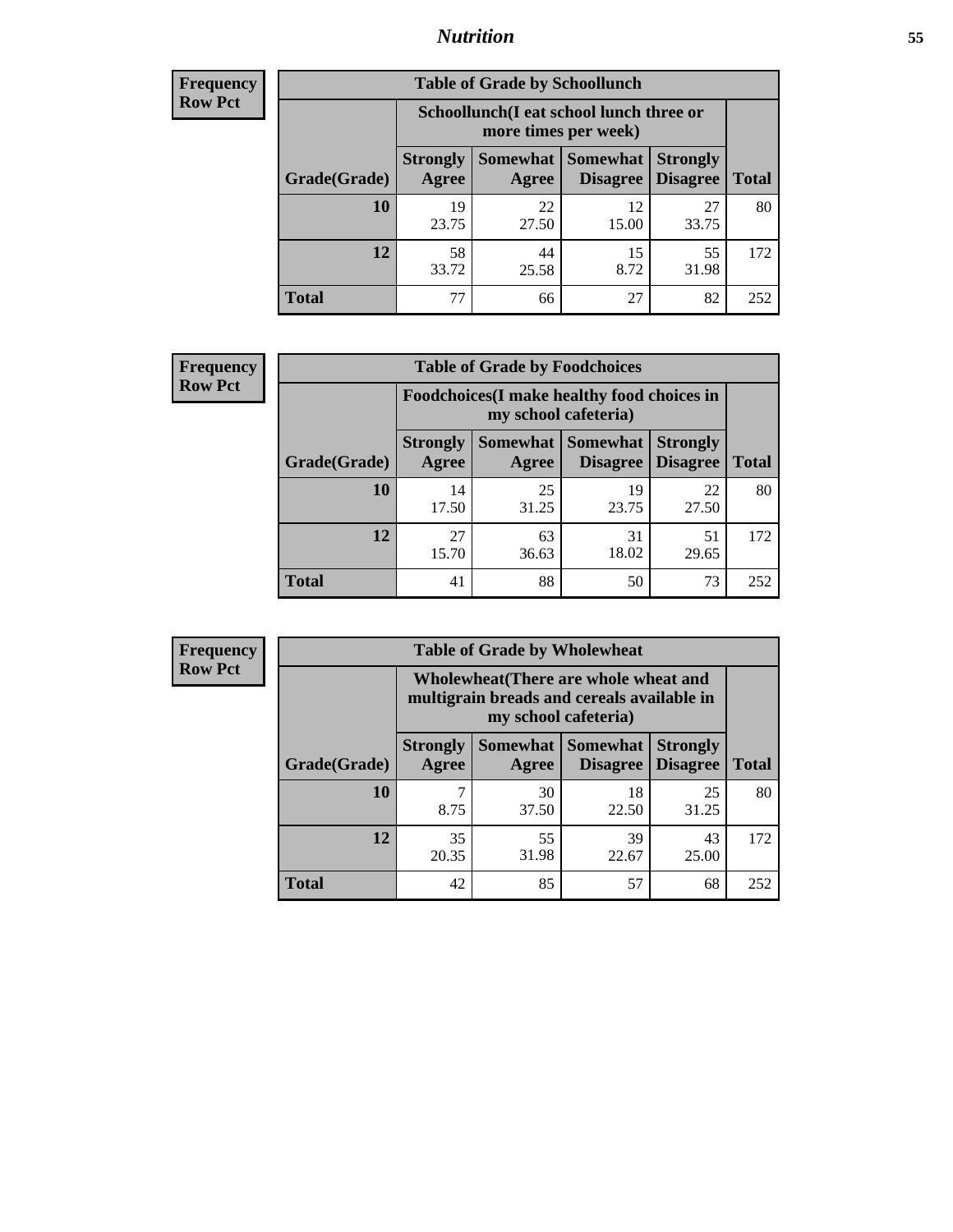## *Nutrition* **56**

**Frequency Row Pct**

| <b>Table of Grade by Healthyvending</b> |                                                                                                                                               |             |                                        |                                    |              |  |
|-----------------------------------------|-----------------------------------------------------------------------------------------------------------------------------------------------|-------------|----------------------------------------|------------------------------------|--------------|--|
|                                         | Healthyvending (If only healthy snacks and<br>beverages were available in the vending<br>machines during the school day,<br>I would buy them) |             |                                        |                                    |              |  |
| Grade(Grade)                            | <b>Strongly</b><br>Agree                                                                                                                      | Agree       | Somewhat   Somewhat<br><b>Disagree</b> | <b>Strongly</b><br><b>Disagree</b> | <b>Total</b> |  |
| 10                                      | 16<br>20.00                                                                                                                                   | 30<br>37.50 | 18<br>22.50                            | 16<br>20.00                        | 80           |  |
| 12                                      | 34<br>19.77                                                                                                                                   | 62<br>36.05 | 24<br>13.95                            | 52<br>30.23                        | 172          |  |
| <b>Total</b>                            | 50                                                                                                                                            | 92          | 42                                     | 68                                 | 252          |  |

**Frequency Row Pct**

| <b>Table of Grade by Schoolbreakfast</b> |                          |                                                                                                                                         |             |             |     |  |  |  |
|------------------------------------------|--------------------------|-----------------------------------------------------------------------------------------------------------------------------------------|-------------|-------------|-----|--|--|--|
|                                          |                          | Schoolbreakfast (If breakfast were<br>available at school,<br>but outside the cafeteria,<br>I would eat breakfast at school more often) |             |             |     |  |  |  |
| Grade(Grade)                             | <b>Strongly</b><br>Agree | Somewhat   Somewhat<br><b>Strongly</b><br><b>Disagree</b><br><b>Total</b><br><b>Disagree</b><br>Agree                                   |             |             |     |  |  |  |
| 10                                       | 28<br>35.00              | 30<br>37.50                                                                                                                             | 12<br>15.00 | 10<br>12.50 | 80  |  |  |  |
| 12                                       | 70<br>40.70              | 54<br>32<br>16<br>31.40<br>9.30<br>18.60                                                                                                |             |             |     |  |  |  |
| <b>Total</b>                             | 98                       | 84                                                                                                                                      | 28          | 42          | 252 |  |  |  |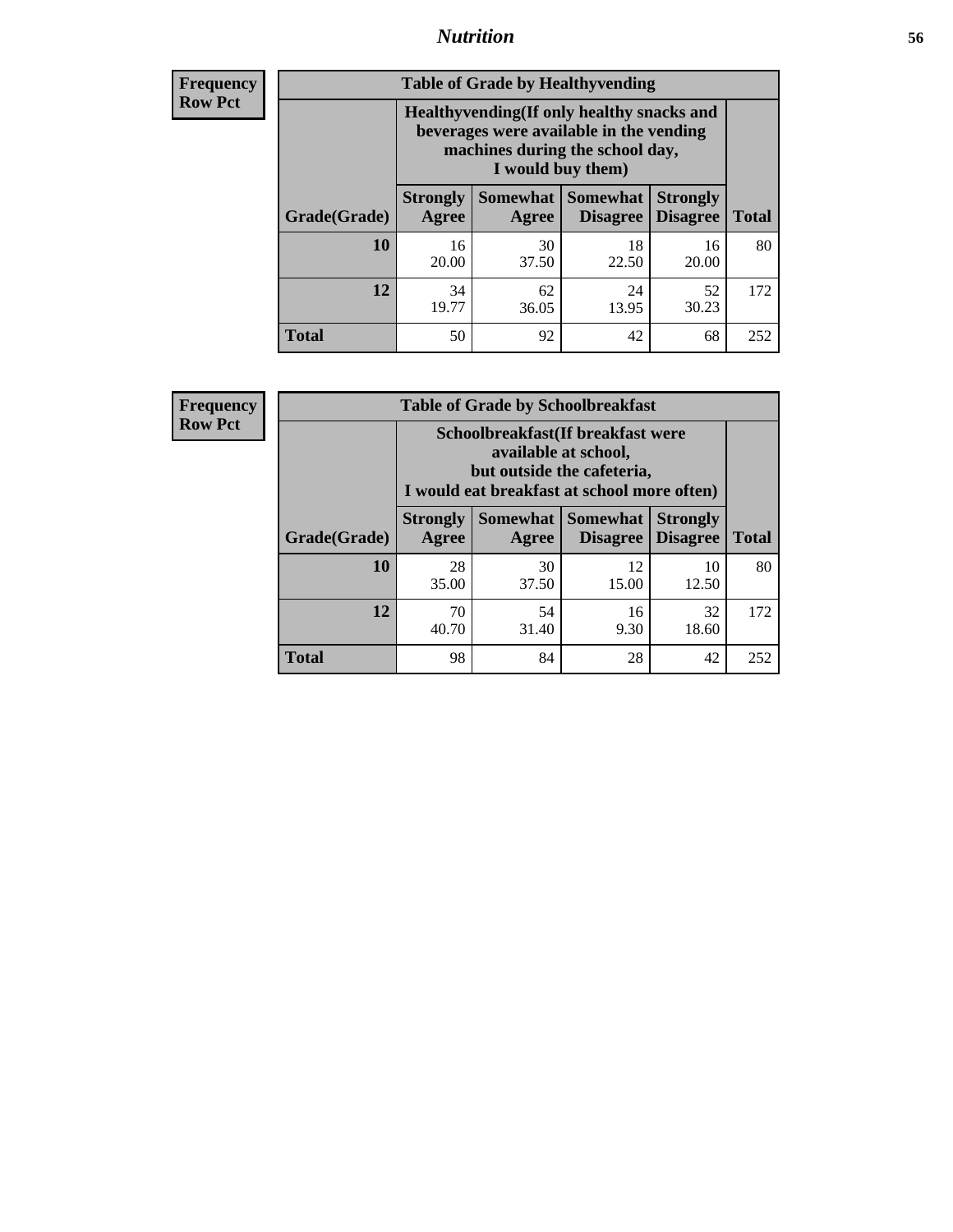| Frequency<br><b>Col Pct</b> |                                                                                                           | <b>Table of Educationaids by Grade</b> |              |              |  |
|-----------------------------|-----------------------------------------------------------------------------------------------------------|----------------------------------------|--------------|--------------|--|
|                             | <b>Educationaids</b> (I<br>have been<br>taught about<br><b>HIV/AIDS</b> at<br>school in the<br>past year) | Grade(Grade)<br>10                     | 12           | <b>Total</b> |  |
|                             | Yes                                                                                                       | 71<br>88.75                            | 122<br>70.93 | 193          |  |
|                             | N <sub>0</sub>                                                                                            | 9<br>11.25                             | 50<br>29.07  | 59           |  |
|                             | <b>Total</b>                                                                                              | 80                                     | 172          | 252          |  |

| <b>Frequency</b> | <b>Table of Educationcharacter by Grade</b>                 |              |              |              |  |
|------------------|-------------------------------------------------------------|--------------|--------------|--------------|--|
| <b>Col Pct</b>   | Educationcharacter(I<br>have been taught<br>about character |              |              |              |  |
|                  | education in the past                                       | Grade(Grade) |              |              |  |
|                  | year at school)                                             | 10           | 12           | <b>Total</b> |  |
|                  | Yes                                                         | 65<br>81.25  | 123<br>71.51 | 188          |  |
|                  | N <sub>0</sub>                                              | 15<br>18.75  | 49<br>28.49  | 64           |  |
|                  | <b>Total</b>                                                | 80           | 172          | 252          |  |

| Frequency      | <b>Table of Gradcoach1 by Grade</b>              |              |             |              |
|----------------|--------------------------------------------------|--------------|-------------|--------------|
| <b>Col Pct</b> | Gradcoach1(I<br>know who my<br><b>Graduation</b> | Grade(Grade) |             |              |
|                | Coach is)                                        | 10           | 12          | <b>Total</b> |
|                | Yes                                              | 6<br>7.50    | 86<br>50.00 | 92           |
|                | N <sub>0</sub>                                   | 74<br>92.50  | 86<br>50.00 | 160          |
|                | <b>Total</b>                                     | 80           | 172         | 252          |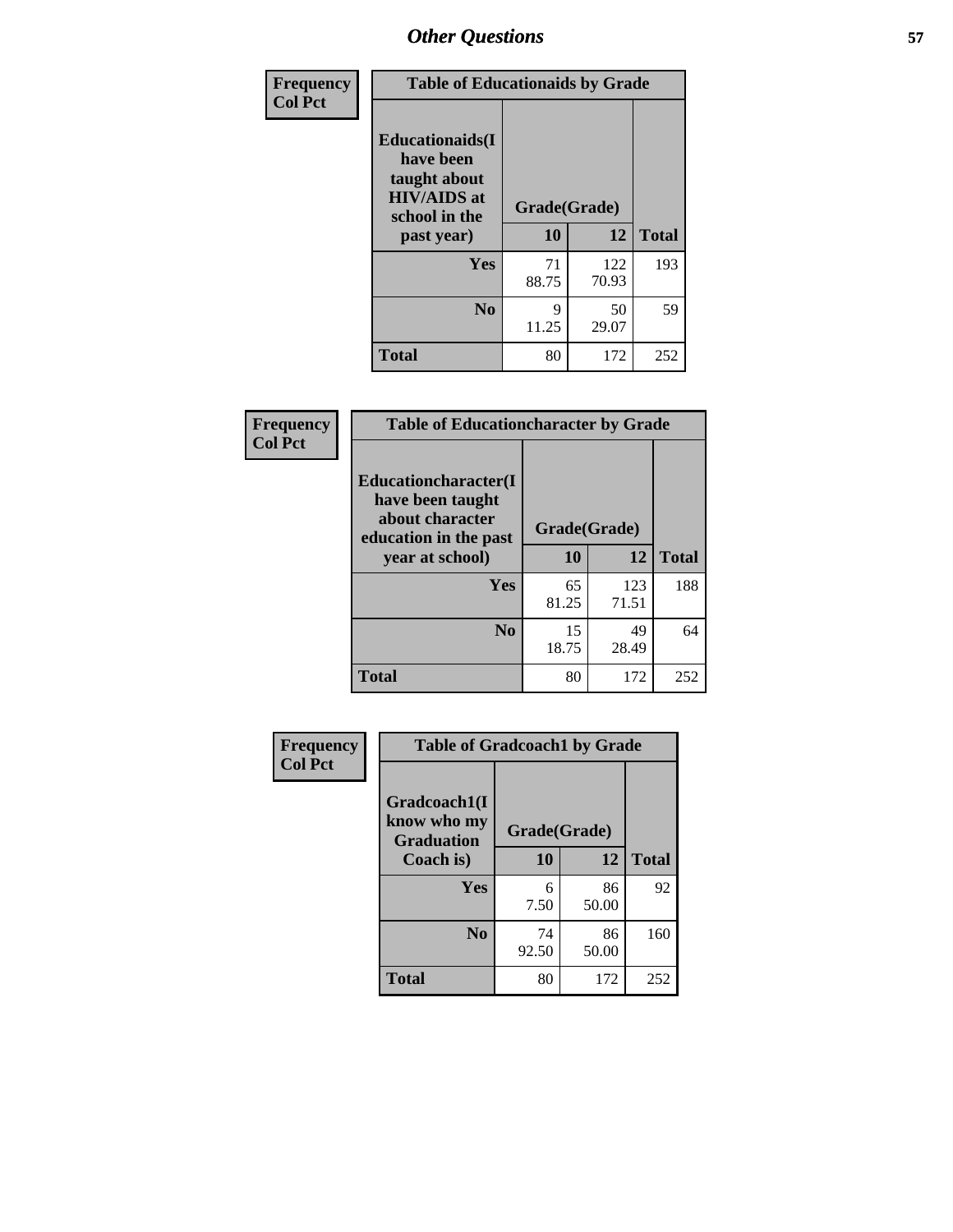| Frequency      | <b>Table of Gradcoach2 by Grade</b> |              |              |              |
|----------------|-------------------------------------|--------------|--------------|--------------|
| <b>Col Pct</b> | Gradcoach2(I<br>have                |              |              |              |
|                | contacted my<br><b>Graduation</b>   | Grade(Grade) |              |              |
|                | Coach)                              | 10           | 12           | <b>Total</b> |
|                | Yes                                 | 4<br>5.00    | 42<br>24.42  | 46           |
|                | N <sub>0</sub>                      | 76<br>95.00  | 130<br>75.58 | 206          |
|                | <b>Total</b>                        | 80           | 172          | 252          |

| Frequency<br><b>Col Pct</b> | <b>Table of Gradcoach3 by Grade</b>                                         |              |             |              |
|-----------------------------|-----------------------------------------------------------------------------|--------------|-------------|--------------|
|                             | Gradcoach3(I<br>have received<br>assistance<br>from my<br><b>Graduation</b> | Grade(Grade) |             |              |
|                             | Coach)                                                                      | 10           | 12          | <b>Total</b> |
|                             | Yes                                                                         | 3<br>3.75    | 38<br>22.09 | 41           |
|                             | N <sub>0</sub>                                                              | 21<br>26.25  | 57<br>33.14 | 78           |
|                             | Don't know                                                                  | 56<br>70.00  | 77<br>44.77 | 133          |
|                             | <b>Total</b>                                                                | 80           | 172         | 252          |

| <b>Selfharm</b> (During<br>the past 12<br>months,<br>I harmed myself<br>on purpose<br><b>Suicideconsider</b><br>During the past<br>12 months,<br>I seriously<br>considered |             |              |                                                         |
|----------------------------------------------------------------------------------------------------------------------------------------------------------------------------|-------------|--------------|---------------------------------------------------------|
|                                                                                                                                                                            |             |              | <b>Total</b>                                            |
| <b>Yes</b>                                                                                                                                                                 | 6<br>7.50   | 12<br>6.98   | 18                                                      |
| N <sub>0</sub>                                                                                                                                                             | 74<br>92.50 | 160<br>93.02 | 234                                                     |
| <b>Total</b>                                                                                                                                                               | 80          | 172          | 252                                                     |
|                                                                                                                                                                            | suicide)    | 10           | <b>Table of Selfharm by Grade</b><br>Grade(Grade)<br>12 |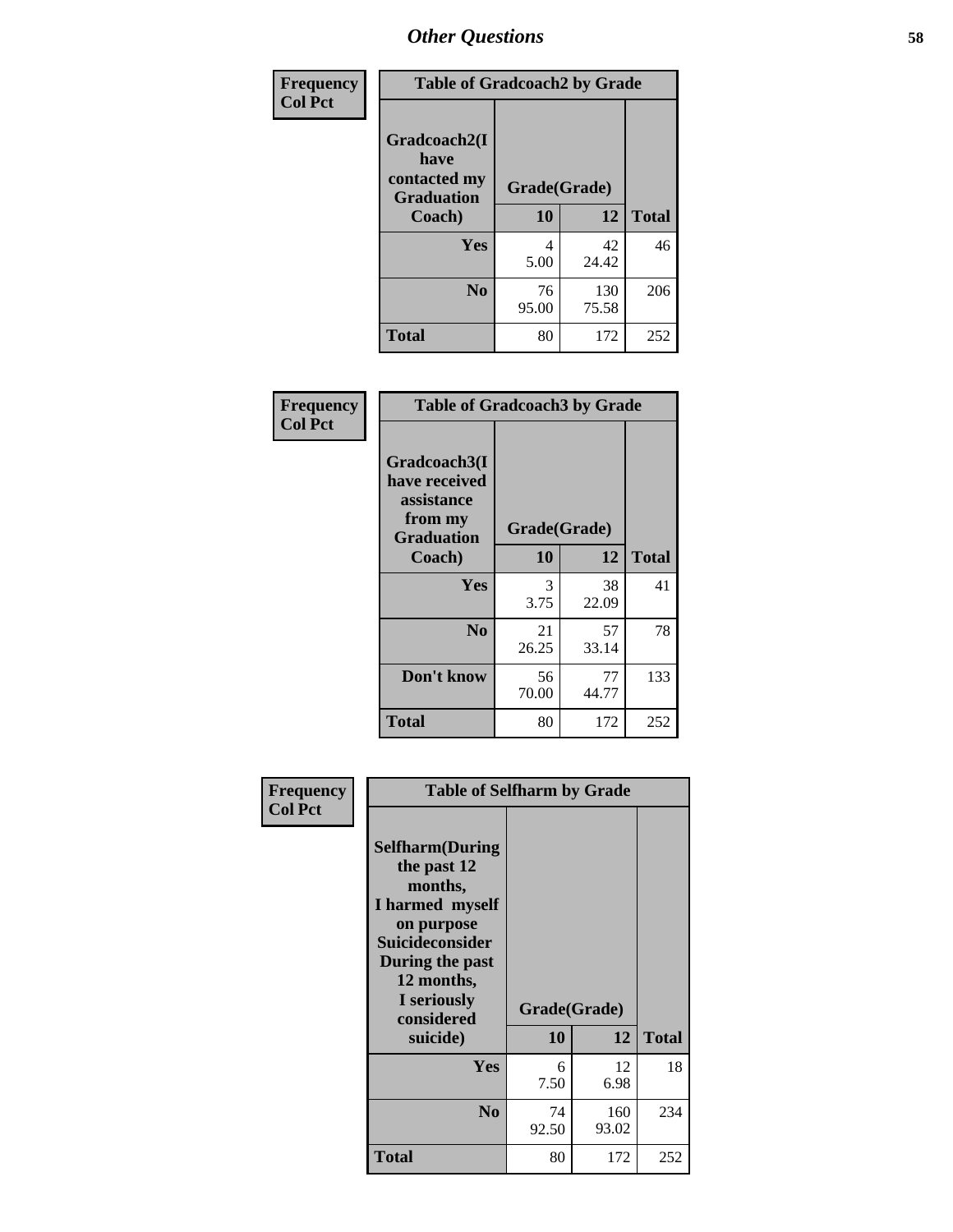| <b>Frequency</b> | <b>Table of Suicideconsider by Grade</b> |              |              |              |  |
|------------------|------------------------------------------|--------------|--------------|--------------|--|
| <b>Col Pct</b>   |                                          | Grade(Grade) |              |              |  |
|                  | Suicideconsider                          | <b>10</b>    | 12           | <b>Total</b> |  |
|                  | Yes                                      | 12<br>15.00  | 16<br>9.30   | 28           |  |
|                  | N <sub>0</sub>                           | 68<br>85.00  | 156<br>90.70 | 224          |  |
|                  | Total                                    | 80           | 172          | 252          |  |

| Frequency      | <b>Table of Suicideattempt by Grade</b>              |              |              |              |
|----------------|------------------------------------------------------|--------------|--------------|--------------|
| <b>Col Pct</b> | Suicideattempt(I<br>have attempted<br>suicide in the | Grade(Grade) |              |              |
|                | last year)                                           | 10           | 12           | <b>Total</b> |
|                | Yes                                                  | 8<br>10.00   | 15<br>8.72   | 23           |
|                | $\bf No$                                             | 72<br>90.00  | 157<br>91.28 | 229          |
|                | <b>Total</b>                                         | 80           | 172          | 252          |

| Frequency      | <b>Table of Instantmessaged by Grade</b>               |              |              |              |
|----------------|--------------------------------------------------------|--------------|--------------|--------------|
| <b>Col Pct</b> | Instantmessaged(I<br>have instant<br>messaged people I | Grade(Grade) |              |              |
|                | do not even know)                                      | 10           | 12           | <b>Total</b> |
|                | Yes                                                    | 19<br>23.75  | 37<br>21.51  | 56           |
|                | N <sub>0</sub>                                         | 61<br>76.25  | 135<br>78.49 | 196          |
|                | <b>Total</b>                                           | 80           | 172          | 252          |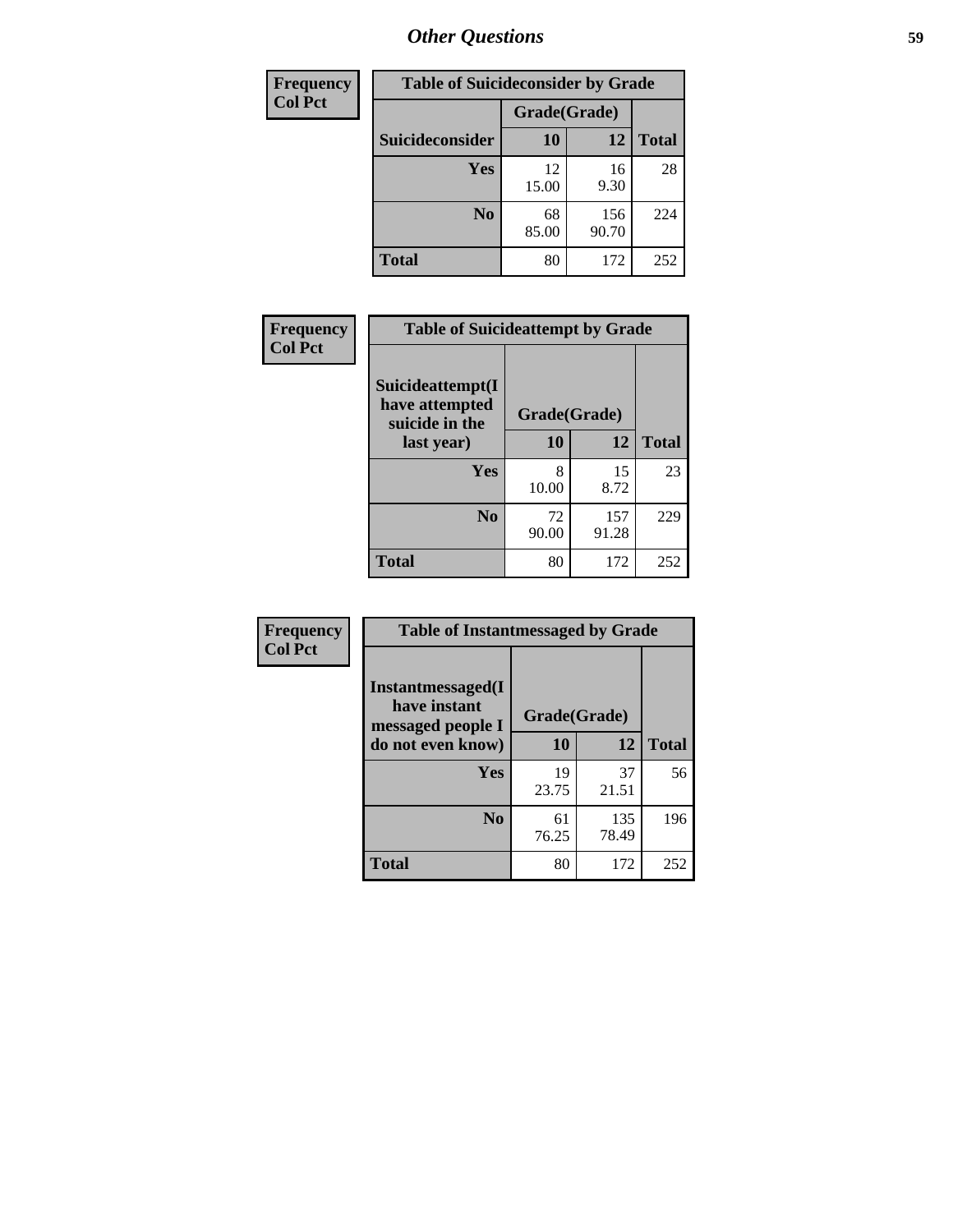| Frequency      | <b>Table of Getsalong by Grade</b>                          |                       |              |              |
|----------------|-------------------------------------------------------------|-----------------------|--------------|--------------|
| <b>Col Pct</b> | <b>Getsalong</b> (I get<br>along with other<br>students and | Grade(Grade)          |              |              |
|                | adults)                                                     | 10                    | 12           | <b>Total</b> |
|                | <b>Strongly Agree</b>                                       | 40<br>50.00           | 102<br>59.30 | 142          |
|                | <b>Somewhat Agree</b>                                       | 35<br>43.75           | 55<br>31.98  | 90           |
|                | <b>Somewhat Disagree</b>                                    | 3<br>3.75             | 11<br>6.40   | 14           |
|                | <b>Strongly Disagree</b>                                    | $\mathcal{L}$<br>2.50 | 4<br>2.33    | 6            |
|                | <b>Total</b>                                                | 80                    | 172          | 252          |

| Frequency      | <b>Table of Safehome by Grade</b> |                           |              |              |  |  |  |
|----------------|-----------------------------------|---------------------------|--------------|--------------|--|--|--|
| <b>Col Pct</b> | Safehome(I feel<br>safe at home)  | Grade(Grade)<br><b>10</b> | 12           | <b>Total</b> |  |  |  |
|                | <b>Strongly Agree</b>             | 51<br>63.75               | 116<br>67.44 | 167          |  |  |  |
|                | <b>Somewhat Agree</b>             | 18<br>22.50               | 43<br>25.00  | 61           |  |  |  |
|                | <b>Somewhat Disagree</b>          | 8.75                      | 4.07         | 14           |  |  |  |
|                | <b>Strongly Disagree</b>          | 4<br>5.00                 | 6<br>3.49    | 10           |  |  |  |
|                | Total                             | 80                        | 172          | 252          |  |  |  |

| Frequency      |                                                                                                   | <b>Table of Adulttalk by Grade</b> |              |              |
|----------------|---------------------------------------------------------------------------------------------------|------------------------------------|--------------|--------------|
| <b>Col Pct</b> | <b>Adulttalk(I</b><br>know an<br>adult at<br>school that<br>I can talk<br>with if I<br>need help) | Grade(Grade)<br>10                 | 12           | <b>Total</b> |
|                |                                                                                                   |                                    |              |              |
|                | <b>Yes</b>                                                                                        | 52<br>65.00                        | 123<br>71.51 | 175          |
|                | N <sub>0</sub>                                                                                    | 28<br>35.00                        | 49<br>28.49  | 77           |
|                | <b>Total</b>                                                                                      | 80                                 | 172          | 252          |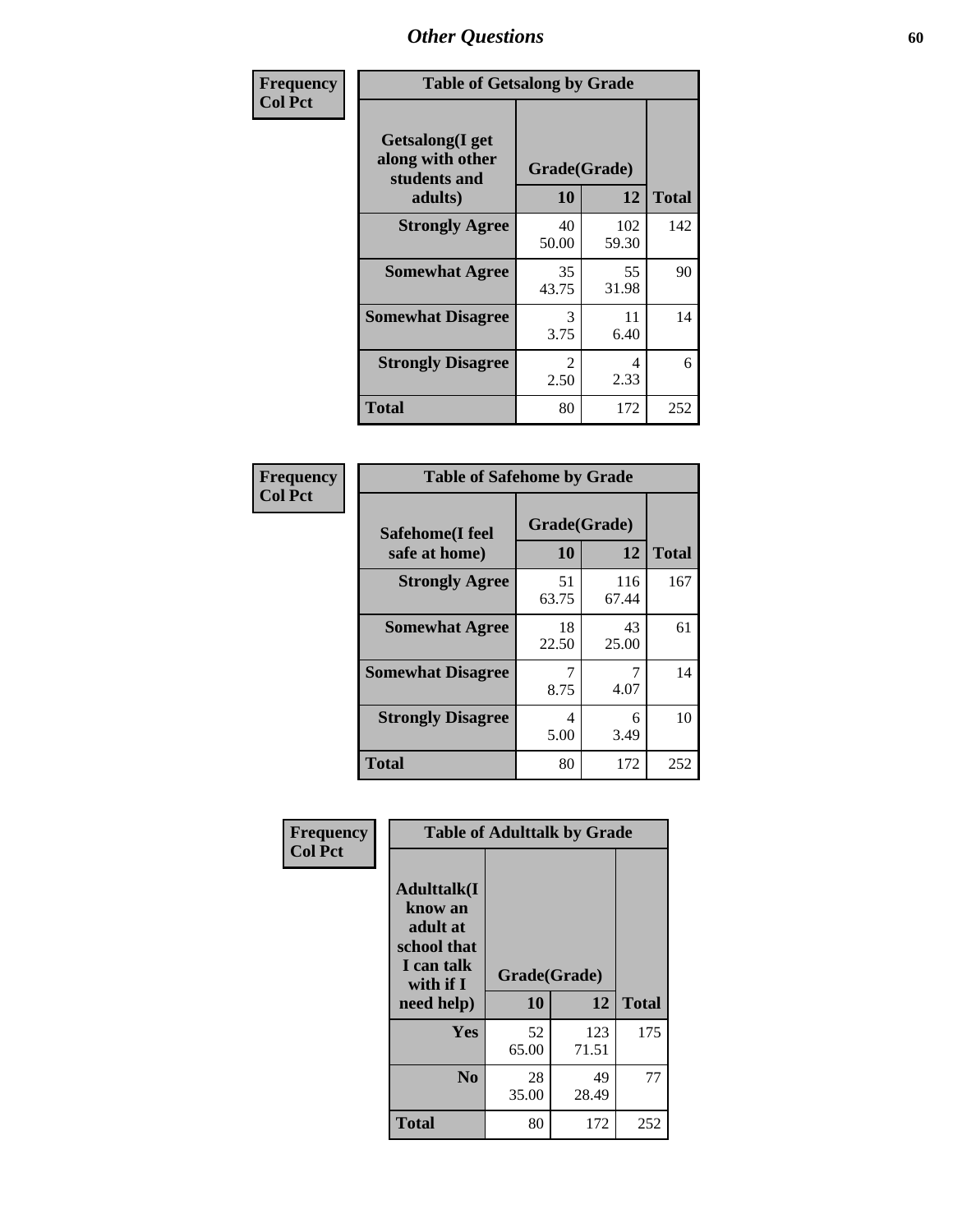**Frequency Row Pct**

r

| <b>Table of Grade by Tvtime</b> |             |                                                                                         |             |             |             |             |              |  |  |  |
|---------------------------------|-------------|-----------------------------------------------------------------------------------------|-------------|-------------|-------------|-------------|--------------|--|--|--|
|                                 |             | Tvtime (On an average school day,<br>how much unsupervised time do I spend watching TV) |             |             |             |             |              |  |  |  |
|                                 |             | <b>Less that</b><br>$2 - 3$<br>$4 - 5$<br>$6+$                                          |             |             |             |             |              |  |  |  |
| Grade(Grade)   None             |             | hour/day                                                                                | hour/day    | hours/day   | hours/day   | hours/day   | <b>Total</b> |  |  |  |
| 10                              | 11<br>13.75 | 6.25                                                                                    | 12<br>15.00 | 19<br>23.75 | 15<br>18.75 | 18<br>22.50 | 80           |  |  |  |
| 12                              | 24<br>13.95 | 21<br>12.21                                                                             | 29<br>16.86 | 46<br>26.74 | 29<br>16.86 | 23<br>13.37 | 172          |  |  |  |
| <b>Total</b>                    | 35          | 26                                                                                      | 41          | 65          | 44          | 41          | 252          |  |  |  |

**Frequency Row Pct**

| <b>Table of Grade by Computertime</b> |             |                                                                                                   |                     |             |             |             |              |  |  |
|---------------------------------------|-------------|---------------------------------------------------------------------------------------------------|---------------------|-------------|-------------|-------------|--------------|--|--|
|                                       |             | Computertime (On an average school day,<br>how much unsupervised time do I spend on the computer) |                     |             |             |             |              |  |  |
|                                       |             | <b>Less that</b>                                                                                  |                     | $2 - 3$     | $4 - 5$     | $6+$        |              |  |  |
| Grade(Grade)                          | None        |                                                                                                   | hour/day   hour/day | hours/day   | hours/day   | hours/day   | <b>Total</b> |  |  |
| 10                                    | 13<br>16.25 | 14<br>17.50                                                                                       | 11<br>13.75         | 25<br>31.25 | 8.75        | 10<br>12.50 | 80           |  |  |
| 12                                    | 16<br>9.30  | 32<br>18.60                                                                                       | 38<br>22.09         | 46<br>26.74 | 23<br>13.37 | 17<br>9.88  | 172          |  |  |
| <b>Total</b>                          | 29          | 46                                                                                                | 49                  | 71          | 30          | 27          | 252          |  |  |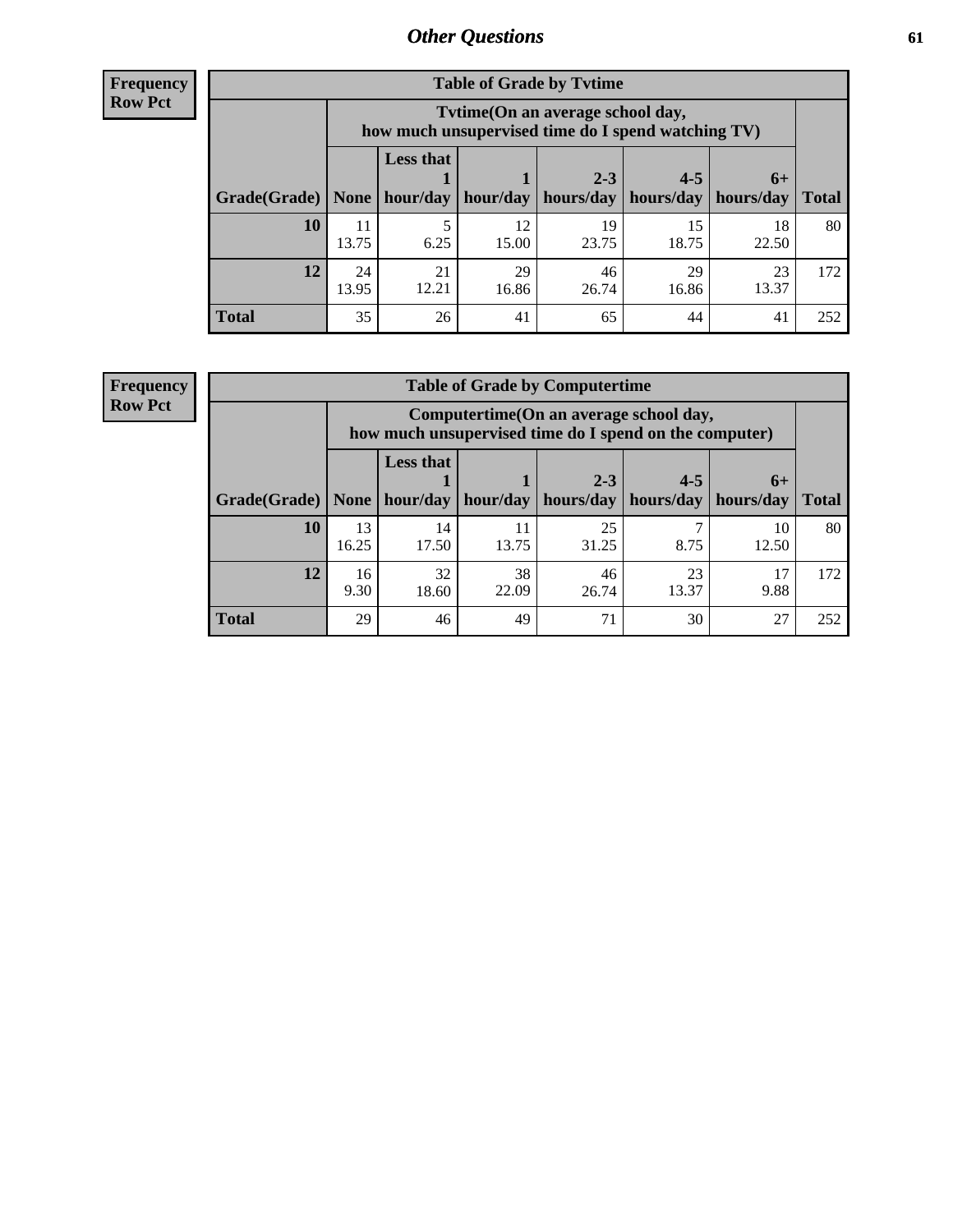#### *Questions about Driving Laws* **62** *Driving Questions were asked only of high school students.*

| <b>Frequency</b> |
|------------------|
| <b>Row Pct</b>   |

| <b>Table of Grade by License1</b> |                                                                 |                                                                                                                                           |                |           |                      |              |  |  |  |
|-----------------------------------|-----------------------------------------------------------------|-------------------------------------------------------------------------------------------------------------------------------------------|----------------|-----------|----------------------|--------------|--|--|--|
|                                   |                                                                 | License1(During the first 6 months of driving<br>with a provisional license,<br>the only passengers who can ride with the<br>driver are:) |                |           |                      |              |  |  |  |
| Grade(Grade)                      | <b>Parent or</b><br><b>Guardian</b>                             | Family<br><b>Members</b>                                                                                                                  | <b>Friends</b> | Anyone    | Don't<br><b>Know</b> | <b>Total</b> |  |  |  |
| 10                                | 32<br>40.00                                                     | 23<br>28.75                                                                                                                               | 4<br>5.00      | 4<br>5.00 | 17<br>21.25          | 80           |  |  |  |
| 12                                | 75<br>10<br>20<br>66<br>38.37<br>0.58<br>5.81<br>43.60<br>11.63 |                                                                                                                                           |                |           |                      |              |  |  |  |
| <b>Total</b>                      | 98                                                              | 98                                                                                                                                        | 5              | 14        | 37                   | 252          |  |  |  |

| <b>Frequency</b> |              | <b>Table of Grade by License2</b>                                                                        |                  |                  |                                                      |                      |              |  |  |  |
|------------------|--------------|----------------------------------------------------------------------------------------------------------|------------------|------------------|------------------------------------------------------|----------------------|--------------|--|--|--|
| <b>Row Pct</b>   |              | License2(17 yr old drivers with a<br>provisional driver's license cannot<br>drive between the hours of:) |                  |                  |                                                      |                      |              |  |  |  |
|                  | Grade(Grade) | <b>Midnight</b><br>to 6am                                                                                | 1am<br>to<br>5am | 1am<br>to<br>6am | N <sub>0</sub><br>curfew<br>for $17$<br>year<br>olds | Don't<br><b>Know</b> | <b>Total</b> |  |  |  |
|                  | 10           | 30<br>37.50                                                                                              | 5<br>6.25        | 8<br>10.00       | 1.25                                                 | 36<br>45.00          | 80           |  |  |  |
|                  | 12           | 103<br>59.88                                                                                             | 13<br>7.56       | 20<br>11.63      | 6<br>3.49                                            | 30<br>17.44          | 172          |  |  |  |
|                  | <b>Total</b> | 133                                                                                                      | 18               | 28               | 7                                                    | 66                   | 252          |  |  |  |

| Frequency      | <b>Table of Grade by License3</b> |                                                                                        |             |             |            |            |               |              |
|----------------|-----------------------------------|----------------------------------------------------------------------------------------|-------------|-------------|------------|------------|---------------|--------------|
| <b>Row Pct</b> |                                   | License3(For drivers under the age of 21,<br>what level of alcohol is considered DUI?) |             |             |            |            |               |              |
|                | Grade(Grade)                      | Any<br><b>Amount</b>                                                                   | 0.02        | 0.04        | 0.06       | 0.08       | Don't<br>know | <b>Total</b> |
|                | 10                                | 6<br>7.50                                                                              | 15<br>18.75 | 13<br>16.25 | 8<br>10.00 | 8<br>10.00 | 30<br>37.50   | 80           |
|                | 12                                | 25<br>14.53                                                                            | 43<br>25.00 | 19<br>11.05 | 16<br>9.30 | 16<br>9.30 | 53<br>30.81   | 172          |
|                | Total                             | 31                                                                                     | 58          | 32          | 24         | 24         | 83            | 252          |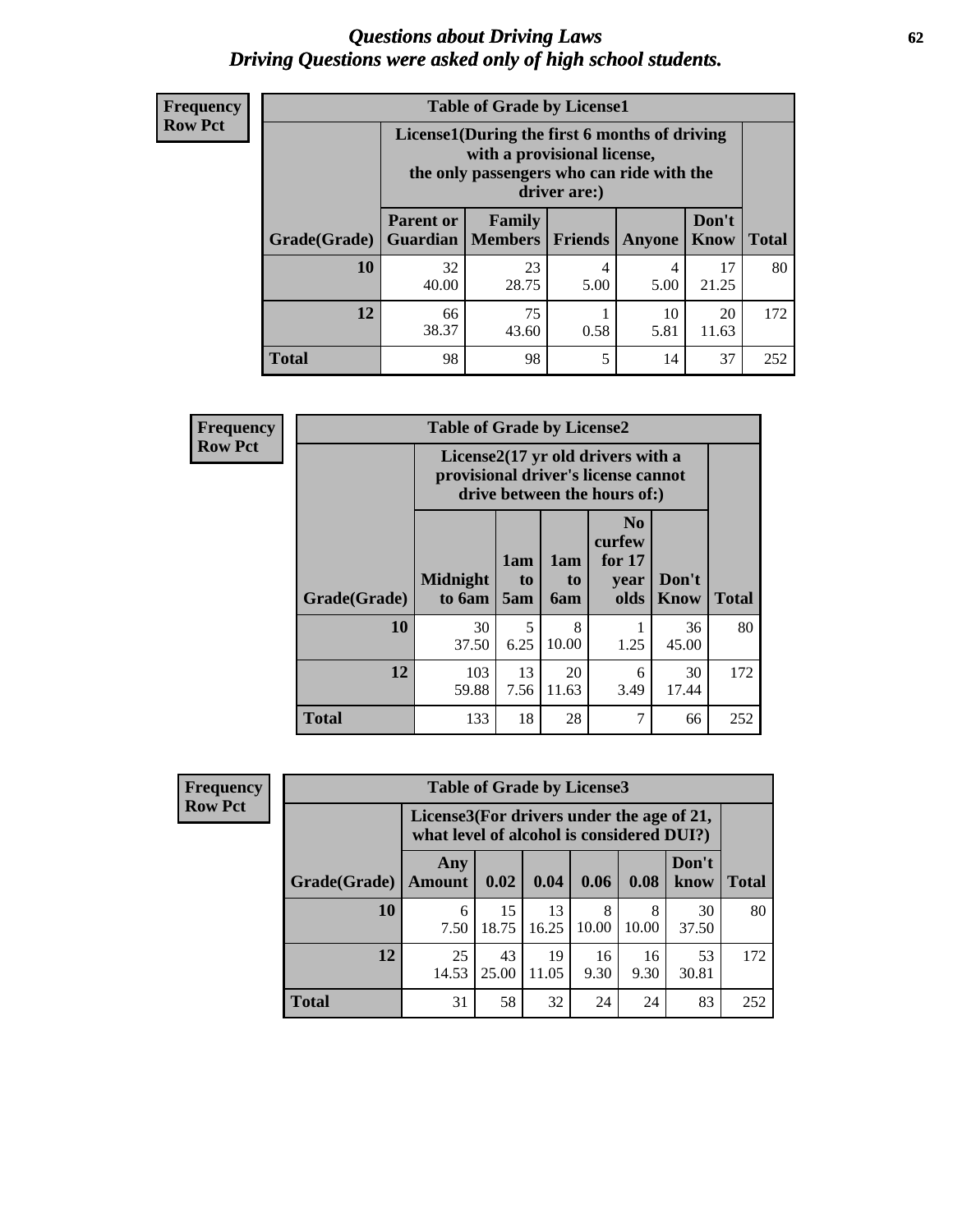#### *Questions about Driving Laws* **63** *Driving Questions were asked only of high school students.*

**Frequency Row Pct**

| <b>Table of Grade by License4</b> |              |                                                                                                                                                      |             |             |            |             |     |  |
|-----------------------------------|--------------|------------------------------------------------------------------------------------------------------------------------------------------------------|-------------|-------------|------------|-------------|-----|--|
|                                   |              | License4(A driver under 21 automatically<br>loses his/her license if caught exceeding the<br>posted speet limit by:)                                 |             |             |            |             |     |  |
| Grade(Grade)                      | $15+$<br>mph | Can't<br>lose<br><b>Depends</b><br>license<br>$25+$<br>$35+$<br>Don't<br>for<br><b>on</b><br><b>Total</b><br>speeding<br>mph<br>know<br>mph<br>judge |             |             |            |             |     |  |
| 10                                | 12<br>15.00  | 12<br>15.00                                                                                                                                          | 7<br>8.75   | 12<br>15.00 | 5<br>6.25  | 32<br>40.00 | 80  |  |
| 12                                | 37<br>21.51  | 27<br>15.70                                                                                                                                          | 26<br>15.12 | 12<br>6.98  | 10<br>5.81 | 60<br>34.88 | 172 |  |
| <b>Total</b>                      | 49           | 39                                                                                                                                                   | 33          | 24          | 15         | 92          | 252 |  |

| Frequency      | <b>Table of Grade by License5</b> |                                                                                                                                                             |                |               |              |  |
|----------------|-----------------------------------|-------------------------------------------------------------------------------------------------------------------------------------------------------------|----------------|---------------|--------------|--|
| <b>Row Pct</b> |                                   | License5(A)<br>Georgia teenager<br>with family<br>connections or a<br>good lawyer can<br>break a teen<br>driving law and<br>keep their driver's<br>license) |                |               |              |  |
|                | Grade(Grade)                      | Yes                                                                                                                                                         | N <sub>0</sub> | Don't<br>know | <b>Total</b> |  |
|                | 10                                | 7<br>8.75                                                                                                                                                   | 40<br>50.00    | 33<br>41.25   | 80           |  |
|                | 12                                | 23<br>13.37                                                                                                                                                 | 99<br>57.56    | 50<br>29.07   | 172          |  |
|                | <b>Total</b>                      | 30                                                                                                                                                          | 139            | 83            | 252          |  |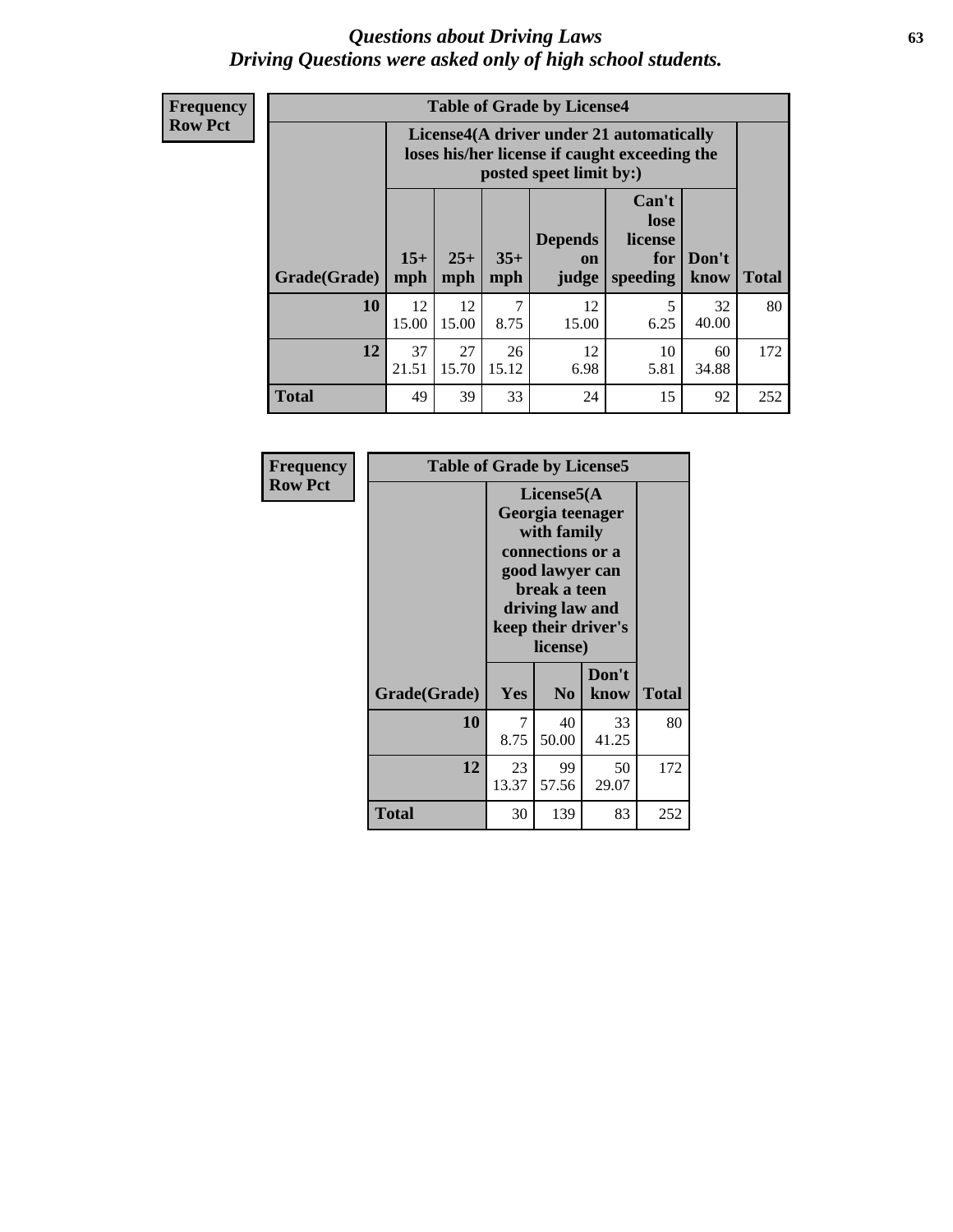### *Questions about Driving Laws* **64** *Driving Questions were asked only of high school students.*

| <b>Frequency</b> | <b>Table of Grade by License6</b> |             |                                                                                                                           |                    |              |  |  |
|------------------|-----------------------------------|-------------|---------------------------------------------------------------------------------------------------------------------------|--------------------|--------------|--|--|
| <b>Row Pct</b>   |                                   |             | License <sub>6</sub> (I know a<br>friend or<br>classmate that<br>broke a teen<br>driving law,<br>keep his/her<br>license) | but was allowed to |              |  |  |
|                  | Grade(Grade)                      | Yes         | N <sub>0</sub>                                                                                                            | Don't<br>know      | <b>Total</b> |  |  |
|                  | 10                                | 9<br>11.25  | 36<br>45.00                                                                                                               | 35<br>43.75        | 80           |  |  |
|                  | 12                                | 35<br>20.35 | 85<br>49.42                                                                                                               | 52<br>30.23        | 172          |  |  |
|                  | <b>Total</b>                      | 44          | 121                                                                                                                       | 87                 | 252          |  |  |

| <b>Frequency</b> |              |                                                                             | <b>Table of Grade by License7</b>                                                             |                                                   |                        |              |  |  |
|------------------|--------------|-----------------------------------------------------------------------------|-----------------------------------------------------------------------------------------------|---------------------------------------------------|------------------------|--------------|--|--|
| <b>Row Pct</b>   |              |                                                                             | License7(A student under the age of 18 cam loser<br>his/her driving privileges if he or she:) |                                                   |                        |              |  |  |
|                  | Grade(Grade) | <b>Have</b><br>more than<br>10<br>unexcused<br>absences<br>per school<br>yr | Drop out<br>without  <br>graduating                                                           | <b>Bring</b><br>alcohol/drugs/weapon<br>to school | All of<br>the<br>above | <b>Total</b> |  |  |
|                  | 10           | 14<br>17.50                                                                 | 9<br>11.25                                                                                    | 8.75                                              | 50<br>62.50            | 80           |  |  |
|                  | 12           | 42<br>24.42                                                                 | 17<br>9.88                                                                                    | 13<br>7.56                                        | 100<br>58.14           | 172          |  |  |
|                  | <b>Total</b> | 56                                                                          | 26                                                                                            | 20                                                | 150                    | 252          |  |  |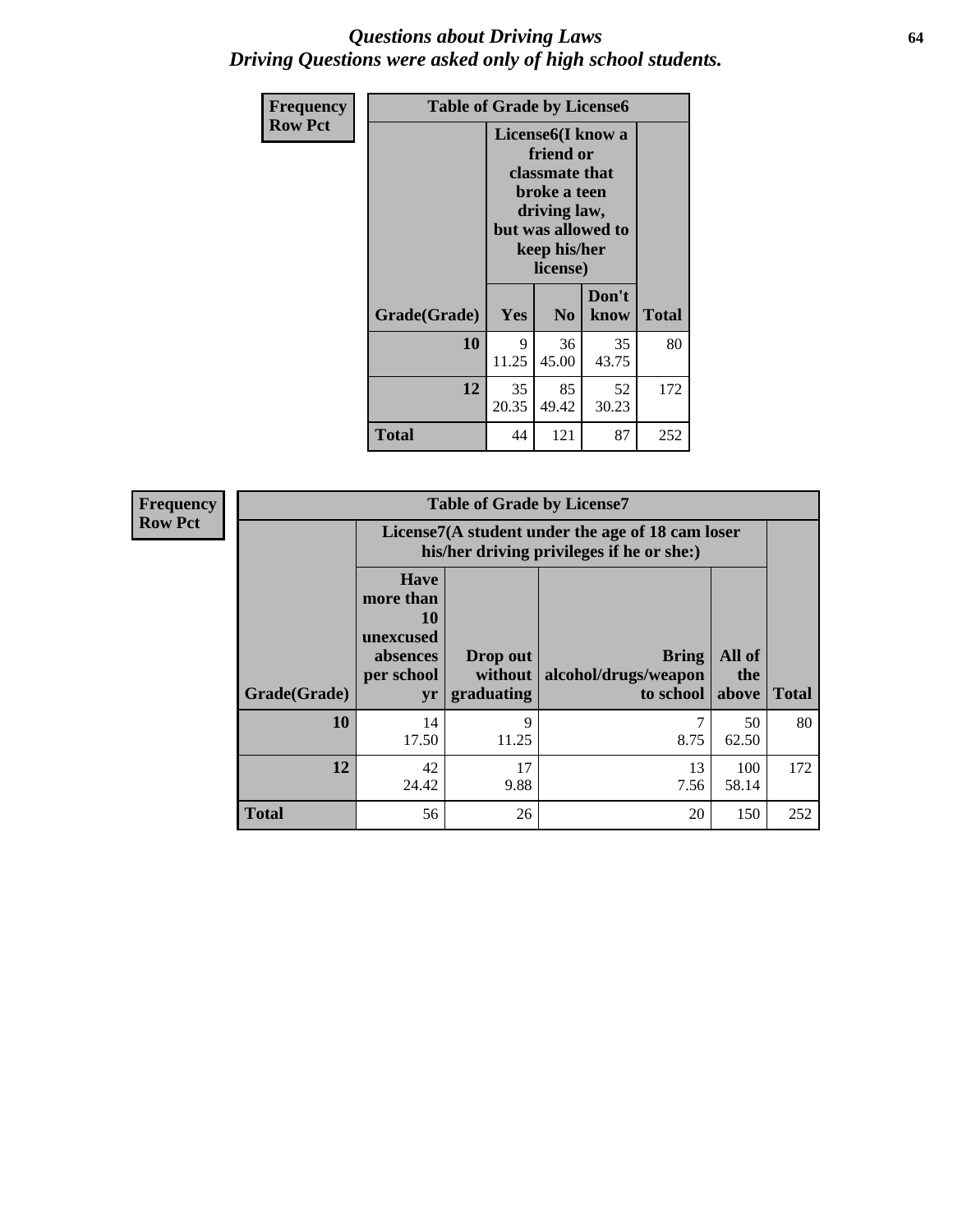# *Select Results by Gender* **65**

| Frequency      | <b>Table of SchoolClimate2 by Gender</b>          |                                 |             |              |  |
|----------------|---------------------------------------------------|---------------------------------|-------------|--------------|--|
| <b>Col Pct</b> | SchoolClimate2(I<br>feel successful at<br>school) | Gender(Gender)<br><b>Female</b> | <b>Male</b> | <b>Total</b> |  |
|                | <b>Strongly Agree</b>                             | 64<br>46.72                     | 47<br>40.87 | 111          |  |
|                | <b>Somewhat Agree</b>                             | 65<br>47.45                     | 59<br>51.30 | 124          |  |
|                | <b>Somewhat Disagree</b>                          | 6<br>4.38                       | 6<br>5.22   | 12           |  |
|                | <b>Strongly Disagree</b>                          | $\mathcal{L}$<br>1.46           | 3<br>2.61   | 5            |  |
|                | <b>Total</b>                                      | 137                             | 115         | 252          |  |

| <b>Frequency</b> | <b>Table of SchoolClimate6 by Gender</b>                 |                                 |             |              |  |
|------------------|----------------------------------------------------------|---------------------------------|-------------|--------------|--|
| <b>Col Pct</b>   | <b>SchoolClimate6(Teachers</b><br>treat me with respect) | Gender(Gender)<br><b>Female</b> | <b>Male</b> | <b>Total</b> |  |
|                  | <b>Strongly Agree</b>                                    | 31<br>22.63                     | 29<br>25.22 | 60           |  |
|                  | <b>Somewhat Agree</b>                                    | 62<br>45.26                     | 50<br>43.48 | 112          |  |
|                  | <b>Somewhat Disagree</b>                                 | 24<br>17.52                     | 21<br>18.26 | 45           |  |
|                  | <b>Strongly Disagree</b>                                 | 20<br>14.60                     | 15<br>13.04 | 35           |  |
|                  | <b>Total</b>                                             | 137                             | 115         | 252          |  |

| Frequency      | <b>Table of SchoolClimate8 by Gender</b>                                             |                                 |             |              |
|----------------|--------------------------------------------------------------------------------------|---------------------------------|-------------|--------------|
| <b>Col Pct</b> | <b>SchoolClimate8(Students</b><br>are frequently<br>recognized for good<br>behavior) | Gender(Gender)<br><b>Female</b> | <b>Male</b> | <b>Total</b> |
|                | <b>Strongly Agree</b>                                                                | 16                              | 14          | 30           |
|                |                                                                                      | 11.68                           | 12.17       |              |
|                | <b>Somewhat Agree</b>                                                                | 61<br>44.53                     | 50<br>43.48 | 111          |
|                | <b>Somewhat Disagree</b>                                                             | 44<br>32.12                     | 25<br>21.74 | 69           |
|                | <b>Strongly Disagree</b>                                                             | 16<br>11.68                     | 26<br>22.61 | 42           |
|                | <b>Total</b>                                                                         | 137                             | 115         | 252          |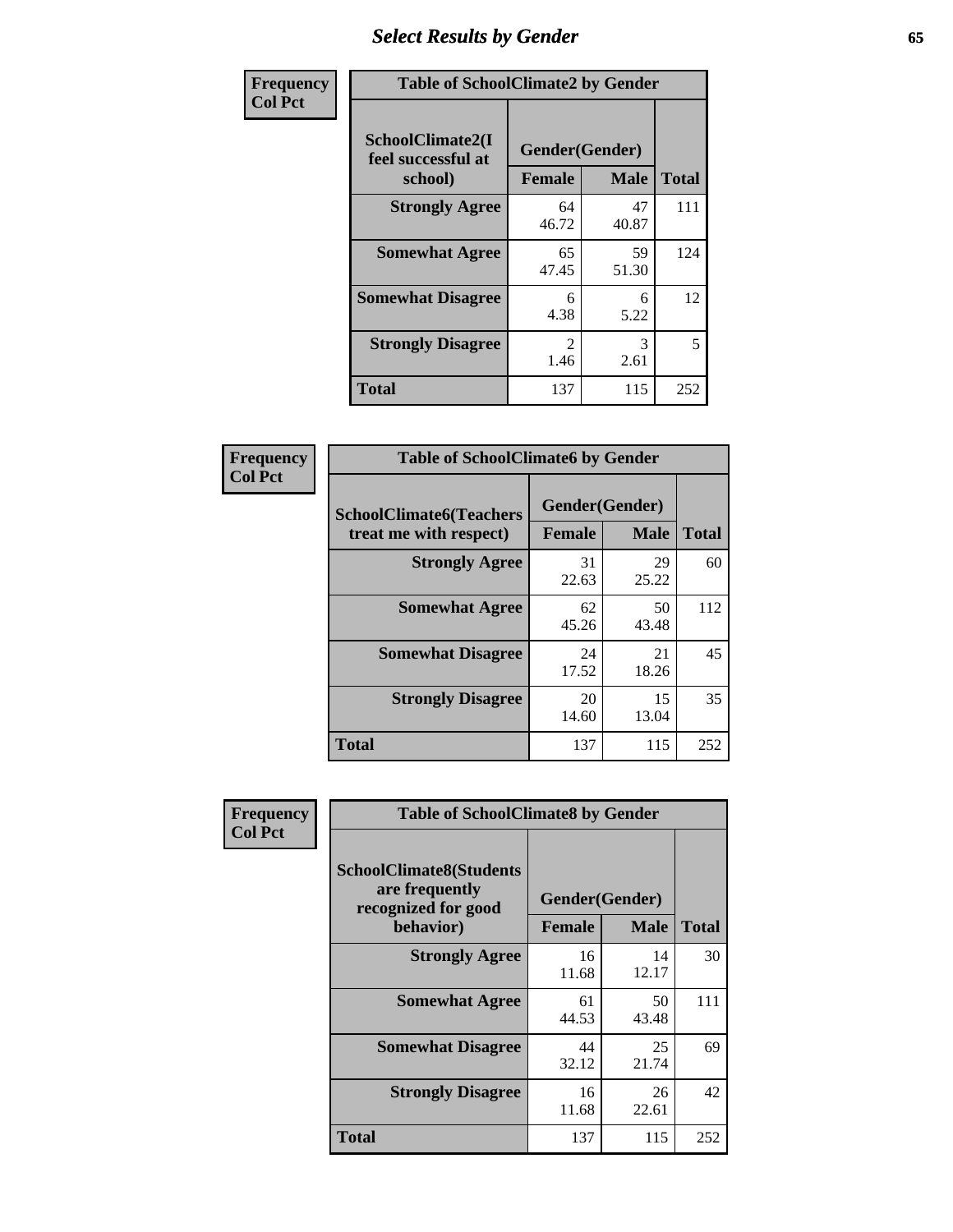# *Select Results by Gender* **66**

| Frequency      | <b>Table of Gender by Dropout</b> |                                                                        |                |              |
|----------------|-----------------------------------|------------------------------------------------------------------------|----------------|--------------|
| <b>Row Pct</b> |                                   | Dropout(I<br>have<br>thought<br>about<br>dropping<br>out of<br>school) |                |              |
|                | Gender(Gender)                    | Yes                                                                    | N <sub>0</sub> | <b>Total</b> |
|                | <b>Female</b>                     | 53<br>38.69                                                            | 84<br>61.31    | 137          |
|                | <b>Male</b>                       | 35<br>30.43                                                            | 80<br>69.57    | 115          |
|                | <b>Total</b>                      | 88                                                                     | 164            | 252          |

| <b>Frequency</b> | <b>Table of Gender by Dropoutreason</b> |                                                                    |              |                                 |                                |              |              |
|------------------|-----------------------------------------|--------------------------------------------------------------------|--------------|---------------------------------|--------------------------------|--------------|--------------|
| <b>Row Pct</b>   |                                         | Dropoutreason(If I dropped out the<br>reason would most likely be) |              |                                 |                                |              |              |
|                  | Gender(Gender)                          | Won't<br><b>Drop</b><br>out                                        | <b>Bored</b> | <b>Family</b><br><b>Reasons</b> | <b>Being</b><br><b>Bullied</b> | <b>Other</b> | <b>Total</b> |
|                  | <b>Female</b>                           | 78<br>56.93                                                        | 17<br>12.41  | 16<br>11.68                     | 0.73                           | 25<br>18.25  | 137          |
|                  | <b>Male</b>                             | 66<br>57.39                                                        | 25<br>21.74  | 4.35                            | 3<br>2.61                      | 16<br>13.91  | 115          |
|                  | <b>Total</b>                            | 144                                                                | 42           | 21                              | 4                              | 41           | 252          |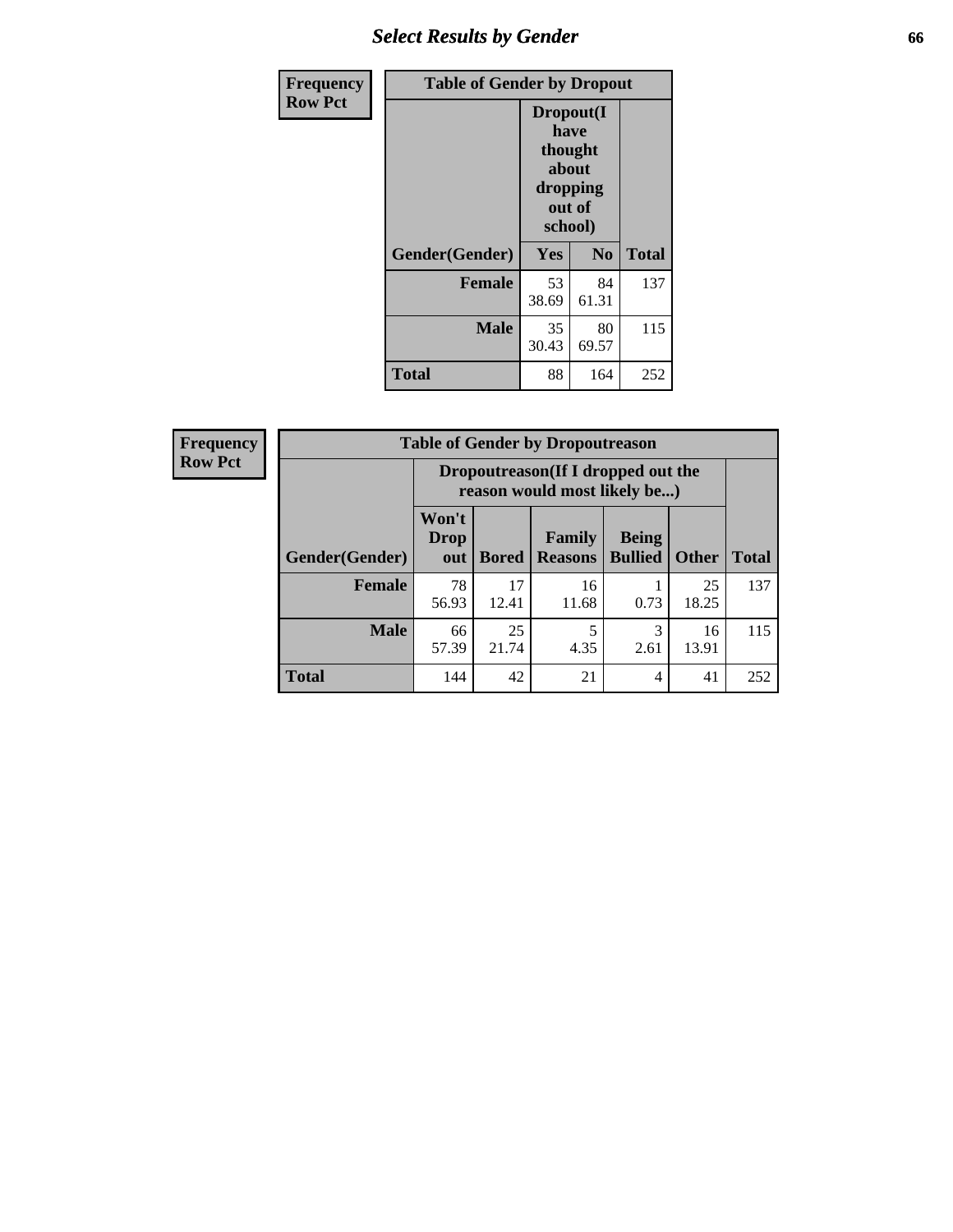*School Safety* **67**

| Frequency      | <b>Table of Gender by Bullied2</b> |                 |                |              |
|----------------|------------------------------------|-----------------|----------------|--------------|
| <b>Row Pct</b> |                                    | <b>Bullied2</b> |                |              |
|                | Gender(Gender)                     | Yes             | N <sub>0</sub> | <b>Total</b> |
|                | <b>Female</b>                      | 8<br>5.84       | 129<br>94.16   | 137          |
|                | <b>Male</b>                        | 11<br>9.57      | 104<br>90.43   | 115          |
|                | <b>Total</b>                       | 19              | 233            | 252          |

| <b>Frequency</b> | <b>Table of Gender by Bulliedothers2</b> |                       |                |              |
|------------------|------------------------------------------|-----------------------|----------------|--------------|
| <b>Row Pct</b>   |                                          | <b>Bulliedothers2</b> |                |              |
|                  | Gender(Gender)                           | Yes                   | N <sub>0</sub> | <b>Total</b> |
|                  | <b>Female</b>                            | 11<br>8.03            | 126<br>91.97   | 137          |
|                  | <b>Male</b>                              | 10<br>8.70            | 105<br>91.30   | 115          |
|                  | <b>Total</b>                             | 21                    | 231            | 252          |

| Frequency      | <b>Table of Gender by Weaponschool2</b> |                      |                |              |
|----------------|-----------------------------------------|----------------------|----------------|--------------|
| <b>Row Pct</b> |                                         | <b>Weaponschool2</b> |                |              |
|                | Gender(Gender)                          | Yes                  | N <sub>0</sub> | <b>Total</b> |
|                | <b>Female</b>                           | 0.73                 | 136<br>99.27   | 137          |
|                | <b>Male</b>                             | 8<br>6.96            | 107<br>93.04   | 115          |
|                | <b>Total</b>                            | 9                    | 243            | 252          |

| Frequency      | <b>Table of Gender by Absentunsafe2</b> |               |                |              |
|----------------|-----------------------------------------|---------------|----------------|--------------|
| <b>Row Pct</b> |                                         | Absentunsafe2 |                |              |
|                | Gender(Gender)                          | Yes           | N <sub>0</sub> | <b>Total</b> |
|                | <b>Female</b>                           | 2.92          | 133<br>97.08   | 137          |
|                | <b>Male</b>                             | 6.09          | 108<br>93.91   | 115          |
|                | <b>Total</b>                            | 11            | 241            | 252          |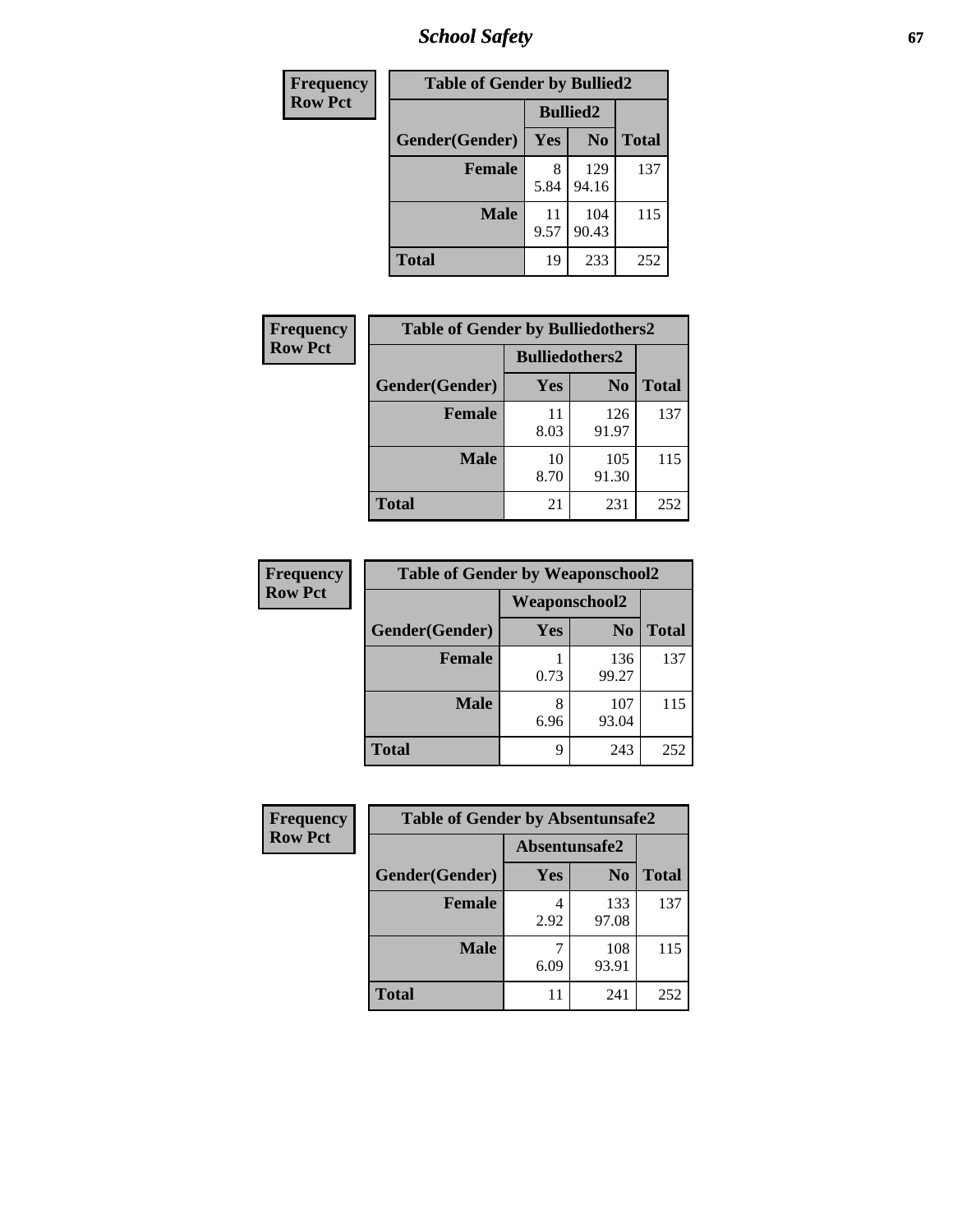*School Safety* **68**

| Frequency      | <b>Table of Gender by Gangself</b> |                                                                                                |                |              |
|----------------|------------------------------------|------------------------------------------------------------------------------------------------|----------------|--------------|
| <b>Row Pct</b> |                                    | Gangself(I<br>have<br>participated<br>in illegal gang<br>activities in<br>the past 30<br>days) |                |              |
|                | Gender(Gender)                     | Yes                                                                                            | N <sub>0</sub> | <b>Total</b> |
|                | <b>Female</b>                      | 6<br>4.38                                                                                      | 131<br>95.62   | 137          |
|                | <b>Male</b>                        | 12<br>10.43                                                                                    | 103<br>89.57   | 115          |
|                | <b>Total</b>                       | 18                                                                                             | 234            | 252          |

| Frequency      | <b>Table of Gender by Gangpeers</b> |                                                                                                                             |                |              |
|----------------|-------------------------------------|-----------------------------------------------------------------------------------------------------------------------------|----------------|--------------|
| <b>Row Pct</b> |                                     | <b>Gangpeers</b> (I<br>have friends<br>who have<br>participated<br>in illegal gang<br>activities in<br>the past 30<br>days) |                |              |
|                | Gender(Gender)                      | <b>Yes</b>                                                                                                                  | N <sub>0</sub> | <b>Total</b> |
|                | <b>Female</b>                       | 39<br>28.47                                                                                                                 | 98<br>71.53    | 137          |
|                | <b>Male</b>                         | 36<br>31.30                                                                                                                 | 79<br>68.70    | 115          |
|                | Total                               | 75                                                                                                                          | 177            | 252          |

| Frequency      | <b>Table of Gender by Pickedon2</b> |             |                |              |
|----------------|-------------------------------------|-------------|----------------|--------------|
| <b>Row Pct</b> |                                     | Pickedon2   |                |              |
|                | Gender(Gender)                      | <b>Yes</b>  | N <sub>0</sub> | <b>Total</b> |
|                | <b>Female</b>                       | 26<br>18.98 | 111<br>81.02   | 137          |
|                | <b>Male</b>                         | 28<br>24.35 | 87<br>75.65    | 115          |
|                | <b>Total</b>                        | 54          | 198            | 252          |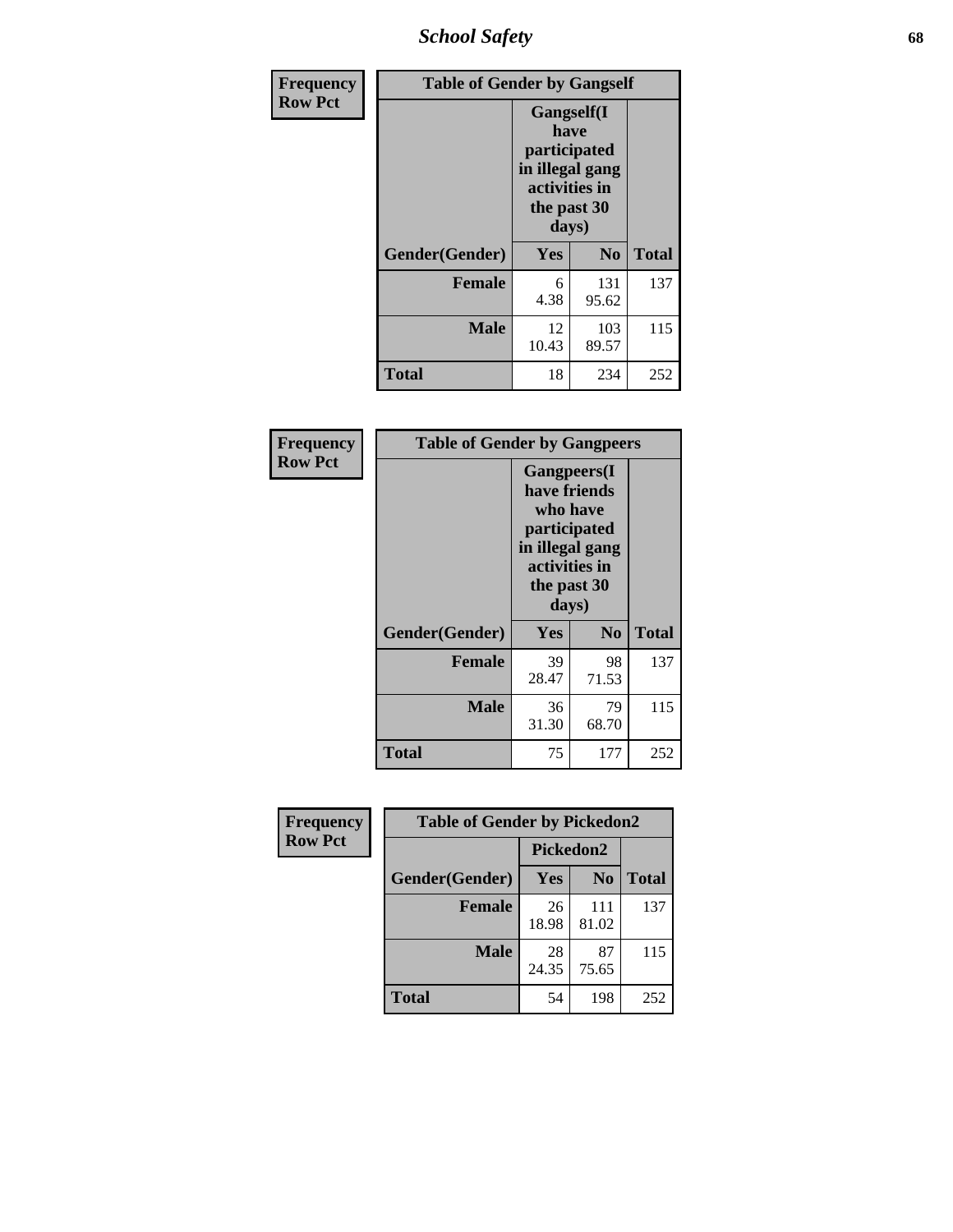*School Safety* **69**

| Frequency      | <b>Table of Gender by Safeschool2</b> |             |                |              |  |
|----------------|---------------------------------------|-------------|----------------|--------------|--|
| <b>Row Pct</b> |                                       |             | Safeschool2    |              |  |
|                | Gender(Gender)                        | Yes         | N <sub>0</sub> | <b>Total</b> |  |
|                | <b>Female</b>                         | 83<br>60.58 | 54<br>39.42    | 137          |  |
|                | <b>Male</b>                           | 78<br>67.83 | 37<br>32.17    | 115          |  |
|                | <b>Total</b>                          | 161         | 91             | 252          |  |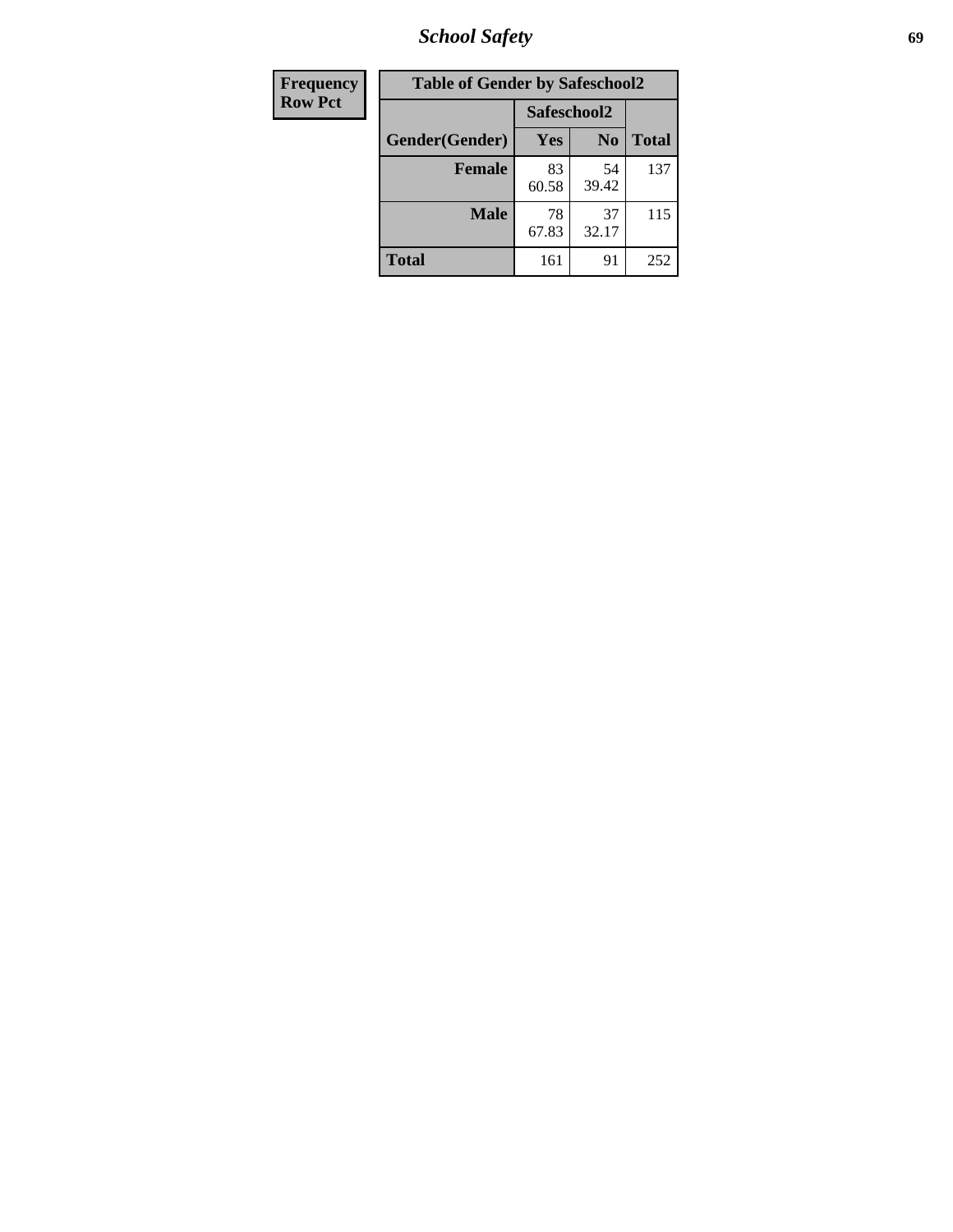# *Incidence of Drug Use* **70**

| <b>Frequency</b> | <b>Table of Gender by AlcoholAlt</b> |                                          |                |              |
|------------------|--------------------------------------|------------------------------------------|----------------|--------------|
| <b>Row Pct</b>   |                                      | AlcoholAlt(Alcohol<br>use, past 30 days) |                |              |
|                  | Gender(Gender)                       | Yes                                      | N <sub>0</sub> | <b>Total</b> |
|                  | <b>Female</b>                        | 17<br>12.41                              | 120<br>87.59   | 137          |
|                  | <b>Male</b>                          | 21<br>18.26                              | 94<br>81.74    | 115          |
|                  | <b>Total</b>                         | 38                                       | 214            | 252          |

| <b>Frequency</b> |                | <b>Table of Gender by TobaccoAny</b> |                    |              |
|------------------|----------------|--------------------------------------|--------------------|--------------|
| <b>Row Pct</b>   |                | use, past 30 days)                   | TobaccoAny(Tobacco |              |
|                  | Gender(Gender) | Yes                                  | N <sub>0</sub>     | <b>Total</b> |
|                  | <b>Female</b>  | 2<br>1.46                            | 135<br>98.54       | 137          |
|                  | <b>Male</b>    | 6.09                                 | 108<br>93.91       | 115          |
|                  | <b>Total</b>   | 9                                    | 243                | 252          |

| <b>Frequency</b> | <b>Table of Gender by MarijuanaAlt</b> |                                              |                |              |
|------------------|----------------------------------------|----------------------------------------------|----------------|--------------|
| <b>Row Pct</b>   |                                        | MarijuanaAlt(Marijuana<br>use, past 30 days) |                |              |
|                  | Gender(Gender)                         | <b>Yes</b>                                   | N <sub>0</sub> | <b>Total</b> |
|                  | <b>Female</b>                          | 2<br>1.46                                    | 135<br>98.54   | 137          |
|                  | <b>Male</b>                            | 18<br>15.65                                  | 97<br>84.35    | 115          |
|                  | <b>Total</b>                           | 20                                           | 232            | 252          |

| <b>Frequency</b> | <b>Table of Gender by OtherDrugAny</b> |                                                      |                |              |
|------------------|----------------------------------------|------------------------------------------------------|----------------|--------------|
| <b>Row Pct</b>   |                                        | <b>OtherDrugAny(Other</b><br>drug use, past 30 days) |                |              |
|                  | Gender(Gender)                         | <b>Yes</b>                                           | N <sub>0</sub> | <b>Total</b> |
|                  | <b>Female</b>                          | 5.11                                                 | 130<br>94.89   | 137          |
|                  | <b>Male</b>                            | 10<br>8.70                                           | 105<br>91.30   | 115          |
|                  | <b>Total</b>                           | 17                                                   | 235            | 252          |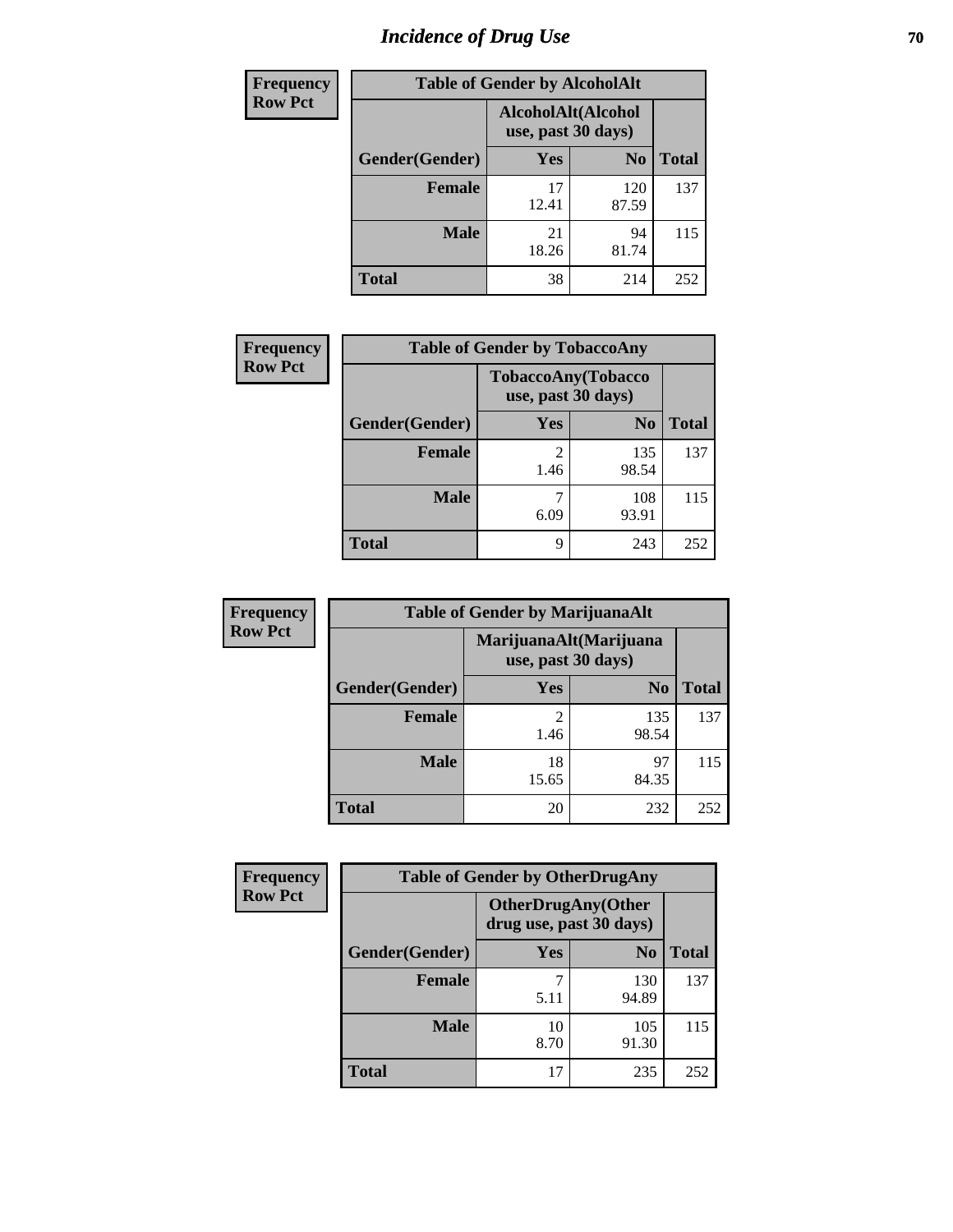### *Average Age at Onset of Use* **71** *Results for "Average Age at Onset of Use" questions exclude students who said they did not use that substance*

#### **Gender=Female**

| <i><b>Variable</b></i>          | <b>Label</b>                                                       | <b>Mean</b> |
|---------------------------------|--------------------------------------------------------------------|-------------|
| Alcoholinit2                    | I started using alcohol when I was                                 | 13.60       |
| Cigarettesinit2                 | I started smoking tobacco when I was                               | 13.43       |
| Smokelessinit2                  | I started chewing tobacco when I was                               | 13.50       |
| Marijuanainit2                  | I started using marijuana when I was                               | 14.58       |
| Cocaineinit2                    | I started using cocaine when I was                                 | 13.50       |
| Inhalantsinit2                  | I started using inhalants when I was                               | 11.00       |
| Steroidsinit2                   | I started using steroids when I was                                | 9.00        |
| Ecstasyinit2                    | I started using ecstasy when I was                                 | 10.00       |
| Methinit2                       | I started using methamphetamines when I was                        | 12.00       |
| Hallucinogensinit2              | I started using hallucinogens when I was                           | 13.00       |
| Prescription in it <sub>2</sub> | I started using prescription drugs not prescribed to me when I was | 13.00       |

#### **Gender=Male**

| <b>Variable</b>    | Label                                                              | <b>Mean</b> |
|--------------------|--------------------------------------------------------------------|-------------|
| Alcoholinit2       | I started using alcohol when I was                                 | 12.20       |
| Cigarettesinit2    | I started smoking tobacco when I was                               | 11.59       |
| Smokelessinit2     | I started chewing tobacco when I was                               | 10.20       |
| Marijuanainit2     | I started using marijuana when I was                               | 12.54       |
| Cocaineinit2       | I started using cocaine when I was                                 | 9.83        |
| Inhalantsinit2     | I started using inhalants when I was                               | 10.67       |
| Steroidsinit2      | I started using steroids when I was                                | 9.29        |
| Ecstasyinit2       | I started using ecstasy when I was                                 | 11.14       |
| Methinit2          | I started using methamphetamines when I was                        | 9.67        |
| Hallucinogensinit2 | I started using hallucinogens when I was                           | 12.50       |
| Prescriptioninit2  | I started using prescription drugs not prescribed to me when I was | 12.00       |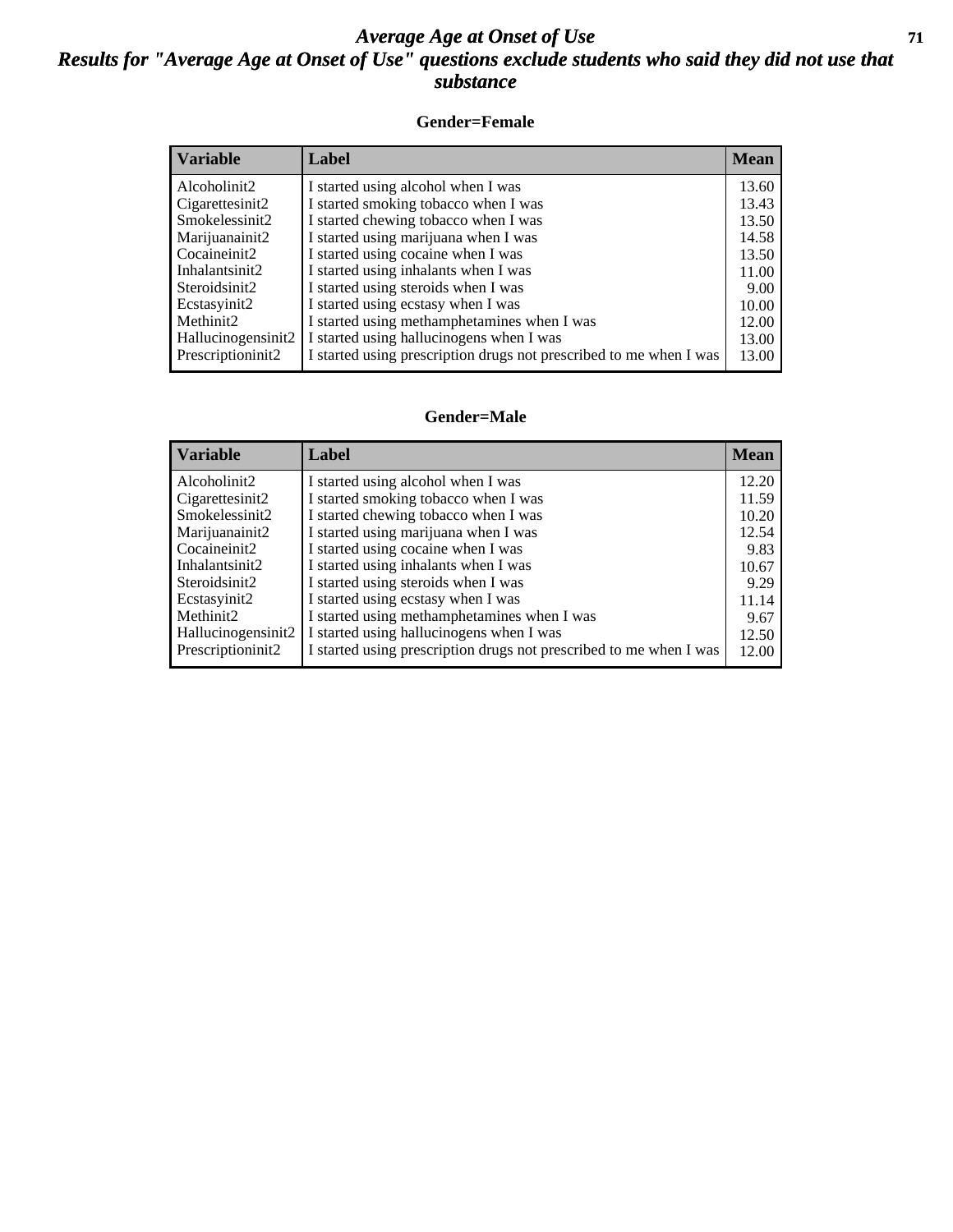# *I Think These Drugs are Harmful* **72**

| <b>Frequency</b> | <b>Table of Gender by Alcoholharmdich</b> |                                                   |                |              |
|------------------|-------------------------------------------|---------------------------------------------------|----------------|--------------|
| <b>Row Pct</b>   |                                           | Alcoholharmdich(I<br>think alcohol is<br>harmful) |                |              |
|                  | Gender(Gender)                            | Yes                                               | N <sub>0</sub> | <b>Total</b> |
|                  | <b>Female</b>                             | 117<br>85.40                                      | 20<br>14.60    | 137          |
|                  | <b>Male</b>                               | 95<br>82.61                                       | 20<br>17.39    | 115          |
|                  | Total                                     | 212                                               | 40             | 252          |

| Frequency      | <b>Table of Gender by Tobaccoharmdich</b> |                              |                           |              |
|----------------|-------------------------------------------|------------------------------|---------------------------|--------------|
| <b>Row Pct</b> |                                           | think tobacco is<br>harmful) | <b>Tobaccoharmdich</b> (I |              |
|                | Gender(Gender)                            | Yes                          | N <sub>0</sub>            | <b>Total</b> |
|                | <b>Female</b>                             | 129<br>94.16                 | 8<br>5.84                 | 137          |
|                | <b>Male</b>                               | 106<br>92.17                 | 9<br>7.83                 | 115          |
|                | <b>Total</b>                              | 235                          | 17                        | 252          |

| Frequency      | <b>Table of Gender by Marijuanaharmdich</b> |                                                       |                |              |  |
|----------------|---------------------------------------------|-------------------------------------------------------|----------------|--------------|--|
| <b>Row Pct</b> |                                             | Marijuanaharmdich(I<br>think marijuana is<br>harmful) |                |              |  |
|                | Gender(Gender)                              | <b>Yes</b>                                            | N <sub>0</sub> | <b>Total</b> |  |
|                | <b>Female</b>                               | 121<br>88.32                                          | 16<br>11.68    | 137          |  |
|                | <b>Male</b>                                 | 90<br>78.26                                           | 25<br>21.74    | 115          |  |
|                | <b>Total</b>                                | 211                                                   | 41             | 252          |  |

| <b>Frequency</b> | <b>Table of Gender by Otherdrugharmdich</b> |                                                          |                |              |  |
|------------------|---------------------------------------------|----------------------------------------------------------|----------------|--------------|--|
| <b>Row Pct</b>   |                                             | Otherdrugharmdich(I<br>think other drugs are<br>harmful) |                |              |  |
|                  | Gender(Gender)                              | <b>Yes</b>                                               | N <sub>0</sub> | <b>Total</b> |  |
|                  | <b>Female</b>                               | 130<br>94.89                                             | 5.11           | 137          |  |
|                  | <b>Male</b>                                 | 107<br>93.04                                             | 8<br>6.96      | 115          |  |
|                  | <b>Total</b>                                | 237                                                      | 15             | 252          |  |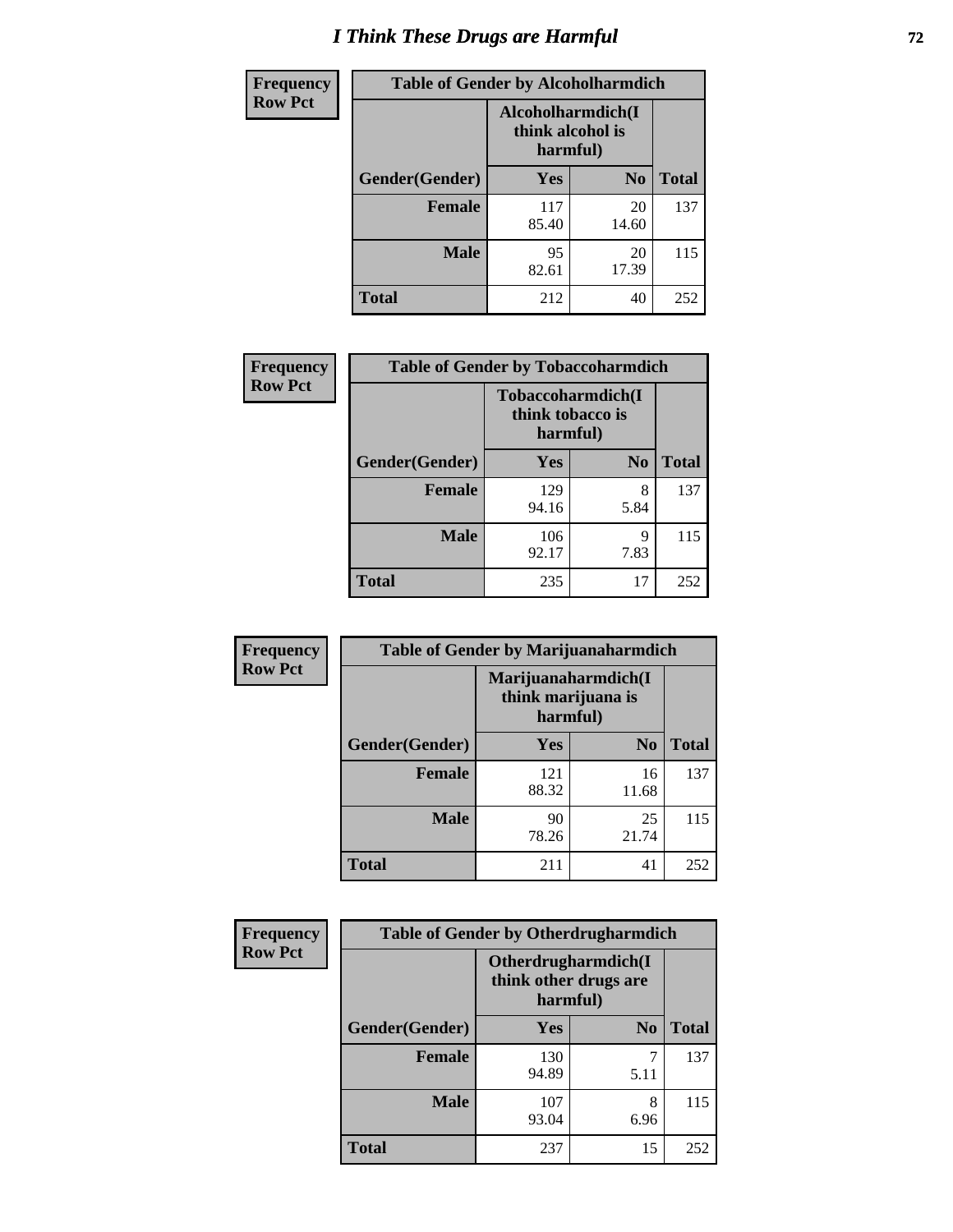| <b>Frequency</b> | <b>Table of Gender by Alcohollocation1</b> |                                                               |             |              |
|------------------|--------------------------------------------|---------------------------------------------------------------|-------------|--------------|
| <b>Row Pct</b>   |                                            | <b>Alcohollocation1(Places</b><br><b>Friends Use Alcohol)</b> |             |              |
|                  | Gender(Gender)                             |                                                               | Do Not Use  | <b>Total</b> |
|                  | <b>Female</b>                              | 64<br>46.72                                                   | 73<br>53.28 | 137          |
|                  | <b>Male</b>                                | 54<br>46.96                                                   | 61<br>53.04 | 115          |
|                  | <b>Total</b>                               | 118                                                           | 134         | 252          |

| <b>Frequency</b> | <b>Table of Gender by Alcohollocation2</b> |             |                                                               |              |
|------------------|--------------------------------------------|-------------|---------------------------------------------------------------|--------------|
| <b>Row Pct</b>   |                                            |             | <b>Alcohollocation2(Places</b><br><b>Friends Use Alcohol)</b> |              |
|                  | Gender(Gender)                             |             | Home                                                          | <b>Total</b> |
|                  | <b>Female</b>                              | 90<br>65.69 | 47<br>34.31                                                   | 137          |
|                  | <b>Male</b>                                | 77<br>66.96 | 38<br>33.04                                                   | 115          |
|                  | <b>Total</b>                               | 167         | 85                                                            | 252          |

| Frequency      | <b>Table of Gender by Alcohollocation3</b> |                                                               |               |              |
|----------------|--------------------------------------------|---------------------------------------------------------------|---------------|--------------|
| <b>Row Pct</b> |                                            | <b>Alcohollocation3(Places</b><br><b>Friends Use Alcohol)</b> |               |              |
|                | Gender(Gender)                             |                                                               | <b>School</b> | <b>Total</b> |
|                | <b>Female</b>                              | 118<br>86.13                                                  | 19<br>13.87   | 137          |
|                | <b>Male</b>                                | 97<br>84.35                                                   | 18<br>15.65   | 115          |
|                | <b>Total</b>                               | 215                                                           | 37            | 252          |

| Frequency      |                | <b>Table of Gender by Alcohollocation4</b>                    |             |              |  |
|----------------|----------------|---------------------------------------------------------------|-------------|--------------|--|
| <b>Row Pct</b> |                | <b>Alcohollocation4(Places</b><br><b>Friends Use Alcohol)</b> |             |              |  |
|                | Gender(Gender) |                                                               | Car         | <b>Total</b> |  |
|                | Female         | 114<br>83.21                                                  | 23<br>16.79 | 137          |  |
|                | <b>Male</b>    | 98<br>85.22                                                   | 17<br>14.78 | 115          |  |
|                | <b>Total</b>   | 212                                                           | 40          | 252          |  |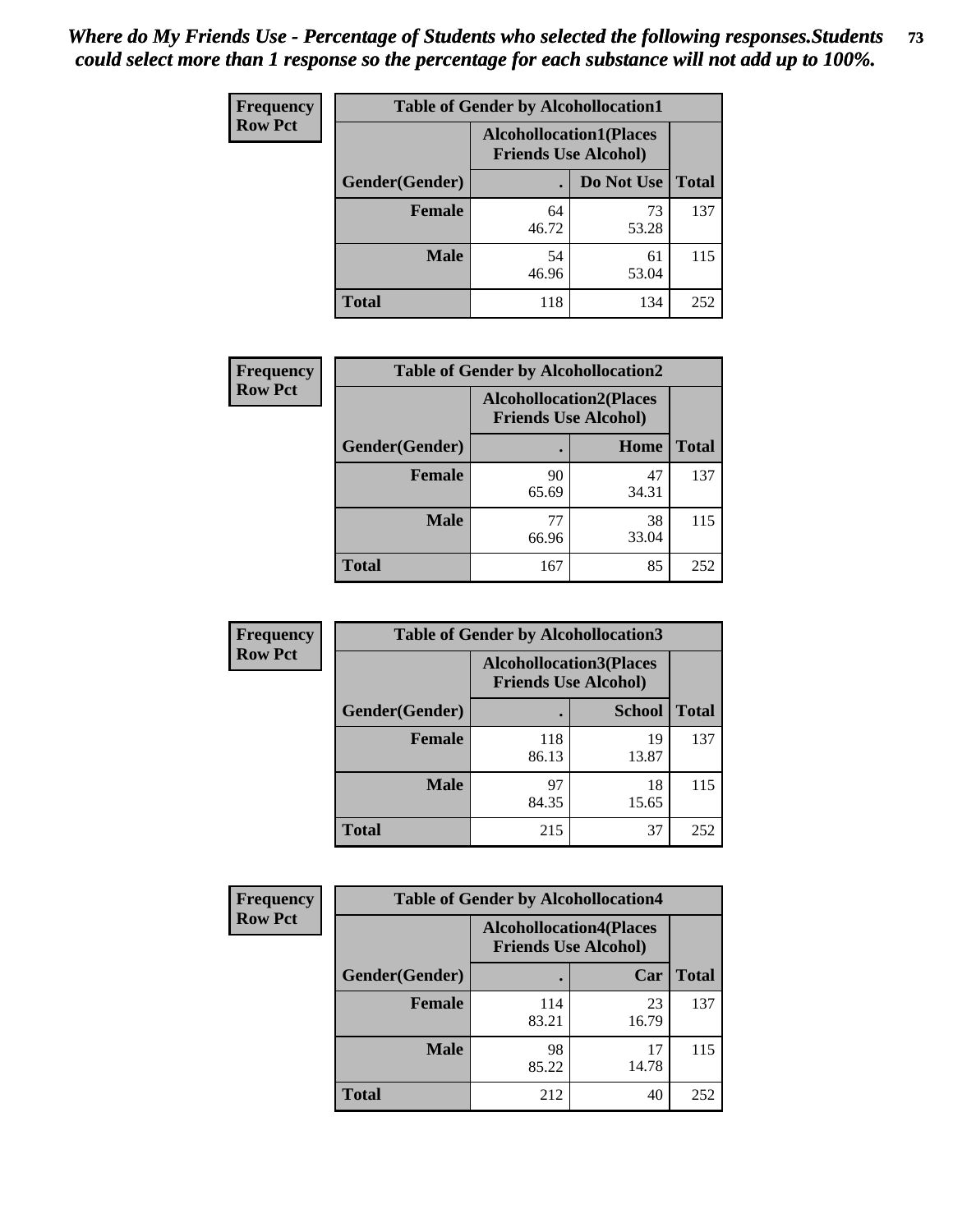| <b>Frequency</b> | <b>Table of Gender by Alcohollocation5</b> |                                                                |                                 |              |
|------------------|--------------------------------------------|----------------------------------------------------------------|---------------------------------|--------------|
| <b>Row Pct</b>   |                                            | <b>Alcohollocation5</b> (Places<br><b>Friends Use Alcohol)</b> |                                 |              |
|                  | Gender(Gender)                             |                                                                | <b>Friend's</b><br><b>House</b> | <b>Total</b> |
|                  | <b>Female</b>                              | 93<br>67.88                                                    | 44<br>32.12                     | 137          |
|                  | <b>Male</b>                                | 89<br>77.39                                                    | 26<br>22.61                     | 115          |
|                  | <b>Total</b>                               | 182                                                            | 70                              | 252          |

| Frequency      | <b>Table of Gender by Alcohollocation6</b> |                                                               |              |              |
|----------------|--------------------------------------------|---------------------------------------------------------------|--------------|--------------|
| <b>Row Pct</b> |                                            | <b>Alcohollocation6(Places</b><br><b>Friends Use Alcohol)</b> |              |              |
|                | Gender(Gender)                             |                                                               | <b>Other</b> | <b>Total</b> |
|                | <b>Female</b>                              | 111<br>81.02                                                  | 26<br>18.98  | 137          |
|                | <b>Male</b>                                | 91<br>79.13                                                   | 24<br>20.87  | 115          |
|                | <b>Total</b>                               | 202                                                           | 50           | 252          |

| Frequency      | <b>Table of Gender by Tobaccolocation1</b> |                                                               |              |              |  |
|----------------|--------------------------------------------|---------------------------------------------------------------|--------------|--------------|--|
| <b>Row Pct</b> |                                            | <b>Tobaccolocation1(Places</b><br><b>Friends Use Tobacco)</b> |              |              |  |
|                | Gender(Gender)                             |                                                               | Do Not Use   | <b>Total</b> |  |
|                | Female                                     | 36<br>26.28                                                   | 101<br>73.72 | 137          |  |
|                | <b>Male</b>                                | 41<br>35.65                                                   | 74<br>64.35  | 115          |  |
|                | <b>Total</b>                               | 77                                                            | 175          | 252          |  |

| <b>Frequency</b> | <b>Table of Gender by Tobaccolocation2</b> |                                                               |             |              |  |
|------------------|--------------------------------------------|---------------------------------------------------------------|-------------|--------------|--|
| <b>Row Pct</b>   |                                            | <b>Tobaccolocation2(Places</b><br><b>Friends Use Tobacco)</b> |             |              |  |
|                  | Gender(Gender)                             |                                                               | Home        | <b>Total</b> |  |
|                  | Female                                     | 117<br>85.40                                                  | 20<br>14.60 | 137          |  |
|                  | <b>Male</b>                                | 86<br>74.78                                                   | 29<br>25.22 | 115          |  |
|                  | <b>Total</b>                               | 203                                                           | 49          | 252          |  |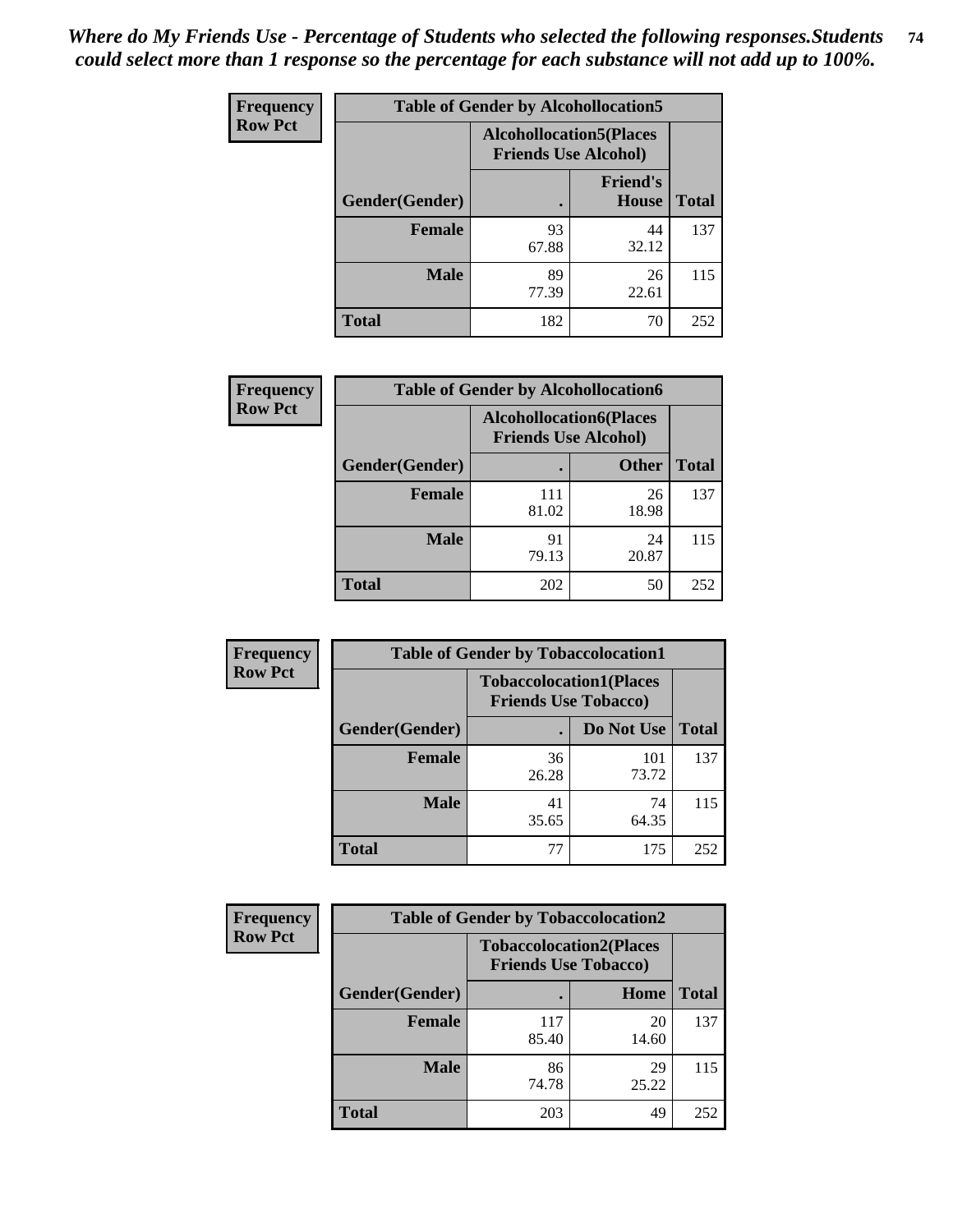| <b>Frequency</b> | <b>Table of Gender by Tobaccolocation3</b> |                             |                                |              |
|------------------|--------------------------------------------|-----------------------------|--------------------------------|--------------|
| <b>Row Pct</b>   |                                            | <b>Friends Use Tobacco)</b> | <b>Tobaccolocation3(Places</b> |              |
|                  | Gender(Gender)                             |                             | <b>School</b>                  | <b>Total</b> |
|                  | <b>Female</b>                              | 123<br>89.78                | 14<br>10.22                    | 137          |
|                  | <b>Male</b>                                | 96<br>83.48                 | 19<br>16.52                    | 115          |
|                  | <b>Total</b>                               | 219                         | 33                             | 252          |

| <b>Frequency</b> | <b>Table of Gender by Tobaccolocation4</b> |                                                               |             |              |
|------------------|--------------------------------------------|---------------------------------------------------------------|-------------|--------------|
| <b>Row Pct</b>   |                                            | <b>Tobaccolocation4(Places</b><br><b>Friends Use Tobacco)</b> |             |              |
|                  | Gender(Gender)                             |                                                               | Car         | <b>Total</b> |
|                  | <b>Female</b>                              | 122<br>89.05                                                  | 15<br>10.95 | 137          |
|                  | <b>Male</b>                                | 97<br>84.35                                                   | 18<br>15.65 | 115          |
|                  | <b>Total</b>                               | 219                                                           | 33          | 252          |

| <b>Frequency</b> | <b>Table of Gender by Tobaccolocation5</b> |                                                               |                          |              |
|------------------|--------------------------------------------|---------------------------------------------------------------|--------------------------|--------------|
| <b>Row Pct</b>   |                                            | <b>Tobaccolocation5(Places</b><br><b>Friends Use Tobacco)</b> |                          |              |
|                  | Gender(Gender)                             |                                                               | <b>Friend's</b><br>House | <b>Total</b> |
|                  | Female                                     | 118<br>86.13                                                  | 19<br>13.87              | 137          |
|                  | <b>Male</b>                                | 99<br>86.09                                                   | 16<br>13.91              | 115          |
|                  | <b>Total</b>                               | 217                                                           | 35                       | 252          |

| <b>Frequency</b><br><b>Table of Gender by Tobaccolocation6</b> |                |                                                               |              |              |
|----------------------------------------------------------------|----------------|---------------------------------------------------------------|--------------|--------------|
| <b>Row Pct</b>                                                 |                | <b>Tobaccolocation6(Places</b><br><b>Friends Use Tobacco)</b> |              |              |
|                                                                | Gender(Gender) |                                                               | <b>Other</b> | <b>Total</b> |
|                                                                | Female         | 123<br>89.78                                                  | 14<br>10.22  | 137          |
|                                                                | <b>Male</b>    | 95<br>82.61                                                   | 20<br>17.39  | 115          |
|                                                                | <b>Total</b>   | 218                                                           | 34           | 252          |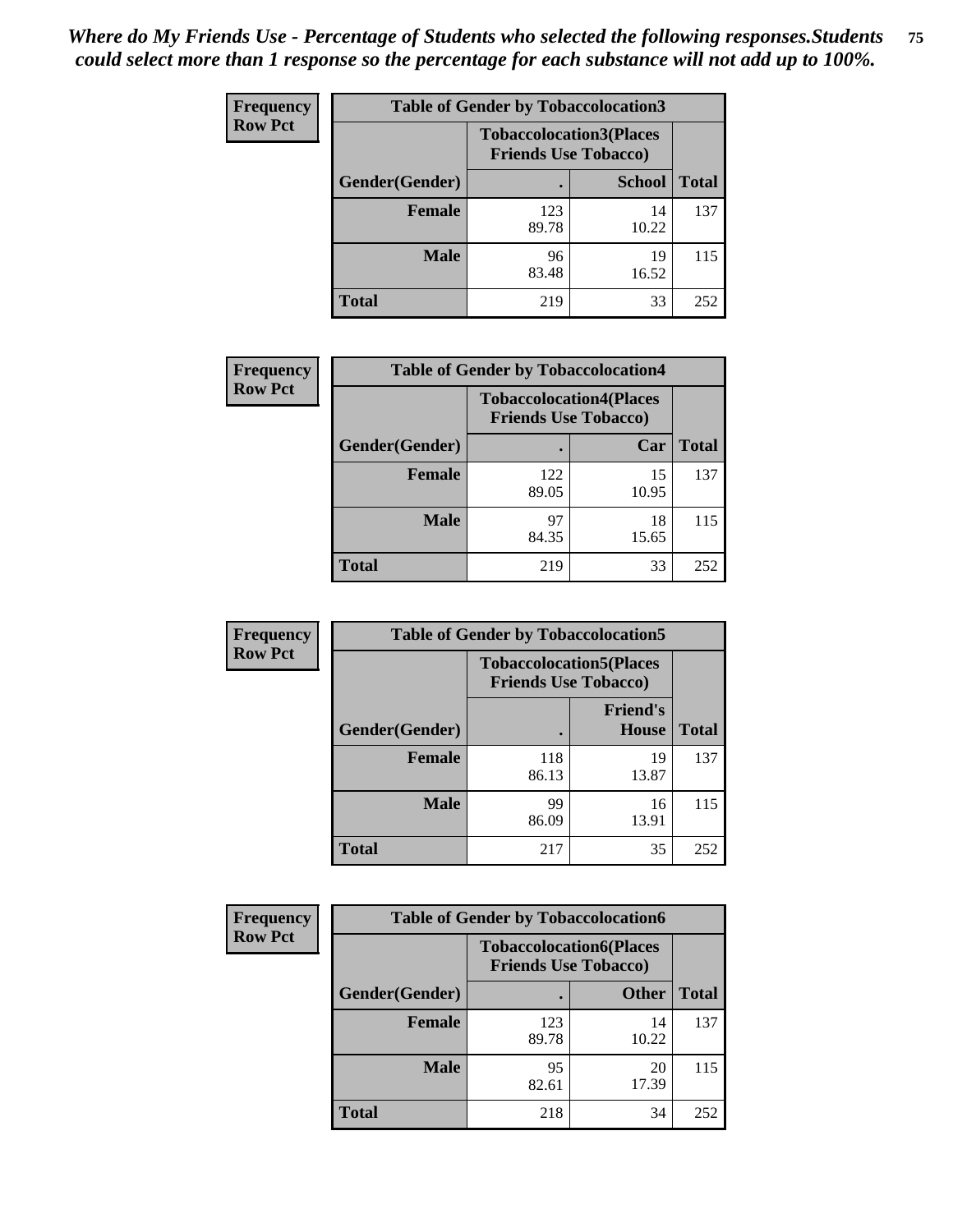| <b>Frequency</b> | <b>Table of Gender by Marijuanalocation1</b> |                                                                    |             |              |
|------------------|----------------------------------------------|--------------------------------------------------------------------|-------------|--------------|
| <b>Row Pct</b>   |                                              | <b>Marijuanalocation1(Places</b><br><b>Friends Use Marijuana</b> ) |             |              |
|                  | Gender(Gender)                               |                                                                    | Do Not Use  | <b>Total</b> |
|                  | <b>Female</b>                                | 58<br>42.34                                                        | 79<br>57.66 | 137          |
|                  | <b>Male</b>                                  | 53<br>46.09                                                        | 62<br>53.91 | 115          |
|                  | Total                                        | 111                                                                | 141         | 252          |

| <b>Frequency</b> | <b>Table of Gender by Marijuanalocation2</b> |                                                                    |             |              |
|------------------|----------------------------------------------|--------------------------------------------------------------------|-------------|--------------|
| <b>Row Pct</b>   |                                              | <b>Marijuanalocation2(Places</b><br><b>Friends Use Marijuana</b> ) |             |              |
|                  | Gender(Gender)                               |                                                                    | Home        | <b>Total</b> |
|                  | Female                                       | 102<br>74.45                                                       | 35<br>25.55 | 137          |
|                  | <b>Male</b>                                  | 79<br>68.70                                                        | 36<br>31.30 | 115          |
|                  | <b>Total</b>                                 | 181                                                                | 71          | 252          |

| <b>Frequency</b> |                | <b>Table of Gender by Marijuanalocation3</b>                       |               |              |
|------------------|----------------|--------------------------------------------------------------------|---------------|--------------|
| <b>Row Pct</b>   |                | <b>Marijuanalocation3(Places</b><br><b>Friends Use Marijuana</b> ) |               |              |
|                  | Gender(Gender) |                                                                    | <b>School</b> | <b>Total</b> |
|                  | Female         | 108<br>78.83                                                       | 29<br>21.17   | 137          |
|                  | <b>Male</b>    | 90<br>78.26                                                        | 25<br>21.74   | 115          |
|                  | <b>Total</b>   | 198                                                                | 54            | 252          |

| <b>Frequency</b> | <b>Table of Gender by Marijuanalocation4</b> |                                |                                  |              |  |
|------------------|----------------------------------------------|--------------------------------|----------------------------------|--------------|--|
| <b>Row Pct</b>   |                                              | <b>Friends Use Marijuana</b> ) | <b>Marijuanalocation4(Places</b> |              |  |
|                  | Gender(Gender)                               |                                | Car                              | <b>Total</b> |  |
|                  | <b>Female</b>                                | 105<br>76.64                   | 32<br>23.36                      | 137          |  |
|                  | <b>Male</b>                                  | 89<br>77.39                    | 26<br>22.61                      | 115          |  |
|                  | <b>Total</b>                                 | 194                            | 58                               | 252          |  |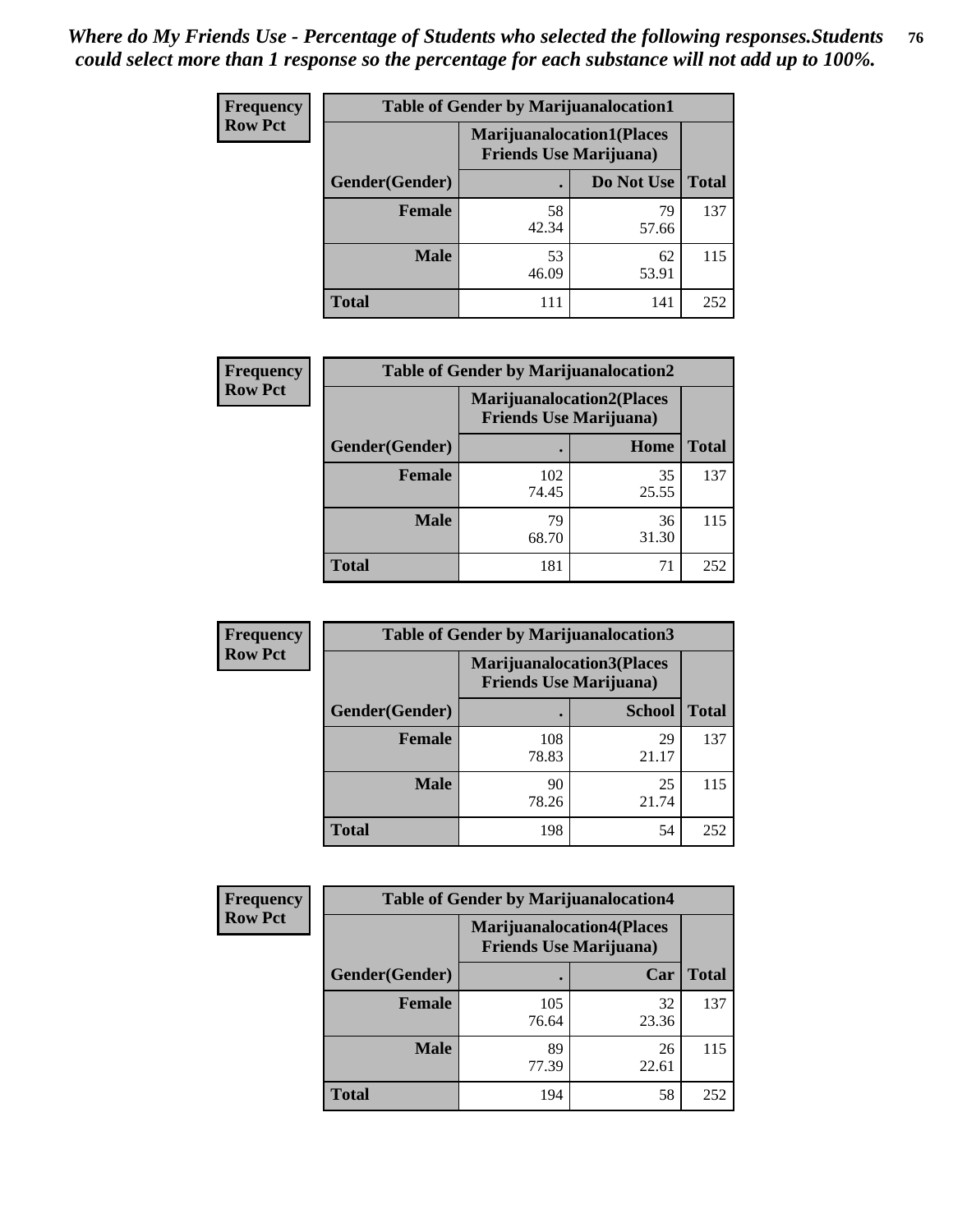| <b>Frequency</b> | <b>Table of Gender by Marijuanalocation5</b> |                                                                     |                                 |              |
|------------------|----------------------------------------------|---------------------------------------------------------------------|---------------------------------|--------------|
| <b>Row Pct</b>   |                                              | <b>Marijuanalocation5</b> (Places<br><b>Friends Use Marijuana</b> ) |                                 |              |
|                  | Gender(Gender)                               |                                                                     | <b>Friend's</b><br><b>House</b> | <b>Total</b> |
|                  | <b>Female</b>                                | 95<br>69.34                                                         | 42<br>30.66                     | 137          |
|                  | <b>Male</b>                                  | 86<br>74.78                                                         | 29<br>25.22                     | 115          |
|                  | <b>Total</b>                                 | 181                                                                 | 71                              | 252          |

| <b>Frequency</b> | <b>Table of Gender by Marijuanalocation6</b> |                                |                                  |              |
|------------------|----------------------------------------------|--------------------------------|----------------------------------|--------------|
| <b>Row Pct</b>   |                                              | <b>Friends Use Marijuana</b> ) | <b>Marijuanalocation6(Places</b> |              |
|                  | Gender(Gender)                               |                                | <b>Other</b>                     | <b>Total</b> |
|                  | <b>Female</b>                                | 103<br>75.18                   | 34<br>24.82                      | 137          |
|                  | <b>Male</b>                                  | 84<br>73.04                    | 31<br>26.96                      | 115          |
|                  | <b>Total</b>                                 | 187                            | 65                               | 252          |

| <b>Frequency</b> | <b>Table of Gender by Otherdruglocation1</b> |                                            |                                  |              |
|------------------|----------------------------------------------|--------------------------------------------|----------------------------------|--------------|
| <b>Row Pct</b>   |                                              | <b>Friends Use Other Illegal</b><br>Drugs) | <b>Otherdruglocation1(Places</b> |              |
|                  | Gender(Gender)                               |                                            | Do Not Use                       | <b>Total</b> |
|                  | <b>Female</b>                                | 34<br>24.82                                | 103<br>75.18                     | 137          |
|                  | <b>Male</b>                                  | 26<br>22.61                                | 89<br>77.39                      | 115          |
|                  | <b>Total</b>                                 | 60                                         | 192                              | 252          |

| <b>Frequency</b> | <b>Table of Gender by Otherdruglocation2</b> |                                            |                                  |              |
|------------------|----------------------------------------------|--------------------------------------------|----------------------------------|--------------|
| <b>Row Pct</b>   |                                              | <b>Friends Use Other Illegal</b><br>Drugs) | <b>Otherdruglocation2(Places</b> |              |
|                  | Gender(Gender)                               |                                            | Home                             | <b>Total</b> |
|                  | Female                                       | 120<br>87.59                               | 17<br>12.41                      | 137          |
|                  | <b>Male</b>                                  | 99<br>86.09                                | 16<br>13.91                      | 115          |
|                  | <b>Total</b>                                 | 219                                        | 33                               | 252          |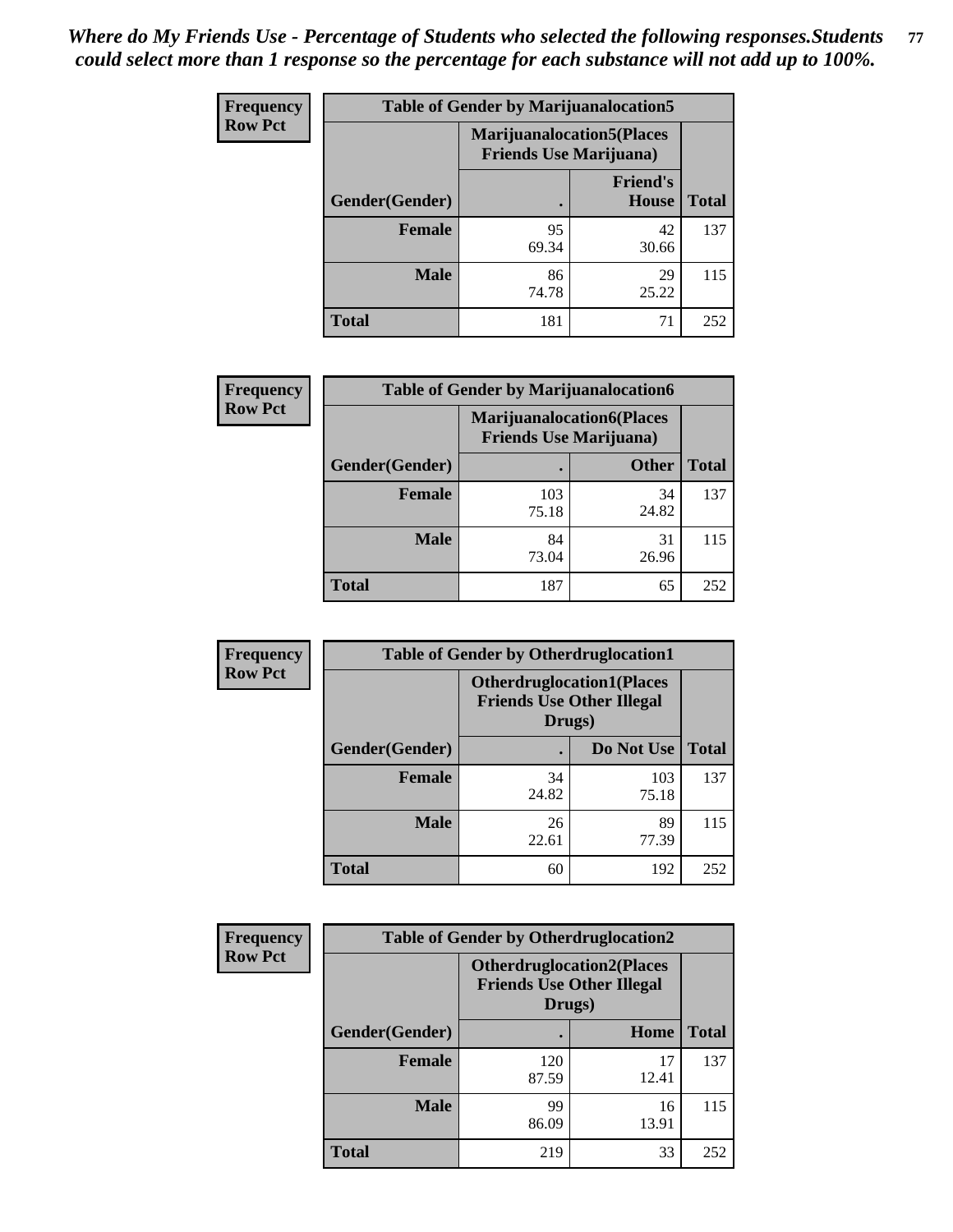| <b>Frequency</b> | <b>Table of Gender by Otherdruglocation3</b> |                                                                                |               |              |
|------------------|----------------------------------------------|--------------------------------------------------------------------------------|---------------|--------------|
| <b>Row Pct</b>   |                                              | <b>Otherdruglocation3(Places</b><br><b>Friends Use Other Illegal</b><br>Drugs) |               |              |
|                  | Gender(Gender)                               |                                                                                | <b>School</b> | <b>Total</b> |
|                  | <b>Female</b>                                | 123<br>89.78                                                                   | 14<br>10.22   | 137          |
|                  | <b>Male</b>                                  | 100<br>86.96                                                                   | 15<br>13.04   | 115          |
|                  | <b>Total</b>                                 | 223                                                                            | 29            | 252          |

| <b>Frequency</b> | <b>Table of Gender by Otherdruglocation4</b> |                                            |                                  |              |
|------------------|----------------------------------------------|--------------------------------------------|----------------------------------|--------------|
| <b>Row Pct</b>   |                                              | <b>Friends Use Other Illegal</b><br>Drugs) | <b>Otherdruglocation4(Places</b> |              |
|                  | Gender(Gender)                               |                                            | Car                              | <b>Total</b> |
|                  | <b>Female</b>                                | 125<br>91.24                               | 12<br>8.76                       | 137          |
|                  | <b>Male</b>                                  | 103<br>89.57                               | 12<br>10.43                      | 115          |
|                  | <b>Total</b>                                 | 228                                        | 24                               | 252          |

| <b>Frequency</b> | <b>Table of Gender by Otherdruglocation5</b> |                                                                                |                                 |              |
|------------------|----------------------------------------------|--------------------------------------------------------------------------------|---------------------------------|--------------|
| <b>Row Pct</b>   |                                              | <b>Otherdruglocation5(Places</b><br><b>Friends Use Other Illegal</b><br>Drugs) |                                 |              |
|                  | Gender(Gender)                               |                                                                                | <b>Friend's</b><br><b>House</b> | <b>Total</b> |
|                  | <b>Female</b>                                | 115<br>83.94                                                                   | 22<br>16.06                     | 137          |
|                  | <b>Male</b>                                  | 104<br>90.43                                                                   | 11<br>9.57                      | 115          |
|                  | <b>Total</b>                                 | 219                                                                            | 33                              | 252          |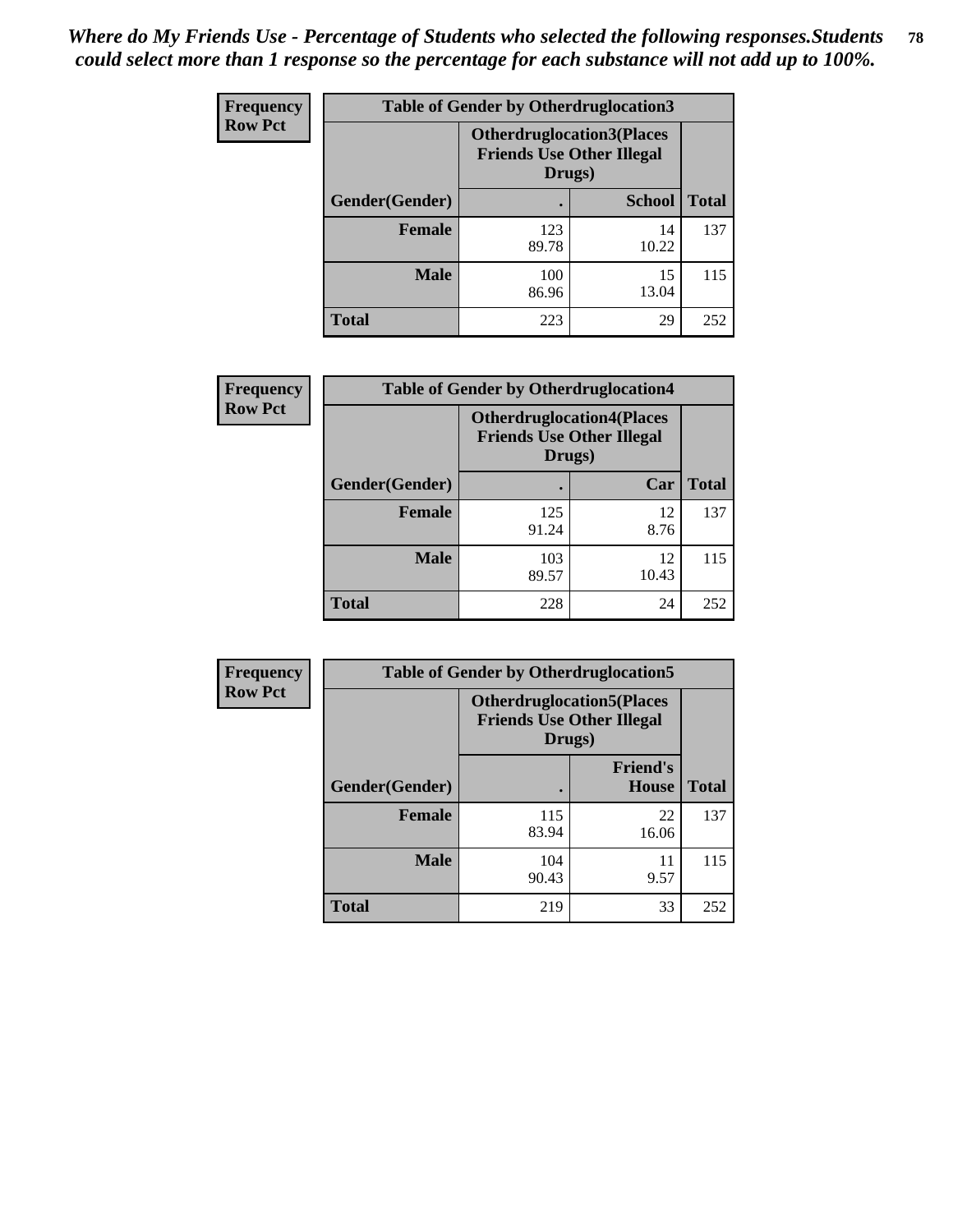| <b>Frequency</b> | <b>Table of Gender by Otherdruglocation6</b> |                                            |                                  |              |
|------------------|----------------------------------------------|--------------------------------------------|----------------------------------|--------------|
| <b>Row Pct</b>   |                                              | <b>Friends Use Other Illegal</b><br>Drugs) | <b>Otherdruglocation6(Places</b> |              |
|                  | Gender(Gender)                               |                                            | <b>Other</b>                     | <b>Total</b> |
|                  | <b>Female</b>                                | 122<br>89.05                               | 15<br>10.95                      | 137          |
|                  | <b>Male</b>                                  | 104<br>90.43                               | 11<br>9.57                       | 115          |
|                  | <b>Total</b>                                 | 226                                        | 26                               | 252          |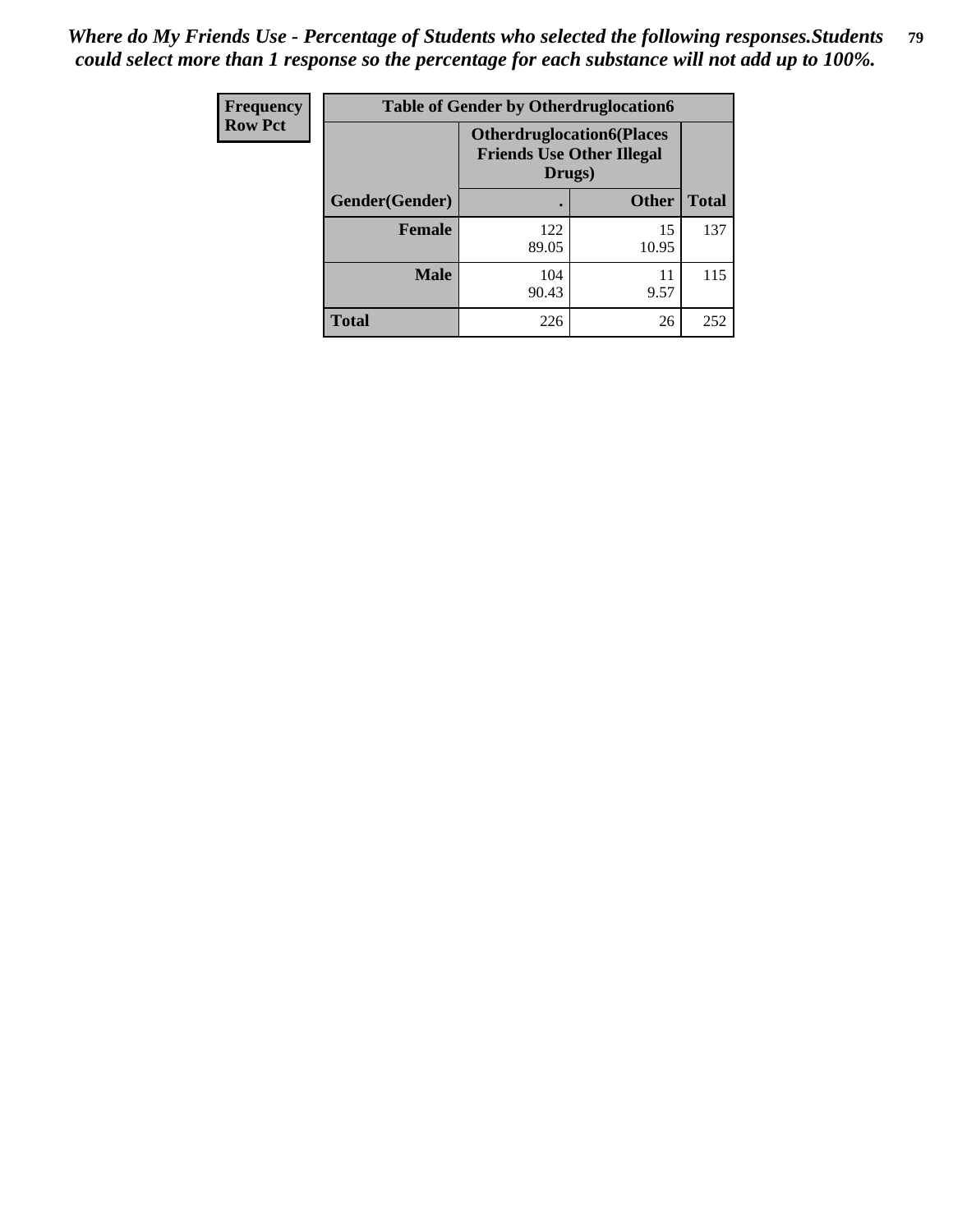| <b>Frequency</b> | <b>Table of Gender by Alcoholtime1</b> |                                                          |                      |              |
|------------------|----------------------------------------|----------------------------------------------------------|----------------------|--------------|
| <b>Row Pct</b>   |                                        | <b>Alcoholtime1(Times</b><br><b>Friends Use Alcohol)</b> |                      |              |
|                  | Gender(Gender)                         | $\bullet$                                                | Do Not<br><b>Use</b> | <b>Total</b> |
|                  | <b>Female</b>                          | 62<br>45.26                                              | 75<br>54.74          | 137          |
|                  | <b>Male</b>                            | 53<br>46.09                                              | 62<br>53.91          | 115          |
|                  | <b>Total</b>                           | 115                                                      | 137                  | 252          |

| Frequency      | <b>Table of Gender by Alcoholtime2</b> |                                                          |                            |              |
|----------------|----------------------------------------|----------------------------------------------------------|----------------------------|--------------|
| <b>Row Pct</b> |                                        | <b>Alcoholtime2(Times</b><br><b>Friends Use Alcohol)</b> |                            |              |
|                | Gender(Gender)                         |                                                          | <b>On Way</b><br>to School | <b>Total</b> |
|                | <b>Female</b>                          | 123<br>89.78                                             | 14<br>10.22                | 137          |
|                | <b>Male</b>                            | 95<br>82.61                                              | 20<br>17.39                | 115          |
|                | <b>Total</b>                           | 218                                                      | 34                         | 252          |

| Frequency      | <b>Table of Gender by Alcoholtime3</b> |                                                          |                                |              |
|----------------|----------------------------------------|----------------------------------------------------------|--------------------------------|--------------|
| <b>Row Pct</b> |                                        | <b>Alcoholtime3(Times</b><br><b>Friends Use Alcohol)</b> |                                |              |
|                | Gender(Gender)                         |                                                          | <b>During</b><br><b>School</b> | <b>Total</b> |
|                | Female                                 | 123<br>89.78                                             | 14<br>10.22                    | 137          |
|                | <b>Male</b>                            | 94<br>81.74                                              | 21<br>18.26                    | 115          |
|                | <b>Total</b>                           | 217                                                      | 35                             | 252          |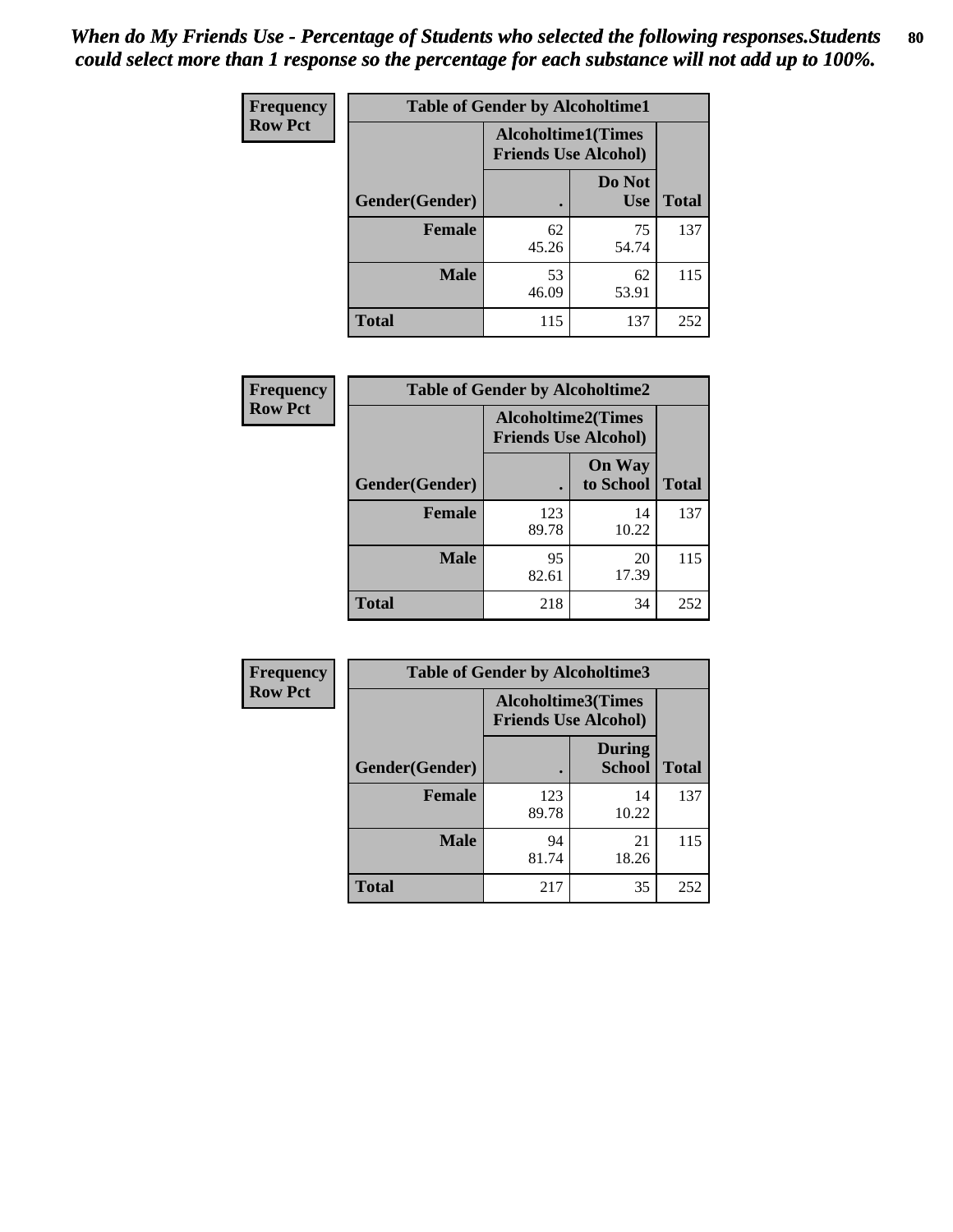*When do My Friends Use - Percentage of Students who selected the following responses.Students could select more than 1 response so the percentage for each substance will not add up to 100%.* **81**

| <b>Frequency</b> | <b>Table of Gender by Alcoholtime4</b> |                                                          |                                                |              |
|------------------|----------------------------------------|----------------------------------------------------------|------------------------------------------------|--------------|
| <b>Row Pct</b>   |                                        | <b>Alcoholtime4(Times</b><br><b>Friends Use Alcohol)</b> |                                                |              |
|                  | Gender(Gender)                         |                                                          | <b>On Way</b><br>Home<br>From<br><b>School</b> | <b>Total</b> |
|                  | <b>Female</b>                          | 116<br>84.67                                             | 21<br>15.33                                    | 137          |
|                  | <b>Male</b>                            | 96<br>83.48                                              | 19<br>16.52                                    | 115          |
|                  | <b>Total</b>                           | 212                                                      | 40                                             | 252          |

| <b>Frequency</b> | <b>Table of Gender by Alcoholtime5</b> |                                                           |             |              |
|------------------|----------------------------------------|-----------------------------------------------------------|-------------|--------------|
| <b>Row Pct</b>   |                                        | <b>Alcoholtime5</b> (Times<br><b>Friends Use Alcohol)</b> |             |              |
|                  | Gender(Gender)                         |                                                           | Weeknights  | <b>Total</b> |
|                  | <b>Female</b>                          | 109<br>79.56                                              | 28<br>20.44 | 137          |
|                  | <b>Male</b>                            | 92<br>80.00                                               | 23<br>20.00 | 115          |
|                  | <b>Total</b>                           | 201                                                       | 51          | 252          |

| <b>Frequency</b> | <b>Table of Gender by Alcoholtime6</b> |                                                           |             |              |
|------------------|----------------------------------------|-----------------------------------------------------------|-------------|--------------|
| <b>Row Pct</b>   |                                        | <b>Alcoholtime6</b> (Times<br><b>Friends Use Alcohol)</b> |             |              |
|                  | Gender(Gender)                         |                                                           | Weekends    | <b>Total</b> |
|                  | <b>Female</b>                          | 76<br>55.47                                               | 61<br>44.53 | 137          |
|                  | <b>Male</b>                            | 68<br>59.13                                               | 47<br>40.87 | 115          |
|                  | <b>Total</b>                           | 144                                                       | 108         | 252          |

| Frequency      | <b>Table of Gender by Tobaccotime1</b> |                                                          |                      |              |
|----------------|----------------------------------------|----------------------------------------------------------|----------------------|--------------|
| <b>Row Pct</b> |                                        | <b>Tobaccotime1(Times</b><br><b>Friends Use Tobacco)</b> |                      |              |
|                | Gender(Gender)                         |                                                          | Do Not<br><b>Use</b> | <b>Total</b> |
|                | Female                                 | 32<br>23.36                                              | 105<br>76.64         | 137          |
|                | <b>Male</b>                            | 37<br>32.17                                              | 78<br>67.83          | 115          |
|                | <b>Total</b>                           | 69                                                       | 183                  | 252          |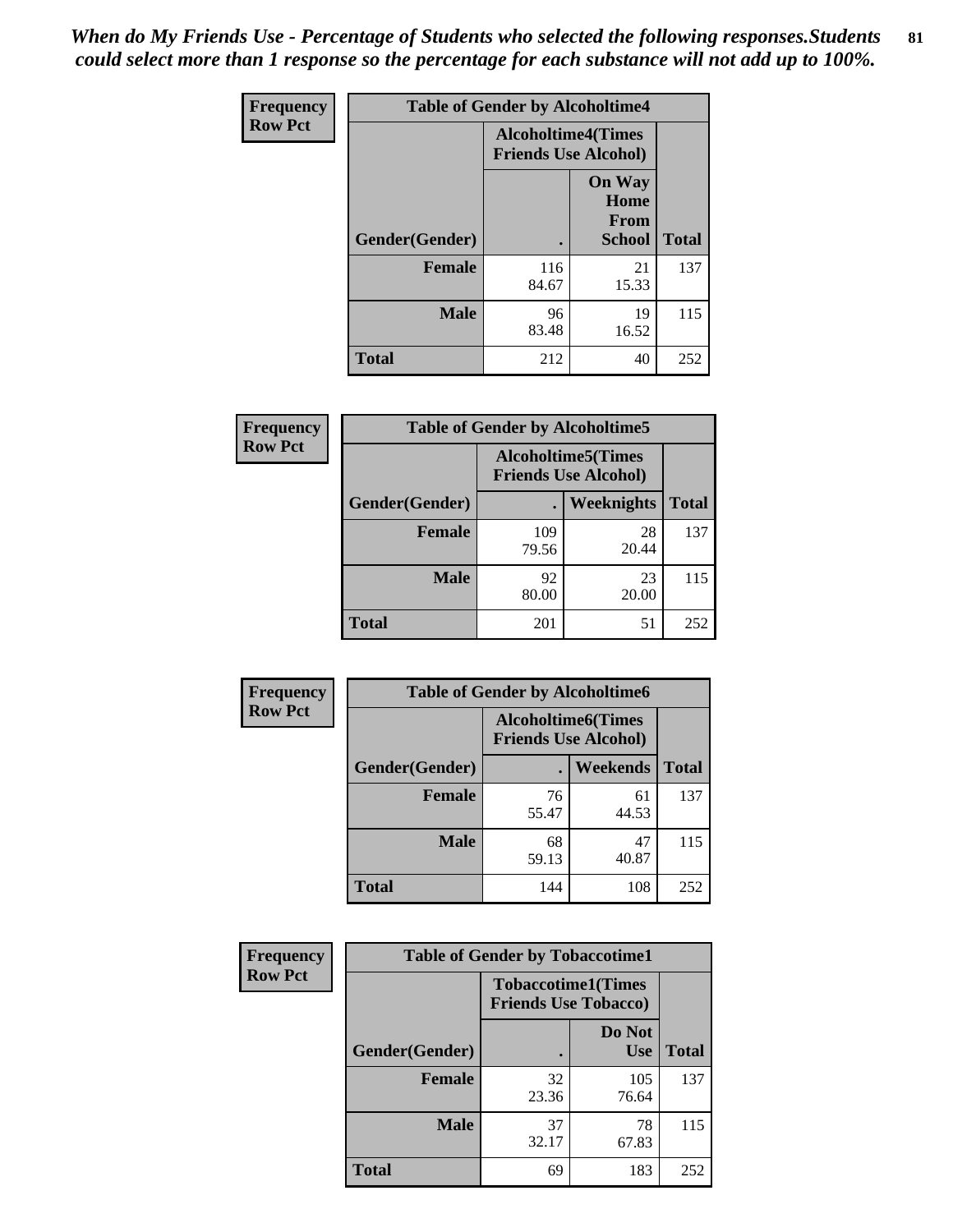*When do My Friends Use - Percentage of Students who selected the following responses.Students could select more than 1 response so the percentage for each substance will not add up to 100%.* **82**

| <b>Frequency</b> | <b>Table of Gender by Tobaccotime2</b> |                                                          |                            |              |
|------------------|----------------------------------------|----------------------------------------------------------|----------------------------|--------------|
| <b>Row Pct</b>   |                                        | <b>Tobaccotime2(Times</b><br><b>Friends Use Tobacco)</b> |                            |              |
|                  | Gender(Gender)                         | $\bullet$                                                | <b>On Way</b><br>to School | <b>Total</b> |
|                  | Female                                 | 125<br>91.24                                             | 12<br>8.76                 | 137          |
|                  | <b>Male</b>                            | 94<br>81.74                                              | 21<br>18.26                | 115          |
|                  | <b>Total</b>                           | 219                                                      | 33                         | 252          |

| Frequency      | <b>Table of Gender by Tobaccotime3</b> |                                                          |                                |              |
|----------------|----------------------------------------|----------------------------------------------------------|--------------------------------|--------------|
| <b>Row Pct</b> |                                        | <b>Tobaccotime3(Times</b><br><b>Friends Use Tobacco)</b> |                                |              |
|                | Gender(Gender)                         |                                                          | <b>During</b><br><b>School</b> | <b>Total</b> |
|                | <b>Female</b>                          | 127<br>92.70                                             | 10<br>7.30                     | 137          |
|                | <b>Male</b>                            | 96<br>83.48                                              | 19<br>16.52                    | 115          |
|                | <b>Total</b>                           | 223                                                      | 29                             | 252          |

| Frequency      | <b>Table of Gender by Tobaccotime4</b> |                                                          |                                                |              |
|----------------|----------------------------------------|----------------------------------------------------------|------------------------------------------------|--------------|
| <b>Row Pct</b> |                                        | <b>Tobaccotime4(Times</b><br><b>Friends Use Tobacco)</b> |                                                |              |
|                | Gender(Gender)                         |                                                          | <b>On Way</b><br>Home<br>From<br><b>School</b> | <b>Total</b> |
|                | <b>Female</b>                          | 116<br>84.67                                             | 21<br>15.33                                    | 137          |
|                | <b>Male</b>                            | 96<br>83.48                                              | 19<br>16.52                                    | 115          |
|                | <b>Total</b>                           | 212                                                      | 40                                             | 252          |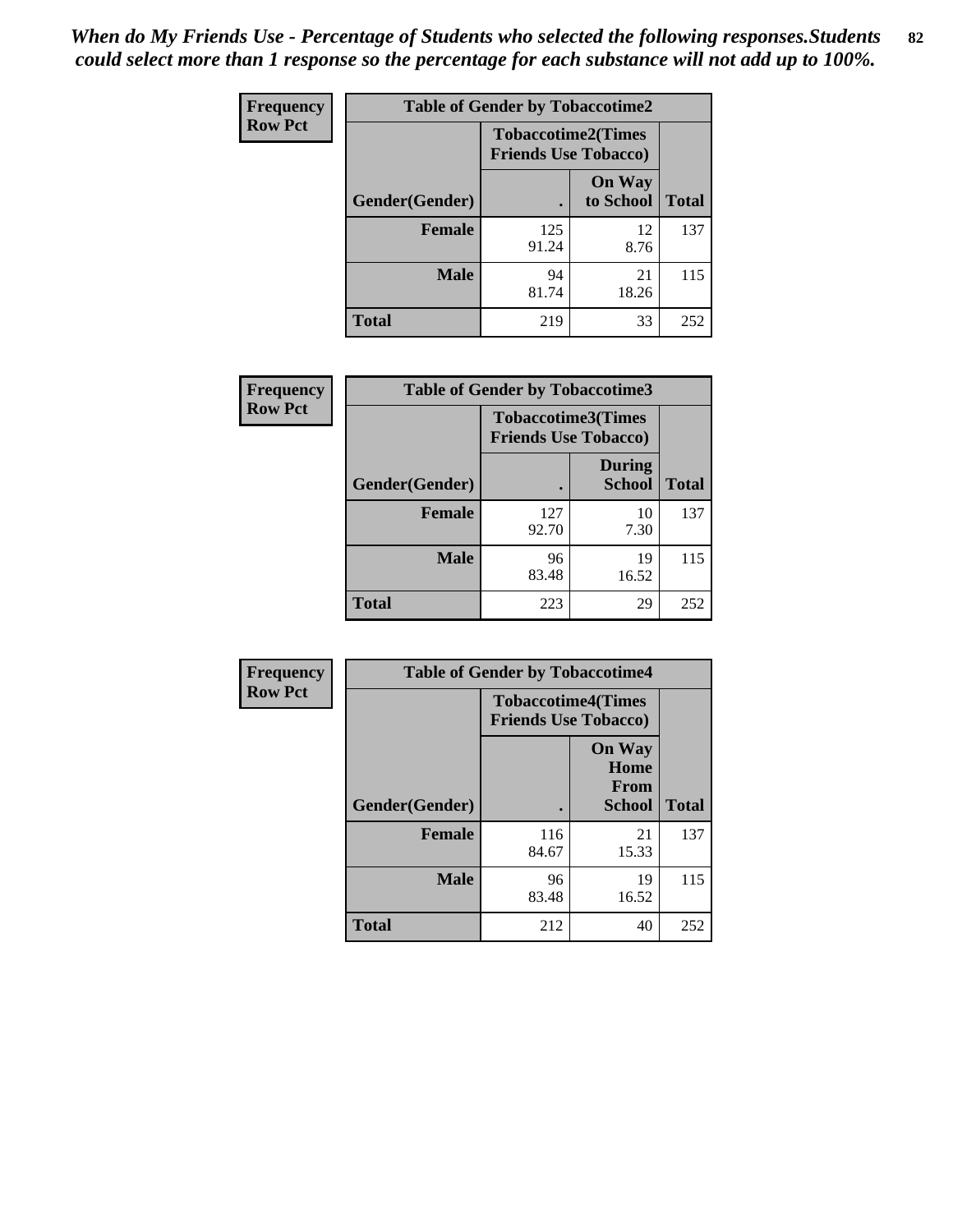| <b>Frequency</b> | <b>Table of Gender by Tobaccotime5</b> |              |                                                          |              |
|------------------|----------------------------------------|--------------|----------------------------------------------------------|--------------|
| <b>Row Pct</b>   |                                        |              | <b>Tobaccotime5(Times</b><br><b>Friends Use Tobacco)</b> |              |
|                  | <b>Gender</b> (Gender)                 |              | <b>Weeknights</b>                                        | <b>Total</b> |
|                  | Female                                 | 119<br>86.86 | 18<br>13.14                                              | 137          |
|                  | <b>Male</b>                            | 92<br>80.00  | 23<br>20.00                                              | 115          |
|                  | Total                                  | 211          | 41                                                       | 252          |

| <b>Frequency</b> | <b>Table of Gender by Tobaccotime6</b> |                                                          |             |              |
|------------------|----------------------------------------|----------------------------------------------------------|-------------|--------------|
| <b>Row Pct</b>   |                                        | <b>Tobaccotime6(Times</b><br><b>Friends Use Tobacco)</b> |             |              |
|                  | Gender(Gender)                         |                                                          | Weekends    | <b>Total</b> |
|                  | Female                                 | 111<br>81.02                                             | 26<br>18.98 | 137          |
|                  | <b>Male</b>                            | 85<br>73.91                                              | 30<br>26.09 | 115          |
|                  | <b>Total</b>                           | 196                                                      | 56          | 252          |

| <b>Frequency</b> | <b>Table of Gender by Marijuanatime1</b> |             |                                                               |              |
|------------------|------------------------------------------|-------------|---------------------------------------------------------------|--------------|
| <b>Row Pct</b>   |                                          |             | <b>Marijuanatime1(Times</b><br><b>Friends Use Marijuana</b> ) |              |
|                  | Gender(Gender)                           |             | Do Not Use                                                    | <b>Total</b> |
|                  | <b>Female</b>                            | 57<br>41.61 | 80<br>58.39                                                   | 137          |
|                  | <b>Male</b>                              | 53<br>46.09 | 62<br>53.91                                                   | 115          |
|                  | <b>Total</b>                             | 110         | 142                                                           | 252          |

| Frequency      | <b>Table of Gender by Marijuanatime2</b> |                                                               |                            |              |
|----------------|------------------------------------------|---------------------------------------------------------------|----------------------------|--------------|
| <b>Row Pct</b> |                                          | <b>Marijuanatime2(Times</b><br><b>Friends Use Marijuana</b> ) |                            |              |
|                | Gender(Gender)                           |                                                               | On Way to<br><b>School</b> | <b>Total</b> |
|                | <b>Female</b>                            | 110<br>80.29                                                  | 27<br>19.71                | 137          |
|                | <b>Male</b>                              | 90<br>78.26                                                   | 25<br>21.74                | 115          |
|                | <b>Total</b>                             | 200                                                           | 52                         | 252          |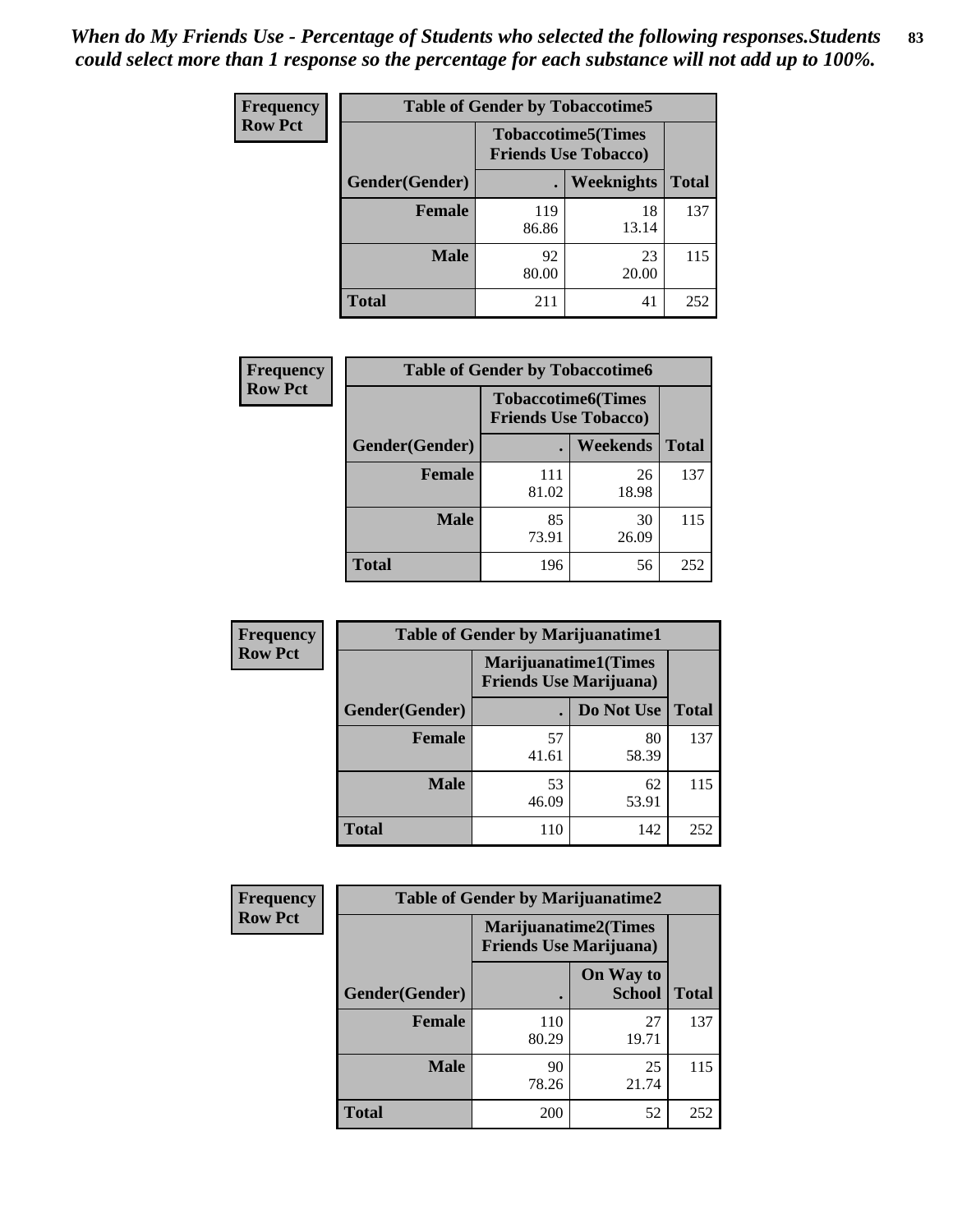| Frequency      | Table of Gender by Marijuanatime3 |                                                        |                                |              |  |
|----------------|-----------------------------------|--------------------------------------------------------|--------------------------------|--------------|--|
| <b>Row Pct</b> |                                   | Marijuanatime3(Times<br><b>Friends Use Marijuana</b> ) |                                |              |  |
|                | Gender(Gender)                    |                                                        | <b>During</b><br><b>School</b> | <b>Total</b> |  |
|                | <b>Female</b>                     | 109<br>79.56                                           | 28<br>20.44                    | 137          |  |
|                | <b>Male</b>                       | 93<br>80.87                                            | 22<br>19.13                    | 115          |  |
|                | <b>Total</b>                      | 202                                                    | 50                             | 252          |  |

| Frequency      | <b>Table of Gender by Marijuanatime4</b> |                                                               |                                                |              |
|----------------|------------------------------------------|---------------------------------------------------------------|------------------------------------------------|--------------|
| <b>Row Pct</b> |                                          | <b>Marijuanatime4(Times</b><br><b>Friends Use Marijuana</b> ) |                                                |              |
|                | Gender(Gender)                           |                                                               | <b>On Way</b><br>Home<br>From<br><b>School</b> | <b>Total</b> |
|                | <b>Female</b>                            | 105<br>76.64                                                  | 32<br>23.36                                    | 137          |
|                | <b>Male</b>                              | 83<br>72.17                                                   | 32<br>27.83                                    | 115          |
|                | <b>Total</b>                             | 188                                                           | 64                                             | 252          |

| <b>Frequency</b> | <b>Table of Gender by Marijuanatime5</b> |              |                                                                |              |  |
|------------------|------------------------------------------|--------------|----------------------------------------------------------------|--------------|--|
| <b>Row Pct</b>   |                                          |              | <b>Marijuanatime5</b> (Times<br><b>Friends Use Marijuana</b> ) |              |  |
|                  | Gender(Gender)                           | ٠            | Weeknights                                                     | <b>Total</b> |  |
|                  | <b>Female</b>                            | 102<br>74.45 | 35<br>25.55                                                    | 137          |  |
|                  | <b>Male</b>                              | 86<br>74.78  | 29<br>25.22                                                    | 115          |  |
|                  | <b>Total</b>                             | 188          | 64                                                             | 252          |  |

| <b>Frequency</b> | <b>Table of Gender by Marijuanatime6</b> |                                                               |             |              |  |
|------------------|------------------------------------------|---------------------------------------------------------------|-------------|--------------|--|
| <b>Row Pct</b>   |                                          | <b>Marijuanatime6(Times</b><br><b>Friends Use Marijuana</b> ) |             |              |  |
|                  | Gender(Gender)                           |                                                               | Weekends    | <b>Total</b> |  |
|                  | <b>Female</b>                            | 83<br>60.58                                                   | 54<br>39.42 | 137          |  |
|                  | <b>Male</b>                              | 71<br>61.74                                                   | 44<br>38.26 | 115          |  |
|                  | <b>Total</b>                             | 154                                                           | 98          | 252          |  |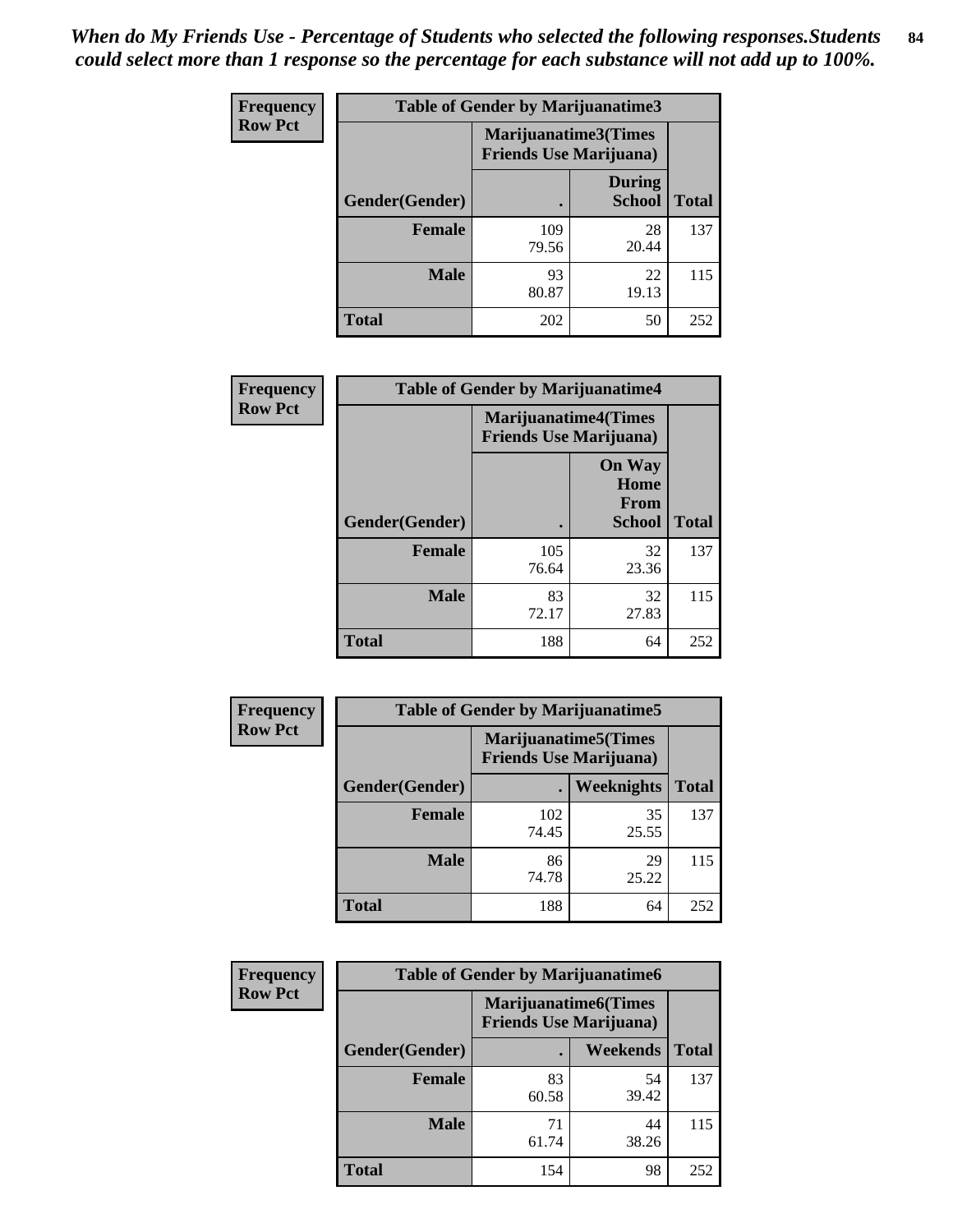*When do My Friends Use - Percentage of Students who selected the following responses.Students could select more than 1 response so the percentage for each substance will not add up to 100%.* **85**

| <b>Frequency</b> | <b>Table of Gender by Otherdrugtime1</b> |                                                    |                             |     |  |
|------------------|------------------------------------------|----------------------------------------------------|-----------------------------|-----|--|
| <b>Row Pct</b>   |                                          | <b>Friends Use Other</b><br><b>Illegal Drugs</b> ) | <b>Otherdrugtime1(Times</b> |     |  |
|                  | Gender(Gender)                           |                                                    | Do Not Use   Total          |     |  |
|                  | <b>Female</b>                            | 29<br>21.17                                        | 108<br>78.83                | 137 |  |
|                  | <b>Male</b>                              | 27<br>23.48                                        | 88<br>76.52                 | 115 |  |
|                  | <b>Total</b>                             | 56                                                 | 196                         | 252 |  |

| Frequency      | <b>Table of Gender by Otherdrugtime2</b> |                                                                                   |                            |              |
|----------------|------------------------------------------|-----------------------------------------------------------------------------------|----------------------------|--------------|
| <b>Row Pct</b> |                                          | <b>Otherdrugtime2(Times</b><br><b>Friends Use Other</b><br><b>Illegal Drugs</b> ) |                            |              |
|                | Gender(Gender)                           |                                                                                   | On Way to<br><b>School</b> | <b>Total</b> |
|                | <b>Female</b>                            | 126<br>91.97                                                                      | 11<br>8.03                 | 137          |
|                | <b>Male</b>                              | 100<br>86.96                                                                      | 15<br>13.04                | 115          |
|                | <b>Total</b>                             | 226                                                                               | 26                         | 252          |

| Frequency      |                | <b>Table of Gender by Otherdrugtime3</b> |                                                         |              |
|----------------|----------------|------------------------------------------|---------------------------------------------------------|--------------|
| <b>Row Pct</b> |                | <b>Illegal Drugs</b> )                   | <b>Otherdrugtime3(Times</b><br><b>Friends Use Other</b> |              |
|                | Gender(Gender) |                                          | <b>During</b><br><b>School</b>                          | <b>Total</b> |
|                | <b>Female</b>  | 128<br>93.43                             | 9<br>6.57                                               | 137          |
|                | <b>Male</b>    | 102<br>88.70                             | 13<br>11.30                                             | 115          |
|                | <b>Total</b>   | 230                                      | 22                                                      | 252          |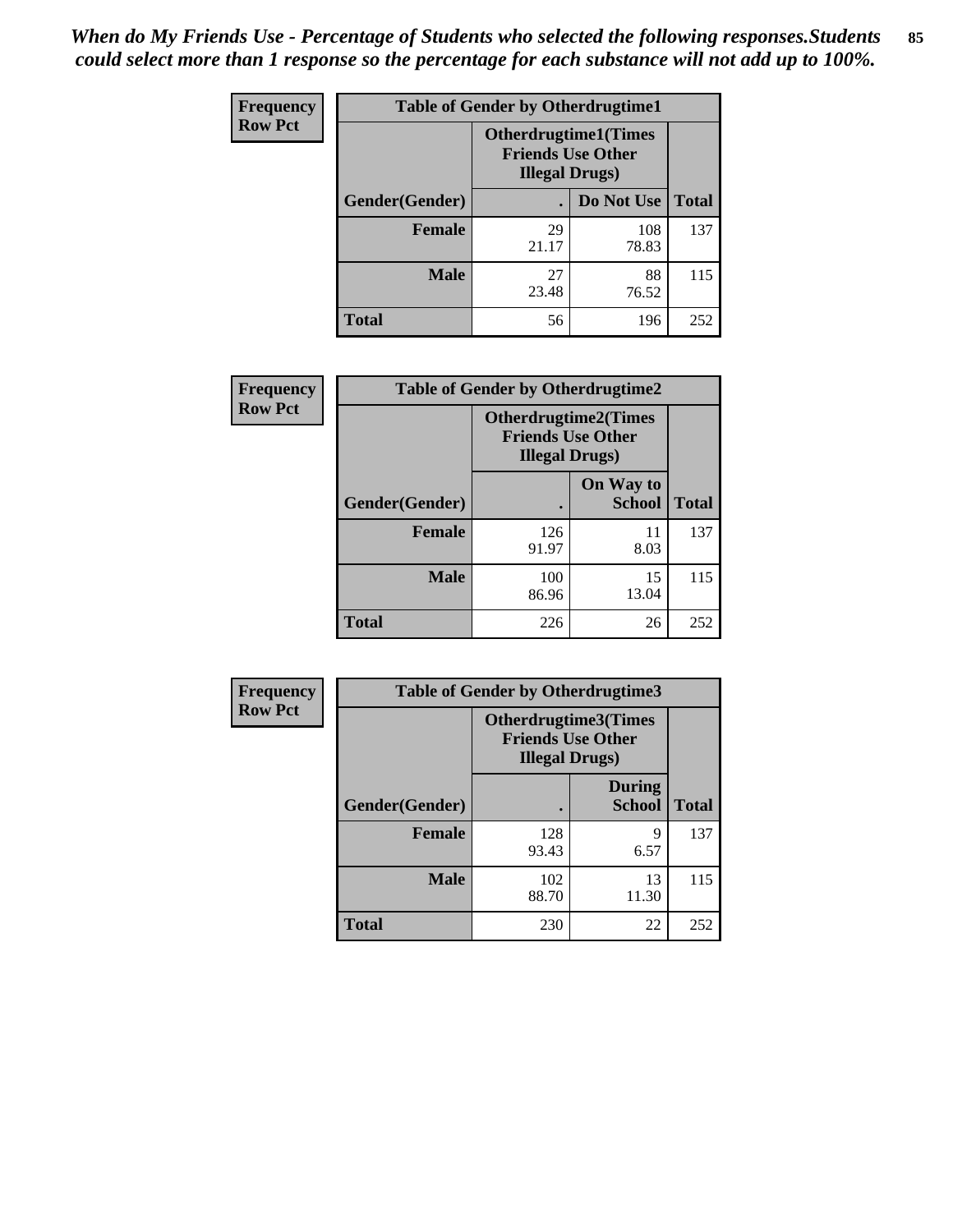*When do My Friends Use - Percentage of Students who selected the following responses.Students could select more than 1 response so the percentage for each substance will not add up to 100%.* **86**

| <b>Frequency</b> | <b>Table of Gender by Otherdrugtime4</b> |                                                                                   |                                                |              |
|------------------|------------------------------------------|-----------------------------------------------------------------------------------|------------------------------------------------|--------------|
| <b>Row Pct</b>   |                                          | <b>Otherdrugtime4(Times</b><br><b>Friends Use Other</b><br><b>Illegal Drugs</b> ) |                                                |              |
|                  | Gender(Gender)                           |                                                                                   | <b>On Way</b><br>Home<br>From<br><b>School</b> | <b>Total</b> |
|                  | <b>Female</b>                            | 123<br>89.78                                                                      | 14<br>10.22                                    | 137          |
|                  | <b>Male</b>                              | 103<br>89.57                                                                      | 12<br>10.43                                    | 115          |
|                  | <b>Total</b>                             | 226                                                                               | 26                                             | 252          |

| Frequency      | <b>Table of Gender by Otherdrugtime5</b> |                                                                                    |             |              |
|----------------|------------------------------------------|------------------------------------------------------------------------------------|-------------|--------------|
| <b>Row Pct</b> |                                          | <b>Otherdrugtime5</b> (Times<br><b>Friends Use Other</b><br><b>Illegal Drugs</b> ) |             |              |
|                | Gender(Gender)                           |                                                                                    | Weeknights  | <b>Total</b> |
|                | Female                                   | 122<br>89.05                                                                       | 15<br>10.95 | 137          |
|                | <b>Male</b>                              | 102<br>88.70                                                                       | 13<br>11.30 | 115          |
|                | <b>Total</b>                             | 224                                                                                | 28          | 252          |

| <b>Frequency</b> | <b>Table of Gender by Otherdrugtime6</b> |                                                                                   |             |              |
|------------------|------------------------------------------|-----------------------------------------------------------------------------------|-------------|--------------|
| <b>Row Pct</b>   |                                          | <b>Otherdrugtime6(Times</b><br><b>Friends Use Other</b><br><b>Illegal Drugs</b> ) |             |              |
|                  | Gender(Gender)                           |                                                                                   | Weekends    | <b>Total</b> |
|                  | <b>Female</b>                            | 111<br>81.02                                                                      | 26<br>18.98 | 137          |
|                  | <b>Male</b>                              | 93<br>80.87                                                                       | 22<br>19.13 | 115          |
|                  | <b>Total</b>                             | 204                                                                               | 48          | 252          |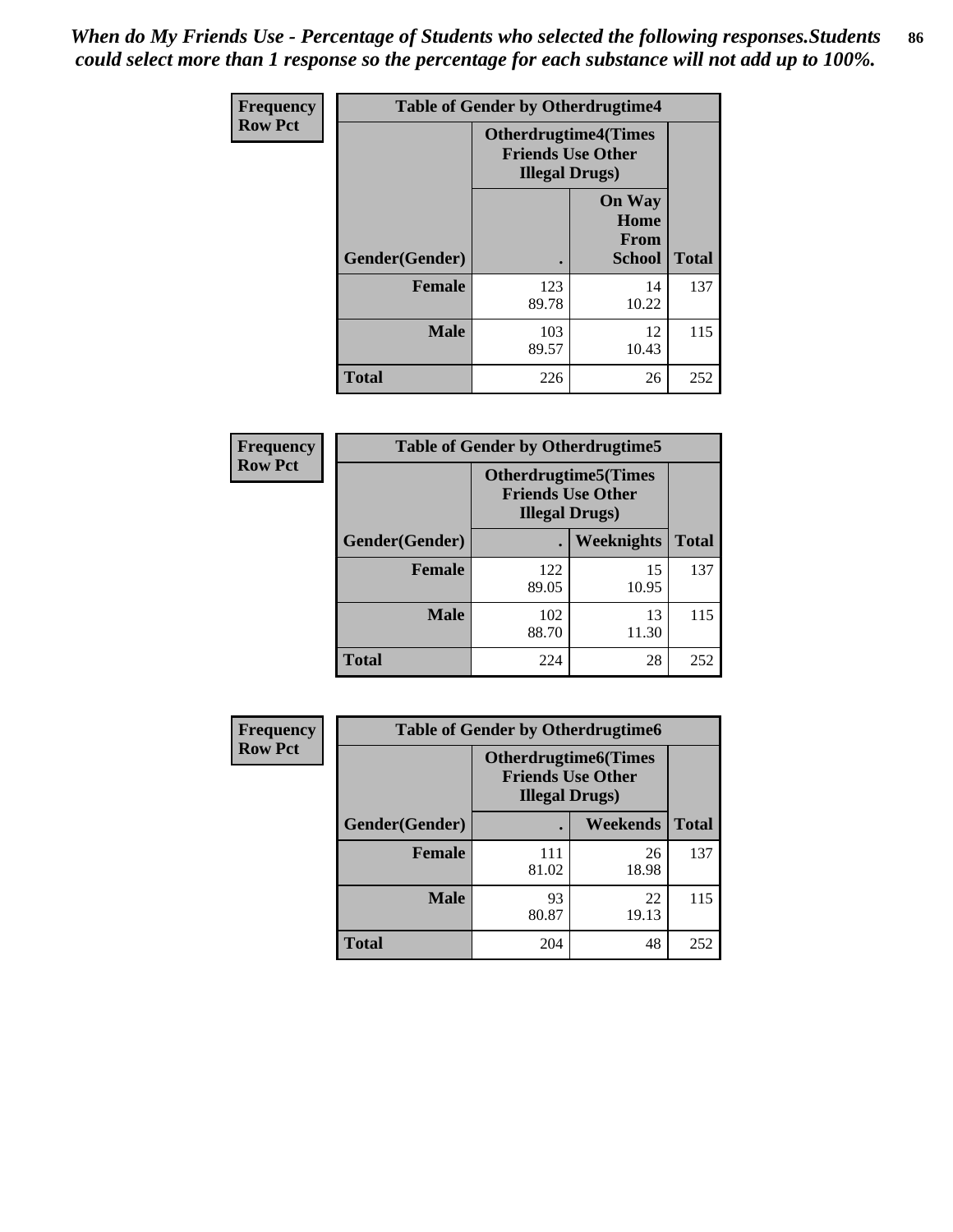## *Other Questions* **87**

| Frequency      | <b>Table of Gender by Educationalcohol</b> |                                                                                                                               |                |              |
|----------------|--------------------------------------------|-------------------------------------------------------------------------------------------------------------------------------|----------------|--------------|
| <b>Row Pct</b> |                                            | Educationalcohol(I<br>have been taught<br>about alcohol,<br>tobacco,<br>and other drugs<br>within the last year<br>at school) |                |              |
|                | Gender(Gender)                             | Yes                                                                                                                           | N <sub>0</sub> | <b>Total</b> |
|                | Female                                     | 103<br>75.18                                                                                                                  | 34<br>24.82    | 137          |
|                | <b>Male</b>                                | 87<br>75.65                                                                                                                   | 28<br>24.35    | 115          |
|                | Total                                      | 190                                                                                                                           | 62             | 252          |

| Frequency      | <b>Table of Gender by Rodedrinking</b> |                                                                                                                     |              |              |
|----------------|----------------------------------------|---------------------------------------------------------------------------------------------------------------------|--------------|--------------|
| <b>Row Pct</b> |                                        | Rodedrinking(In<br>the past 30 days I<br>have ridden in a<br>car with a driver<br>who had been<br>drinking alcohol) |              |              |
|                | Gender(Gender)                         | Yes                                                                                                                 | $\bf N_0$    | <b>Total</b> |
|                | <b>Female</b>                          | 8<br>5.84                                                                                                           | 129<br>94.16 | 137          |
|                | <b>Male</b>                            | 22<br>19.13                                                                                                         | 93<br>80.87  | 115          |
|                | <b>Total</b>                           | 30                                                                                                                  | 222          | 252          |

| Frequency      | <b>Table of Gender by Drugsschool</b> |                                                                                                                                     |                |              |
|----------------|---------------------------------------|-------------------------------------------------------------------------------------------------------------------------------------|----------------|--------------|
| <b>Row Pct</b> |                                       | <b>Drugsschool</b> (During<br>the past 12 months,<br>I have been offered,<br>sold,<br>or given illegal drugs<br>on school property) |                |              |
|                | Gender(Gender)                        | Yes                                                                                                                                 | N <sub>0</sub> | <b>Total</b> |
|                | <b>Female</b>                         | 27<br>19.71                                                                                                                         | 110<br>80.29   | 137          |
|                | <b>Male</b>                           | 26<br>22.61                                                                                                                         | 89<br>77.39    | 115          |
|                | Total                                 | 53                                                                                                                                  | 199            | 252          |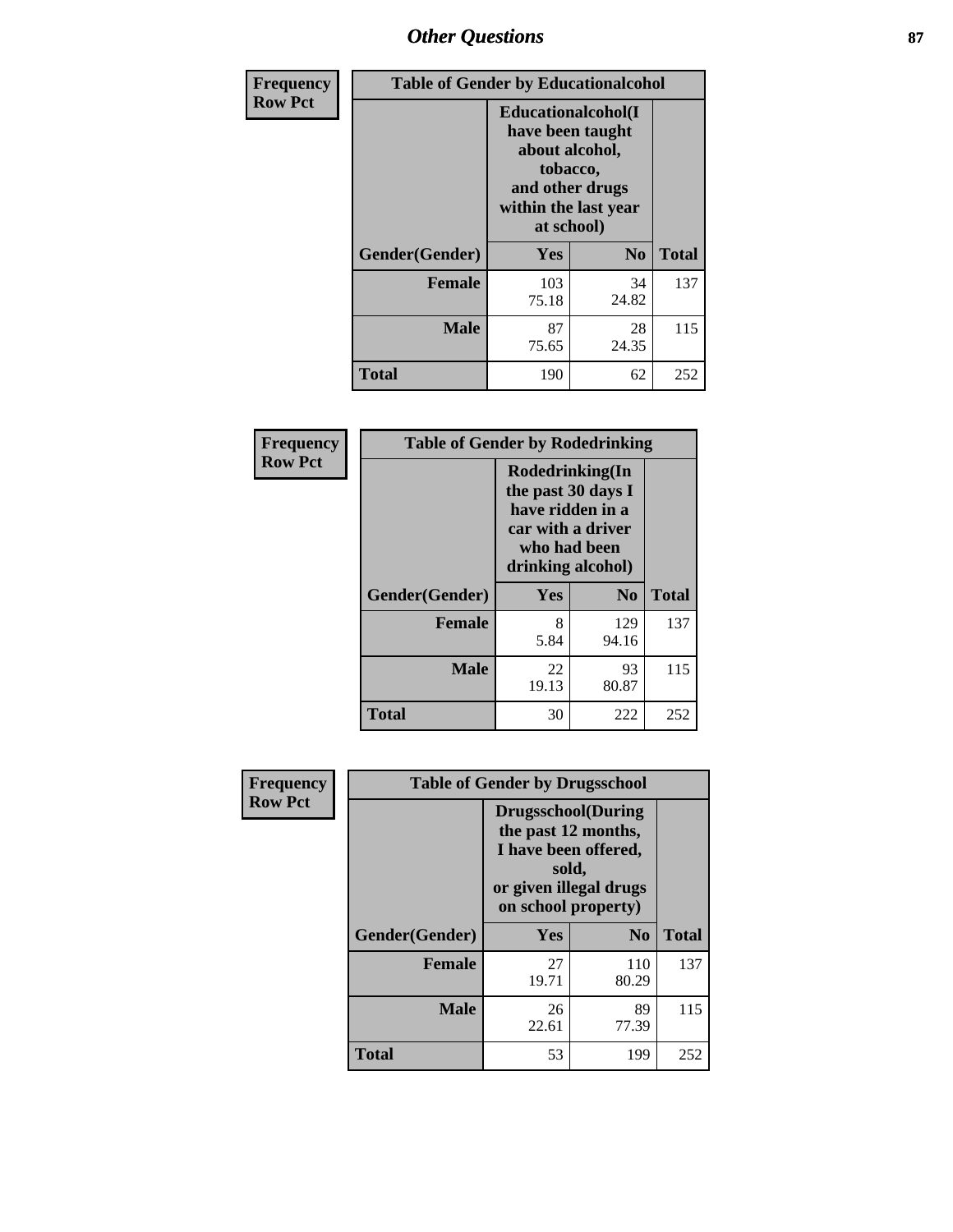*Other Questions* **88**

| Frequency      | <b>Table of Gender by Bingedrinking</b> |                                                                                                                                |              |                       |                   |              |
|----------------|-----------------------------------------|--------------------------------------------------------------------------------------------------------------------------------|--------------|-----------------------|-------------------|--------------|
| <b>Row Pct</b> |                                         | <b>Bingedrinking</b> (I have<br>drunk five or more<br>drinks of alcohol at one<br>sitting during the last<br>$30 \text{ days}$ |              |                       |                   |              |
|                | Gender(Gender)                          | $\mathbf{0}$<br><b>Days</b>                                                                                                    | 1 or<br>days | 3 to<br>days          | 6 to<br>9<br>days | <b>Total</b> |
|                |                                         |                                                                                                                                |              |                       |                   |              |
|                | <b>Female</b>                           | 130<br>94.89                                                                                                                   | 0.73         | 5<br>3.65             | 0.73              | 137          |
|                | <b>Male</b>                             | 107<br>93.04                                                                                                                   | 5<br>4.35    | $\mathcal{R}$<br>2.61 | $\Omega$<br>0.00  | 115          |
|                | <b>Total</b>                            | 237                                                                                                                            | 6            | 8                     | 1                 | 252          |

| Frequency      | <b>Table of Gender by Educationaids</b> |                                                                                                 |                |              |  |
|----------------|-----------------------------------------|-------------------------------------------------------------------------------------------------|----------------|--------------|--|
| <b>Row Pct</b> |                                         | <b>Educationaids</b> (I<br>have been taught<br>about HIV/AIDS<br>at school in the<br>past year) |                |              |  |
|                | Gender(Gender)                          | Yes                                                                                             | N <sub>0</sub> | <b>Total</b> |  |
|                | <b>Female</b>                           | 103<br>75.18                                                                                    | 34<br>24.82    | 137          |  |
|                | <b>Male</b>                             | 90<br>78.26                                                                                     | 25<br>21.74    | 115          |  |
|                | <b>Total</b>                            | 193                                                                                             | 59             | 252          |  |

| Frequency      | <b>Table of Gender by Suicideconsider</b> |                 |                |              |
|----------------|-------------------------------------------|-----------------|----------------|--------------|
| <b>Row Pct</b> |                                           | Suicideconsider |                |              |
|                | Gender(Gender)                            | Yes             | N <sub>0</sub> | <b>Total</b> |
|                | <b>Female</b>                             | 19<br>13.87     | 118<br>86.13   | 137          |
|                | <b>Male</b>                               | q<br>7.83       | 106<br>92.17   | 115          |
|                | <b>Total</b>                              | 28              | 224            | 252          |